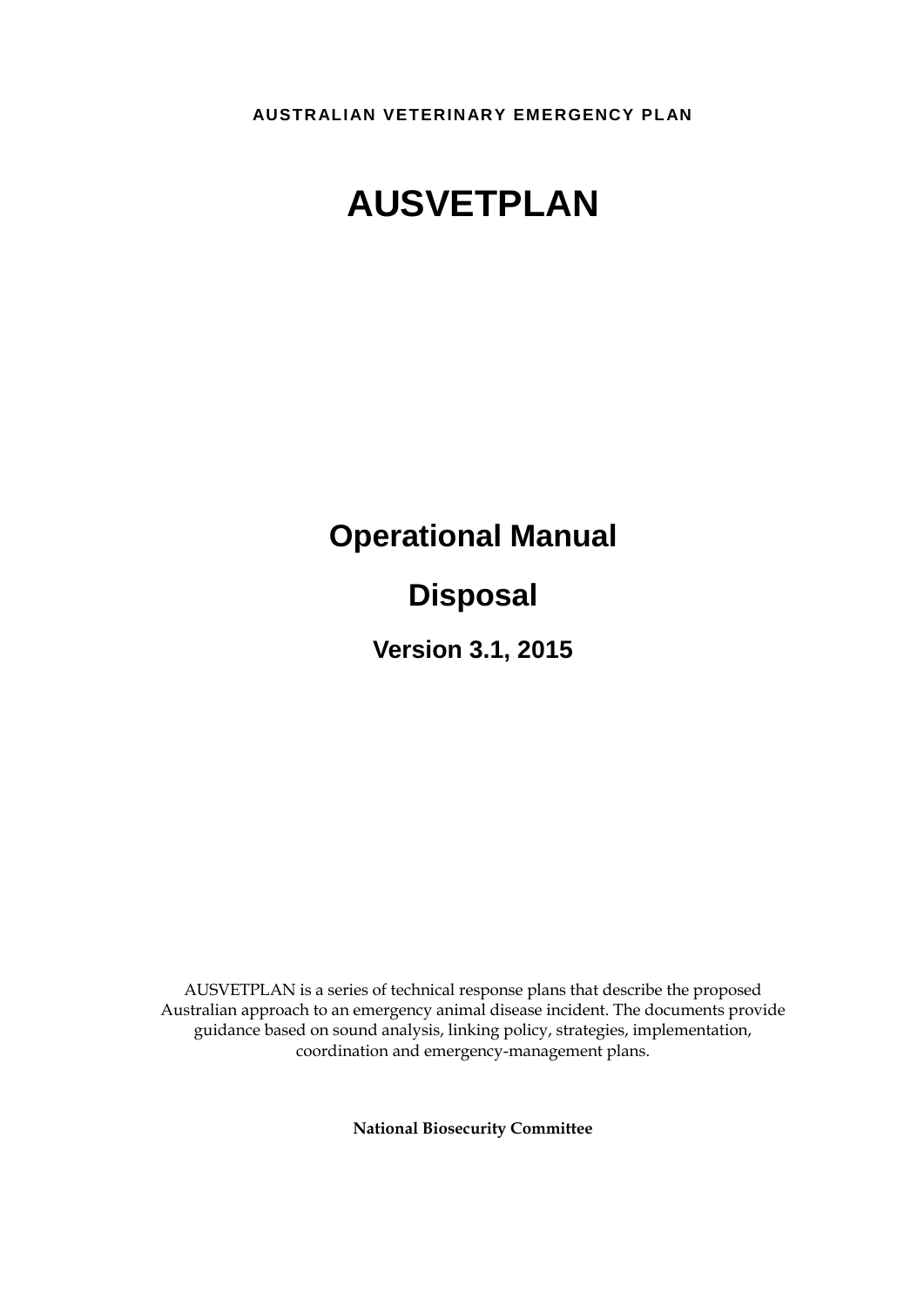### **This manual forms part of:**

#### **AUSVETPLAN Edition 3**

#### **This manual will be reviewed regularly. Suggestions and recommendations for amendments should be forwarded to:**

AUSVETPLAN — Animal Health Australia Executive Manager, Emergency Preparedness and Response Suite 15, 26–28 Napier Close Deakin ACT 2600 Tel: 02 6232 5522; Fax: 02 6232 5511 email: admin@animalhealthaustralia.com.au

**Approved citation:** Animal Health Australia (2015). Operational manual: Disposal (Version 3.1). Australian Veterinary Emergency Plan (AUSVETPLAN), Edition 3, National Biosecurity Committee, Canberra, ACT.

**Publication record:**

Edition 1: 1992 Edition 2: 1996 Edition 3: Version 3.0: 2007 (major update and inclusion of new cost-sharing arrangements) Version 3.1: 2015 (major update)

**AUSVETPLAN is available on the internet at: www.animalhealthaustralia.com.au**

© Commonwealth of Australia and each of its states and territories, 2015

ISBN 0 642 24506 1 (printed version) ISBN 1 876 71438 7 (electronic version)

This work is copyright and, apart from any use as permitted under the *Copyright Act 1968*, no part may be reproduced without written permission from the publishers, the Australian Government Department of Agriculture and Animal Health Australia, acting on behalf of the National Biosecurity Committee. Requests and inquiries concerning reproduction and rights should be addressed to AUSVETPLAN — Animal Health Australia (see above).

The publishers give no warranty that the information contained in AUSVETPLAN is correct or complete, and shall not be liable for any loss howsoever caused, whether due to negligence or other circumstances, arising from use of or reliance on this code.

#### **DISEASE WATCH HOTLINE**

## **1800 675 888**

The Disease Watch Hotline is a toll-free telephone number that connects callers to the relevant state or territory officer to report concerns about any potential emergency disease situation. Anyone suspecting an emergency disease outbreak should use this number to get immediate advice and assistance.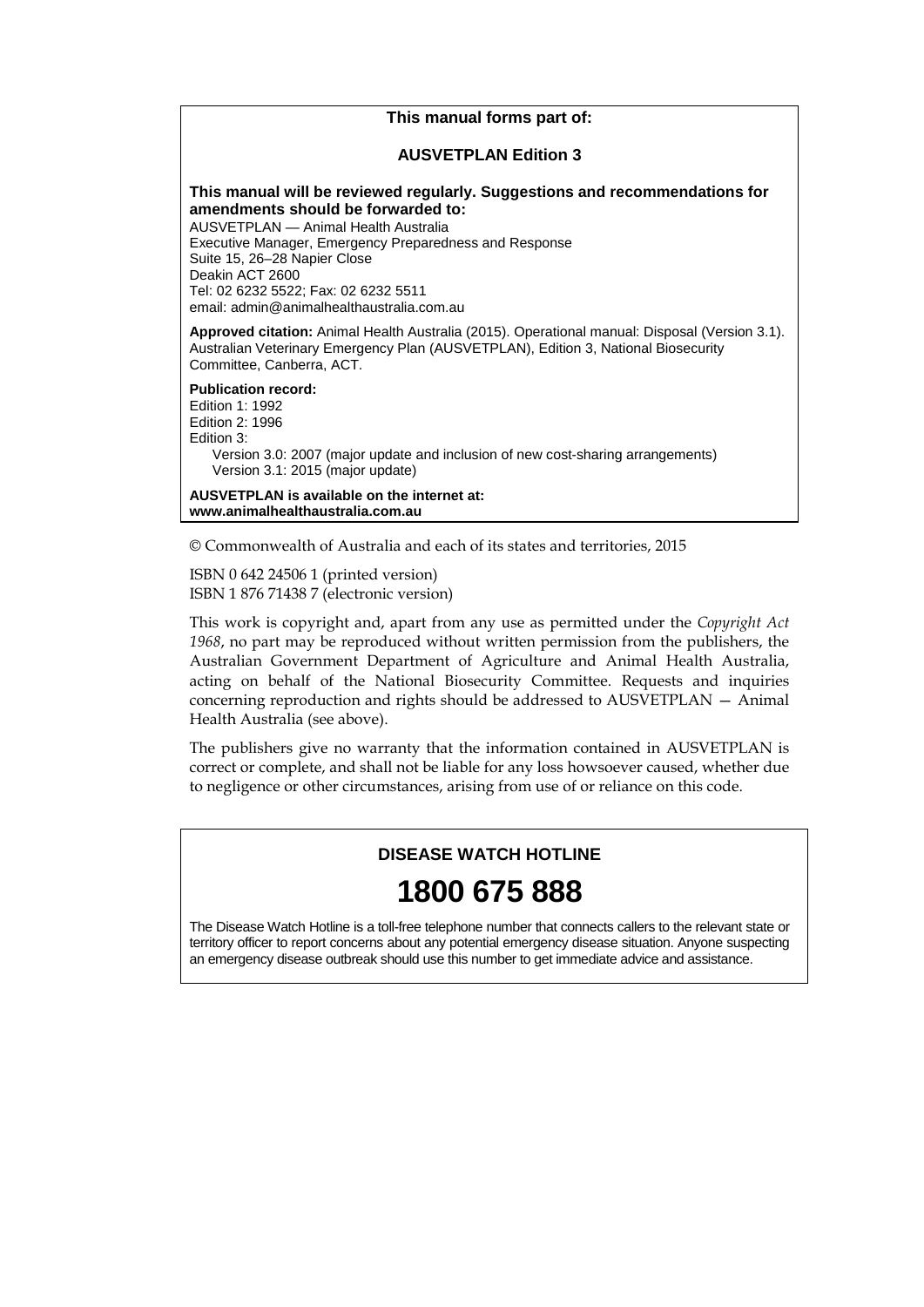## <span id="page-2-2"></span>**Preface**

This operational manual for disposal methods is an integral part of the **Australian Veterinary Emergency Plan**, or **AUSVETPLAN (Edition 3)**. AUSVETPLAN structures and functions are described in the AUSVETPLAN **Summary Document**.

This manual has been produced in accordance with the procedures described in the AUSVETPLAN **Summary Document** and in consultation with Australian national, state and territory governments, and the relevant industries.

In this manual, text placed in square brackets [xxx] indicates that that aspect of the manual remains contentious or is under development; such text is not part of the official manual. The issues will be worked on by experts and relevant text included at a future date.

Guidelines for the field implementation of AUSVETPLAN are contained in the disease strategies, operational manuals, management manuals and wild animal response strategy. Industry-specific information is given in the relevant enterprise manuals. The full list of AUSVETPLAN manuals that may need to be accessed in an emergency is shown below. The complete series of manuals is available on the Animal Health Australia website.[1](#page-2-0)

#### **AUSVETPLAN manuals**

| <b>Disease strategies</b>                | <b>Enterprise manuals</b>   |
|------------------------------------------|-----------------------------|
| Individual strategies for each of 35     | Artificial breeding centres |
| diseases                                 | Feedlots                    |
| Bee diseases and pests                   | Meat processing             |
| Response policy briefs (for diseases not | Pig industry                |
| covered by individual manuals)           | Poultry industry            |
| <b>Operational manuals</b>               | Saleyards and transport     |
| Decontamination                          | Zoos                        |
| Destruction of animals                   | <b>Management manuals</b>   |
| Disposal                                 | Control centres management  |
| Livestock welfare and management         | (Parts 1 and 2)             |
| Valuation and compensation               | Laboratory preparedness     |
| Wild animal response                     | <b>Summary document</b>     |

### **Nationally agreed standard operating procedures[2](#page-2-1)**

Nationally agreed standard operating procedures (NASOPs) have been developed for use by jurisdictions during responses to emergency animal disease incidents and emergencies. These procedures underpin elements of AUSVETPLAN and describe in detail specific actions undertaken during a response to an incident.

-

<span id="page-2-1"></span><span id="page-2-0"></span><sup>1</sup> [www.animalhealthaustralia.com.au/programs/emergency-animal-disease-preparedness/ausvetplan/](http://www.animalhealthaustralia.com.au/programs/emergency-animal-disease-preparedness/ausvetplan/)

<sup>2</sup> [www.animalhealthaustralia.com.au/programs/emergency-animal-disease-preparedness/nasops/](http://www.animalhealthaustralia.com.au/programs/emergency-animal-disease-preparedness/nasops/)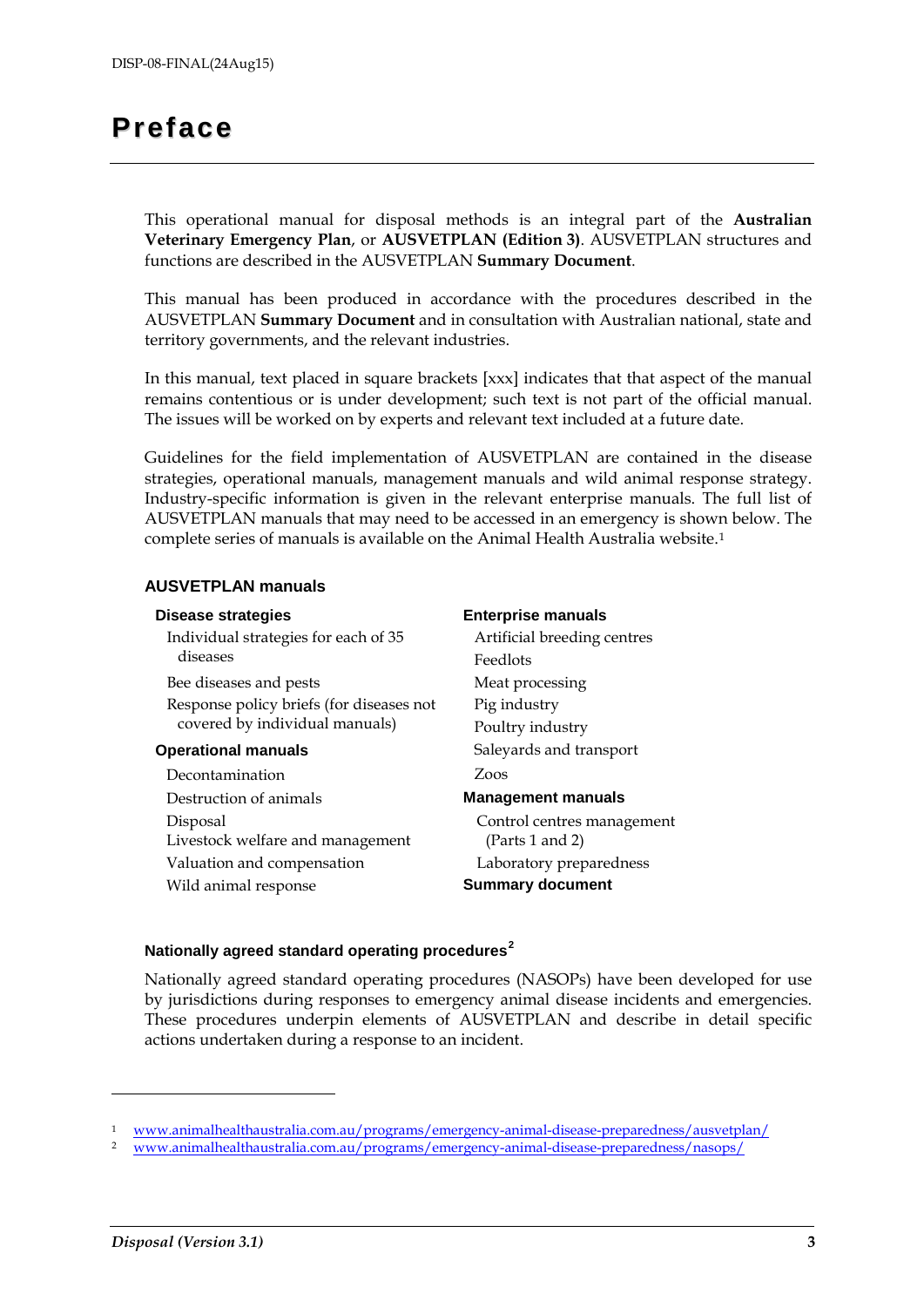The following NASOPs are of relevance:

- 01 Personal decontamination entry and exit procedures
- 03 Loading and unloading of carcasses and materials for biosecure transport
- 12 Decontamination of large equipment
- 26 Decontamination of groups of people entry and exit procedures
- 27 Biosecure movement of contaminated carcasses and materials during road transport.

In addition, each jurisdiction will have its own standard operating procedures, which should be followed.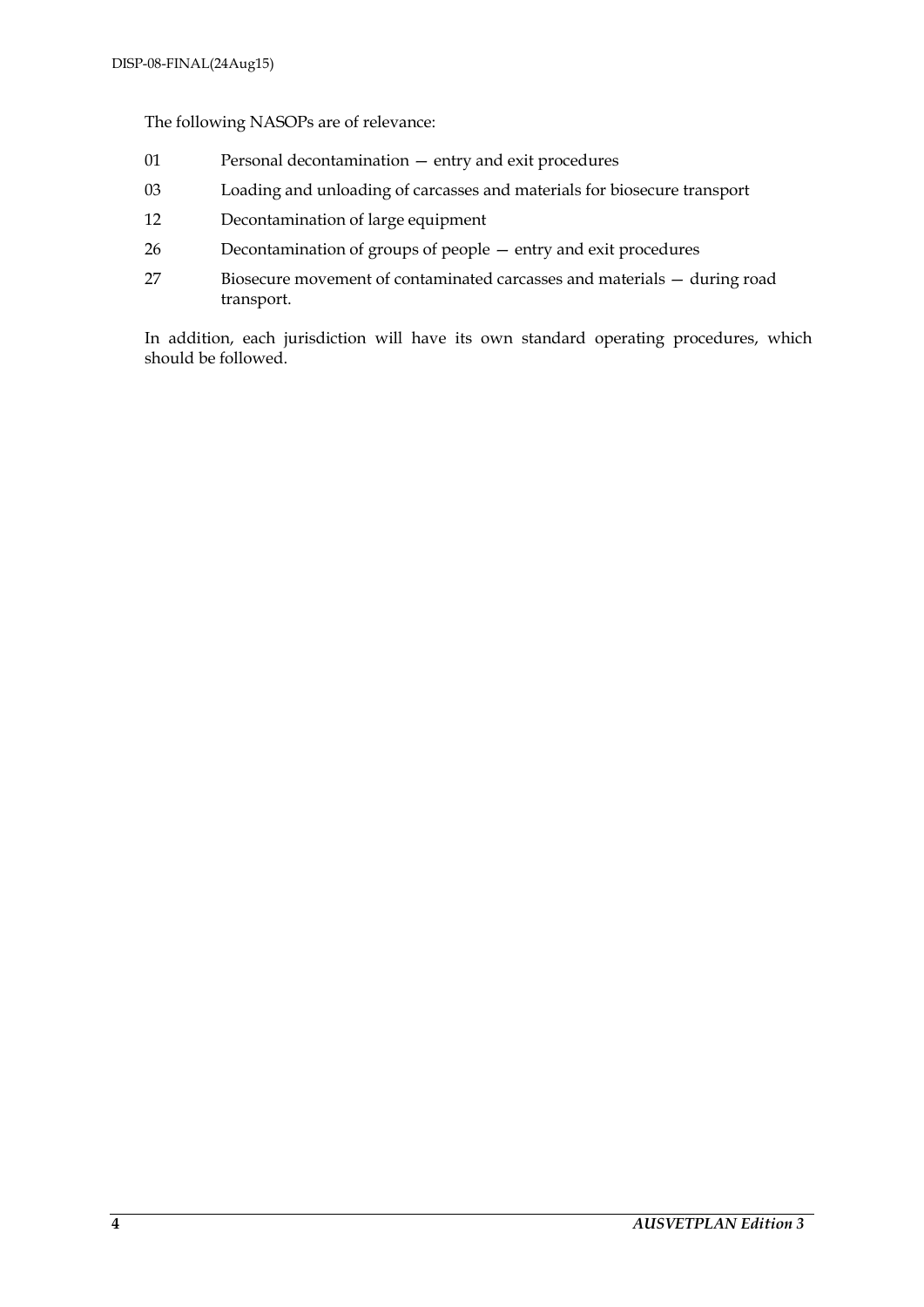## **Contents**

| $\mathbf{1}$ |      |  |  |  |
|--------------|------|--|--|--|
|              | 1.1  |  |  |  |
|              | 1.2  |  |  |  |
| $\mathbf{2}$ |      |  |  |  |
|              | 2.1  |  |  |  |
|              | 2.2  |  |  |  |
|              | 2.3  |  |  |  |
|              | 2.4  |  |  |  |
|              | 2.5  |  |  |  |
|              | 2.6  |  |  |  |
|              | 2.7  |  |  |  |
|              | 2.8  |  |  |  |
|              | 2.9  |  |  |  |
| 3            |      |  |  |  |
|              | 3.1  |  |  |  |
|              | 3.2  |  |  |  |
|              | 3.3  |  |  |  |
|              | 3.4  |  |  |  |
|              | 3.5  |  |  |  |
|              | 3.6  |  |  |  |
|              | 3.7  |  |  |  |
|              | 3.8  |  |  |  |
|              | 3.9  |  |  |  |
|              | 3.10 |  |  |  |
|              | 3.11 |  |  |  |
|              | 3.12 |  |  |  |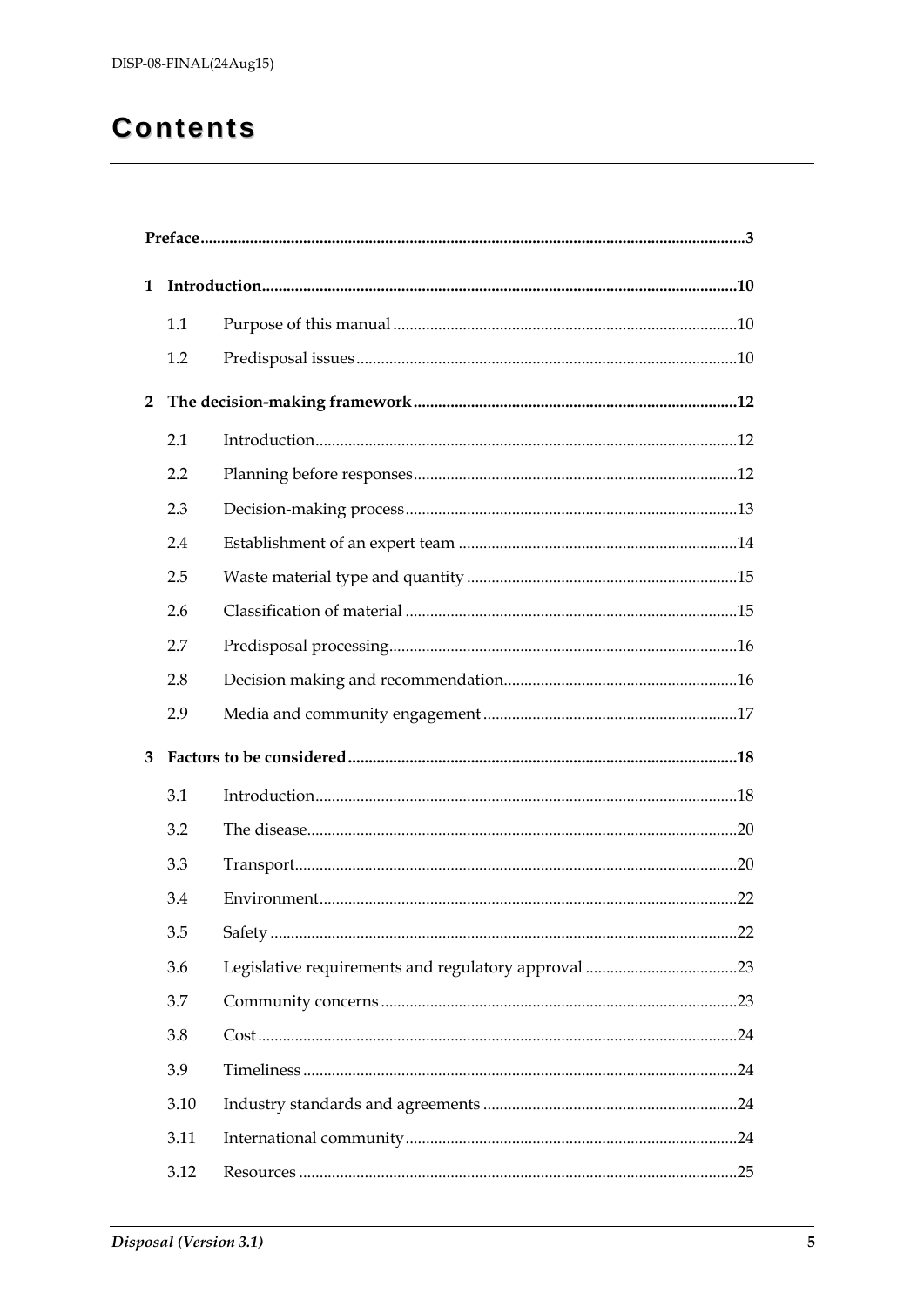| 4 |     |        |                                                   | .26 |
|---|-----|--------|---------------------------------------------------|-----|
|   | 4.1 |        |                                                   |     |
|   | 4.2 |        |                                                   |     |
|   |     | 4.2.1  |                                                   |     |
|   |     | 4.2.2  |                                                   |     |
|   |     | 4.2.3  |                                                   |     |
|   |     | 4.2.4  |                                                   |     |
|   |     | 4.2.5  |                                                   |     |
|   |     | 4.2.6  | Remediation requirements (including monitoring)31 |     |
|   |     | 4.2.7  |                                                   |     |
|   |     | 4.2.8  |                                                   |     |
|   |     | 4.2.9  |                                                   |     |
|   |     | 4.2.10 |                                                   |     |
|   |     | 4.2.12 |                                                   |     |
|   | 4.3 |        |                                                   |     |
|   |     | 4.3.1  |                                                   |     |
|   |     | 4.3.2  |                                                   |     |
|   |     | 4.3.3  |                                                   |     |
|   |     | 4.3.4  |                                                   |     |
|   |     | 4.3.5  |                                                   |     |
|   |     | 4.3.6  |                                                   |     |
|   |     | 4.3.7  |                                                   |     |
|   |     | 4.3.8  |                                                   |     |
|   |     | 4.3.9  |                                                   |     |
|   |     | 4.3.10 |                                                   |     |
|   |     | 4.3.11 |                                                   |     |
|   | 4.4 |        |                                                   |     |
|   |     | 4.4.1  |                                                   |     |
|   |     | 4.4.2  |                                                   |     |
|   |     | 4.4.3  |                                                   |     |
|   |     | 4.4.4  |                                                   |     |
|   |     | 4.4.5  |                                                   |     |
|   |     | 4.4.6  |                                                   |     |
|   |     | 4.4.7  |                                                   |     |
|   |     | 4.4.8  |                                                   |     |
|   |     | 4.4.9  |                                                   |     |
|   |     | 4.4.10 |                                                   |     |
|   |     | 4.4.11 |                                                   |     |
|   | 4.5 |        |                                                   |     |
|   |     | 4.5.1  |                                                   |     |
|   |     | 4.5.2  |                                                   |     |
|   |     | 4.5.3  |                                                   |     |
|   |     | 4.5.4  |                                                   |     |
|   |     | 4.5.5  |                                                   |     |
|   |     | 4.5.6  |                                                   |     |
|   |     | 4.5.7  |                                                   |     |
|   |     | 4.5.8  |                                                   |     |
|   |     | 4.5.9  |                                                   |     |
|   |     | 4.5.10 |                                                   |     |
|   |     |        |                                                   |     |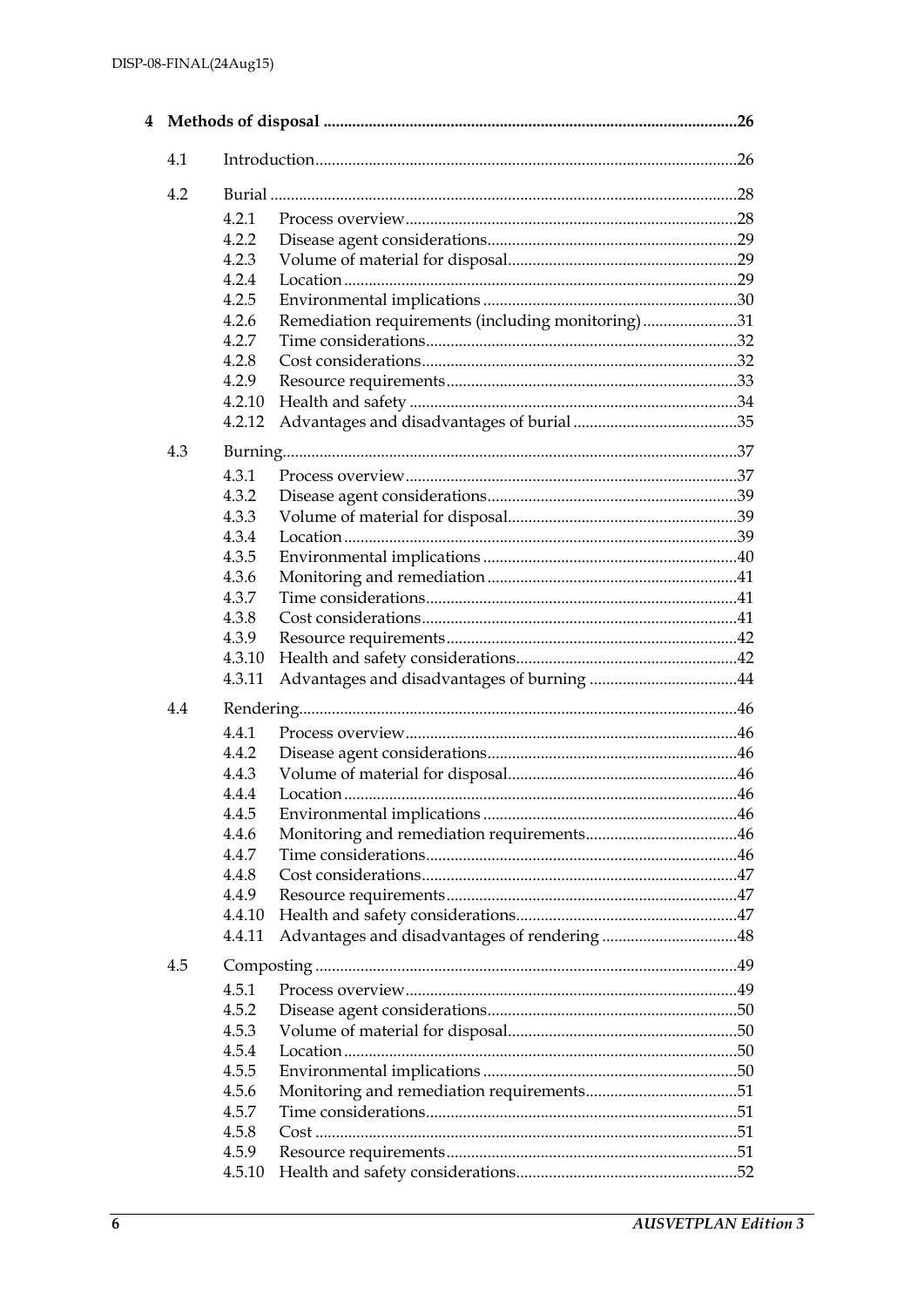|   |            |                | 4.5.11 Advantages and disadvantages of composting53             |  |
|---|------------|----------------|-----------------------------------------------------------------|--|
|   | 4.6        |                |                                                                 |  |
|   |            | 4.6.1          |                                                                 |  |
|   |            | 4.6.2          |                                                                 |  |
|   |            | 4.6.3          |                                                                 |  |
|   |            | 4.6.4          |                                                                 |  |
|   |            | 4.6.5          |                                                                 |  |
|   |            | 4.6.6<br>4.6.7 |                                                                 |  |
|   |            | 4.6.8          |                                                                 |  |
|   |            | 4.6.9          |                                                                 |  |
|   |            | 4.6.10         |                                                                 |  |
|   |            | 4.6.11         | Advantages and disadvantages of anaerobic digestion 56          |  |
|   | 4.7        |                |                                                                 |  |
|   |            | 4.7.1          |                                                                 |  |
|   |            | 4.7.2          |                                                                 |  |
|   |            | 4.7.3          |                                                                 |  |
|   |            | 4.7.4          |                                                                 |  |
| 5 |            |                |                                                                 |  |
|   | 5.1        |                |                                                                 |  |
|   |            | 5.1.1          |                                                                 |  |
|   |            | 5.1.2          | Spraying onto pastures after inactivation of pathogen59         |  |
|   |            | 5.1.3          |                                                                 |  |
|   |            | 5.1.4          |                                                                 |  |
|   |            | 5.1.5          |                                                                 |  |
|   |            | 5.1.6          | Processing into milk powder for storage and subsequent disposal |  |
|   |            | 5.1.7          |                                                                 |  |
|   |            | 5.1.8          |                                                                 |  |
|   |            | 5.1.9          |                                                                 |  |
|   | 5.2        |                |                                                                 |  |
|   |            |                |                                                                 |  |
|   | 5.3        |                |                                                                 |  |
|   |            | 5.3.1          | Effluent management during an emergency animal disease          |  |
|   |            | 5.3.2          |                                                                 |  |
|   |            | 5.3.3          |                                                                 |  |
|   |            | 5.3.4          |                                                                 |  |
|   | 5.4        |                |                                                                 |  |
|   | 5.5        |                |                                                                 |  |
|   | 5.6        |                |                                                                 |  |
|   | 5.7        |                |                                                                 |  |
|   | Appendix 1 |                |                                                                 |  |
|   | Appendix 2 |                |                                                                 |  |
|   |            |                |                                                                 |  |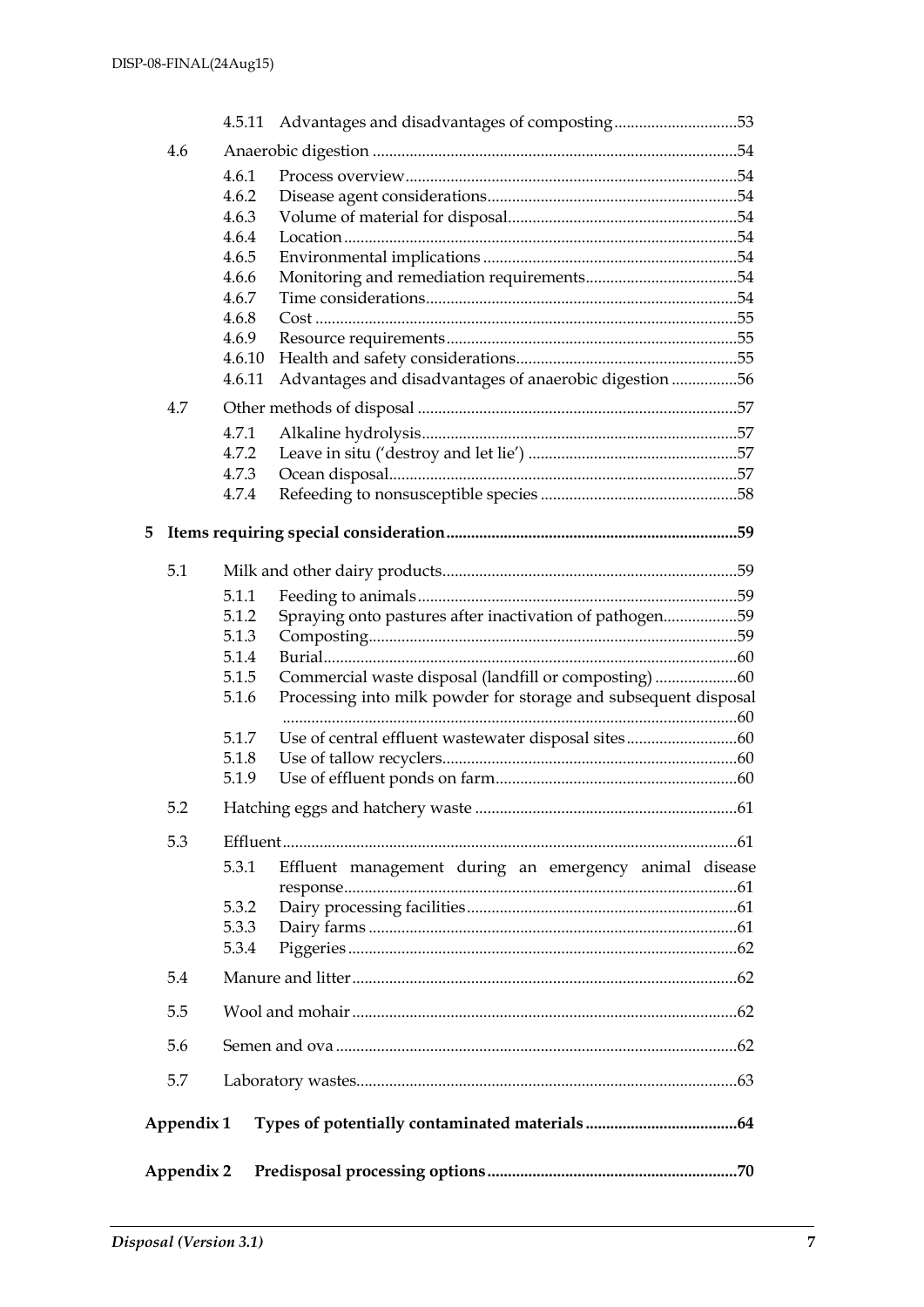|            | Appendix 5 Form for reporting recommendations to LCC Controller on |  |
|------------|--------------------------------------------------------------------|--|
|            |                                                                    |  |
|            |                                                                    |  |
| Appendix 8 | Sample decision-making process for determining appropriate         |  |
|            |                                                                    |  |
|            |                                                                    |  |
|            |                                                                    |  |
|            |                                                                    |  |

## **Figures**

| Figure 2.1  |                                                                    |
|-------------|--------------------------------------------------------------------|
| Figure 3.1  | Summary of factors affecting disposal methods19                    |
| Figure 3.2  | Issues to be considered in deciding options for transport21        |
| Figure 4.1  |                                                                    |
| Figure 4.2  |                                                                    |
| Figure A6.1 |                                                                    |
| Figure A6.2 |                                                                    |
| Figure A7.1 | Example of construction of a pyre, including aerial view (lower    |
| Figure A9.1 | Cross-section of single effluent pond, showing treatment           |
| Figure A9.2 | Cross-section of double effluent pond, showing location of storage |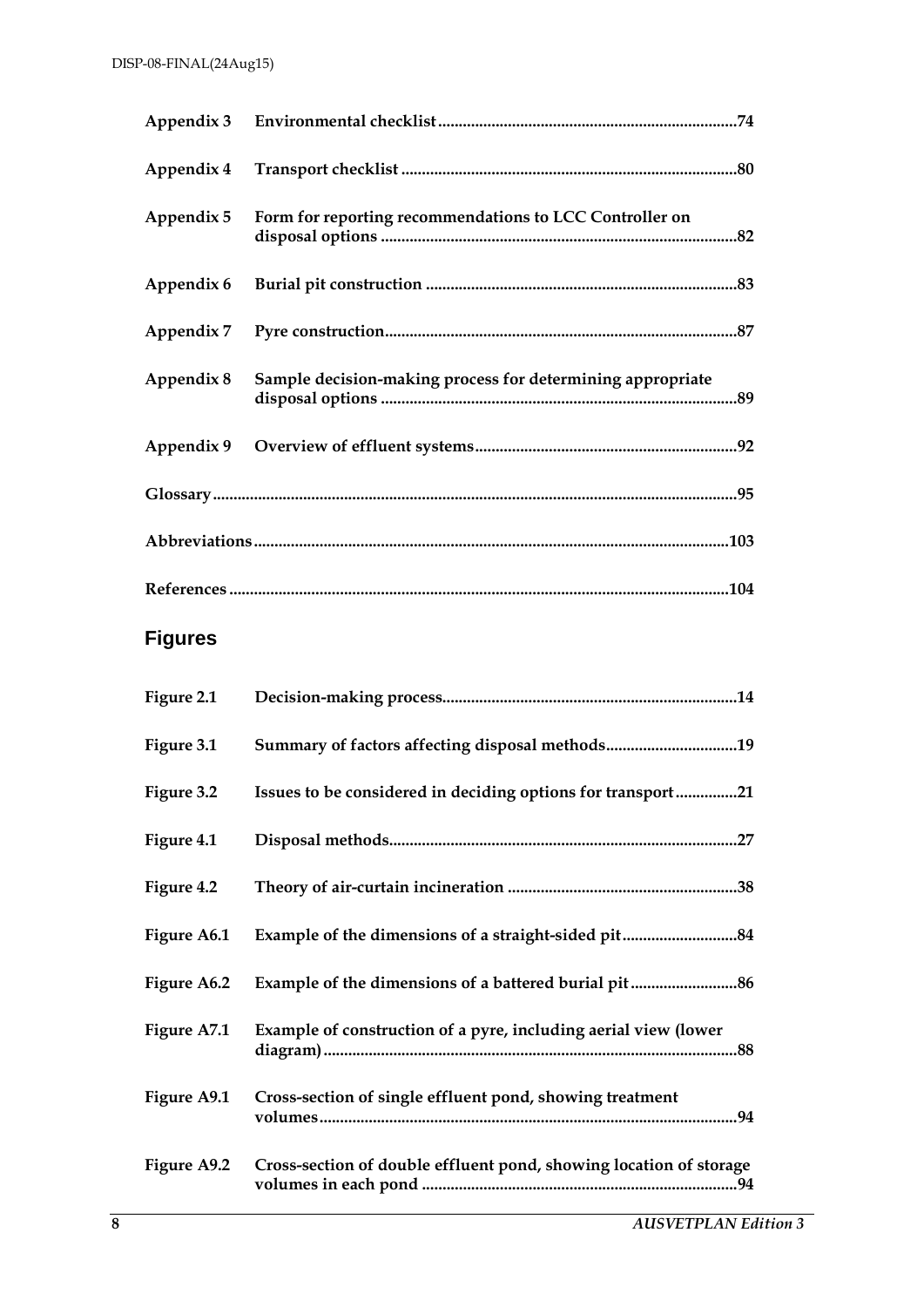## **Tables**

| Table A1.1 | Materials that may need to be transported and/or disposed of |     |
|------------|--------------------------------------------------------------|-----|
| Table A8.1 |                                                              |     |
| Table A8.2 |                                                              |     |
| Table A8.3 |                                                              | .91 |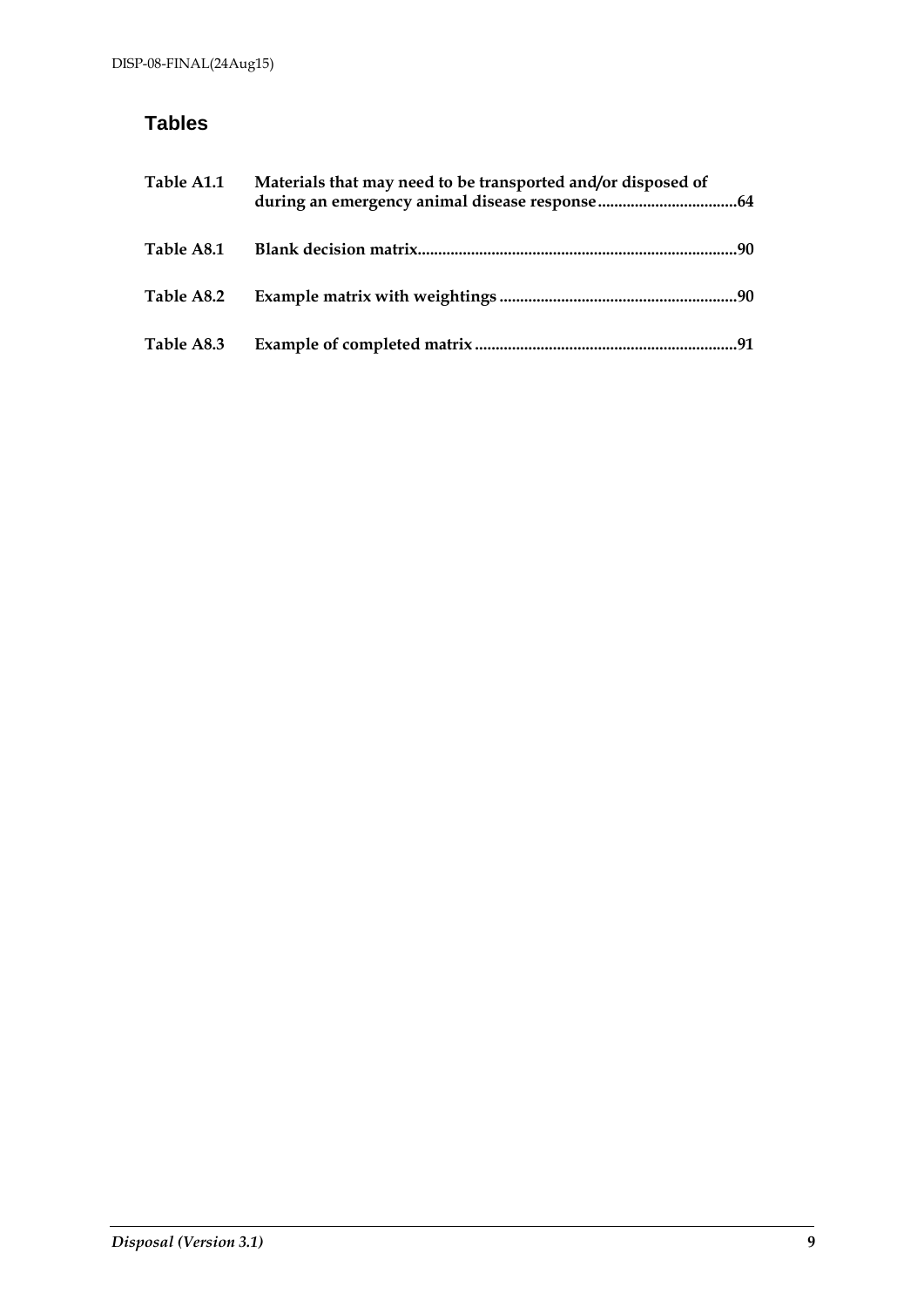## <span id="page-9-0"></span>**1 Introduction**

The primary objective of disposal of carcasses, animal products, materials and wastes is to prevent the dissemination of infection. This process is therefore an essential part of an animal disease eradication program. Disposal should be completed as soon as possible after destruction to minimise opportunities for infectious material to disperse.

Although rapid disposal is of primary importance, it must be undertaken in a way that does not increase the risk of spread of the disease, or adversely affect the environment or the community. Care needs to be taken to classify all waste according to its potential infectivity. State and territory legislation relating to the classification and disposal of waste materials must be considered and, where possible, the relevant provisions followed.

As part of preparedness planning, potential stakeholders should be identified and engaged in the process of identifying potential disposal methods.

## <span id="page-9-1"></span>**1.1 Purpose of this manual**

This manual addresses the matters to be considered when disposing of waste, including animal carcasses and animal products, for disease control purposes. It provides a decisionmaking framework that allows decisions on disposal methods to be assessed using weighted factors such as current legislation, operator safety, community concern, international acceptance, availability of transport, industry standards, local environment, costeffectiveness, resource availability and speed of resolution. The importance of each factor will vary with each animal health emergency. The approach allows logical, defensible and transparent decisions to be made on disposal of waste from an animal health emergency, using one method or a combination of methods.

Since each event will differ in its extent, the available resources, the risk to operators and the suitability of available disposal methods, this manual does not seek to provide solutions for every possible eventuality.

In any major animal health emergency, disposal methods used at the beginning of a campaign may be superseded by more appropriate methods as the extent of the response is better understood. The solutions are likely to be a combination of the most appropriate technologies.

This manual should not be read in isolation. Reference should also be made to the relevant AUSVETPLAN **Disease Strategy**, the **Decontamination Manual**, relevant nationally agreed standard operating procedures and jurisdictional standard operating procedures.

This manual does not include possible avenues of waste minimisation, such as slaughter of animals (uninfected or vaccinated) for human consumption, or potential treatment of animal products to render them suitable for human or animal consumption.

## <span id="page-9-2"></span>**1.2 Predisposal issues**

Carcasses and other items awaiting disposal pose a high risk of disease spread. They should be contained to prevent unauthorised access, and to prevent domestic pets, wild animals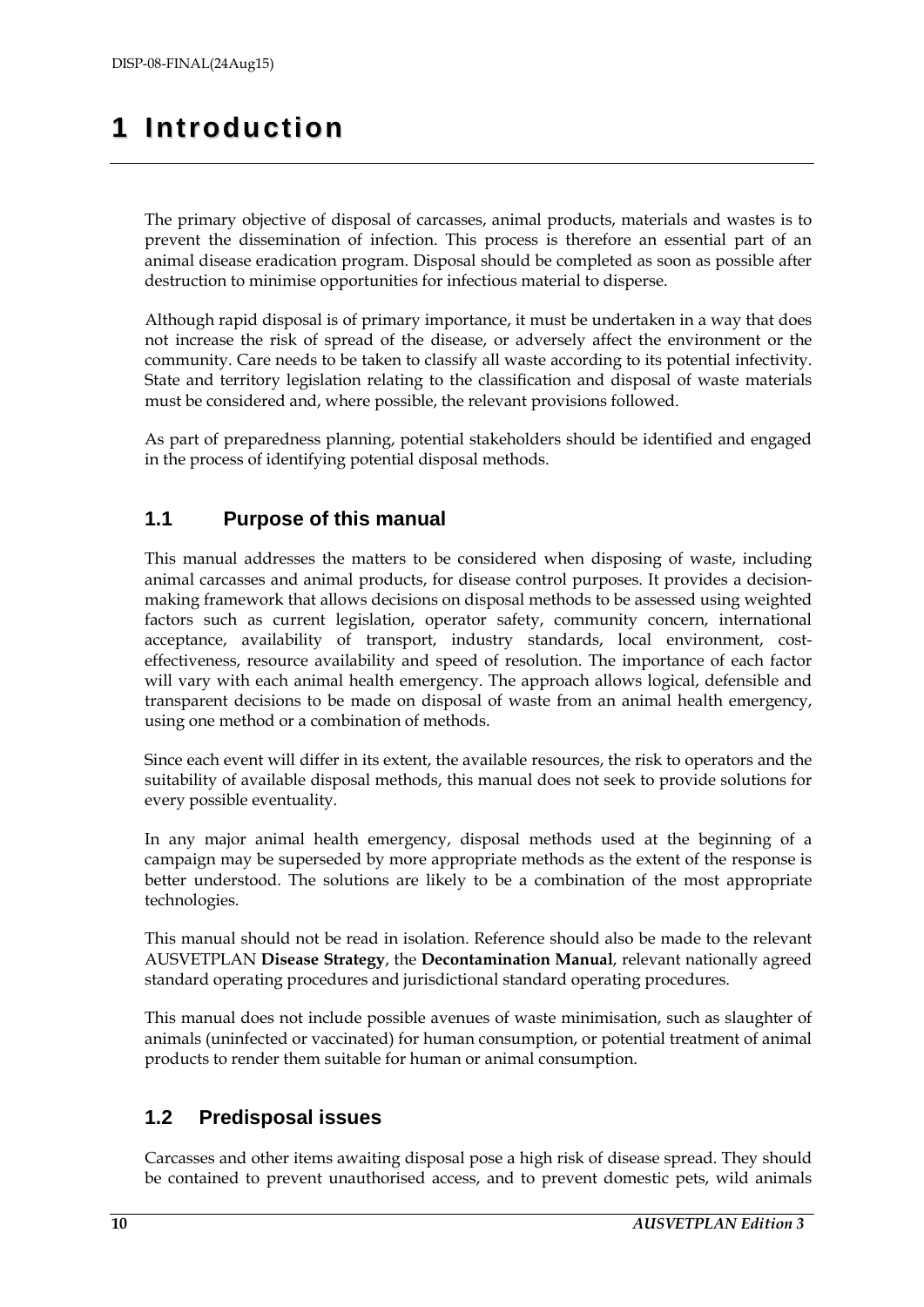and birds from removing potentially infectious material. People attempting to gain unauthorised access might include distressed animal owners, animal rights activists, local stakeholders, unauthorised media, disgruntled employees and the curious public. Control of insects and rodents should be considered if there is a risk of passive transmission to nearby susceptible species. If disposal is delayed, carcasses should be thoroughly sprayed with an approved disinfectant (see the **Decontamination Manual**) and covered, if possible.

All site hazards, including the exposure of personnel to potential zoonotic infection, must be identified and assessed, and appropriate controls must be implemented, before disposal work begins. Personnel should be fully trained and briefed, including on the nature of the disease and any hygiene requirements.

Overall management of disposal operations is described in the **Control Centres Management Manual**, Parts 1 and 2 (in particular, reference to infected premises management in Part 2).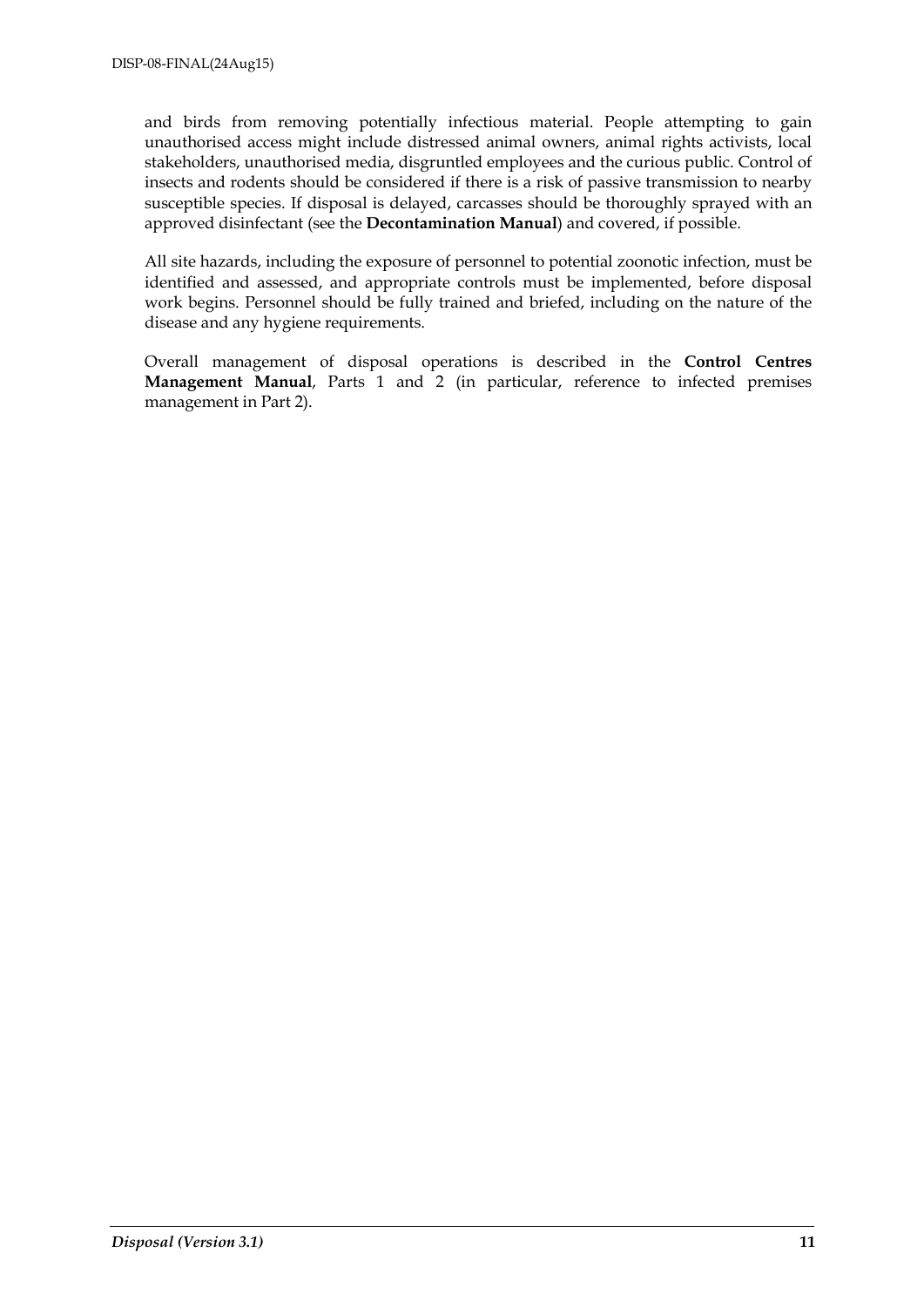## <span id="page-11-0"></span>**2 The decision- making fra mework**

## <span id="page-11-1"></span>**2.1 Introduction**

Disposal of animal carcasses, materials and equipment (fomites) used in the husbandry of animals, and products and byproducts created by the enterprises involved is a major concern in an emergency animal disease (EAD) response.

To assess and prioritise disposal methods according to their appropriateness, a decisionmaking framework should include all relevant factors, and be flexible enough to allow modifications for different situations and locations. In small-scale responses or the early stages of a response, a number of different disposal methods may be appropriate. For a large-scale response, a single method is likely to predominate.

The decision-making framework includes the selection of an expert team to review a particular field situation and follow a structured decision-making process, and make recommendations to the controller of the operation. The recommendations (see Appendix 5) will be delivered to the controller of the local control centre (LCC). This approach allows consideration of all available disposal methods and the application of the best solution at the local level, while being acceptable in the broader context of an EAD response.

## <span id="page-11-2"></span>**2.2 Planning before responses**

Prior planning should be undertaken by animal health authorities, in conjunction with all stakeholders, including environment protection agencies, local government, and other agencies and service providers (eg excavation and transport contractors, waste disposal operators). This is particularly relevant for enterprises with large numbers of livestock, such as cattle feedlots and piggeries.

Planning before responses, possibly including formal agreements, may provide the opportunity to resolve and clarify areas of concern. Environmental agencies may be able to provide guidance and contacts for the relevant licensing policy experts. A fast-track or emergency approval process might be available as the basis of agreements or standard operating procedures, to ensure timely approvals under particular circumstances.

Some legislation may provide exemptions, such as that the minister may, with the approval of the governor, declare by order that the provisions of an Act do not apply in respect of:

- a particular area of the state, or
- a specified premises, act or thing, or
- premises, acts or things in a specified class or situated in a specified area of the state.

The most efficient method of using such exemptions may be to set up a memorandum of understanding (MOU) with the appropriate environmental agency.

Approval of a previously unexplored site for disposal is the least preferred option, because it may require a complex assessment that may take some time. If this is to be considered as an option, there may need to be an MOU between the agencies with a clear and well-defined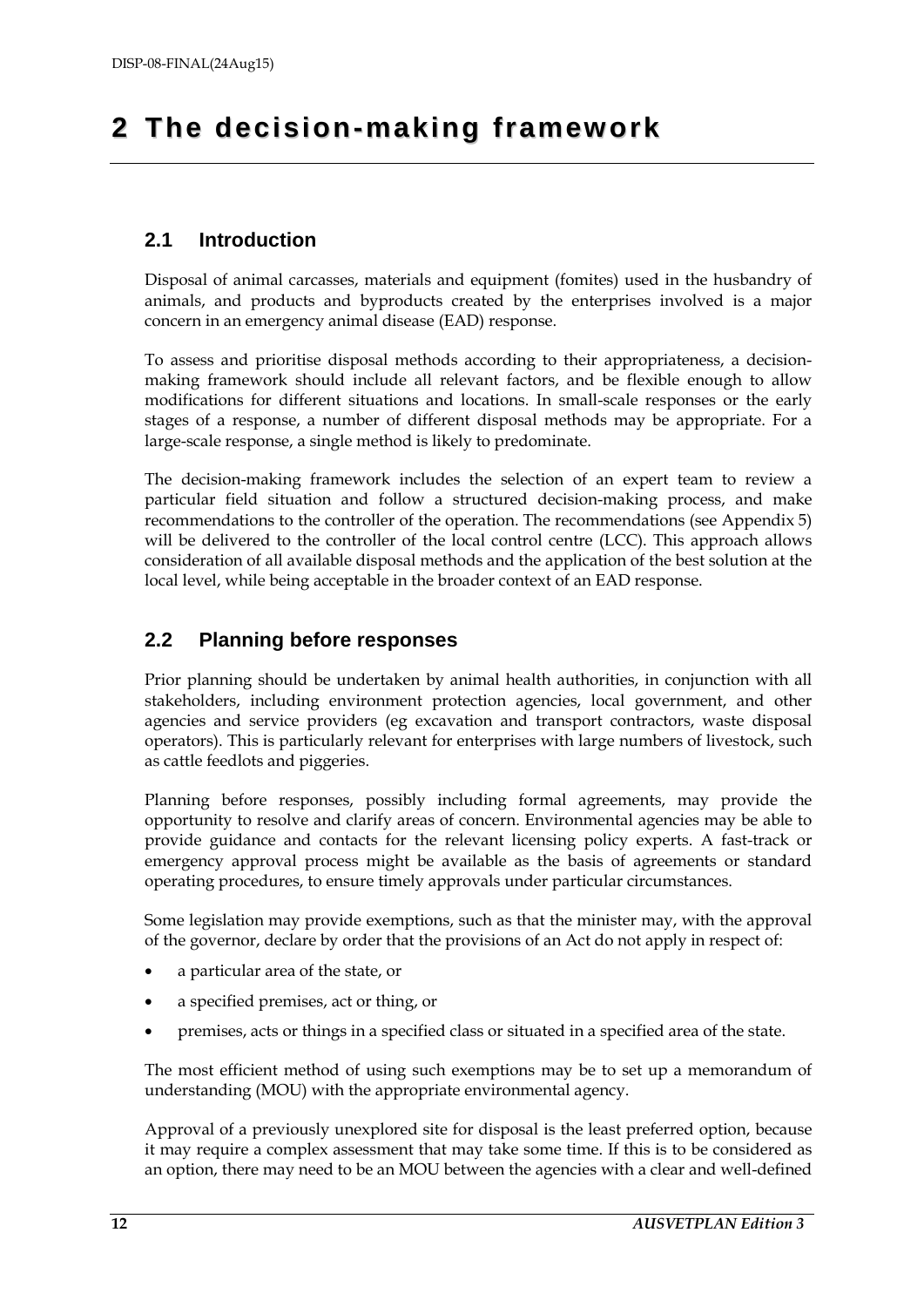process for a rapid approval process. This could be open to challenge as not complying with the relevant legislation.

A list of disposal sites and procedures pre-approved by the appropriate agencies may be a more practical and safe option.

## <span id="page-12-0"></span>**2.3 Decision-making process**

Overseas experience in the United Kingdom (Scudamore et al 2002), Japan (2010) and the Republic of Korea (2010) has shown that the urgency of containing an EAD often overwhelms the ability of those working on disposal to keep up. Disposal must be conducted in a way that takes into account factors such as the feelings of affected farmers and communities, the need for disposal methods to be publicly and internationally acceptable, and the need to ensure that disposal does not leave the community with a longterm or permanent adverse environmental inheritance.

Local conditions (eg position of the watertable, bushfire restrictions), available resources (eg fuel, transport), timeliness, and state or territory environment protection legislation must be considered and may limit practical disposal methods. Other factors for consideration include safety, cost, the disease, and industry standards and agreements. Section 3 outlines the factors that may affect the decision-making process.

Disposal methods cannot be considered in isolation from factors that may determine or limit the methods available at the time (Figure 3.1). Section 4 outlines the disposal methods. Figure 4.1 gives a schematic representation of disposal methods.

All wastes need to be considered concurrently. There may be potential for disposal of one waste to complement disposal of another — for example, composting of poultry carcasses and poultry litter.

Figure 2.1 outlines the sequence of steps in the decision-making process.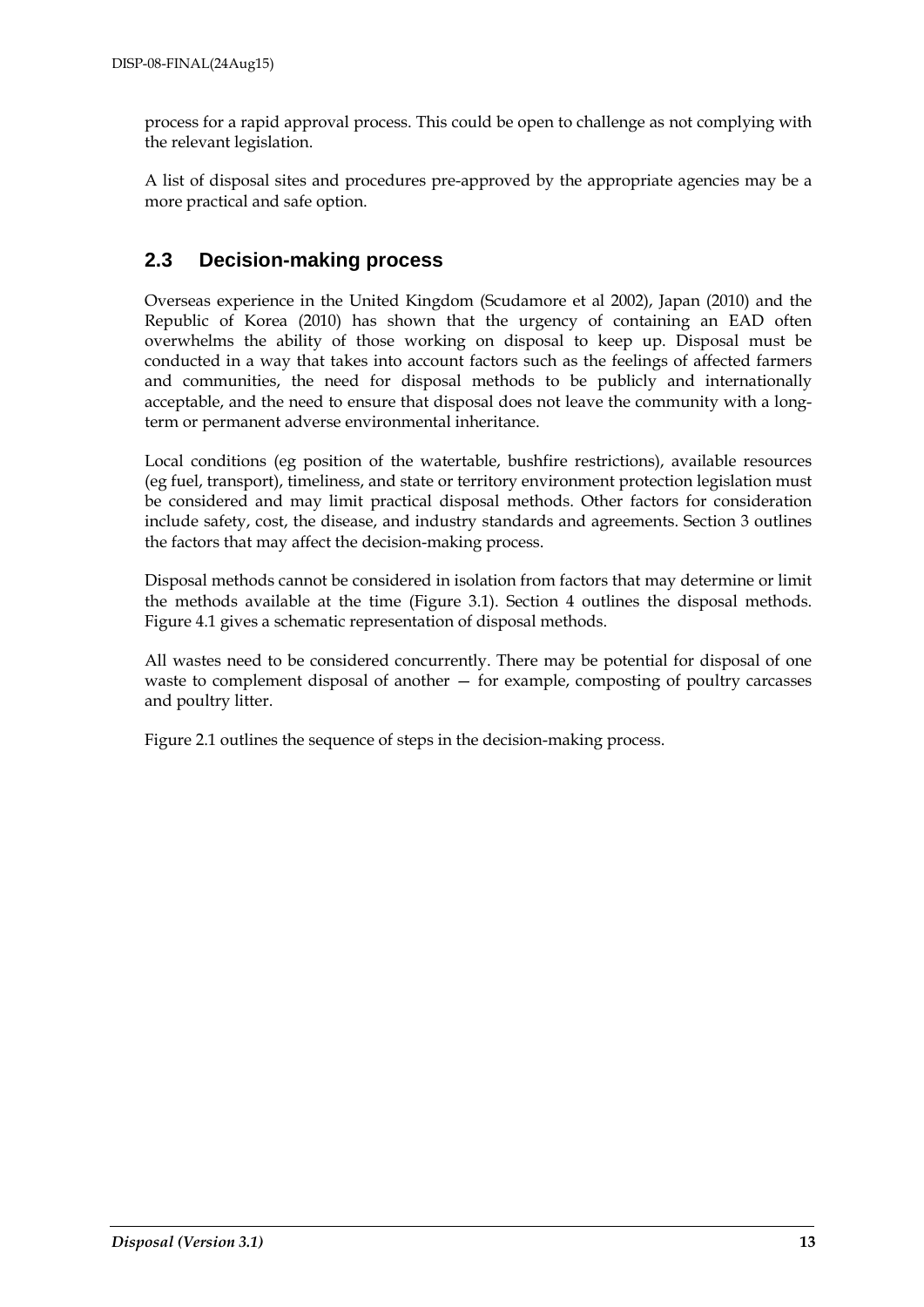

<span id="page-13-1"></span><span id="page-13-0"></span>**Figure 2.1 Decision-making process**

## **2.4 Establishment of an expert team**

Decisions about the classification of wastes, and transport and disposal of carcasses and other potentially infective material should never be made in isolation. The LCC Operations Management function, with assistance from LCC Planning Management, is responsible for bringing together a team of relevant experts to gather the information, complete the decision-making process and make a recommendation(s).

Membership of the expert team will vary with the incident, and the disposal methods and factors being considered. It is important to keep the focus at the local level. The team needs to be assembled quickly and provide its recommendations as soon as possible. Delays in carcass disposal can result in public health concerns, and increased stress to animal owners and local communities, and may reduce the available disposal methods (eg it is difficult to transport autolysed carcasses).

The following list provides a guide to the expertise that might be required. One member of the team may provide a number of different areas of expertise. A smaller group of representatives may be required to efficiently undertake tasks such as site inspections, and then report back to the whole team before recommendations are made: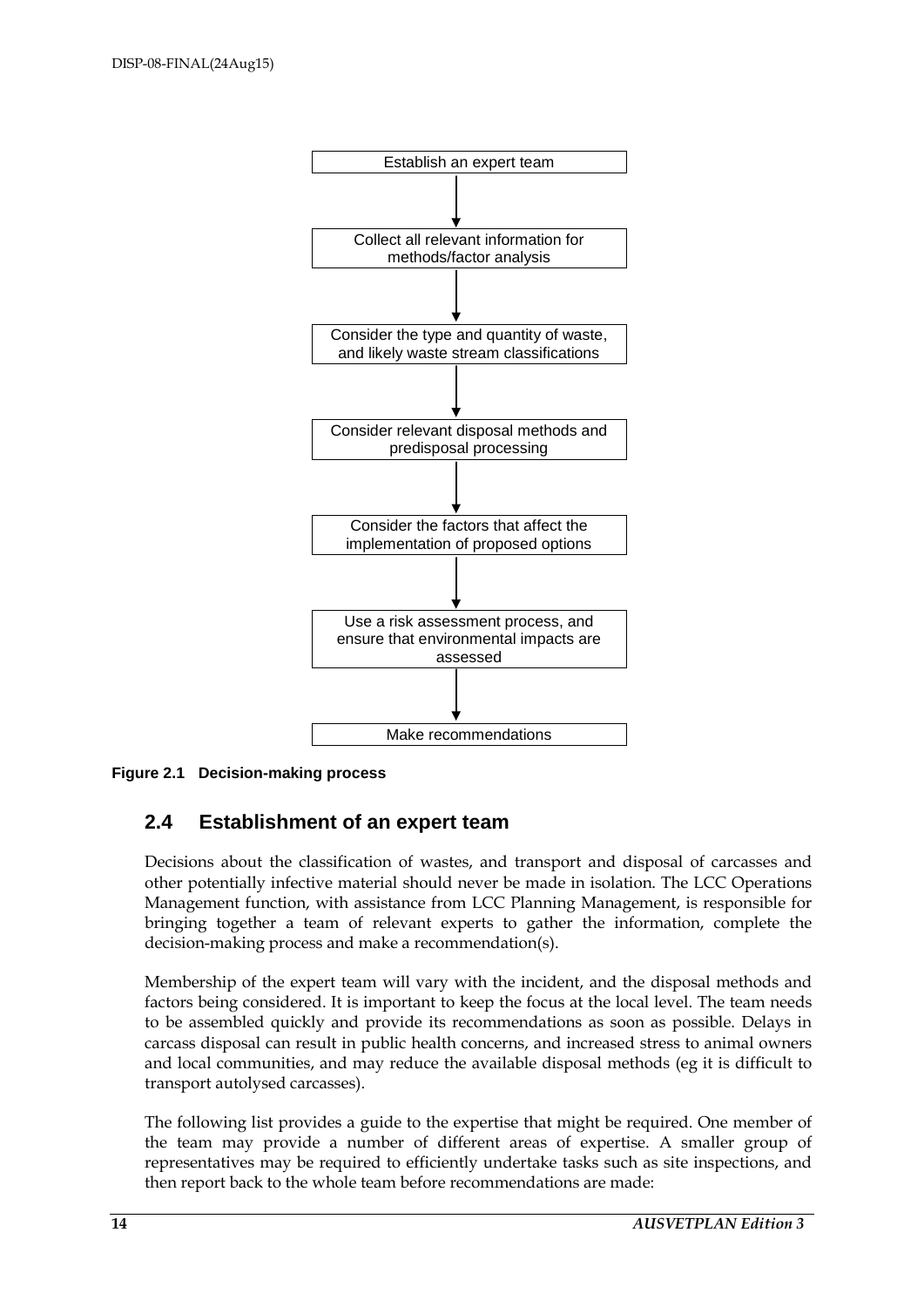- LCC Operations Management function (chair)
- animal health expert with knowledge of the disease and the required level of biosecurity
- environmental agency representative(s)
- civil engineer
- LCC Planning Management or delegate
- LCC Infected Premises Operations function or delegate
- industry representative(s)
- local emergency management officer(s)
- local council or community representative(s)
- transport coordinator(s)
- local health authority representative
- other agencies, as appropriate (eg water authority, lands authority, emergency services, health department, rendering plant, waste disposal, landfill site).

It is important that the membership of this team, the decision-making process followed and the recommendations made are documented, to facilitate transparency in decision making and allow decisions taken to be reviewed later.

## <span id="page-14-0"></span>**2.5 Waste material type and quantity**

Waste materials that may need to be transported or disposed of during an EAD response are listed in Appendix 1.

Different disease outbreaks will require different control measures, resulting in different types and amounts of waste. An eradication plan that requires the slaughter of all infected and at-risk animals, and the decontamination and disposal of associated materials (such as for foot-and-mouth disease) would produce large amounts of waste in a short time. An outbreak of bovine spongiform encephalitis, on the other hand, would probably require disposal of fewer carcasses and animal products over a prolonged period. Some intensive industries produce larger quantities of waste products than others.

Many Australian waste management facilities (eg renderers, landfills, knackeries, facilities for disposal of liquid waste and hazardous materials) process wastes similar to those that might be generated during an EAD outbreak. These facilities might be able to be used for diseases that do not generate large quantities of materials for immediate disposal. Conversely, in a large outbreak, routine waste disposal techniques might not be able to cope. This applies particularly to the disposal of liquid wastes such as milk. Whereas small volumes of milk can normally be treated using ultra-high temperature, large volumes may be difficult to process.

## <span id="page-14-1"></span>**2.6 Classification of material**

Classification of the waste is important, as it will help determine the method(s) of disposal that are approved. The expert team, in consultation with relevant authorities, will classify the wastes that may arise from the EAD response.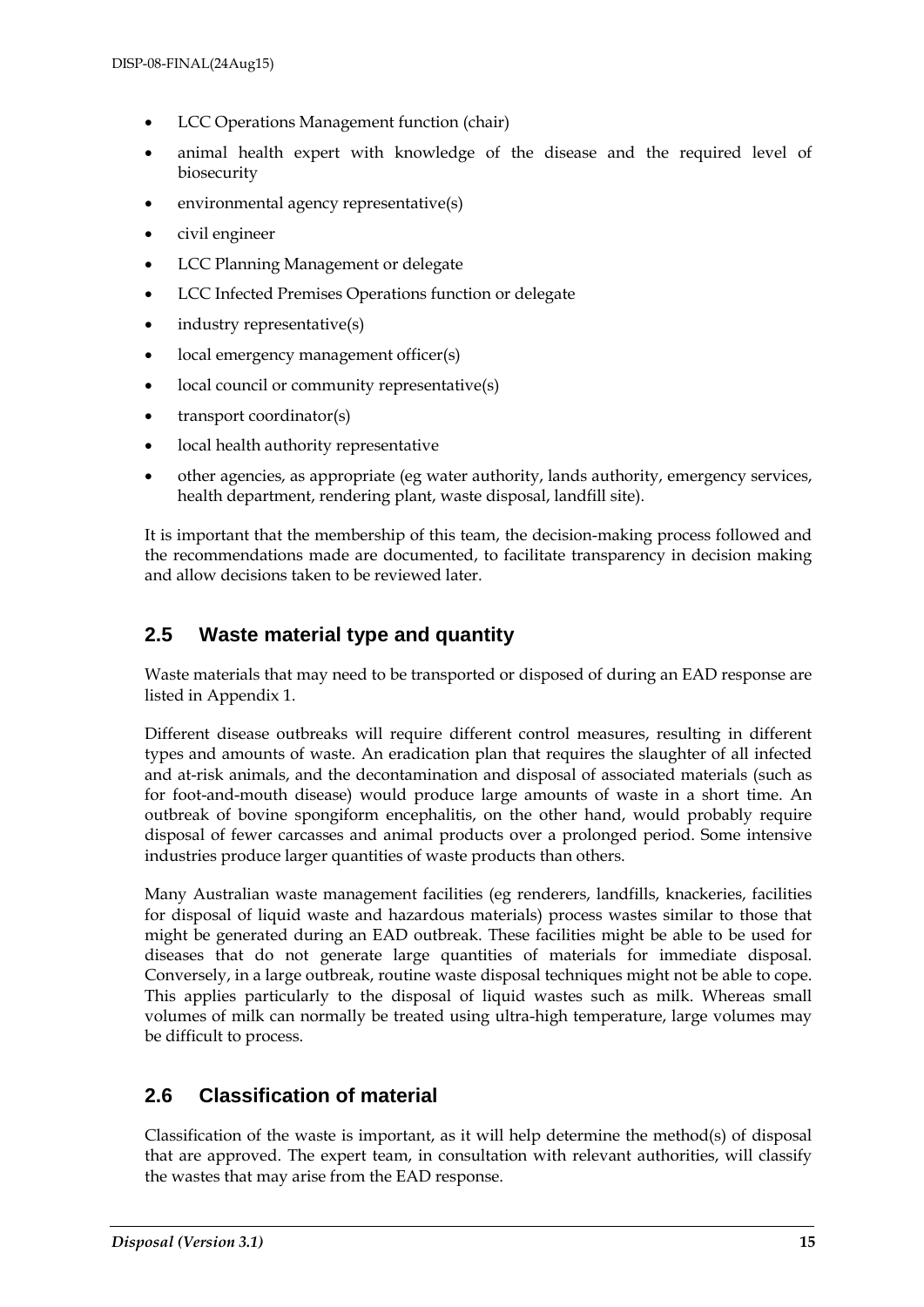The waste materials that can result from an EAD outbreak are many and varied. Waste could fall under class 6.2 (infectious substances) of the Australian Dangerous Goods Code, but the classification of waste may vary between state and territory jurisdictions. Although it may be possible to bypass waste disposal legislation if a state of emergency is enacted, it would be preferable to meet the requirements of the relevant environmental legislation to avoid short-term and long-term environmental damage.

## <span id="page-15-0"></span>**2.7 Predisposal processing**

Predisposal processing of carcasses, animal parts, products and fomites in an EAD response may increase options for their transport and disposal, and could be crucial in determining the most appropriate and cost-effective disposal methods. If the infectivity of a material can be reduced or eliminated, less restrictive methods of handling and transport may be possible. It might also be possible to modify the form of the material to make it easier to handle, make alternative transport methods viable, and possibly speed up the disposal and decomposition process.

Appendix 2 gives some predisposal processing methods, and their advantages and disadvantages.

Care must be taken to ensure that predisposal processing does not increase the risk of spreading the disease, result in excessive additional costs, or add to work health and safety concerns.

## <span id="page-15-1"></span>**2.8 Decision making and recommendation**

The expert team, using a structured decision-making process, such as the appreciation process or another documented method used in the affected jurisdiction, will consider the relevant factors (see Section 3) and their impact on the relevant disposal methods (see Section 4), to determine a ranked list of suitable disposal methods.

A two-dimensional matrix (see Appendix 8) aims to give structure to the consideration of complex interactions in a way that demonstrates the transparency of the expert team's decision. The matrix, or another documented method for reaching a decision, allows a variety of different disposal methods to be considered for the existing conditions. This technique uses the weighting of various factors and an assessment of their utility to reach a conclusion on the most suitable of the available disposal methods. If a disposal method is not available for operational or disease management reasons, it is excluded from the process at the outset. Members of the team work on the matrix together, and the result should be a ranked list of acceptable disposal methods agreed by the majority of the team. This process should be guided by a skilled facilitator, who may be part of the LCC Operations Management function. The ranked list needs to be determined within a short timeframe.

It will probably be necessary to perform this process for different types of wastes that have different handling and disease risk characteristics. A 'one size fits all' solution is unlikely.

As with all decisions made in an EAD response, the process by which the recommendation on disposal is decided must be transparent and accountable. To achieve this, a standard format should be followed for submitting the recommendation to the LCC. The recommendation must include a list of the members of the team who completed the process, the ranked list of recommended disposal methods, a list of reference materials referred to,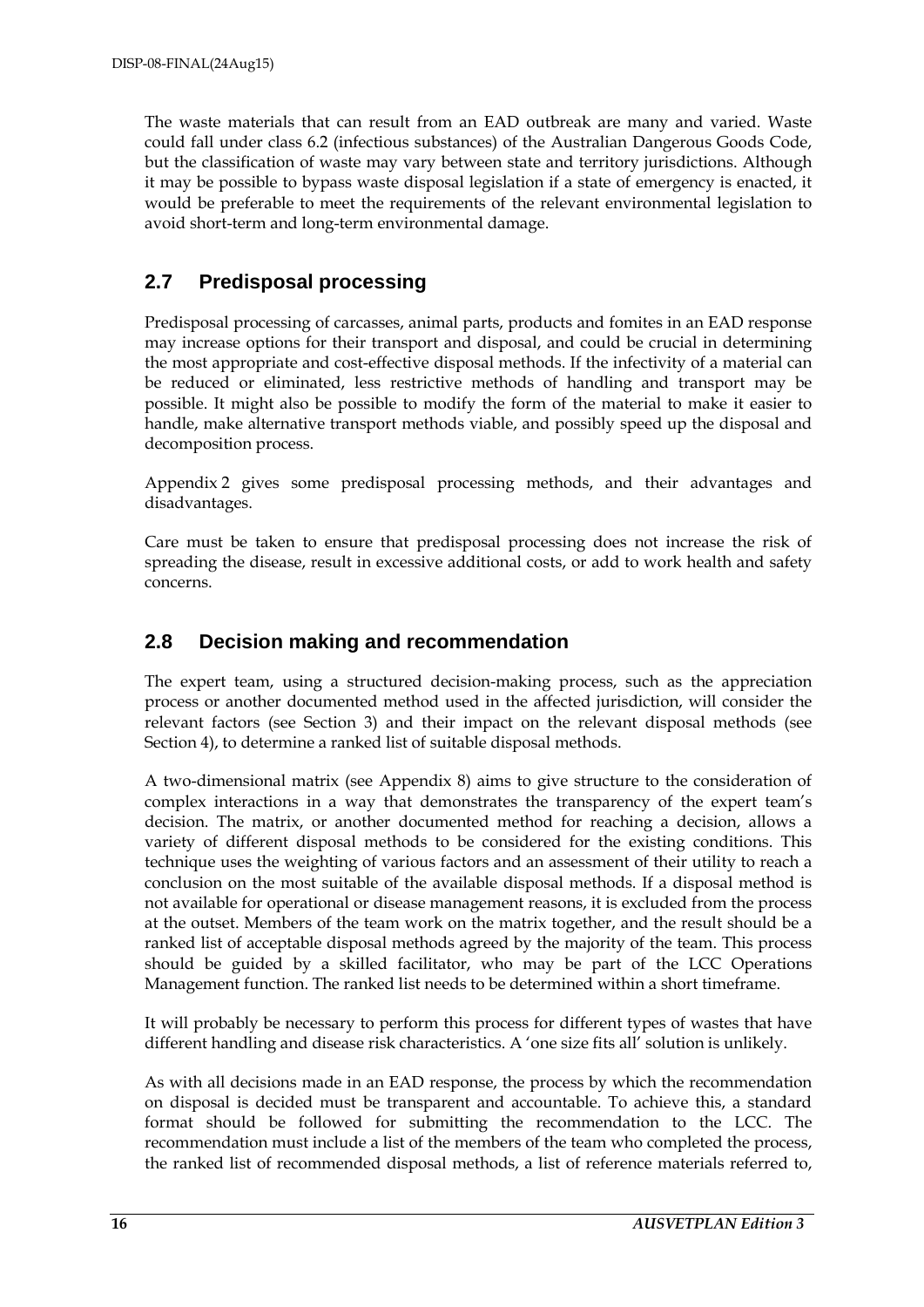and a brief summary of the advantages and disadvantages of each option. A suggested report format can be found in Appendix 5.

## <span id="page-16-0"></span>**2.9 Media and community engagement**

This section should be read in conjunction with the *Biosecurity incident public information manual*,[3](#page-16-1) with specific reference to:

- the role of the Biosecurity Incident National Communications Network
- the public information function during an EAD response.

It is important to clearly state to the public and media that:

- the disposal methods being used were adopted on the recommendations of an expert panel
- disposal arrangements must not impede disease control measures, particularly slaughter of infected animals; delays in disposal will potentially result in spread of the disease — this will necessitate the slaughter of more animals and/or reduce the disposal methods available, because disposal of decomposing carcasses is difficult.

Communications plans should address the concerns of the community (see Section 3.7 for further details).

-

<span id="page-16-1"></span><sup>3</sup> www.animalhealthaustralia.com.au/programs/emergency-animal-diseasepreparedness/ausvetplan/resource-documents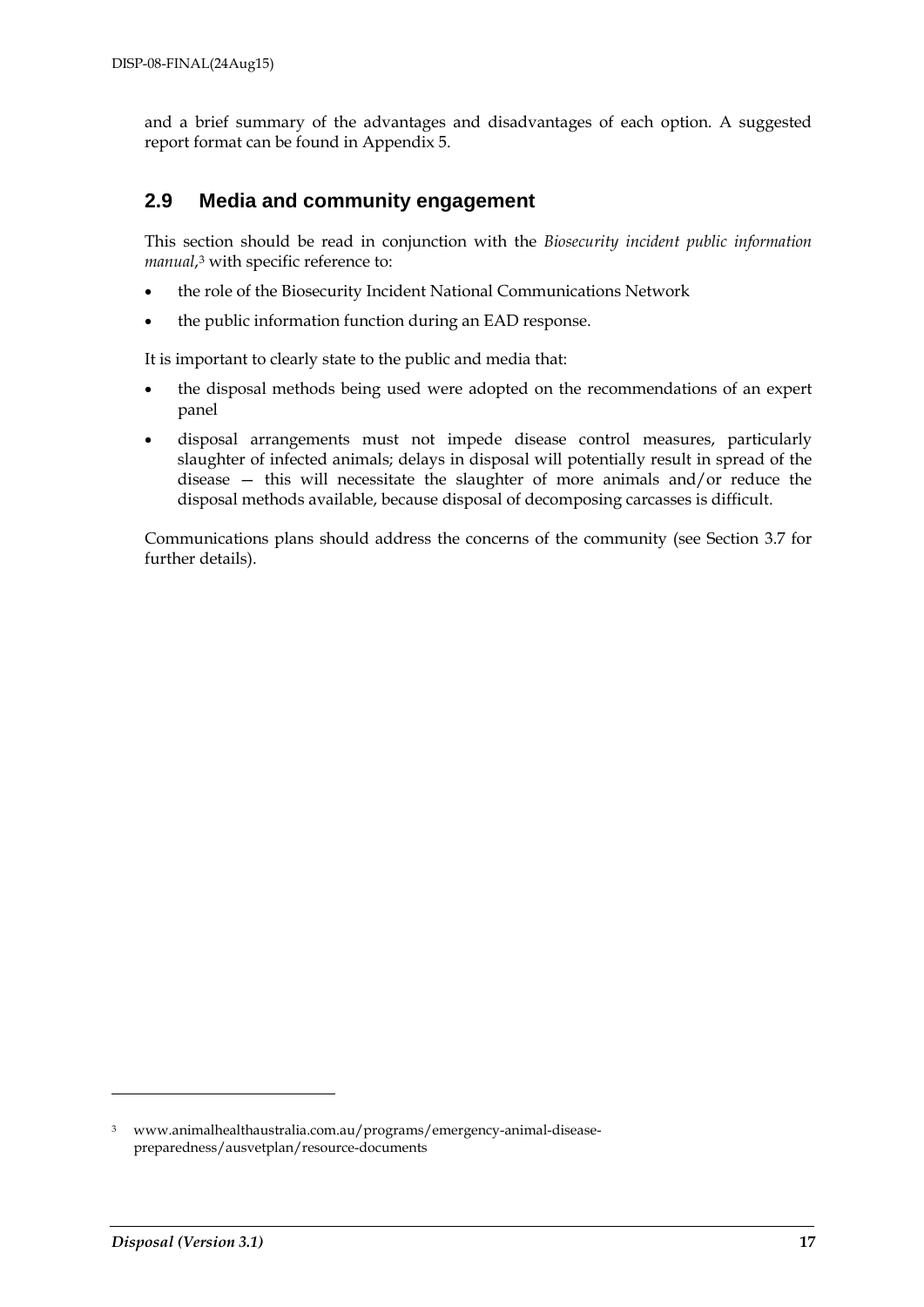## <span id="page-17-0"></span>**3 Factors to be considered**

## <span id="page-17-1"></span>**3.1 Introduction**

A variety of factors will affect the decision-making process and the disposal method(s) recommended (see Figure 3.1). The relative importance of each factor will depend on the local situation. The epidemiology of the disease may mean that some disposal methods are not appropriate.

Most importantly, the disposal methods chosen must prevent the dissemination of infection. They must also gain international acceptance from a disease control perspective; be generally acceptable to the local and broader community; meet legislative requirements and industry standards; and take into account community and operator safety, the local environment and transport availability. Cost-effectiveness and speed of implementation are also fundamental to the choice of disposal method.

Long-term factors, such as the maintenance, monitoring and eventual rehabilitation of disposal sites, must be considered. Emergency animal disease (EAD) outbreaks may necessitate the creation of large mono-fill waste disposal facilities that are far harder to manage in the medium and long term than mixed general wastes in terms of odour, gas and leachate generation. The statutory requirements of local, state/territory and national authorities must be met. The industry involved and those associated with it need to be reassured that the disposal process is secure. The public needs to know that food, drinking water and the environment remain safe from contamination.

Timely availability of resources, such as information, materials, expertise and equipment, must also be considered.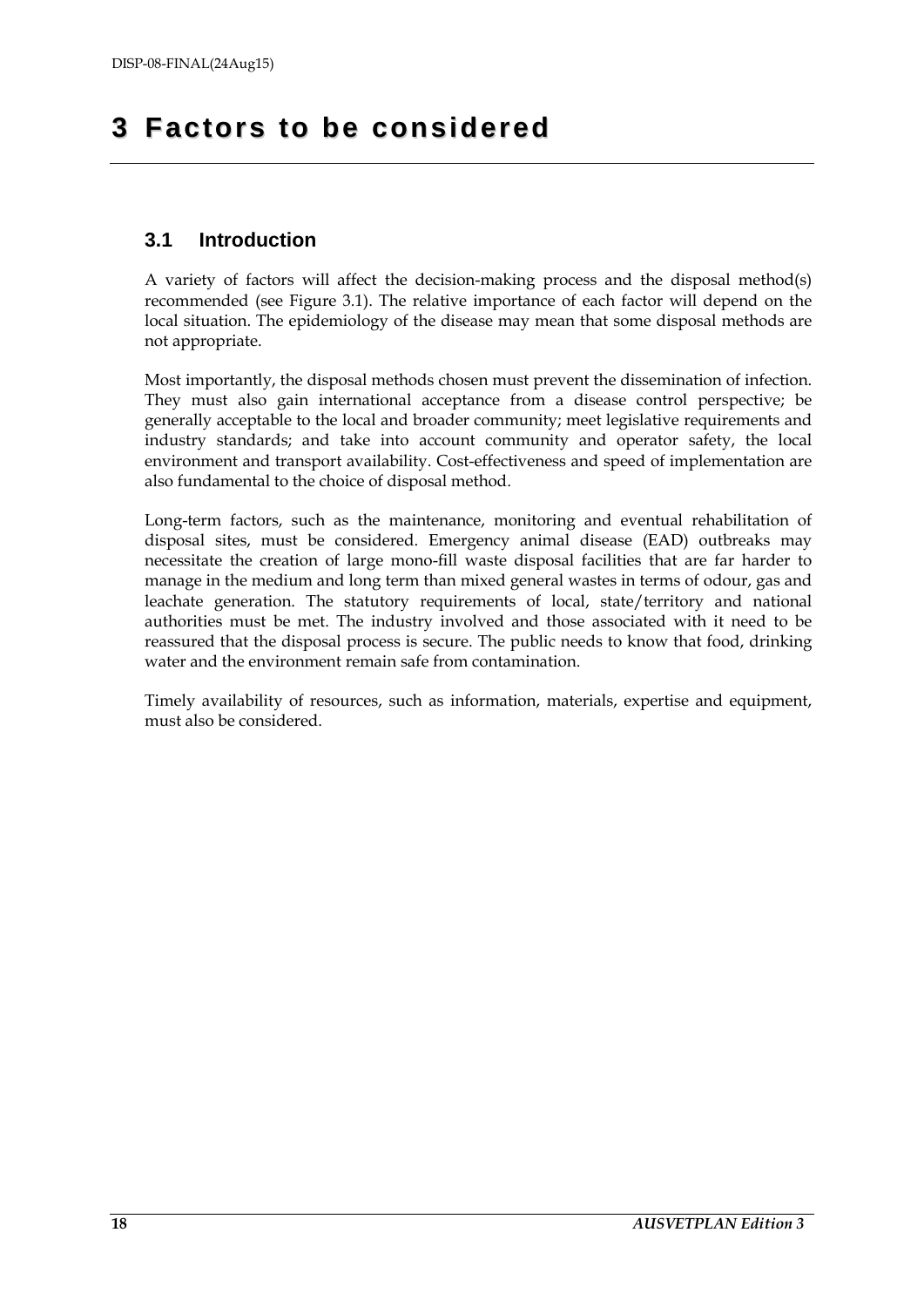

<span id="page-18-0"></span>**Figure 3.1 Summary of factors affecting disposal methods**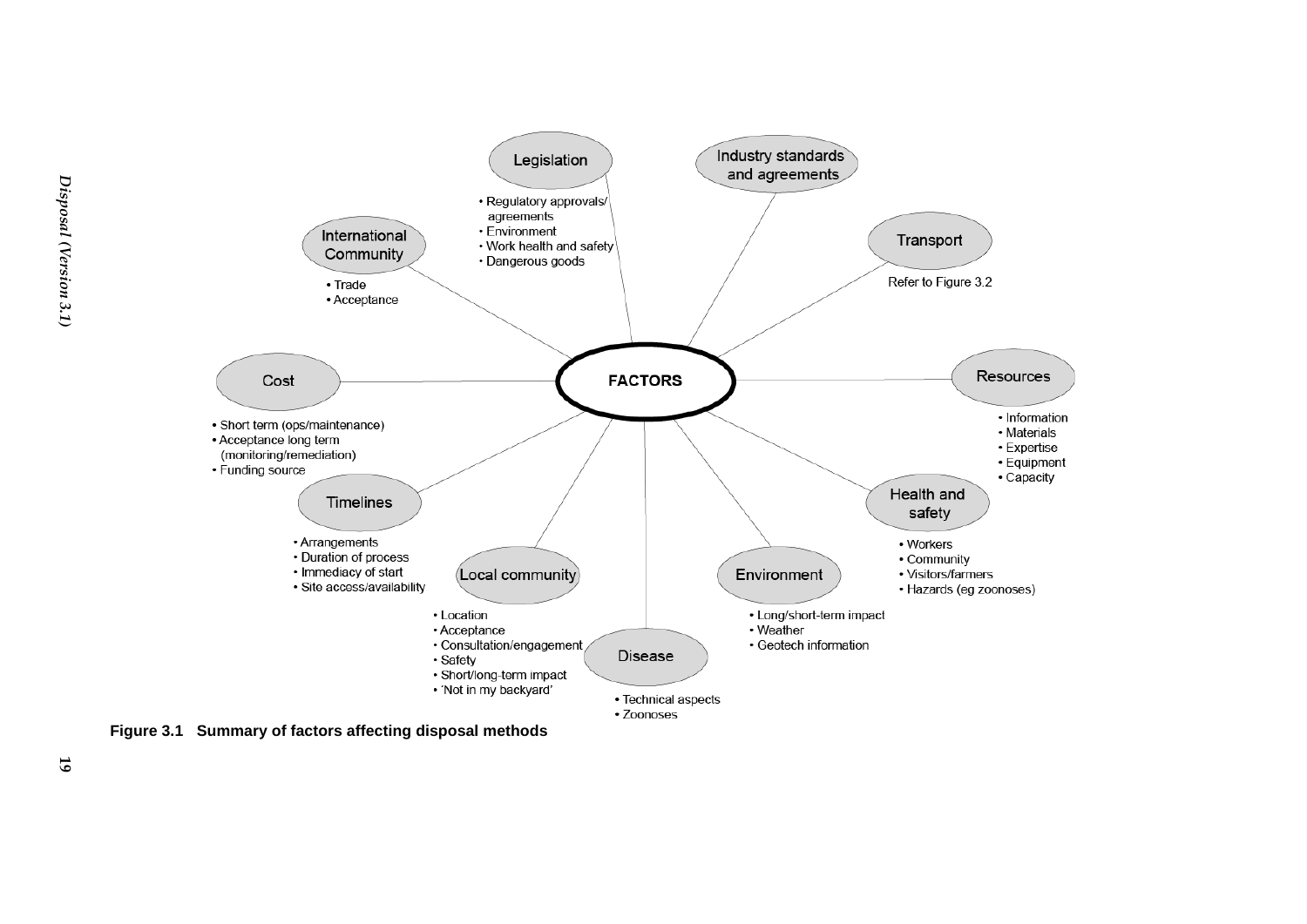## <span id="page-19-0"></span>**3.2 The disease**

The epidemiology of the EAD agent will affect the choice of transport and disposal methods. To maintain biosecurity, it is essential to understand the mechanisms involved in the transmission of the infective agent. The ability of an agent to survive a particular disposal method will determine whether that method can be used. The AUSVETPLAN resource document *Persistence of disease agents in carcases and animal products* (Williams 2003) should be consulted.[4](#page-19-2) For the epidemiological characteristics of the EAD, refer to the relevant **Disease Strategy.**

## <span id="page-19-1"></span>**3.3 Transport**

See Appendix 1 for a list of materials that may need to be transported in an EAD response.

An integral part of the decision-making process is assessment of the risks of transporting carcasses or other material to the disposal sites, either within the infected premises or to another location. The infectiveness of the disease agent and the need to maintain biosecurity will determine the type of transportation required.

Waste management and other transport contractors may have vehicles suitable for the transport of carcasses and contaminated material under acceptable risk management procedures. Some specialised waste contractors are licensed to handle such wastes, and are familiar with the work health and safety (WHS) concerns — for instance, those already contracted to Quarantine Approved Premises. Selection and monitoring of transport operations should ensure that movement of materials provides the appropriate level of risk management.

If transportation is needed during an EAD response, the methods and infrastructure used will depend on interrelated factors such as the infectiveness of the disease agent, the urgency of the operation, and the cleaning and disinfection procedures required. Figure 3.2 shows the transport factors schematically. Appendix 4 lists some of the questions that arise when transport of infectious material is considered.

In a large-scale outbreak, burial, composting or other means of disposal of large numbers of carcasses at a selected site will often require specialised transport by large-capacity transport vehicles that can ensure biosecure loading. The functioning of these vehicles can be a critical element of the biosecurity of these methods of disposal. Assessing the availability of vehicles of the required type will help to determine if a disposal method is viable.

Preparedness planning should identify potential disposal sites and potential transport contractors. If material is to be transported, it is important that a comprehensive risk assessment has been completed; a biosecurity plan is in place; and appropriate local authorities have been advised of what is proposed, the routes to be taken and the safeguards that are in place before transport commences.

-

<span id="page-19-2"></span><sup>4</sup> www.animalhealthaustralia.com.au/programs/emergency-animal-diseasepreparedness/ausvetplan/resource-documents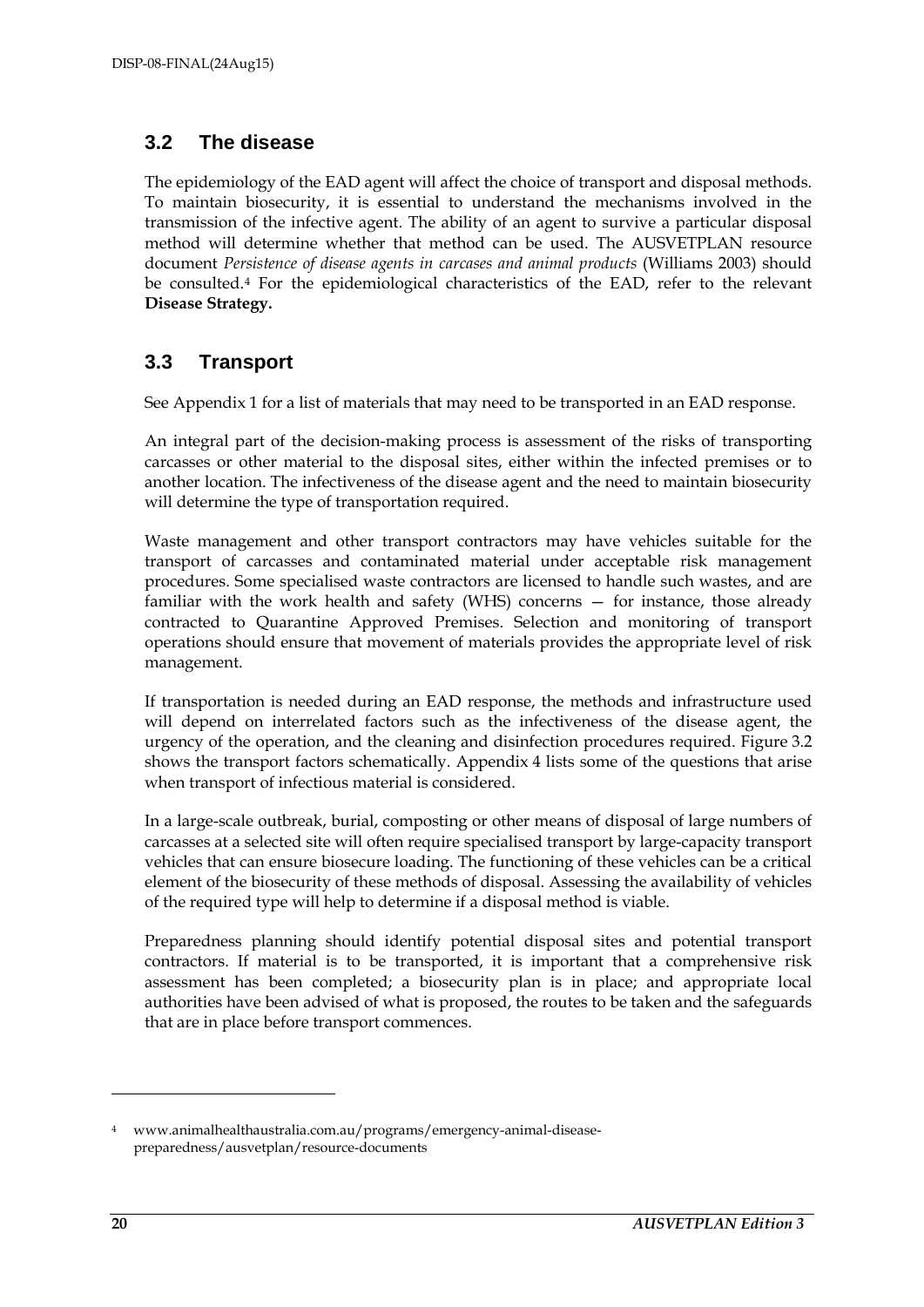

<span id="page-20-0"></span>**Figure 3.2 Issues to be considered in deciding options for transport**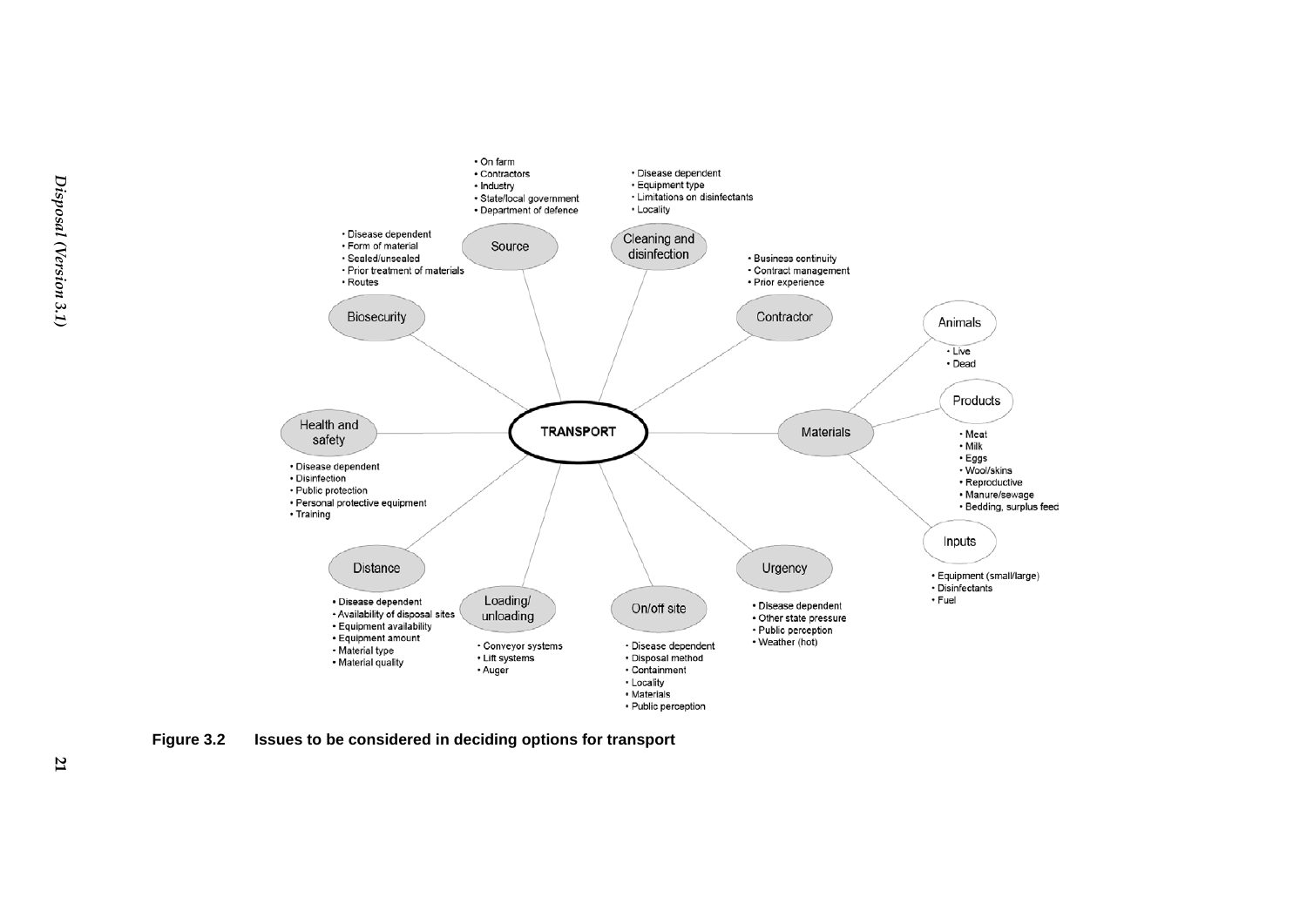## <span id="page-21-0"></span>**3.4 Environment**

Rapid approval of disposal methods and sites for disposal may require pre-approval mechanisms involving agreements with environment protection and other agencies. Agencies responsible for EAD legislation should discuss the range of preferred and possible disposal methods, and the approval processes required for each.

Formal legal advice is required to determine whether state and territory environmental legislation or legislation relating to EAD control takes precedence in each jurisdiction. Cultural aspects, such as sacred sites, also need to be considered.

Environment protection agencies are the normal regulatory agencies for setting standards, risk assessment, design approval, licensing and monitoring for putrescible waste landfill facilities. Their input is essential in planning before responses and as early as is possible in a response, to provide sufficient lead time for key considerations for each site to be determined, and for the adequacy of design and mitigation measures to be assessed.

Environment protection agencies may not have considered in detail the types of situation that might arise during EAD outbreaks. Therefore, it is important to work with these agencies, taking into account current legislation, to evaluate the logistics required to gain approvals for a range of disposal methods within timeframes consistent with AUSVETPLAN objectives. It is important that the environment protection agencies are actively involved in all planning and training exercises involving disposal. They are essential liaison officers in the expert team in the local control centre and state coordination centre.

Appendix 3 provides an extensive list of environmental factors that may need to be taken into account. Consideration of the factors that are critical in selecting a site for possible disposal should inform agreements with environment protection agencies, so that disposal activities are not delayed. Consultation with personnel with responsibility for administration of environmental legislation, and inclusion of personnel with experience in site selection (including people with local knowledge) on the expert team will speed the decision-making process in this critical area.

Post-disposal monitoring and remediation should also be discussed with environment protection agencies, to determine appropriate responsibilities. Long-term risk management and monitoring costs are likely to be future considerations.

Locations of disposal sites must be comprehensively documented. This includes use of a GIS (geographic information system) mapping tool for potential carcass disposal sites.

## <span id="page-21-1"></span>**3.5 Safety**

Worker safety must rank highly when a disposal method is being chosen, and every effort must be made to effectively manage identified risks.

Disposal and transport require the use of large machinery, and deployment of personnel in unfamiliar surroundings. Under legislation in all states and territories, all transport and disposal activities to be carried out in the event of an EAD outbreak must be subject to risk assessments before they are undertaken, to ensure the safety of the workers involved.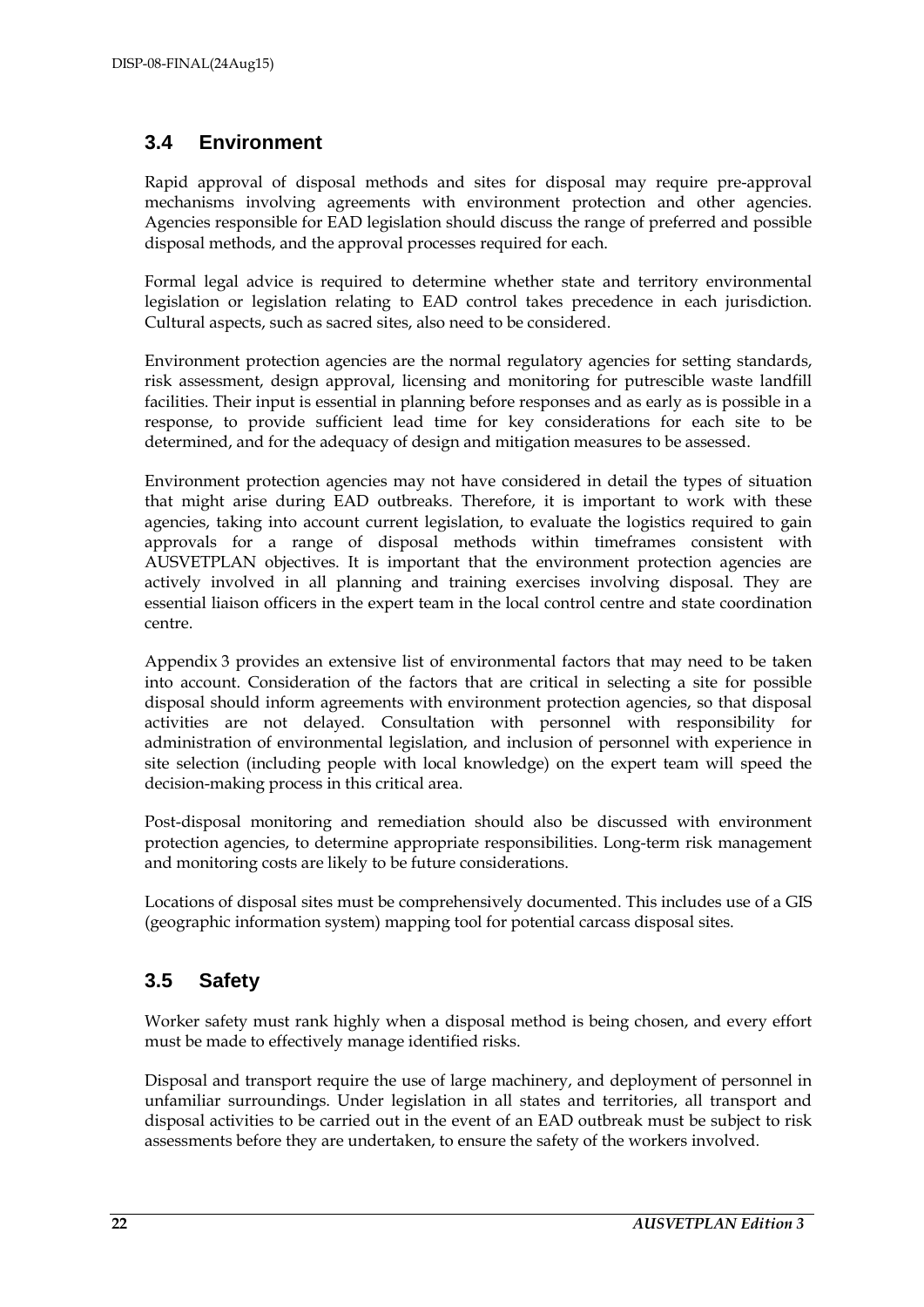A preliminary detailed risk assessment of each potential disposal method and work site should be undertaken, with appropriate input from WHS professionals. Appropriate treatment methods should be devised to minimise risks to personnel.

Some animal diseases are zoonoses; particular care must be taken to avoid transmission of such diseases to those involved in disposal operations. This might include use of personal protective equipment, vaccination of personnel, or ensuring that personnel have access to prophylactic therapy.

The safety of the community also needs to be considered at all times.

## <span id="page-22-0"></span>**3.6 Legislative requirements and regulatory approval**

Legislation varies between states or territories, and may also vary according to the location of the outbreak.

Environmental legislation, in particular, needs to be considered. However, other legislation could also affect the choice of disposal method, such as legislation that deals with the handling of dangerous goods, or WHS.

Disposal sites may trigger the need for works approval or licensing under environmental legislation. The relative precedence of environmental and EAD legislation should be determined for the jurisdiction in question. Jurisdictional legislation also needs to be examined in terms of its applicability to the proposed disposal methods — for example, 'composting' under the legislation might refer to the production of commercial compost, rather than disposal of waste.

Another issue to consider is that the disposal sites may become 'contaminated sites' under environmental or other legislation, so that they require formal reporting, investigation and management to minimise environmental and health risks. This can be a complex and expensive process, involving long-term groundwater monitoring and possible intervention.

It may be necessary to amend the restricted area to include the disposal site.

## <span id="page-22-1"></span>**3.7 Community concerns**

Potential local community concerns about the disposal method and site will need to be assessed. Ensuring that the local, as well as overall, environmental impacts of a disposal method are minimised should help to reduce community concerns. Proximity of the operation to human habitation and failure to keep the community fully informed may increase concerns. Effective consultation and ongoing liaison with the community are an important part of the decision-making process.

Transport of carcasses and contaminated materials may cause concern for the community because of the potential for spread of infection. The safeguards taken need to be clearly stated. Another specific concern is the potential for the EAD agent to spread by thermal air currents when materials are burnt. Studies in the United Kingdom in 2001 showed this to be unlikely for foot-and-mouth disease (Bourne 2001, Gloster et al 2001).

Issues that may affect the community include:

• potential generation of odours from carcasses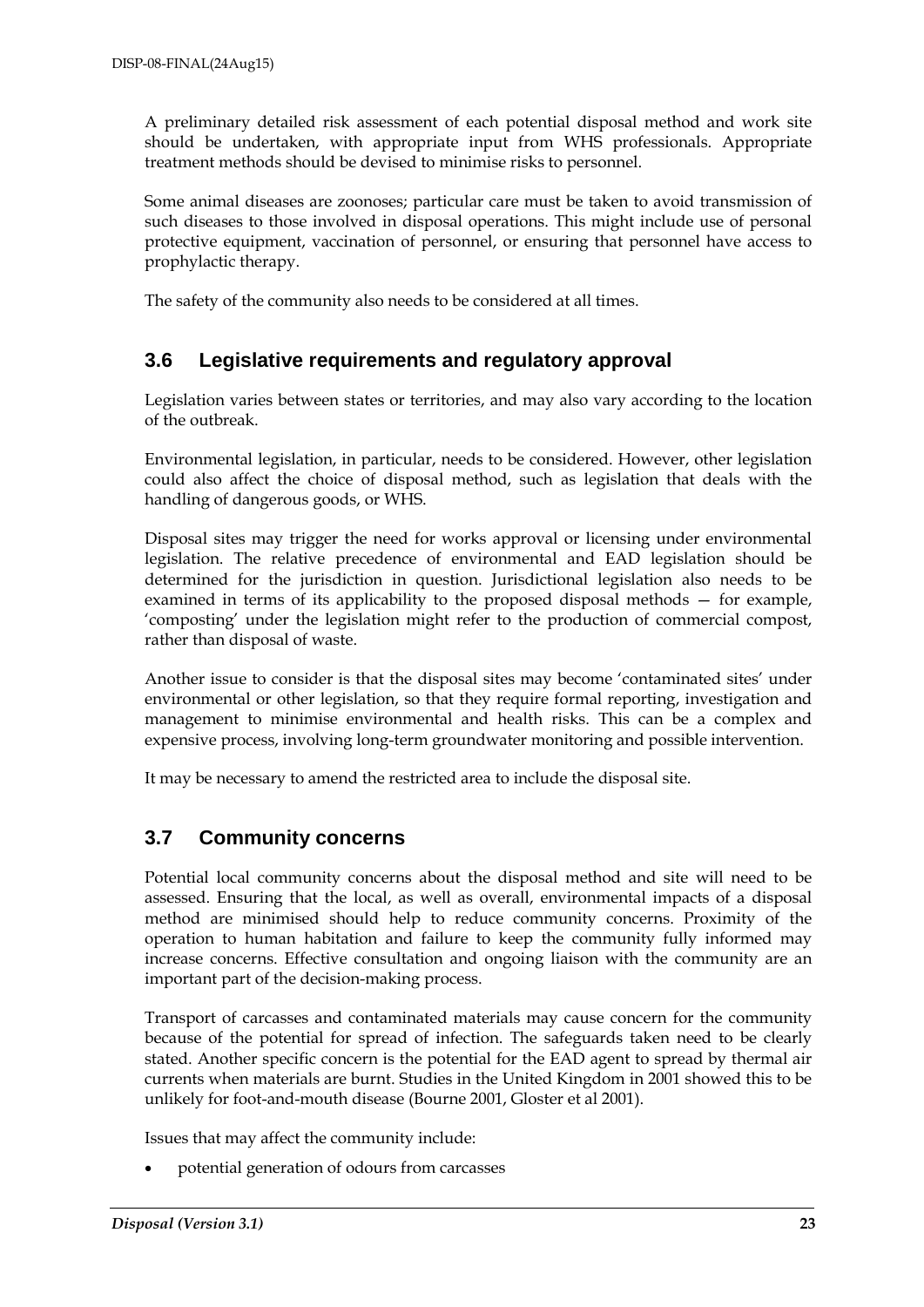- the potential for leachate to pollute water supplies
- the potential for air pollution to result from burning of carcasses and other material, and the resulting impacts on health (especially for asthma suffers)
- the extent and length of proposed monitoring programs
- use of local resources to the detriment of the local community  $-$  for example, use of local fuels; filling of local landfills; and deterioration of facilities, such as roads, due to use of heavy machinery
- potential restriction of access to facilities, such as landfill sites
- future plans for the rehabilitation of disposal sites, the time required for rehabilitation and any potential restrictions on the use of the sites.

## <span id="page-23-0"></span>**3.8 Cost**

It is difficult to fully cost the available disposal methods. In the planning process, consideration should be given to developing costing models that cover all operational costs and future monitoring costs. These models could significantly hasten the estimation of the relative costs of different disposal methods.

Consideration needs to be given to continuing costs of disposal methods that may provide quick solutions but require long-term maintenance, management and monitoring, or extensive remediation work. For example, burial may be quick, but the need for monitoring and potential problems with aquifer contamination may make it less acceptable than composting, which may need longer management but produce a desirable, readily disposable product.

## <span id="page-23-1"></span>**3.9 Timeliness**

Usually, a disposal method that neutralises the infective material as soon as possible is preferable. Some disposal methods may provide quick solutions but require long-term maintenance, management and monitoring, or extensive remediation work. These aspects need to be considered.

## <span id="page-23-2"></span>**3.10 Industry standards and agreements**

Standards vary from industry to industry and sometimes from state to state, and may vary according to the location of the outbreak. They should be considered on a local basis.

## <span id="page-23-3"></span>**3.11 International community**

Overseas trading partners will decide how soon to resume trade with Australia after an EAD outbreak. To a large extent, its confidence will be determined by Australia's appropriate use of internationally accepted methods of control and eradication, including the disposal methods used.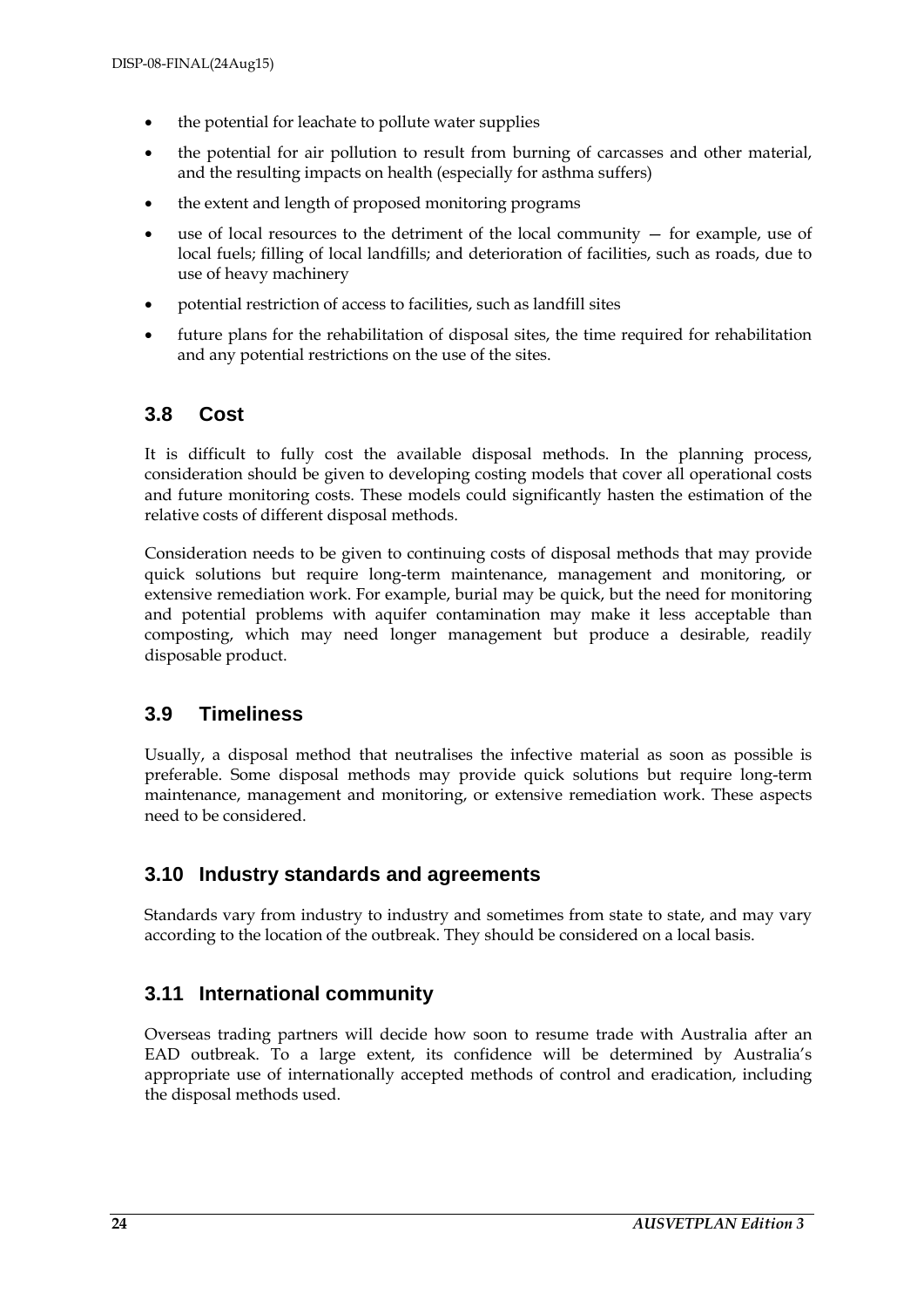## <span id="page-24-0"></span>**3.12 Resources**

The availability of suitable and sufficient resources must be considered when assessing disposal methods. Resources include information, such as weather information and maps; personnel capacity and capability; equipment, including machinery (on-site, contracted, transport) and safety equipment; and materials, such as fuel sources and appropriate disinfectant.

Resource limits may affect the choice and extent of use of a particular disposal method, and the ability to comply with legislation or biosecurity requirements. Use of some resources, especially if supplies are exhausted, may have a detrimental impact on the environment and the local community.

Personnel engaged in disposal must be competent to perform their functions, which will vary for each disposal method. They may include personnel providing technical advice and support, contractors (for machinery, transport and facilities), site supervisors, safety personnel and field personnel. Given that trained personnel are likely to be a limiting resource in a large outbreak, optimum use should be made of contractors, where possible. All personnel, including contractors, must be provided with appropriate training in biosecurity and safe working practices.

Preparedness planning should identify the types of resources required, potential suppliers and limitations.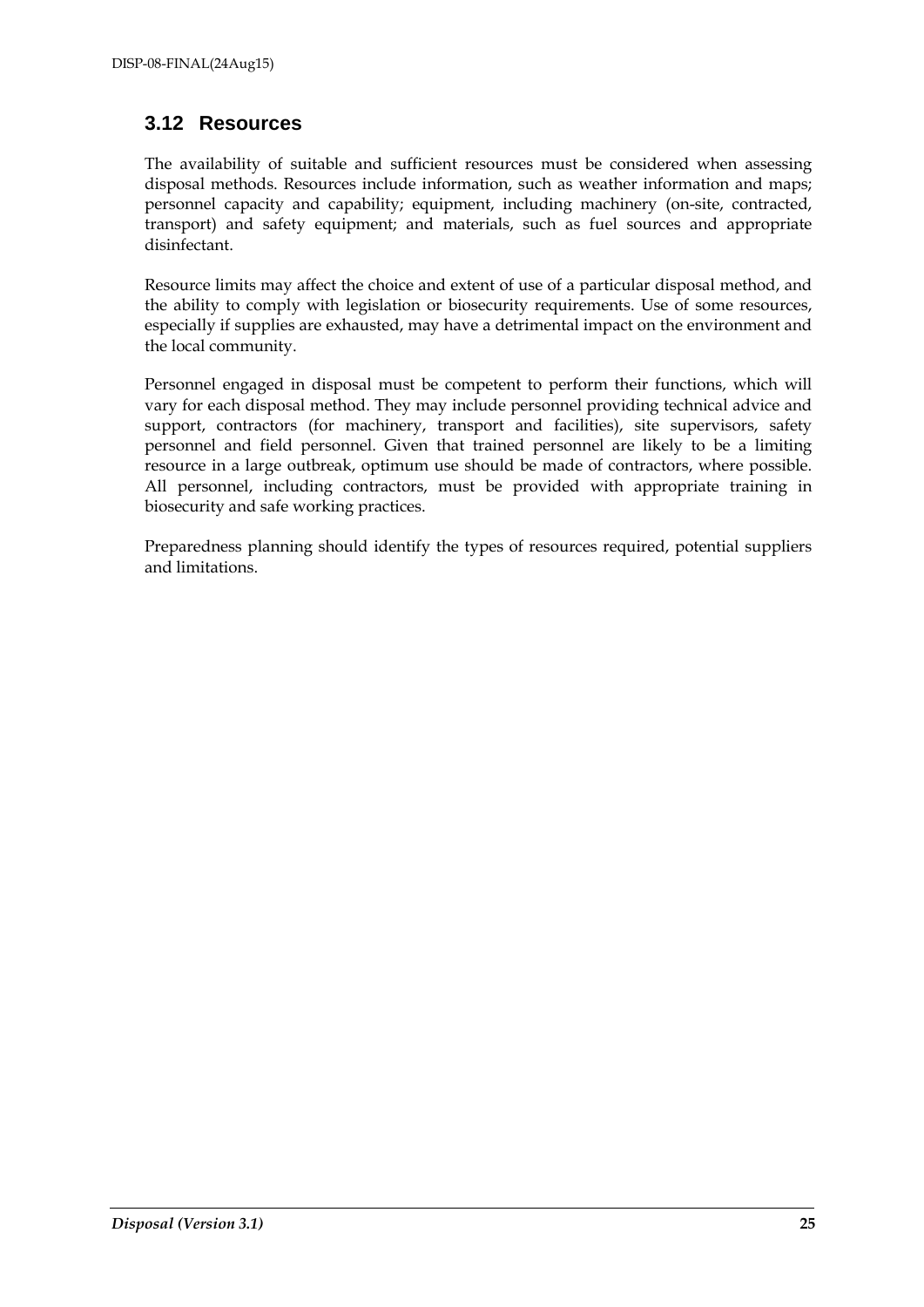## <span id="page-25-0"></span>**4 Methods of disposal**

## <span id="page-25-1"></span>**4.1 Introduction**

In an emergency animal disease (EAD) response, there are a number of methods for disposing of carcasses and other items. The most common disposal methods for carcasses and other materials are burial (either at an existing licensed landfill site or in a specially designed and excavated pit), cremation (either on a pyre, or in an incinerator or pit burner), rendering, composting and disposal by alkaline hydrolysis (see Figure 4.1). Other disposal methods may be considered if relevant factors and risks are assessed in accordance with the transparent and systematic decision-making process outlined in this manual.

The most appropriate disposal method, or combination of methods, should result from following the decision-making process outlined in Section 2. Before work commences, it is important that appropriate advice is sought on all the factors identified in Section 3 as having a potential impact on disposal methods.

The methods used to dispose of animals, animal products and associated wastes during an EAD outbreak must be science based.

Much time can be saved by prior consultation with appropriate authorities, such as environment protection agencies, to locate appropriate potential sites and to determine the basic minimum requirements for the various options available. The 2013 National Capacity Profile for Carcass Disposal project, overseen by the National Biosecurity Committee, showed that all jurisdictions are actively engaged at a whole-of-government level in disposal preparedness.

A number of predisposal processing treatments may need to be considered before the disposal method is used. These include freezing and storage, grinding, sterilisation (using disinfectants, heat, barriers), and carcass breakdown (see Appendix 2 for more information).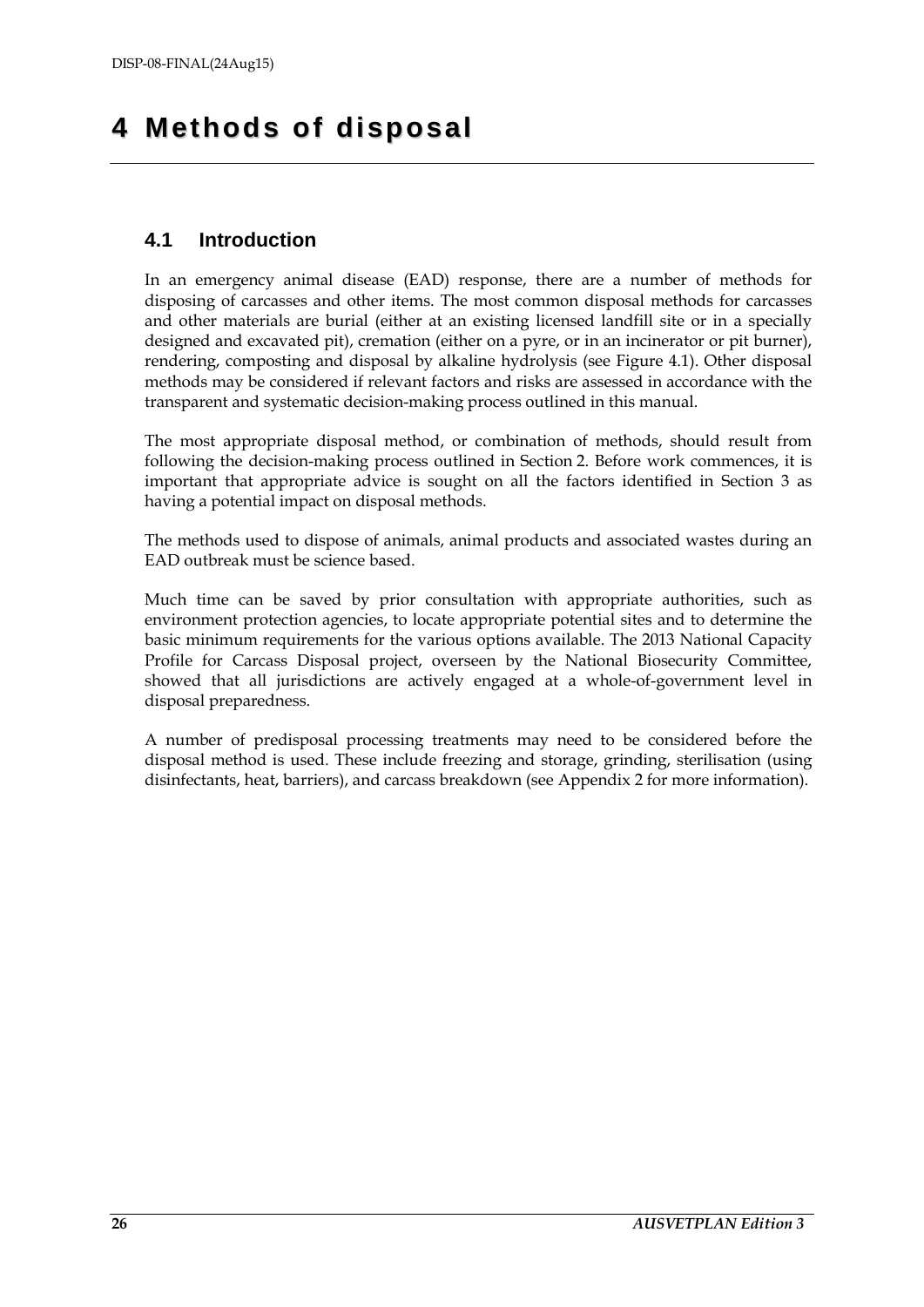

**27**

<span id="page-26-0"></span>**Figure 4.1 Disposal methods**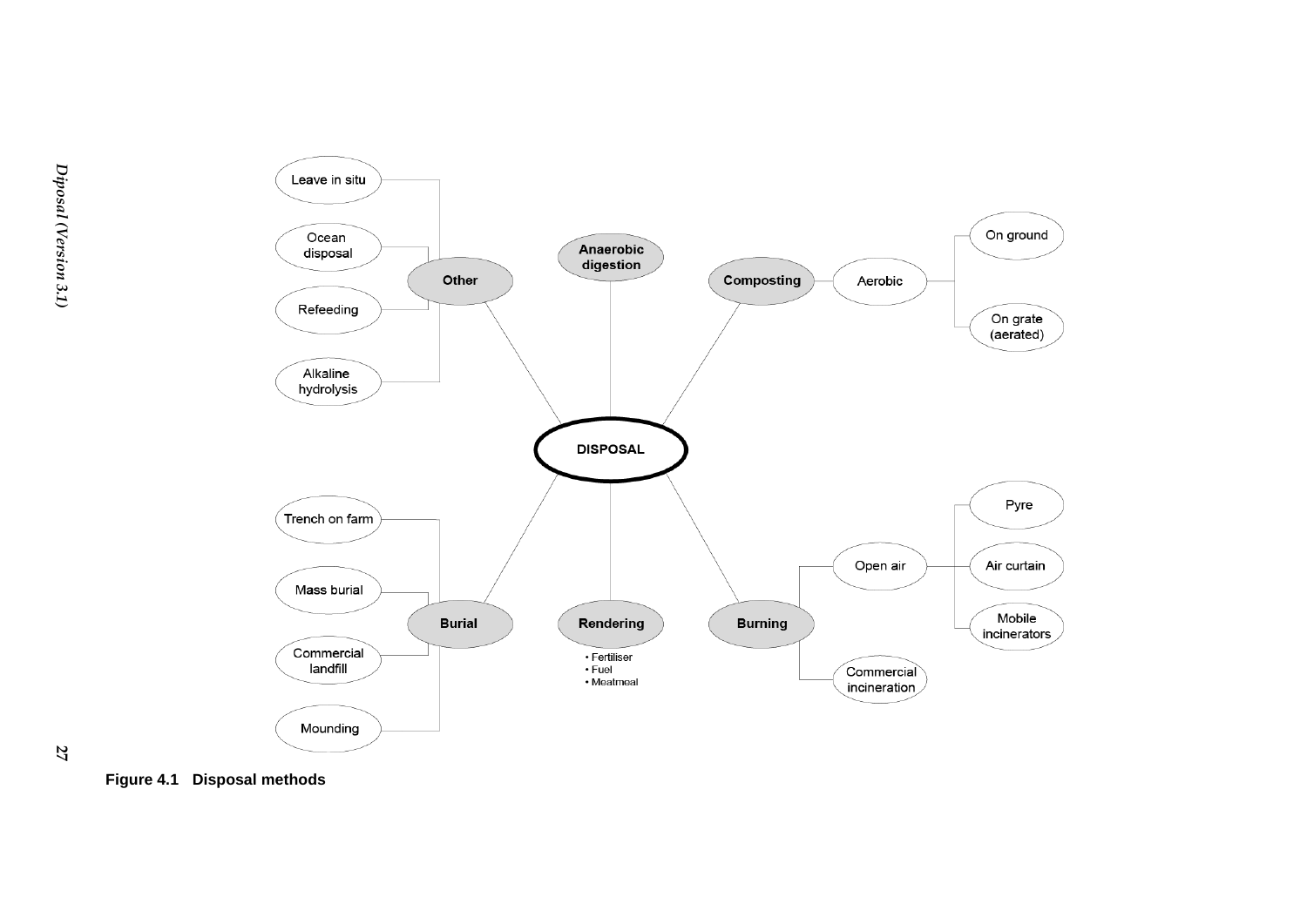## <span id="page-27-0"></span>**4.2 Burial**

#### <span id="page-27-1"></span>**4.2.1 Process overview**

Carcasses of all classes of stock and other contaminated materials (such as litter and manure) can be disposed of by burial if suitable site(s) are available. The main categories of burial are described below.

#### **Trench burial on-site**

Trench burial involves the excavation of a trench into the earth, placing of carcasses and other materials in the unlined trench, and covering the materials (backfilling) with excavated earth. Typically, this takes place on the site where animals originate.

#### **Commercial landfill**

Use of commercial landfill involves the use of a highly regulated pre-existing waste disposal facility, typically designed with sophisticated byproduct (methane and leachate) management systems to protect the environment.

#### **Mass burial**

Mass burial is used when large numbers of animal carcasses from multiple locations are disposed of. It may incorporate the use of sophisticated byproduct management systems. Unlined burial is usually used when soil types or local geology can control the risk of leachate leakage, whereas lined burial is used when there are risks of leakage of leachate into subsoil or the watertable. Typically, these sites are not at a pre-existing waste facility; however, the burial site location may have been previously assessed for this purpose.

### **Mounding (above-ground burial)**

Mounding (above-ground burial) involves placing carcasses on a natural surface of earth and covering them with earth obtained from another source. Typically, this takes place on the site where animals originate. There will be byproducts of decomposition to manage.

A number of environmental, work health and safety (WHS), and future land-use matters need to be considered, and the appropriate authorities (such as state or territory environment protection agencies, local councils and agencies responsible for WHS) should be consulted before a site and disposal method are chosen. Issues such as post-burial site management and environmental monitoring should also be discussed with stakeholders and regulators, such as the responsible local government and environmental agencies.

In most circumstances, the construction and burial process will be carried out by contractors. Site logistics should be discussed in detail with prospective contractors or others carrying out the process.

Lime (calcium oxide) has been used for centuries in agriculture as a disinfectant, and in burial pits to increase the rate of decomposition of carcasses. It is now known that the disinfectant properties of lime are due to its ability to raise the pH. A pH above 10 will disrupt bacterial cell walls and hydrolyse viral genome nucleotides. Unfortunately, this counteracts the acidification of carcasses that occurs naturally as part of the decomposition process and destroys many disease organisms. In addition, it has been shown recently that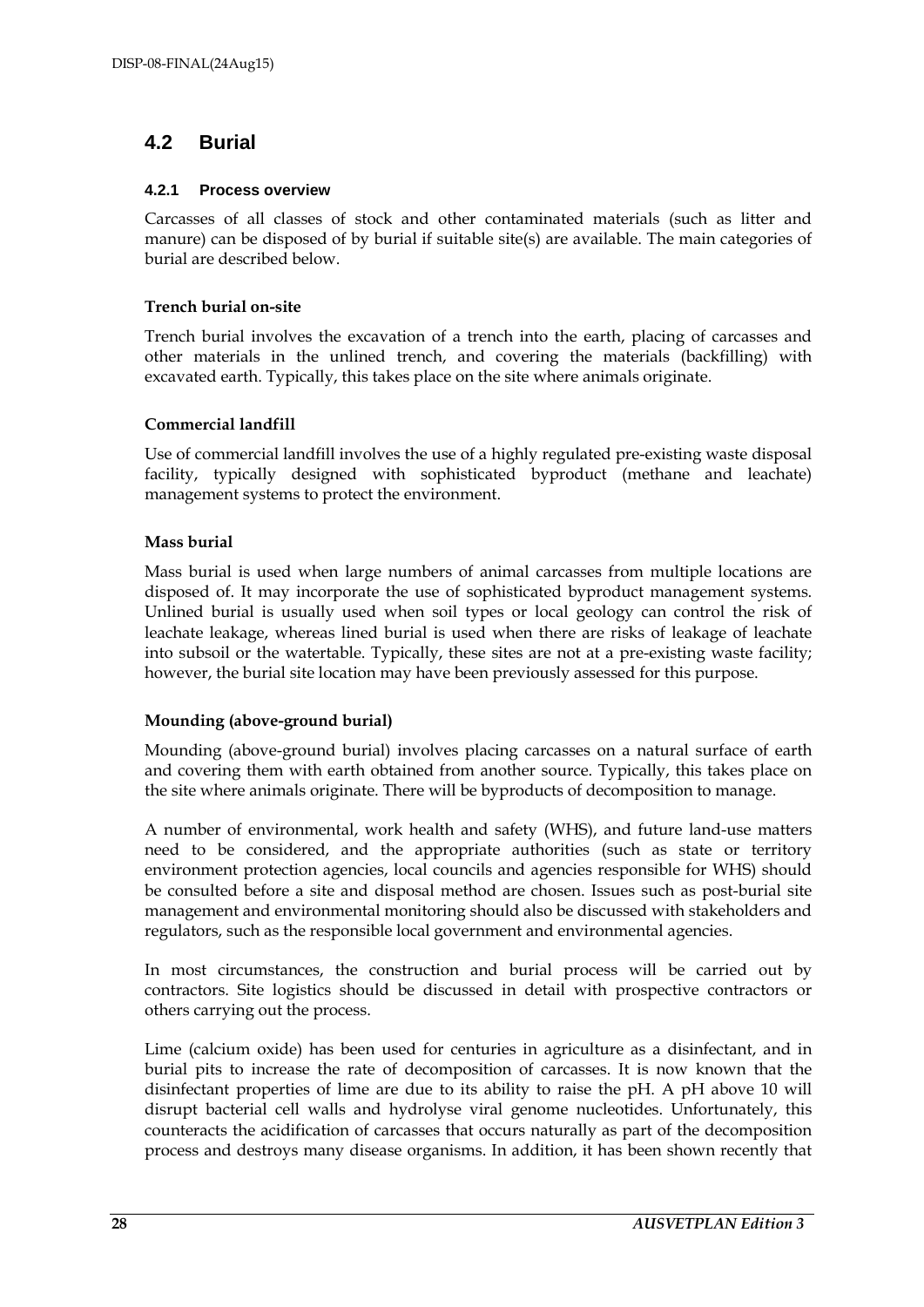calcium preserves anthrax spores (Himsworth 2008). Hence, addition of lime to burial pits is not recommended.

#### <span id="page-28-0"></span>**4.2.2 Disease agent considerations**

Burial is a biosecure disposal method for most EADs. Exceptions are anthrax, for which deep burial is contraindicated because of the persistence of anthrax spores in soil, and transmissible spongiform encephalopathies (TSEs), which require specific heat treatment to denature the infectious prions.

The biosecurity requirements and logistics of transporting carcasses and other materials to a suitable burial site should be carefully considered.

#### <span id="page-28-1"></span>**4.2.3 Volume of material for disposal**

The amount of material to be disposed of and the number of locations from which it will be sourced will have an important bearing on which burial method is used. Trench burial and mounding tend to be used for on-farm burial locations when the amount of material to be disposed of is small and the number of properties is low. Some jurisdictions have weight or volume limits for material for disposal, above which the need for environmental agency approval is triggered. Use of many small burial sites on individual properties may have advantages, rather than bringing material from many sites to one large central burial site that then requires approvals. The volume or weight of carcasses and other materials to be buried from one premises may be small enough that approval from an environmental agency is not needed.

#### <span id="page-28-2"></span>**4.2.4 Location**

Approval requirements will vary according to state/territory or local regulations. Consultation with jurisdictional environmental and other agencies is therefore essential. Important considerations for selection of burial sites include the criteria addressed below. For each of these criteria, the site may need to be evaluated using further on-site investigation and/or detailed map analysis. It is always preferable to have potential sites evaluated and given environmental agency approval as part of preparedness activities, rather than seeking approval during an incident.

#### **Proximity to drinking water supply**

It is preferable that the site is not in a drinking water catchment area, as defined by jurisdictional water authorities. This will prevent contamination of water supplies by decomposing animal carcasses.

#### **Proximity to human habitation**

The site should be away from towns, dwellings and major roads to reduce the risk of undesirable exposure of the public to dust, odour and unsightly activities.

#### **Soil characteristics**

The site should preferably be on soils of low permeability (any soil with significant clay content). Even pits in clay soils should have their bases compacted during construction because fissures and porous sandy inclusions are a common occurrence. Where soils are not of low permeability, efforts should be made to stockpile clay from excavations or obtain clay from nearby sources for use in lining the pit base.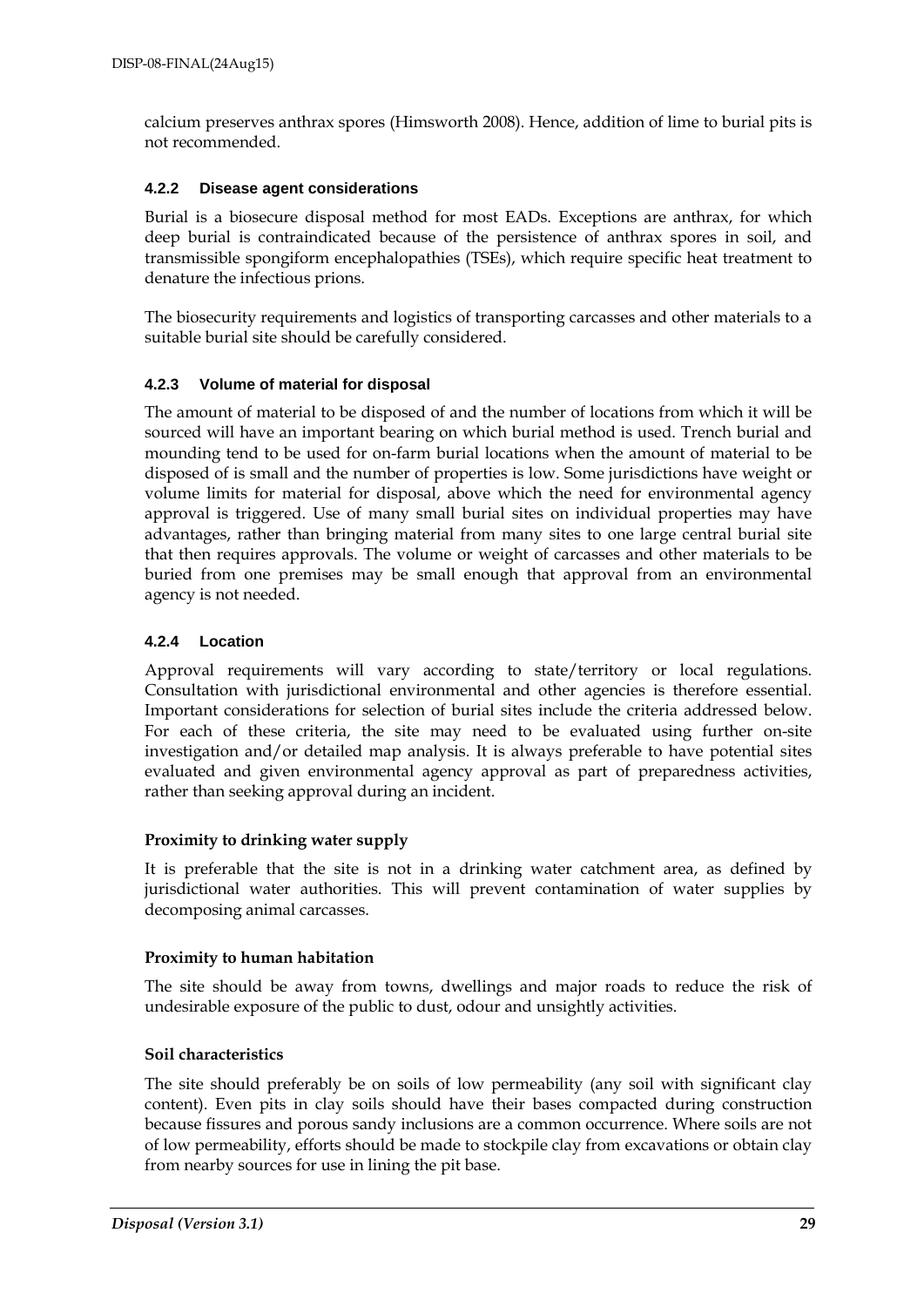If there are issues with soil permeability, consideration should be given to lining pits. This reduces the likelihood of contamination of the watertable by leachate.

#### **Groundwater depth**

The seasonal maximum groundwater level at the site should be below the base of the burial pits, whose level should be determined and approved by environment protection agencies. This will also reduce the likelihood of contamination of the watertable by leachate.

#### **Proximity to surface water**

The site should be away from any watercourses, lakes, ponds and so on, to reduce the likelihood of contamination of water systems by leachate and runoff. This includes natural or dammed fresh water, aquaculture ponds, tailings ponds, sewage treatment ponds, reservoirs and water tanks. The distance from the watercourse needs to be approved by the environment protection agency.

#### **Proximity to coast**

The site should be a sufficient distance from the coast to reduce the likelihood of coastal contamination by leachate and to avoid areas that are heavily used for recreation. As well, sandy soils near the coast are very permeable.

#### **Proximity to World Heritage areas, conservation areas and Indigenous cultural sites**

The site should be a sufficient distance from World Heritage areas, conservation areas and Indigenous cultural sites (including midden sites) to preserve the values associated with these sites. Distances vary according to state/territory and local regulations; environmental agencies should be consulted.

### **Site accessibility**

The site should be accessible to trucks and earthmoving equipment, allowing them to enter easily and be effectively disinfected.

#### **Site terrain**

The site should preferably not be on a slope greater than 6% and should allow digging of 5-metre deep pits with heavy equipment. This is a logistical constraint associated with construction of burial pits.

#### **Site area**

The site should be of sufficient size to accommodate the required burial activity without affecting neighbours.

### <span id="page-29-0"></span>**4.2.5 Environmental implications**

Environmental implications of all burial categories, including trench burial and mounding (which carry smaller risks), are potentially serious and are detailed in Section 3.4. Environmental implications of lined pits, although less than for most unlined pits, are not insignificant; the site must be monitored to ensure that the integrity of the liner is maintained.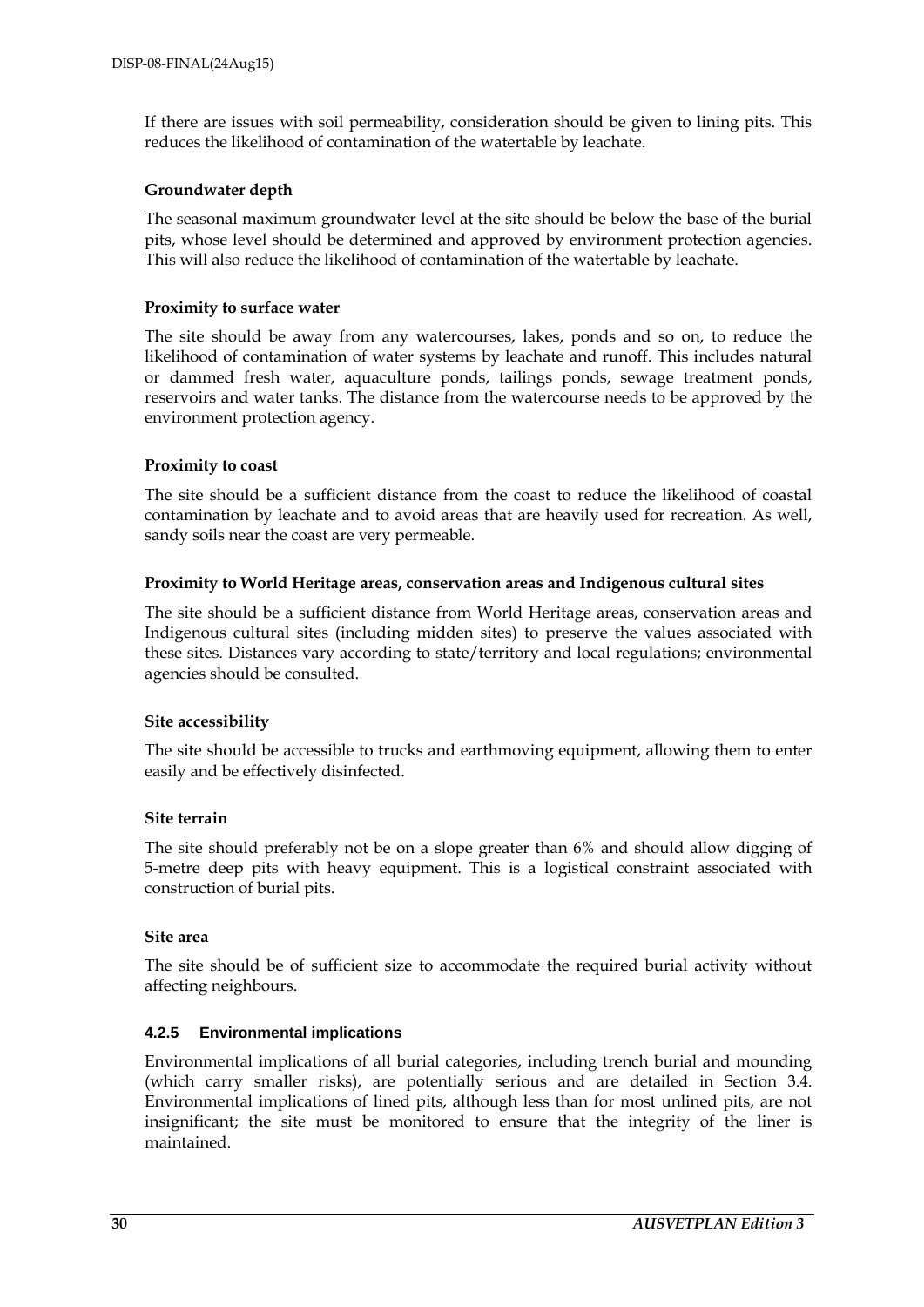Environmental implications for an established commercial landfill facility will already be part of the facility's management planning.

#### **Leachate production**

Leachate is the liquid that is released during the decomposition of wastes. It has been estimated that 50% of the available fluids will leak out of carcasses within the first week following death, and nearly all fluid will drain from the carcasses in the first 2 months. Following the outbreak of foot-and-mouth disease (FMD) in the United Kingdom in 2001, it was estimated that 170 litres of fluid was released in the first 2 months by an adult cattle carcass, and 16 litres was released from an adult sheep carcass (UK Environment Agency 2001).

The potential for leachate to cause long-term problems is significant, especially for putrescible mono-fill disposal pits for carcases. Effective leachate management must be included in early planning, such as by the inclusion of drainage to collection points in pit bases, with inspection points and pump-out wells installed at appropriate locations, depending on pit design.

Leachate can potentially contaminate surface water and groundwater supplies. Advice must be sought from relevant environment protection agencies on the programs required for containment, treatment and monitoring of leachate.

#### **Gas production**

Gas production from decomposition within unopened carcasses may result in a considerable increase in the volume of the buried material, to the extent that the surface of the closed pit may rise, and carcasses and/or leachate may be expelled. However, WHS and biosecurity considerations may outweigh the benefits of slashing the rumens of carcasses to prevent them from bloating and surfacing. Carcasses should not be slashed before transport. A small puncture hole can be made in rumens at the side of the pit before the carcass is placed in the pit. Alternatively, attachments on excavating equipment can be used to puncture carcasses when this is considered necessary. Under no circumstances should personnel enter the pit during filling. Where mass burials occur, the gas trapped under the cover of soil can be vented through pipes for treatment.

### <span id="page-30-0"></span>**4.2.6 Remediation requirements (including monitoring)**

Remediation requirements for trench burial and mounding will depend on local environmental regulatory requirements.

Regular inspection of unlined mass burial sites after closure is recommended so that appropriate action can be taken in the event of movement of leachate in the soil profile or other problems. The objective is to return the site to its original condition. Advice on the need for an ongoing environmental monitoring program for burial sites will need to be obtained from the relevant environment protection agency during the planning stage.

Inspections of lined burial sites after closure may be less frequent than for unlined sites. However, advice on the management and treatment of leachate, and the extent of environmental monitoring will need to be obtained from the relevant environment protection agency.

Remediation requirements for a commercial landfill facility will already be part of the facility's management planning.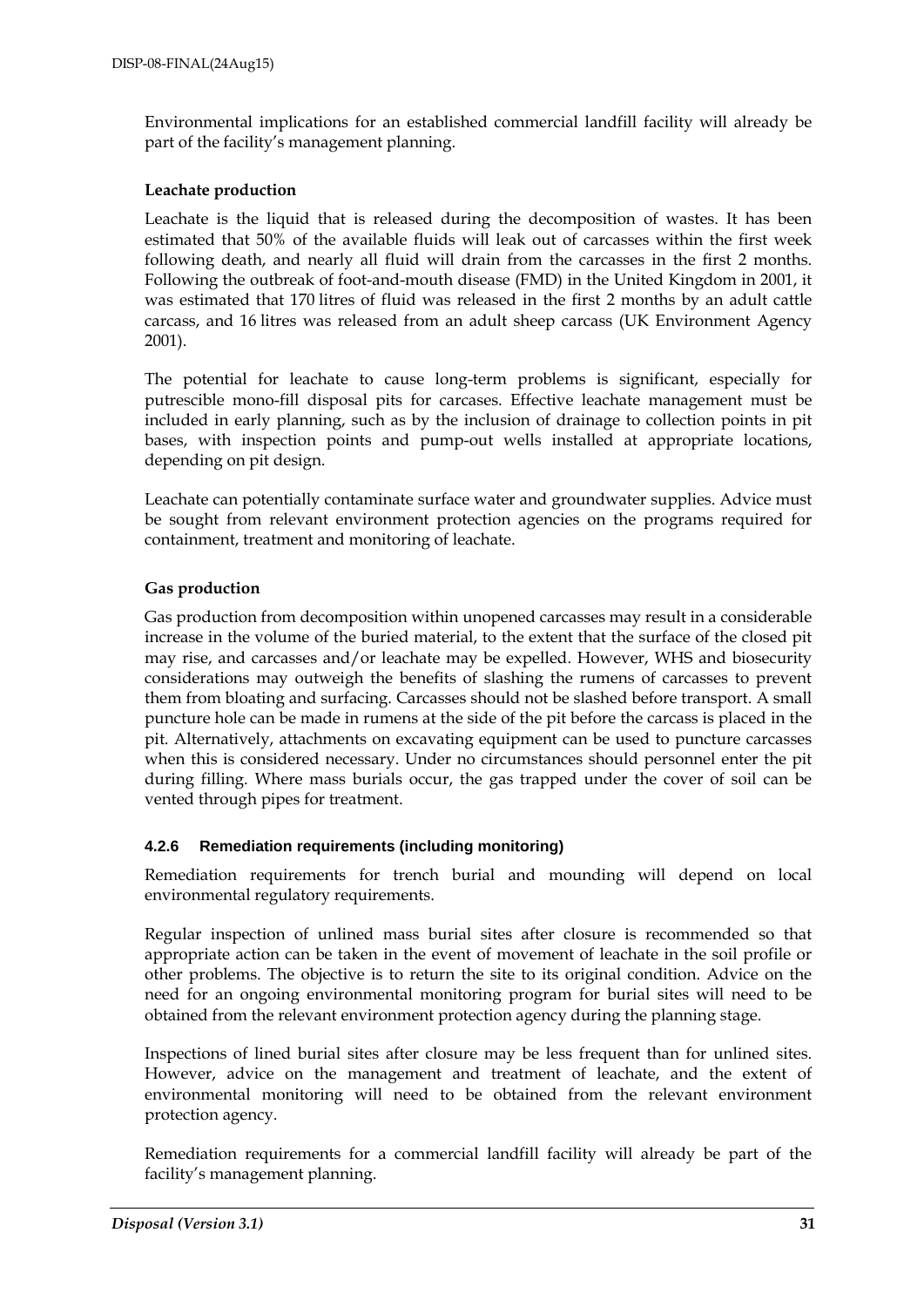#### <span id="page-31-0"></span>**4.2.7 Time considerations**

**Trench burial and mounding** are the least time-consuming burial methods when small numbers of infected properties are involved. After site environmental risks have been considered, operational issues are more time efficient because of low resource needs, including low transport requirements.

For **mass burial**, selection of a site that is not currently used for that purpose will inevitably involve some delays before burial activities can take place. For many EADs, destroying affected animals is a high priority to stop the production of the disease agent. Depending on the weather conditions, there is a practical limit on how long animal carcasses and other materials can be left before being transported to an approved and constructed burial facility. This imposes limits on the usefulness of a large-scale, approved site for disposing of animals destroyed early in an emergency response. As mentioned in Section 3.4, well-planned prior agreements with environmental agencies can reduce the approval time, to allow deep burial to occur within practically functional periods.

**Lining or partial lining of pits** and use of absorbent layers may help to control the generation, release and degradation of leachate that may affect groundwater resources. It may allow use of sites where subsoil structure or deep groundwater has not been fully evaluated. This may reduce the time between site identification and use, if materials to line the pit can be sourced promptly. In most cases, significant time is needed to obtain materials to line burial pits.

Using a **commercial landfill facility** will have significant time advantages because approvals, construction, access and security facilities are already in place. Resources such as power, water, lighting and on-site machinery are often also available. Environmental risk management measures will usually already have been carried out.

Methods to mitigate leachate issues include using clay from excavations or nearby sources to put in place a compacted and channelled clay base, use of high-density polyethylene (HDPE) liners, and placement of absorbent layers of wood chips or hay.

### <span id="page-31-1"></span>**4.2.8 Cost considerations**

**Trench burial and mounding** will generally require less infrastructure and personnel, and will therefore have lower costs. The cost of excavation, access and security will need to be included.

For **unlined mass burial**, there are two main cost categories to be considered:

- Immediate costs include site evaluation, provision of access, construction of facilities and security, carcass transport and site burial works. It is likely that many of these operations will be carried out by contractors.
- Longer-term costs of rehabilitation of the site include monitoring movement of leachate in the soil profile, and monitoring for contamination of water or other sensitive environmental assets.

For **lined mass burial**, the longer-term costs of rehabilitation of the site, including monitoring, need to be considered. There may be a much lower risk of movement of leachate from the pit, and therefore a reduced need for monitoring of the site and surrounds. However, the cost of facilities to manage and treat leachate will need to be added.

The cost of using a **commercial landfill facility** can usually be established quickly, thus avoiding complex costings of unbuilt and unapproved sites.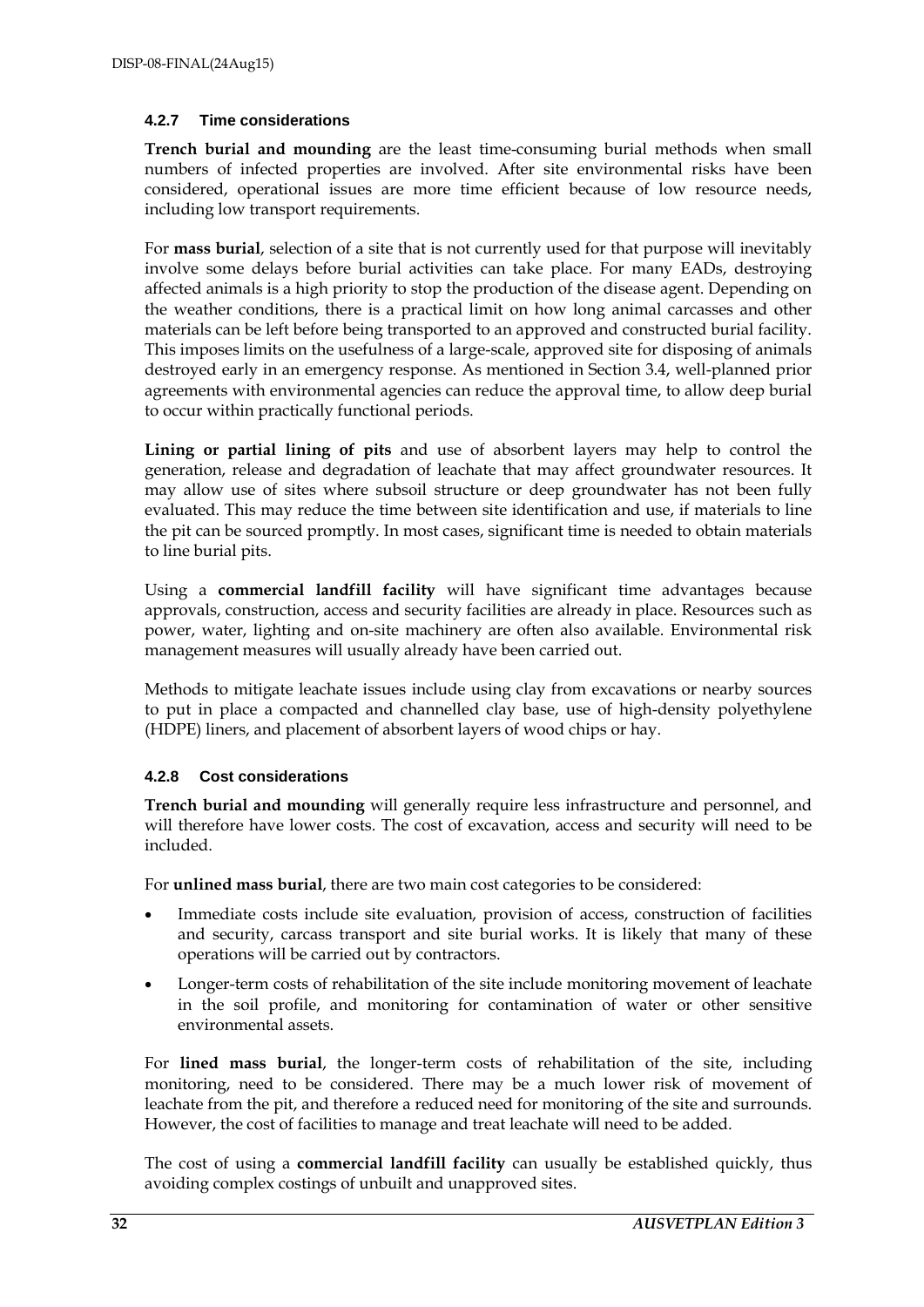Economic modelling of all cost issues, including transport, site costs and ongoing monitoring costs, will inform decisions about the most suitable burial method(s).

#### <span id="page-32-0"></span>**4.2.9 Resource requirements**

The following important issues relating to resource requirements are common to all categories of burial.

#### **Supervision**

The burial site will be managed by approved infected premises site supervisory (IPSS) personnel, who are responsible for all activities being carried out at the burial site. All personnel on the site must have been inducted. Since burial activities may carry significant safety risks, an officer with good knowledge of WHS principles should be appointed for the site.

When using a commercial landfill facility, the existing site workforce is usually available and familiar with working on the site. Personnel will need to be trained in biosecurity procedures, including safety procedures, by infected premises security (IPS) personnel. IPS personnel retain responsibility for biosecurity procedures.

#### **Burial works**

The activities of pit construction and burial works can be conducted by contractors. The expert team (see Section 2.4) can decide the specifications of the contract, and IPS personnel can directly supervise the contractors. In most cases, contractors will arrange their own resources and include the supply of these in the contract price.

For lined burial, sourcing of suitable pit liner and equipment to install it is the main additional activity required before burial works commence.

When using a commercial landfill facility, burial works will usually be conducted by employees of the existing facility on a contract basis. The specifications of the contract will be decided by the expert team. The facility will normally have, or have access to, its own resources. IPS personnel will be responsible for biosecurity at the site.

#### **Site security (people and uncontrolled animals)**

For **trench burial**, security is normally the same as for the infected premises (IP).

For **mounding** at the site of origin of the carcasses (the IP), security will be as for the IP. Where mounding occurs at a site for disposal of carcasses and other materials from multiple IPs, security will be as for mass burial (see below).

**Lined and unlined mass burial** sites are likely to require perimeter security, depending on the location. Construction of security fencing for the burial site should be considered.

When using an existing **commercial landfill facility**, some base level of security will exist for the facility; this may need to be increased, in consultation with the facility's management.

### **Disinfection**

For all burial categories, a disinfection area will need to be constructed to allow disinfection of vehicles, personnel and equipment leaving the burial site. The infected premises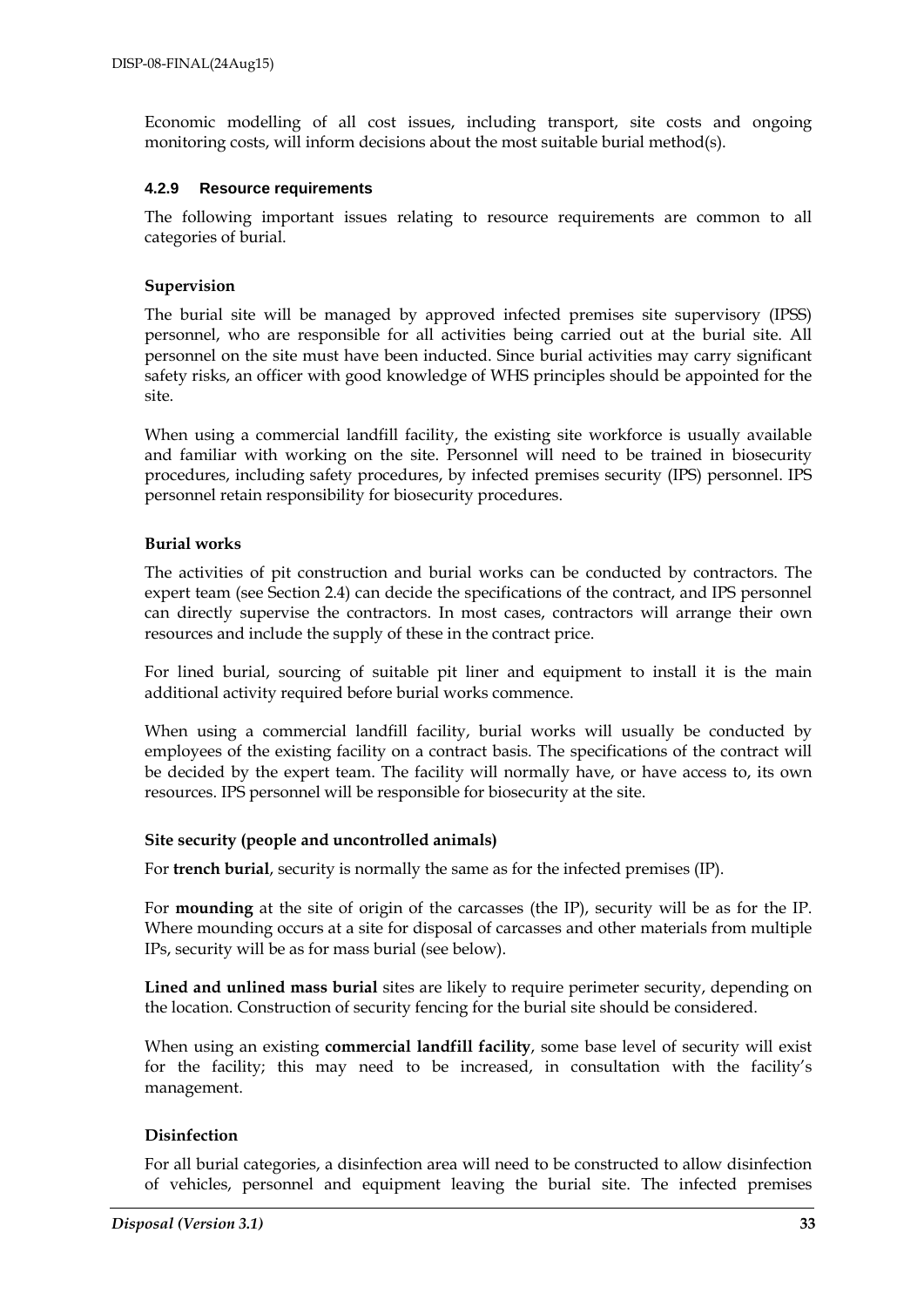operations (IPOPs) team will determine the need for resources such as disinfectant, spray units and protective clothing for this part of the burial site operations. All contractors for this function will need to be trained in biosecurity.

#### <span id="page-33-0"></span>**4.2.10 Health and safety**

Activities on burial sites have significant safety risks, and the safety of operational personnel is an overriding consideration. The engagement of an officer trained in WHS is a critical component of risk management. Decisions on layout, design, equipment flow and other issues that affect the safety of the site should be made by the IPOPs team, in consultation with the contractors on the site, as well as facility management when commercial landfills are used. If the cause of the emergency is a disease that is a zoonosis (eg avian influenza or Hendra virus infection), additional WHS measures may need to be taken to prevent infection of burial site workers.

Other issues to consider include the hygiene of the personnel working on the site, the availability of rescue equipment if a person falls into the pit or the pit wall collapses, and hearing and dust protection. All operations should be controlled by IPSS personnel or commercial facility personnel. Personnel should be properly trained and briefed before operations begin. Biosecurity for the site remains the responsibility of IPS personnel.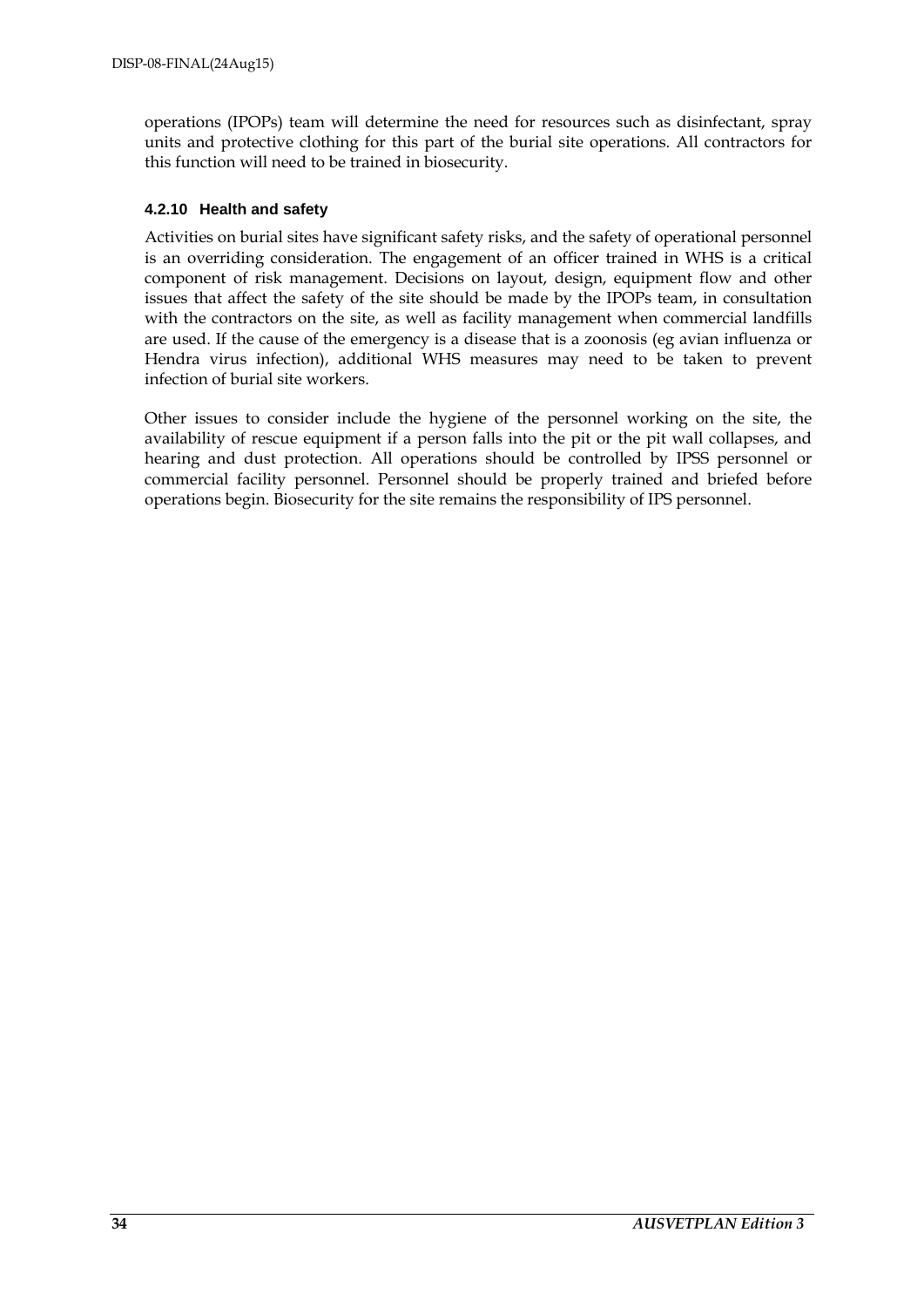## **4.2.12 Advantages and disadvantages of burial**

<span id="page-34-0"></span>

| <b>Burial category</b> | <b>Advantages</b>                                                                                                                                           | <b>Disadvantages</b>                                                                                                     |  |
|------------------------|-------------------------------------------------------------------------------------------------------------------------------------------------------------|--------------------------------------------------------------------------------------------------------------------------|--|
| All categories         | Allows any number of animals of all species to be disposed of                                                                                               | Potential risk to groundwater                                                                                            |  |
|                        | Can be initiated relatively quickly if the site has prior approval                                                                                          | Requires suitable geology and land area                                                                                  |  |
|                        | Continuous process that minimises exposure times                                                                                                            | Likely to require ongoing site monitoring                                                                                |  |
|                        | Less visible than other disposal methods                                                                                                                    | Requires biosecure transport of materials to a site                                                                      |  |
|                        | International acceptance                                                                                                                                    | WHS risks for large operations (large equipment required)                                                                |  |
|                        | Allows disposal of other materials                                                                                                                          | Leachate and gas may need to be treated                                                                                  |  |
|                        | Minimises odour risk                                                                                                                                        | Potential local community resistance                                                                                     |  |
|                        |                                                                                                                                                             | May affect future use and rehabilitation of the site                                                                     |  |
|                        |                                                                                                                                                             | Requires timely availability and acceptable cost of suitable equipment                                                   |  |
|                        |                                                                                                                                                             | Not suitable for urban areas or near human habitation (unless it is a<br>commercial landfill facility)                   |  |
| Trench burial on-      | Can be initiated relatively quickly on the site where animals are destroyed                                                                                 | If many properties are involved, many suitable sites will be required                                                    |  |
| site                   | Relatively low equipment requirements                                                                                                                       | Number of carcasses able to be disposed of is lower than for mass burial                                                 |  |
|                        | Volume or weight of carcasses and other materials to be buried from one<br>premises may be small enough that environmental agency approval is not<br>needed | method<br>May limit future land use on farm                                                                              |  |
|                        | Usually fewer WHS risks because of the size of the operation and<br>equipment used                                                                          |                                                                                                                          |  |
| Commercial landfill    | Sites may already be licensed to accept animal waste                                                                                                        | Sites may not be in a suitable location to minimise risks associated with                                                |  |
|                        | On-site facilities (power, water, machinery, personnel, security,<br>decontamination facilities) are already in place                                       | transport of infected carcasses and other materials<br>Sites may not have capacity for burial of large volumes of animal |  |
|                        | Environmental protection measures are already designed and                                                                                                  | carcasses and other materials                                                                                            |  |
|                        | implemented (eg infrastructure to treat leachate and gas)                                                                                                   | May exhaust a local resource                                                                                             |  |
|                        | WHS protocols and security arrangements are already in place                                                                                                |                                                                                                                          |  |
|                        | Many facilities are on government-owned land; therefore government<br>manages the risks                                                                     |                                                                                                                          |  |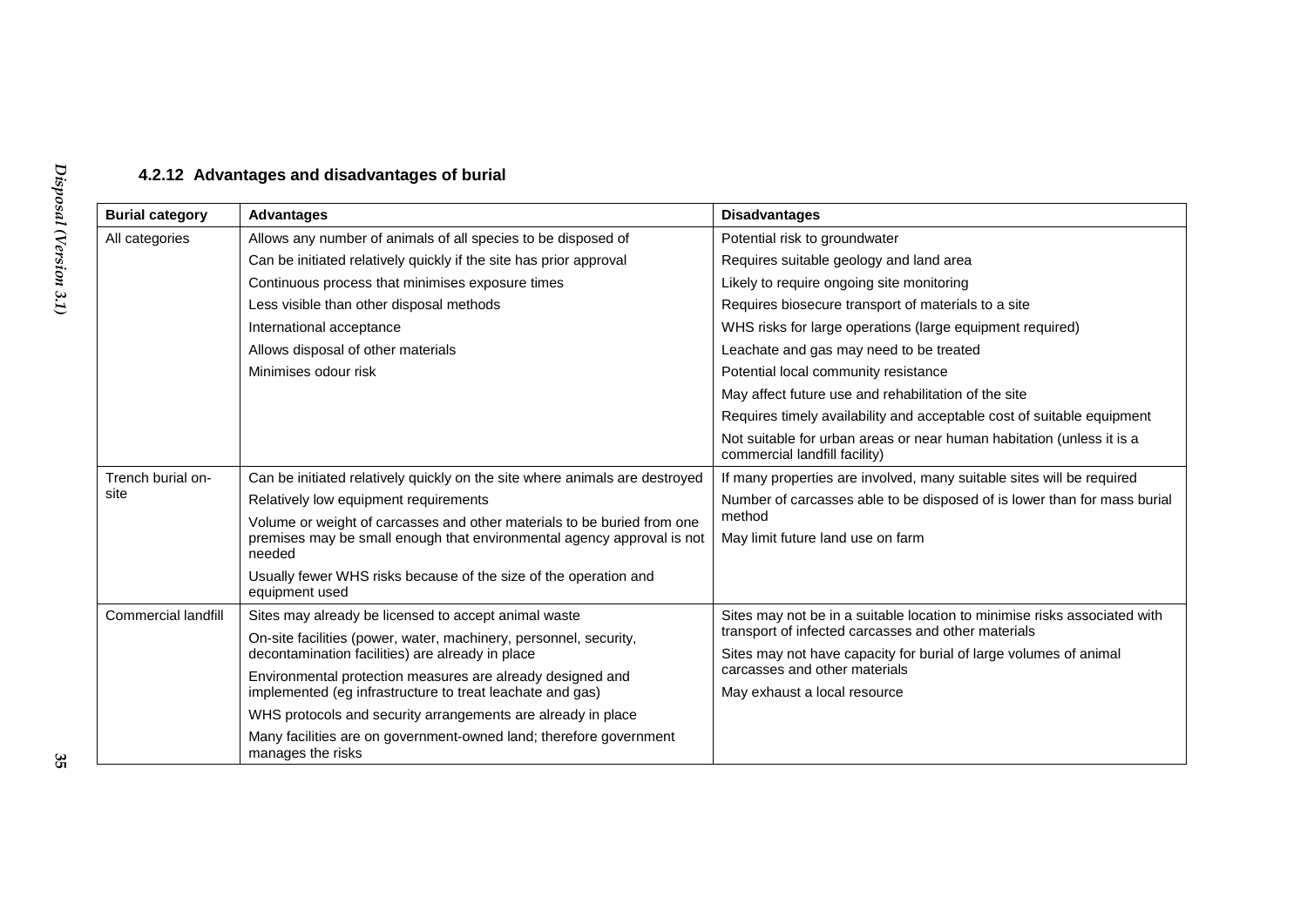| <b>Burial category</b>   | Advantages                                                                                                                                        | <b>Disadvantages</b>                                                                                |  |
|--------------------------|---------------------------------------------------------------------------------------------------------------------------------------------------|-----------------------------------------------------------------------------------------------------|--|
| Mass burial<br>(unlined) | Can be initiated relatively quickly if the site has prior approval                                                                                | Difficult to engage specialised engineering and waste treatment<br>personnel in a timely manner     |  |
|                          | Can be undertaken on suitable land close to the animals that need to be<br>disposed of                                                            | Requires careful management of WHS risks for large operations with                                  |  |
|                          | May be able to be used for large numbers of carcasses (tens of<br>thousands)                                                                      | significant equipment                                                                               |  |
|                          |                                                                                                                                                   | May require treatment of leachate and gas                                                           |  |
| Mass burial (lined)      | Less strict requirements for suitable impermeable soils                                                                                           | Suitable lining material is difficult to source and can be technically difficult<br>to install      |  |
|                          | Lower environmental risks from leachate leaking from the burial pit                                                                               |                                                                                                     |  |
|                          | May be able to be used for large numbers of carcasses (tens of                                                                                    | Sourcing lining materials can lead to delays                                                        |  |
|                          | thousands)                                                                                                                                        | Difficult to engage specialised engineering and waste treatment<br>personnel in a timely manner     |  |
| Mounding (above-         | Can be initiated relatively quickly on the site where animals are destroyed                                                                       | If many properties are involved, many suitable sites will be required                               |  |
| ground burial)           | Relatively low equipment requirements                                                                                                             | Fluids from decomposition will need to be managed                                                   |  |
|                          | Volume or weight of carcasses and other materials to be buried from one<br>premises may be small enough that environmental agency approval is not | Higher risk of serious odour issues if carcasses and other materials are<br>not covered effectively |  |
|                          | needed                                                                                                                                            | Requires large amounts of soil to cover carcasses and other materials                               |  |
|                          | Carcasses and other materials can be disposed of rapidly                                                                                          | May limit future land use on farm                                                                   |  |
|                          | Usually fewer WHS risks because of the size of the operation and<br>equipment used                                                                |                                                                                                     |  |

WHS = work health and safety

**36**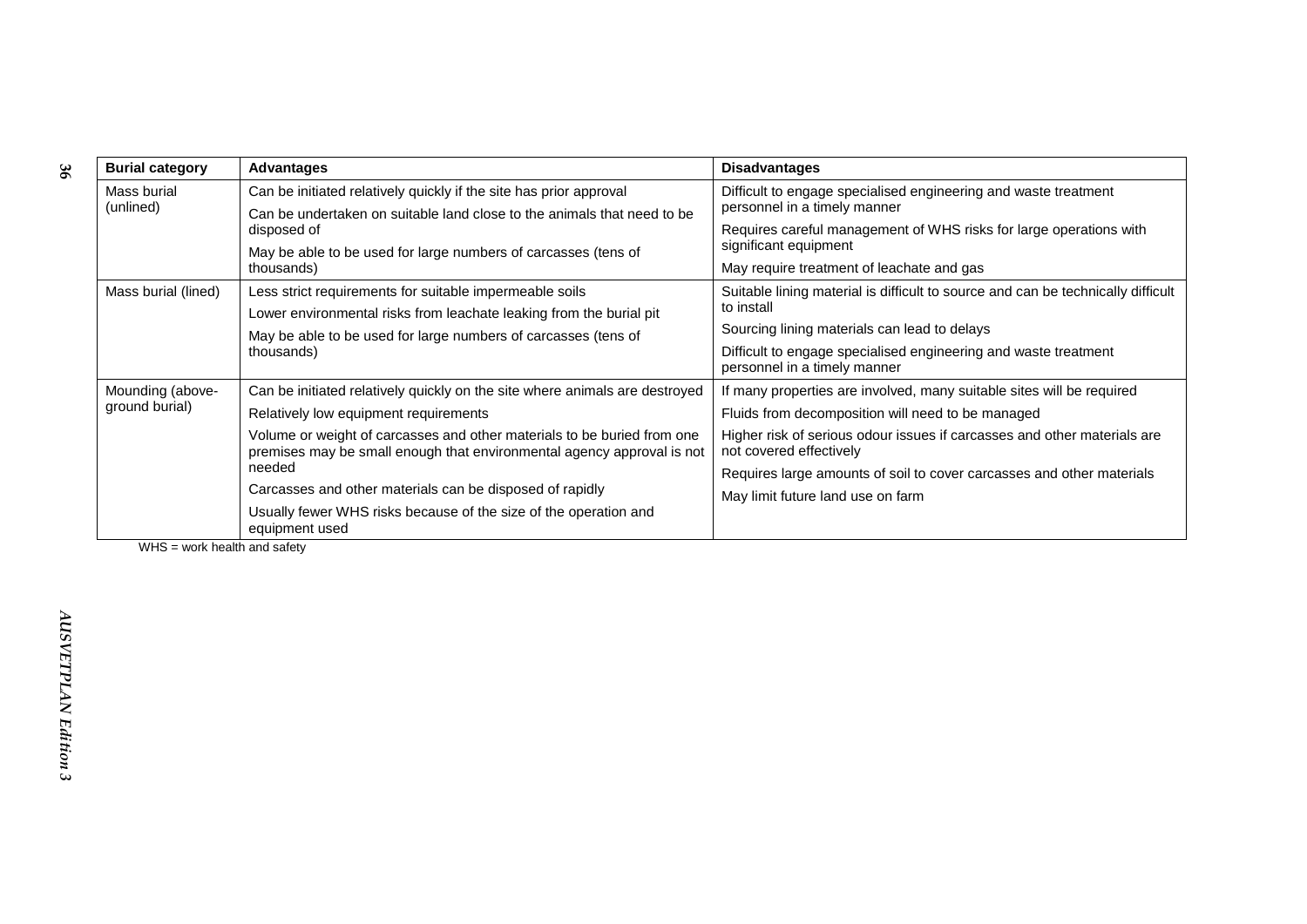### **4.3 Burning**

Burning or incineration ('thermal treatment') is a waste treatment process that involves the combustion of organic substances contained in waste materials. This process converts waste materials into ash, gas and heat.

There are two broad categories of burning methods:

- open-air burning
- commercial incineration.

#### **4.3.1 Process overview**

#### **Open-air burning**

Open-air burning involves the burning of carcasses in an open setting (outdoors), using combustible materials as a primary fuel source. This category includes pyre burning, belowground air-curtain incineration (pit burning), above-ground air-curtain incineration (fireboxes) and use of small mobile incinerators (gas fired). Gas-fired mobile incinerators are not readily available in Australia and have limited throughput capacity; these are not addressed further in this manual.

Fuelgel can be used as a fuel source to initiate combustion.

#### *Pyre burning*

Pyre burning involves burning carcasses on 'pyres' constructed of solid fuels such as dry wood or coal briquettes. The carcasses are placed on top of the solid fuel, ensuring that there is sufficient airflow around them for efficient combustion. The pyre design and the quality of the solid fuel used will determine the efficiency of combustion. Generally, the more efficient combustion, the less smoke generated and the greater the temperature achieved. For further details on how to construct a pyre, refer to Appendix 7.

#### *Air-curtain incineration*

Air-curtain incineration (Figure 4.2) involves burning materials in either an earthen pit or a metal refractory box (firebox) using fan-forced air. A machine forces a mass of air across the length of the pit or box, creating a turbulent environment that greatly enhances incineration. The angle of the airflow results in a curtain of air acting as a top for the incinerator and provides oxygen, which results in a more complete burn. Unburned particles are trapped under the curtain of air in the high-temperature zone, where temperatures can reach 1000 ºC (1832 ºF)[.5](#page-36-0)

<span id="page-36-0"></span>-

<sup>5</sup> www.airburners.com/principle.html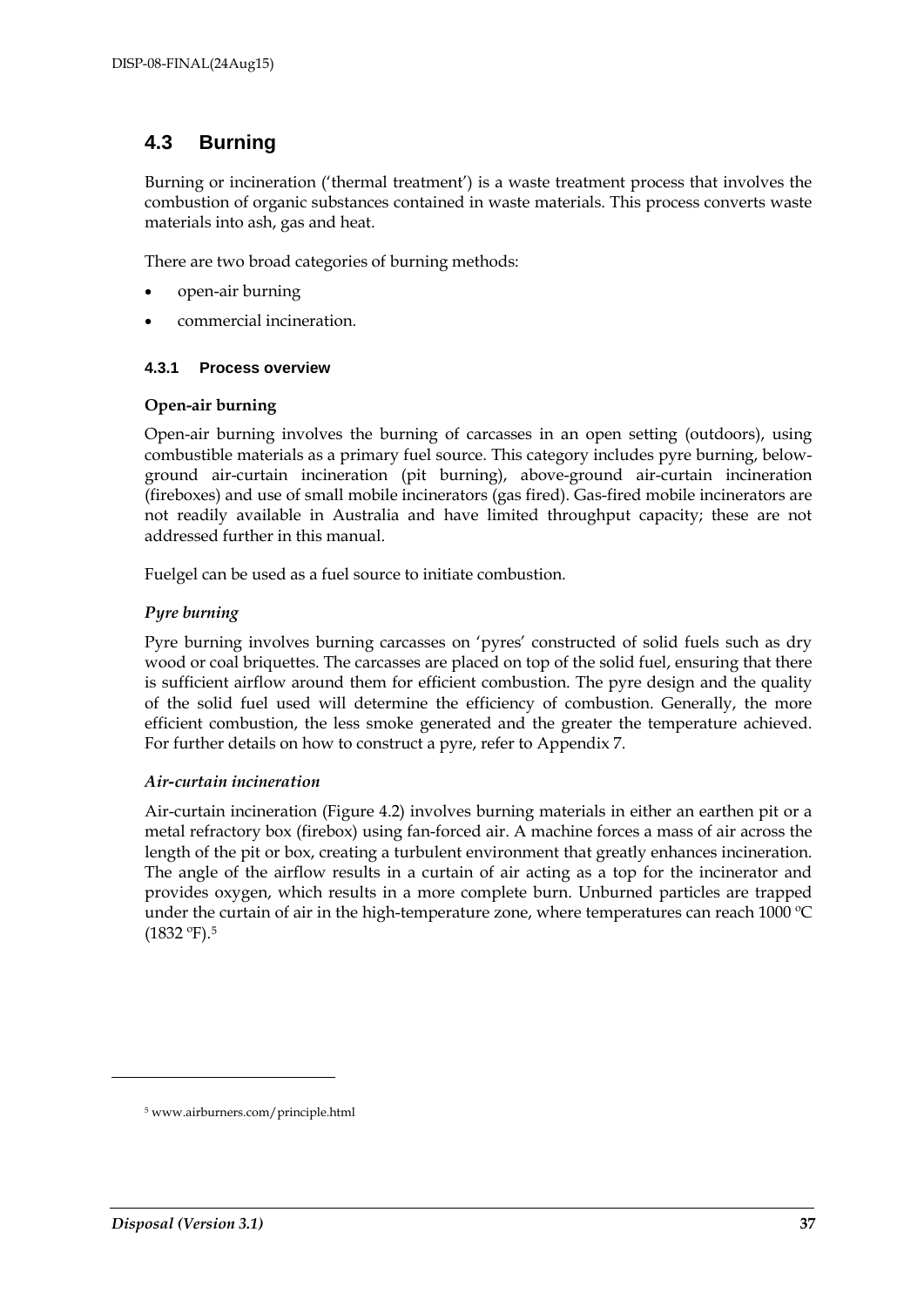

1. Air curtain machine manifold and nozzles direct high-velocity airflow into refractory lined firebox or earthen pit.

- 2. Refractory lined wall (firebox) or earthen wall (pit burner).
- 3. Material to be burned.
- 4. Initial airflow forms a high-velocity 'curtain' over fire.

5. Continued airflow oxygenates fire, keeping temperatures high. Higher temperatures provide a cleaner and more complete burn.

Source: Air Burners Inc (www.airburners.com)

#### **Figure 4.2 Theory of air-curtain incineration**

When operating an air-curtain incinerator, solid fuel (eg dry wood) is loaded by an excavator into the receptacle to establish a base fire. Once the base fire is established, the solid waste (carcasses) can be loaded onto the fire. This process can be monitored by observing the volume of smoke leaving the receptacle and adjusting the fuel-to-waste ratio accordingly.

#### *Fuelgel*

Fuelgel  $-$  a combination of a powdered aluminium soap and a hydrocarbon  $-$  is a fuel source that has been trialled for burning carcasses in Australia. Fuelgel is routinely used by fire agencies in aerial drip-torch operations for prescribed burning (eg hazard reduction burning). More recent liquid gelling products appear to be more operator-friendly than previous solid powder gelling agents.

Findings from Australian trials (Worsfold and King 2006) indicate that fuelgel is more appropriate as a secondary fuel source during initiation of a timber pyre burn than as a stand-alone primary fuel source. Fuelgel is not as volatile as straight hydrocarbon products (eg petrol and diesel) and has a more sustained burn time, making it particularly useful for starting long timber pyres.

#### **Commercial incineration**

Commercial incineration (fixed facility incineration) involves the combustion of waste materials in contained and usually highly controlled chambers, which are typically fuelled by gas. This is considered an efficient and safe method of disposing of contaminated waste. This category includes waste incineration plants, pet crematoriums, small on-farm incinerators, cement plants and power plants.

Waste incineration plants are usually located in populated centres and are primarily designed to handle small quantities of material (eg medical waste, quarantine waste and deceased pets). The facilities are usually well set up to transport, store and handle hazardous biological materials in a safe manner. They are licensed and regulated by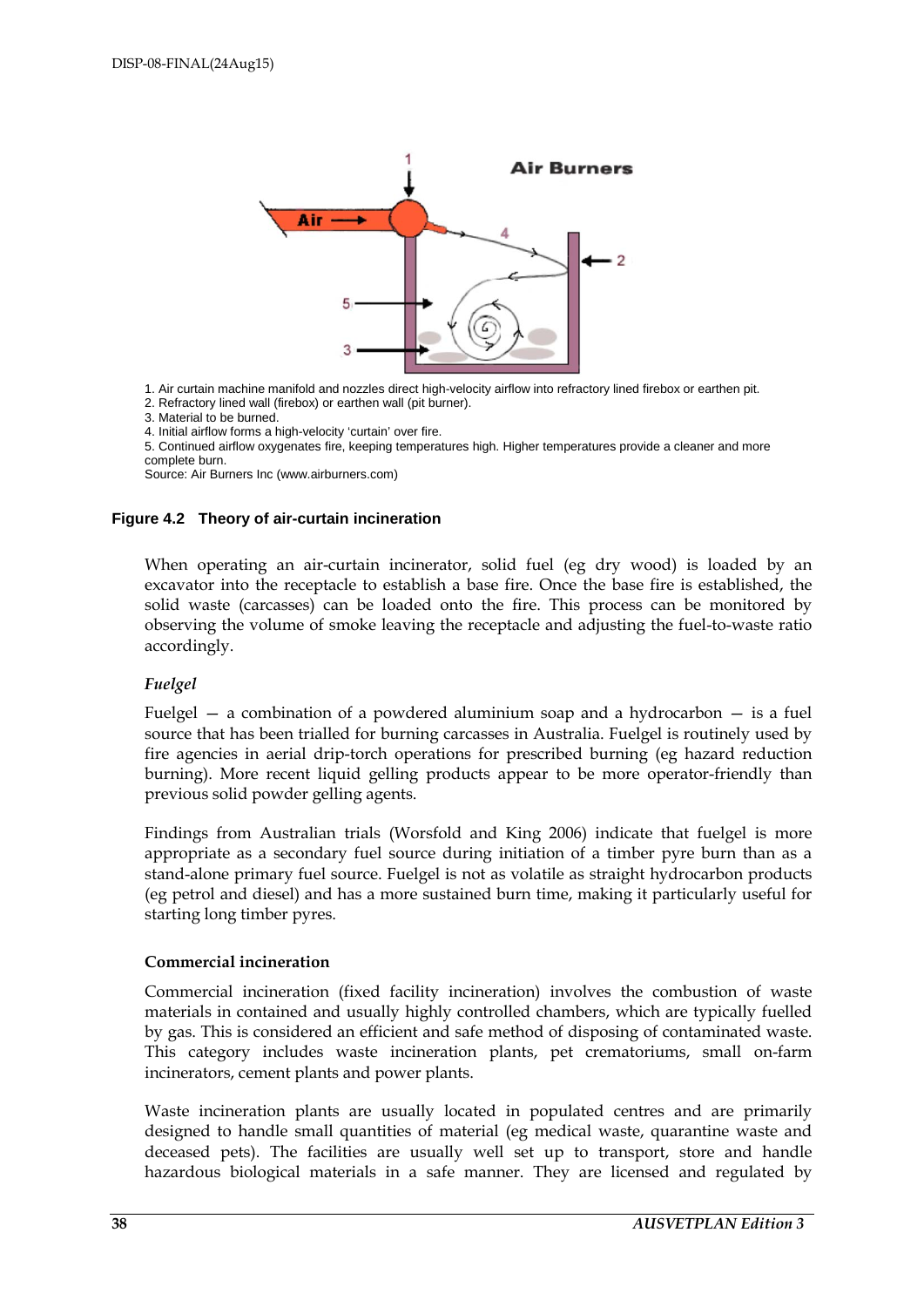environmental agencies, and their contained and controlled processes usually allow efficient high-temperature combustion and pollution control. However, because of their poor portability and often restricted throughput, their application to large-scale disposal can be limited. They are more suited to disease situations involving smaller volumes of material (eg disposal of bats, wild birds, dogs, sharps).

Using power plants or cement plants for incineration of carcasses and contaminated materials may be an option. The logistics and commercial implications will vary between facilities.

#### **4.3.2 Disease agent considerations**

Bacteria (including spore-forming bacteria), viruses, fungi and parasites should not survive any form of burning. However, the disease agents responsible for TSEs — such as scrapie, BSE and cervid wasting disease — are more durable and will survive temperatures up to 850 °C. TSE experts agree that open-air burning should not be considered a legitimate disposal option for TSE agents (SSC 2003). However, because commercial incineration is highly controlled, the required 850 °C is obtainable. Air-curtain incineration can also achieve the required temperature, but the temperature can depend on the efficiency of the system.

#### **4.3.3 Volume of material for disposal**

The volume of material to be disposed of may directly affect the method of disposal. Because burning is a more resource-intensive method with regard to labour and other inputs than some other disposal methods, it may not be suitable for EAD responses involving large volumes of material. This will not be the case where there is a disease imperative for burning carcasses (eg anthrax).

#### **4.3.4 Location**

Factors affecting where a burning operation can proceed will depend on the type of waste materials and the chosen method.

#### **Open-air burning**

#### *Proximity to neighbours*

Depending on the size of the operation and the materials to be disposed of, burning can affect surrounding neighbours and roads. Impacts can include the presence of smoke and odours, and reduced visual amenity. Impacts can be reduced through appropriate siting of operations on the property, good design and management of pyres or pits, and effective communication with neighbours and property owners.

#### *Availability of fuel*

A suitable and cost-effective supply of solid, liquid or gas fuel is required. Other disposal options should be considered if fuel is severely limiting, unless there is a disease imperative (eg anthrax).

#### *Fire risk*

Personnel should ensure that all possible controls are implemented to reduce the risk of fire spread (eg adequate cleared area, adequate supervision, presence of firefighting capability, fire permits, notification of burn times).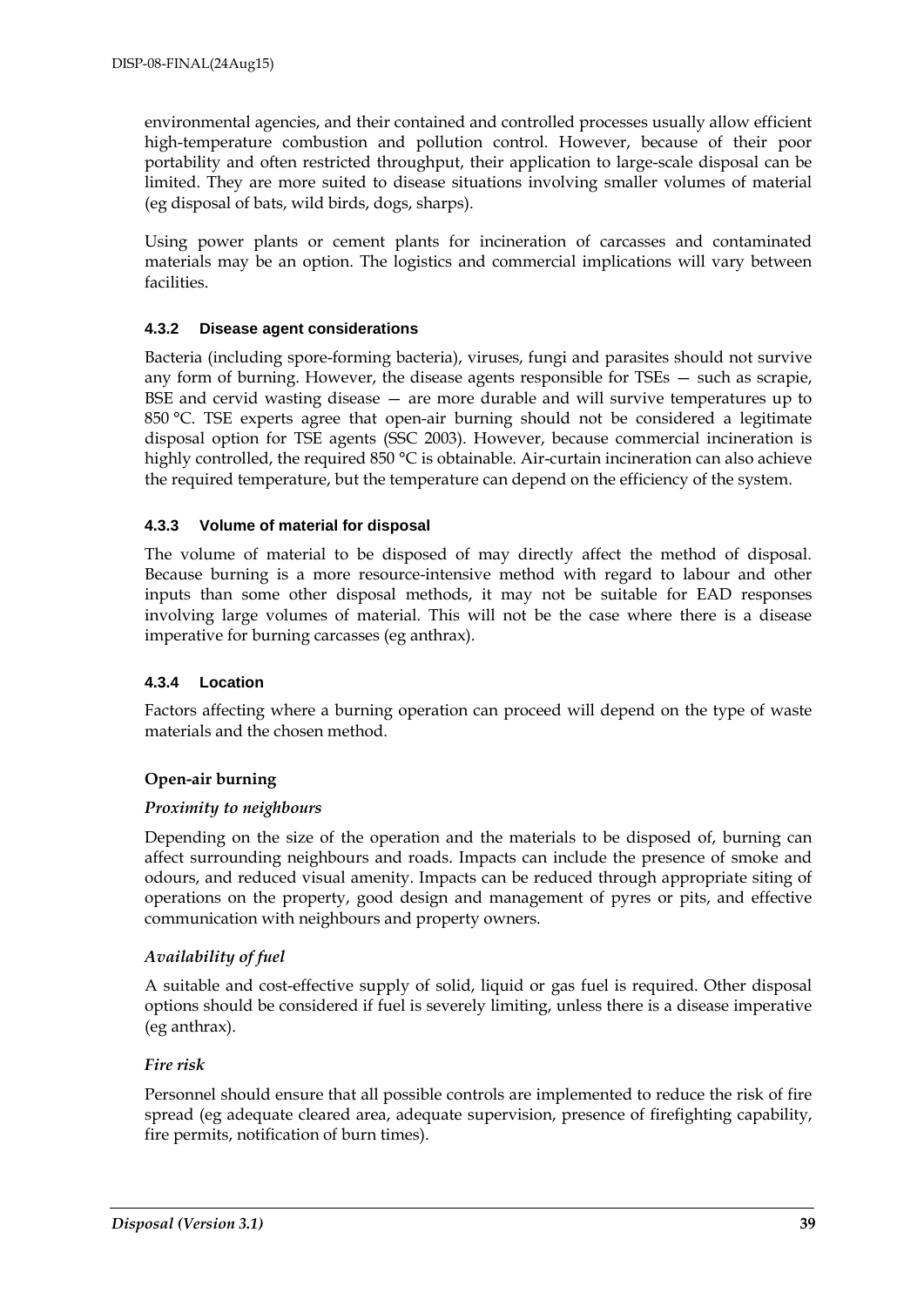#### *Infrastructure*

Identification of underground and above-ground utilities should be part of any initial property risk assessment.

#### *Site access*

Good access is required to deploy machinery to supply fuel, construct the pyre or pit, maintain the fire and dispose of ashes.

#### **Commercial incineration**

#### *Availability*

Commercial facilities may not be available in some areas; smaller facilities may be available in peri-urban areas.

#### *Transport*

Adequate transport methods will be required to enable access to the site for personnel and materials.

#### **4.3.5 Environmental implications**

#### **Effects on air quality**

The nature of emissions from open-air burning depends on many factors, including fuel types and efficiency of combustion. Risks associated with open-air burning were the subject of studies during the FMD outbreak in the United Kingdom (UK) in 2001. The fear of dioxins and smoke inhalation, along with the generally poor public perception of pyres, eventually led to discontinuation of the use of mass burn sites in the UK. However, pollution levels never exceeded levels in other urban parts of the UK, did not violate air quality regulations and were deemed not to have unduly affected public health (NABC 2004). Properly operated commercial and air-curtain incineration methods pose fewer pollution concerns than pyre burning (Ford 2003).

#### **Groundwater pollution**

Open-air burning can pose risks to groundwater, although this is usually only if liquid fuels are used for initiating burns.

#### **Soil and food pollution**

Dioxins and polychlorinated biphenyls (PCBs) are known to emanate from pyres. During the UK FMD outbreak in 2001, the UK Food Standards Agency confirmed that levels of these two pollutants, with a few exceptions, were within the normal range throughout the campaign and 'that no significant harm was expected from food produced near pyres' (Cumbria Foot and Mouth Disease Inquiry Panel 2002).

#### **Climatic conditions**

Significant rainfall events can limit combustion efficiency.

#### **Responsibility for environmental controls**

For commercial incineration facilities, environmental considerations (air, water, soil and food) have been accounted for by the facility operator.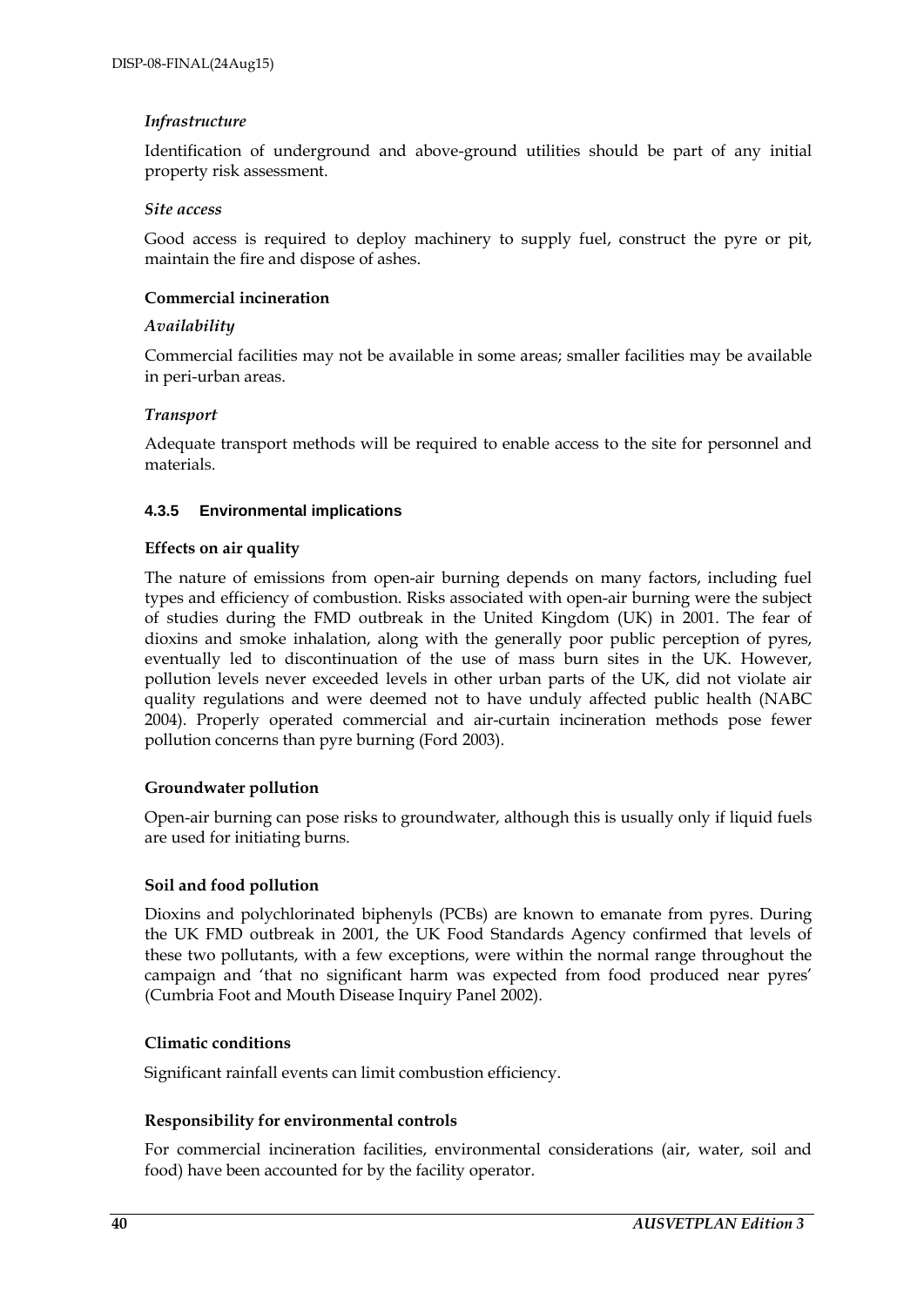#### **4.3.6 Monitoring and remediation**

The monitoring and remediation requirements for burning will vary according to the method used. The main environmental impacts are relatively short term and largely relate to air quality. The necessity to monitor air quality and provide site remediation should be negotiated with jurisdictional environmental agencies.

Where open-air burning is used, the main focus should be on efficient combustion and returning the burn site to a reasonable condition. Burying of ashes on-site or disposal to landfill off-site, followed by clean-up using machinery, should facilitate this process. An advantage of pit burning using an air-curtain incinerator is that the ashes are already buried, and only backfilling is required.

Typically, additional monitoring and site remediation are not required for commercial incineration methods, apart from decontamination requirements.

#### **4.3.7 Time considerations**

Factors that affect the time taken to prepare for, and complete, incineration of carcasses and contaminated materials include:

- method used
- design and capacity of the method
- proximity of the waste materials to the site (ie on farm vs off farm)
- quality and availability of solid and liquid fuels
- number and class of animals to be disposed of
- experience and availability of personnel
- type and availability of machinery
- weather conditions.

The time taken to construct a pyre will depend on the size of the pyre and the amount of machinery available. Experience from Victorian anthrax responses indicates that around 20– 24 hours is required to completely burn an average bovine carcass (or small numbers of carcasses), depending on the quality of the pyre construction and how actively the carcass is managed (ie agitated). Poorly constructed pyres or pyres comprising low-quality solid fuel can significantly increase the burn time (to 3–4 days). This is in contrast to air-curtain incineration in a pit using dry wood — once set up and fully functional, this system can burn a whole bovine carcass in 90 minutes.

Commercial incineration plants can vary greatly in their capacity (tonnes per hour). They may be immediately available because there are no set-up requirements.

#### **4.3.8 Cost considerations**

The costs of open-air burning and commercial incineration can be highly variable. Costs involved in open-air burning include the supply and transport of solid and liquid fuels, contracting of machinery and personnel, and disposal of the remaining ash. The costs of commercial incineration are generally all-inclusive and include the costs of handling, transporting and treating the waste; the costs of decontaminating the facility; and the fixed costs associated with operating the facility.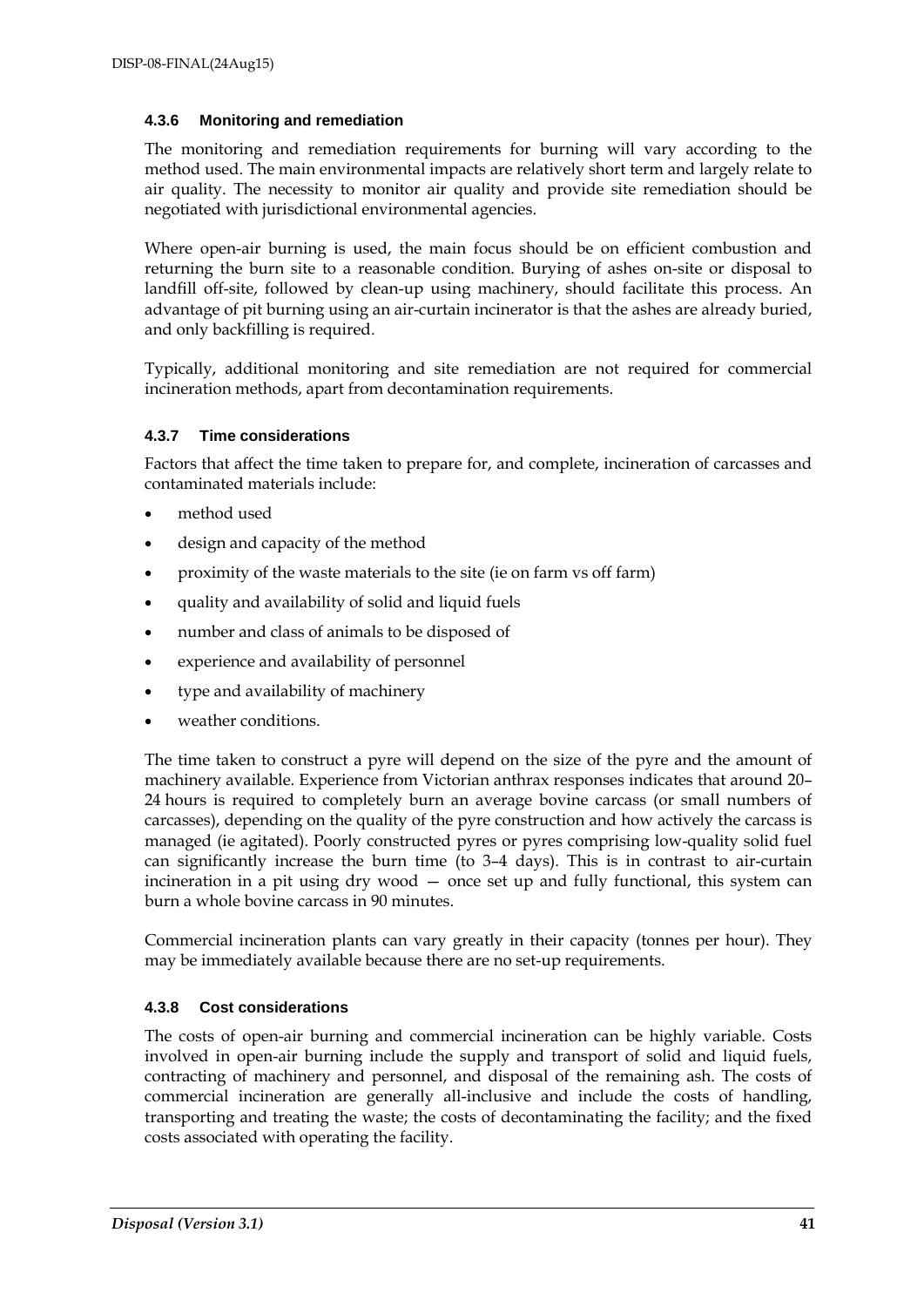#### **4.3.9 Resource requirements**

Resources required will vary with the method used and the location of the operation.

#### **Open-air burning**

#### *Fuel*

Solid or liquid fuels are required for open-air burning. Dry hardwood is the preferred solid fuel, especially for large pyres and air-curtain incineration operations. Other solid fuels such as coal briquettes can be used, but briquettes produce larger amounts of smoke because there is limited airspace between the briquettes. Briquettes can be burned more efficiently in an air-curtain operation, particularly in conjunction with wood.

#### *Machinery*

The quantity and type of machinery will depend on the tasks to be undertaken. For safety reasons, when using an air-curtain incinerator, solid fuel should be loaded into the pit or box using an excavator.

Any machinery used on an IP will need to be properly cleaned and disinfected.

#### *Personnel*

The number of personnel required will be dictated by the size of the operation. Personnel should include an IP Site Supervision function and a site safety officer. Personnel should have the required level of biosecurity training for their function.

Wherever possible, machinery rather than manual handling should be used.

#### **Commercial incinerators**

#### *Machinery*

The quantity and type of machinery will depend on the tasks to be undertaken and the facility being used. All machinery and equipment that have been in contact with contaminated materials must be cleaned and disinfected before they are returned to normal operations.

#### *Personnel*

The number of personnel required will be dictated by the facility being used. Access to the facility may be restricted to authorised personnel. Personnel should include an IP Site Supervision function and a site safety officer (possibly supplied by the facility). Personnel should have the required level of biosecurity training for their function.

#### **4.3.10 Health and safety considerations**

Activities on burning sites have significant safety risks, and the safety of operational personnel is an overriding consideration. The engagement of an officer trained in WHS is a critical component of risk management. Layout, design, equipment flow and other important decisions that affect the safety of the site should be made by the IPOPs team, in consultation with the contractors on the site, as well as facility management when commercial incineration sites are used. If the cause of the emergency is a disease that is a zoonosis (eg avian influenza or Hendra virus infection), additional WHS measures may need to be taken to prevent infection of site workers.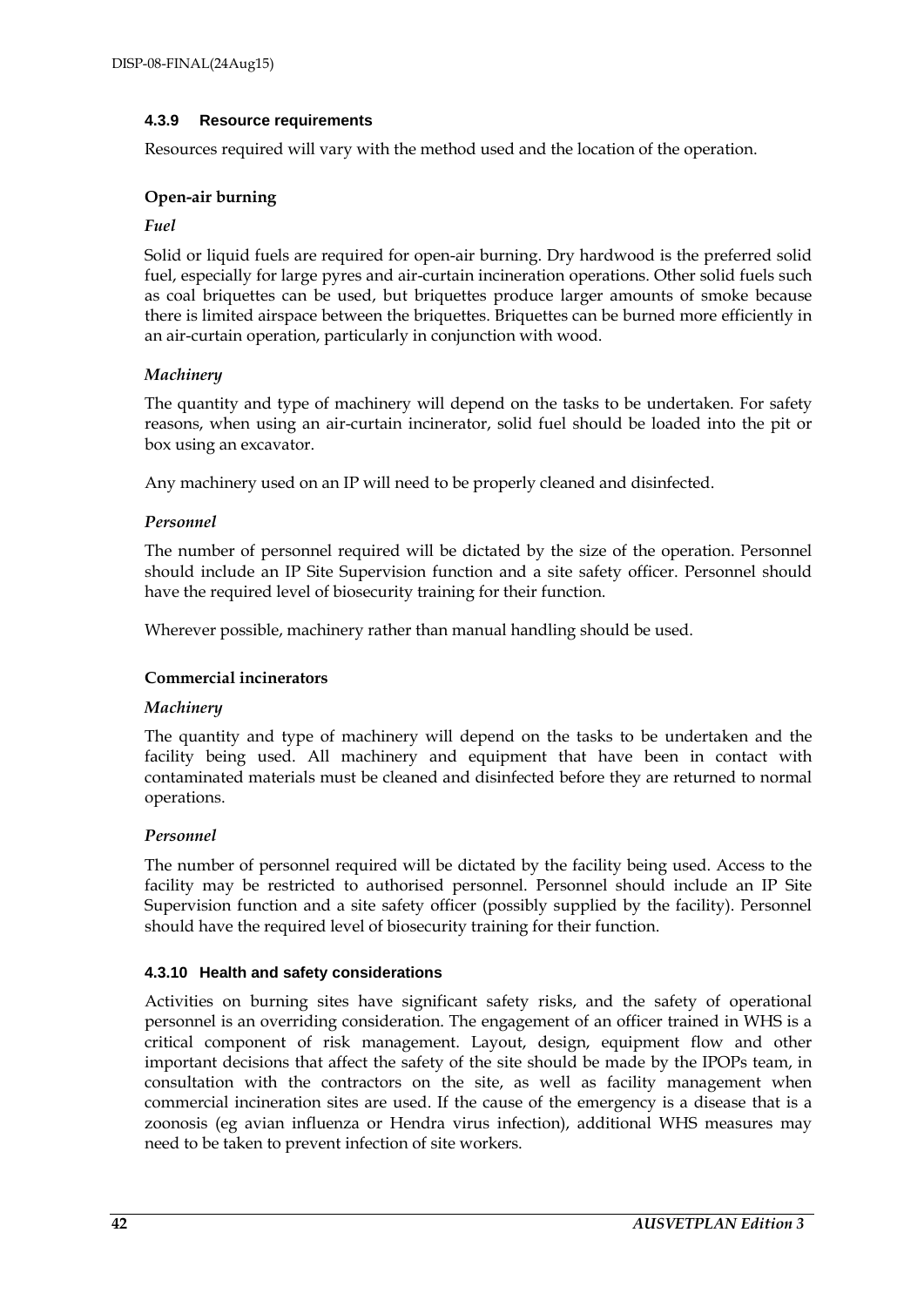Other issues to consider include the hygiene of the personnel working on the site, the availability of rescue equipment, and protection from noise and dust. All operations should be controlled by IPSS personnel or commercial facility personnel. Personnel should be properly trained and briefed before operations begin. Biosecurity for the site remains the responsibility of IPS personnel.

The main health and safety issues are:

- safety of the personnel (including contractors) involved in the operation
- safety of surrounding communities.

Some of the considerations include:

- public perception of health risks associated with open-air burning (eg dioxins, particulate matter)
- weather conditions that increase the chance of fire spreading
- handling of combustible materials (eg liquid fuels)
- manual handling associated with loading of carcasses
- work being undertaken under suboptimal climatic conditions and time pressures
- existing standards for managing waste at commercial incineration facilities
- effects of working with carcasses on health (eg zoonotic diseases) and wellbeing.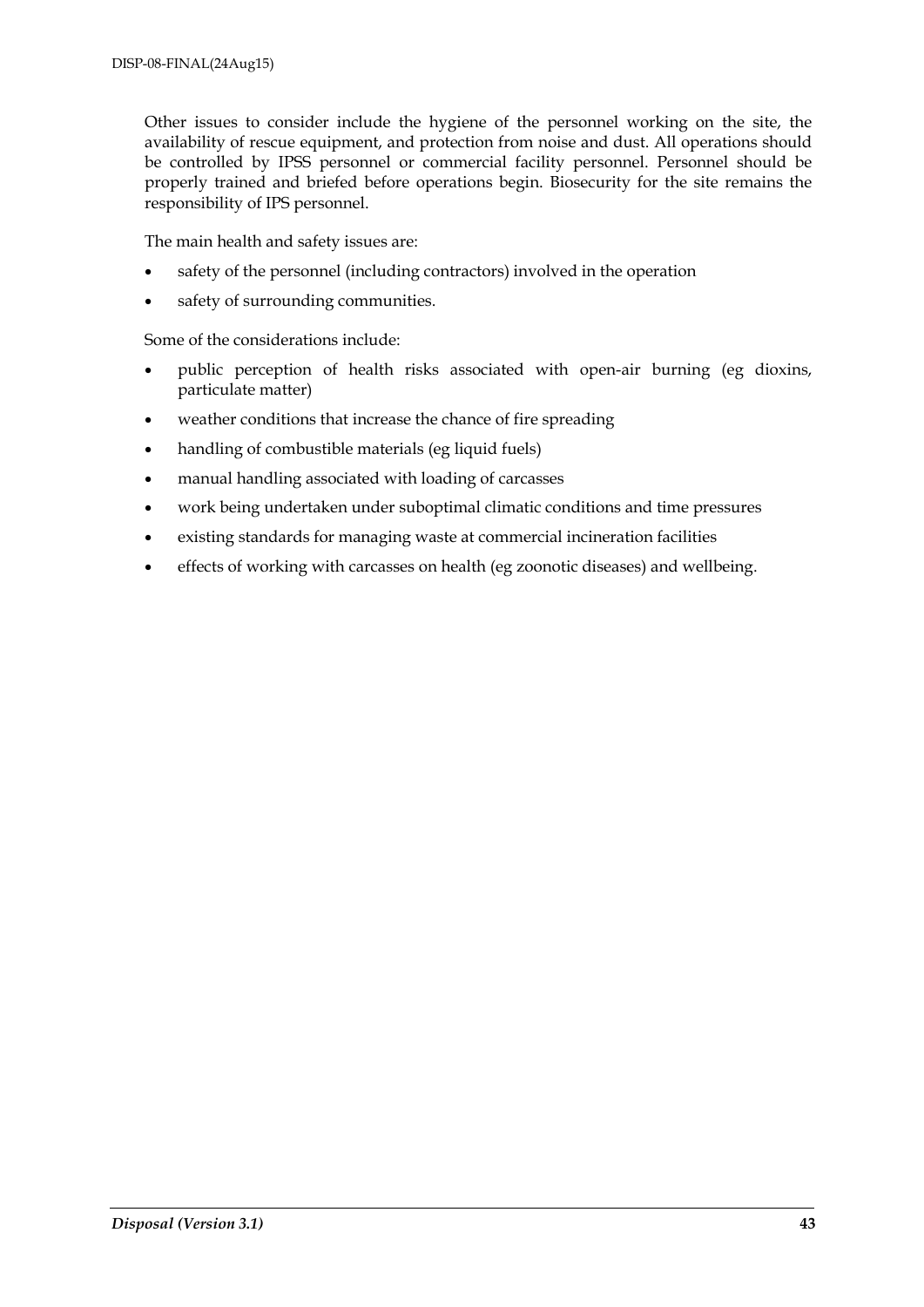### **4.3.11 Advantages and disadvantages of burning**

| <b>Burning category</b> | <b>Advantages</b>                                                        | <b>Disadvantages</b>                                                        |
|-------------------------|--------------------------------------------------------------------------|-----------------------------------------------------------------------------|
| Open-air burning        | Low-technology option                                                    | Can be time consuming and labour intensive to construct                     |
| (pyre)                  | Can be initiated relatively quickly                                      | Requires large volumes of solid fuel                                        |
|                         | Can be used where the watertable is high or where soil types preclude    | Cost of solid fuels can be considerable                                     |
|                         | burial                                                                   | Can take time to consume whole carcasses                                    |
|                         | Should destroy all pathogens, except prions                              | High fire risk at certain times of year                                     |
|                         | Requires only short-term monitoring                                      | Public perception of poor environmental outcome and disease spread          |
|                         | Can accommodate all classes of animals                                   | risks                                                                       |
|                         |                                                                          | Large volumes of ash will need to be disposed of                            |
|                         |                                                                          | Short-term effect on air quality (smoke, smell)                             |
|                         |                                                                          | Combustion efficiency can be affected by climatic conditions (eg rain)      |
|                         |                                                                          | Requires 24-hour operation to maintain burning                              |
| Open-air burning        | Can be initiated relatively quickly (if machine available)               | Limited availability of purpose-built machines                              |
| (air curtain)           | Machines are portable                                                    | Requires suitable geology to construct the pit (not required for fireboxes) |
|                         | Efficient combustion achieves high temperatures and minimal smoke        | Requires specialist operators to manage the site                            |
|                         | Should destroy all pathogens, except prions (unless operated at >850 °C) | Requires significant site controls to monitor personnel safety              |
|                         | Requires only short-term site monitoring                                 | Requires active monitoring during operation                                 |
|                         | Burn site can be easily and quickly rehabilitated                        | Requires large volumes of solid fuel                                        |
|                         | Lower fire risk than pyres due to better containment                     | Can handle only limited volume of materials                                 |
|                         | Better fuel economy than pyres                                           | Public perception of poor environmental outcome and disease spread          |
|                         | Can be used where the watertable is high                                 | risks                                                                       |
|                         | Can accommodate all classes of animals                                   |                                                                             |
| Commercial              | Should destroy all pathogens, including prions                           | Capacity of facilities varies - some are limited to smaller animals and/or  |
| incineration            | Highly efficient and controlled combustion achieves high temperatures    | small volumes                                                               |
|                         | Can be initiated relatively quickly (if close to origin of wastes)       | Carcasses and materials need to be transported to the site                  |
|                         | Environmental monitoring is managed by commercial operator               | Difficult to engage specialist operators to manage the site in a timely     |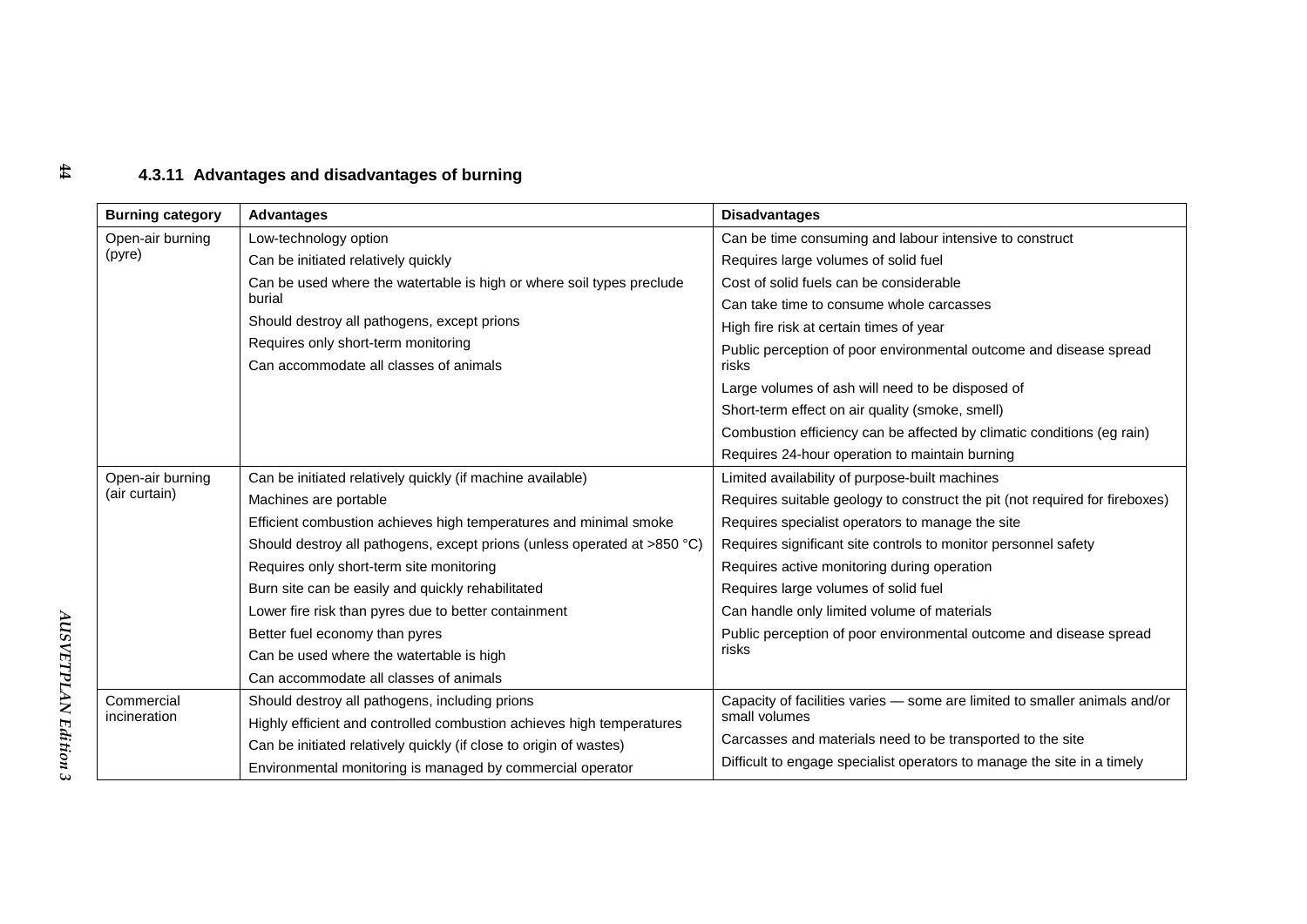| <b>Burning category</b> | <b>Advantages</b>                                                       | <b>Disadvantages</b>                                                                                                    |
|-------------------------|-------------------------------------------------------------------------|-------------------------------------------------------------------------------------------------------------------------|
|                         | Better pollution controls than other burning methods                    | manner                                                                                                                  |
|                         | Management of materials by contractors is usually biosecure and safe to | Limited location of suitable facilities                                                                                 |
|                         | the operator                                                            | May require pre-planning arrangements for access to a facility, or access                                               |
|                         | No requirements for site remediation or monitoring                      | may take some time to arrange                                                                                           |
|                         |                                                                         | Incinerator loading mechanisms (eg conveyor belts) may not be suitable<br>for animal carcasses or easily decontaminated |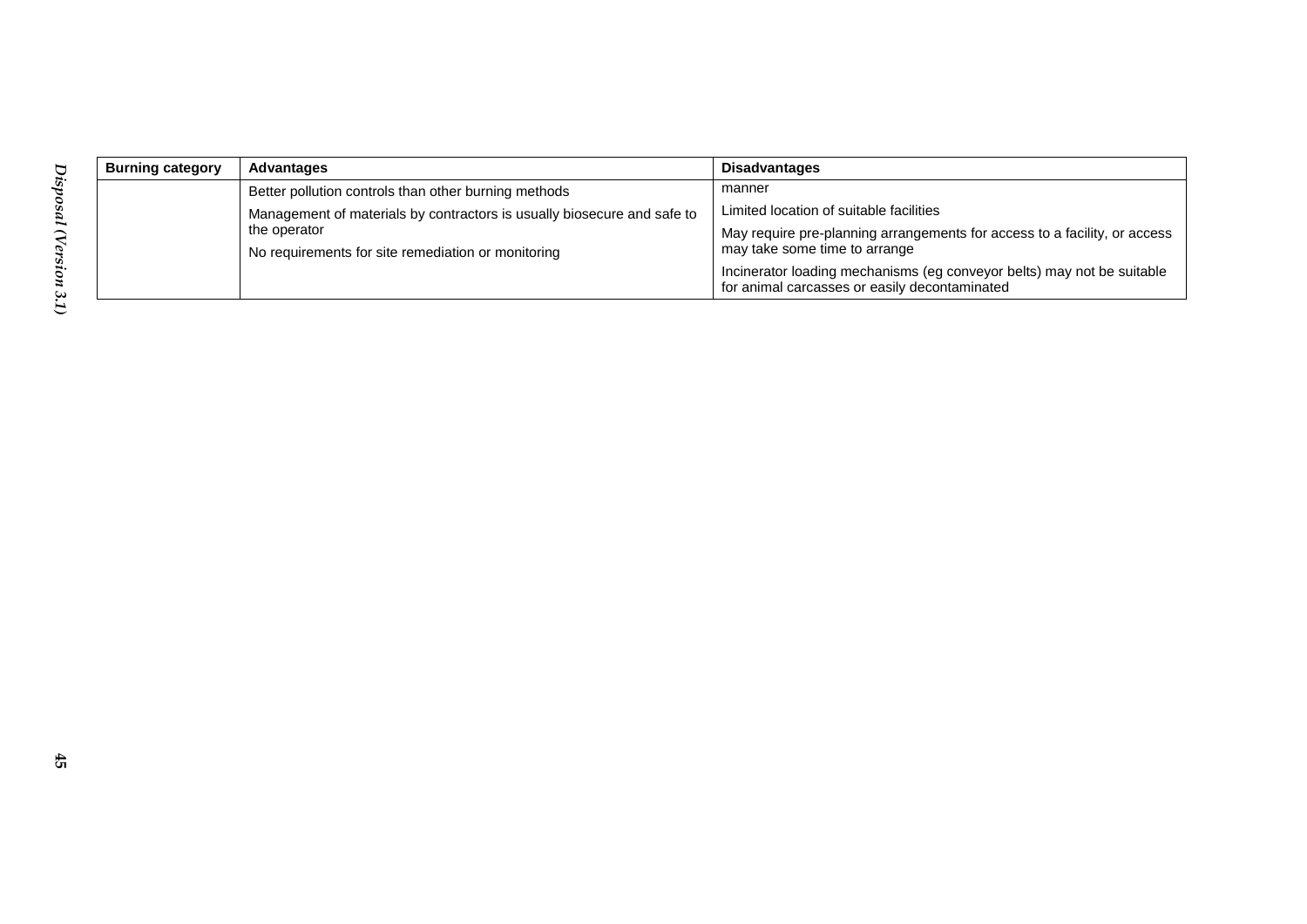### **4.4 Rendering**

#### **4.4.1 Process overview**

'Rendering is the process of heating raw materials to liberate fat from tissues and to separate fat from other solid tissues' (ARA 2011). The general rendering process uses raw materials, which are cut, mixed and cooked; protein and fat materials are then separated. Concentrated protein is dried and ground. Rendering systems produce either 'edible' or 'inedible' byproducts, and use various methods, such as wet, dry, batch, continuous, press dewatering and wet pressure rendering (Auvermann et al 2004). Byproducts of the rendering process include meat meal, fuel, methane and fertiliser. A survey conducted by the Australian Renderers Association in 2011 revealed that there were 81 rendering plants operating in Australia (ARA 2012).

#### **4.4.2 Disease agent considerations**

When considering rendering as a disposal option during an EAD response, the capacity of the rendering process to effectively destroy the causative organism must be determined. Treatment parameters (heat, pressure, time) may vary from facility to facility. Useful references include AUSVETPLAN **Disease Strategies** and the AUSVETPLAN resource document *Persistence of disease agents in carcases and animal products* (Williams 2003).

#### **4.4.3 Volume of material for disposal**

The volume of material able to disposed of through rendering will vary between facilities. It may be affected by the operator's need to maintain normal business with other clients.

#### **4.4.4 Location**

The proximity of the rendering facility to the affected premises must be evaluated. Where travel distances are large, or the only possible route is through intensive agricultural sectors or townships requiring biosecure transport, additional time and costs will be involved. Rendering facilities that are associated with unaffected industries or areas may not be available for use.

#### **4.4.5 Environmental implications**

Odour and wastewater are the major byproducts of the rendering process that have the potential to pollute the environment. Industry standards provide guidelines for bestpractice containment and treatment of these products. Commercial operators have licences from environmental agencies that cover these aspects.

#### **4.4.6 Monitoring and remediation requirements**

Not applicable.

#### **4.4.7 Time considerations**

The capacity of the facility (number of carcasses able to be processed per day) will determine the time taken to dispose of carcasses. In a large EAD response, the availability and capacity of rendering need to be carefully assessed to ensure disposal within reasonable timeframes. Freezing or chilling of materials may allow disposal over a longer timeframe, but will increase costs (Pluimers et al 1999) and may increase the risk of dissemination of disease as a result of increased handling requirements.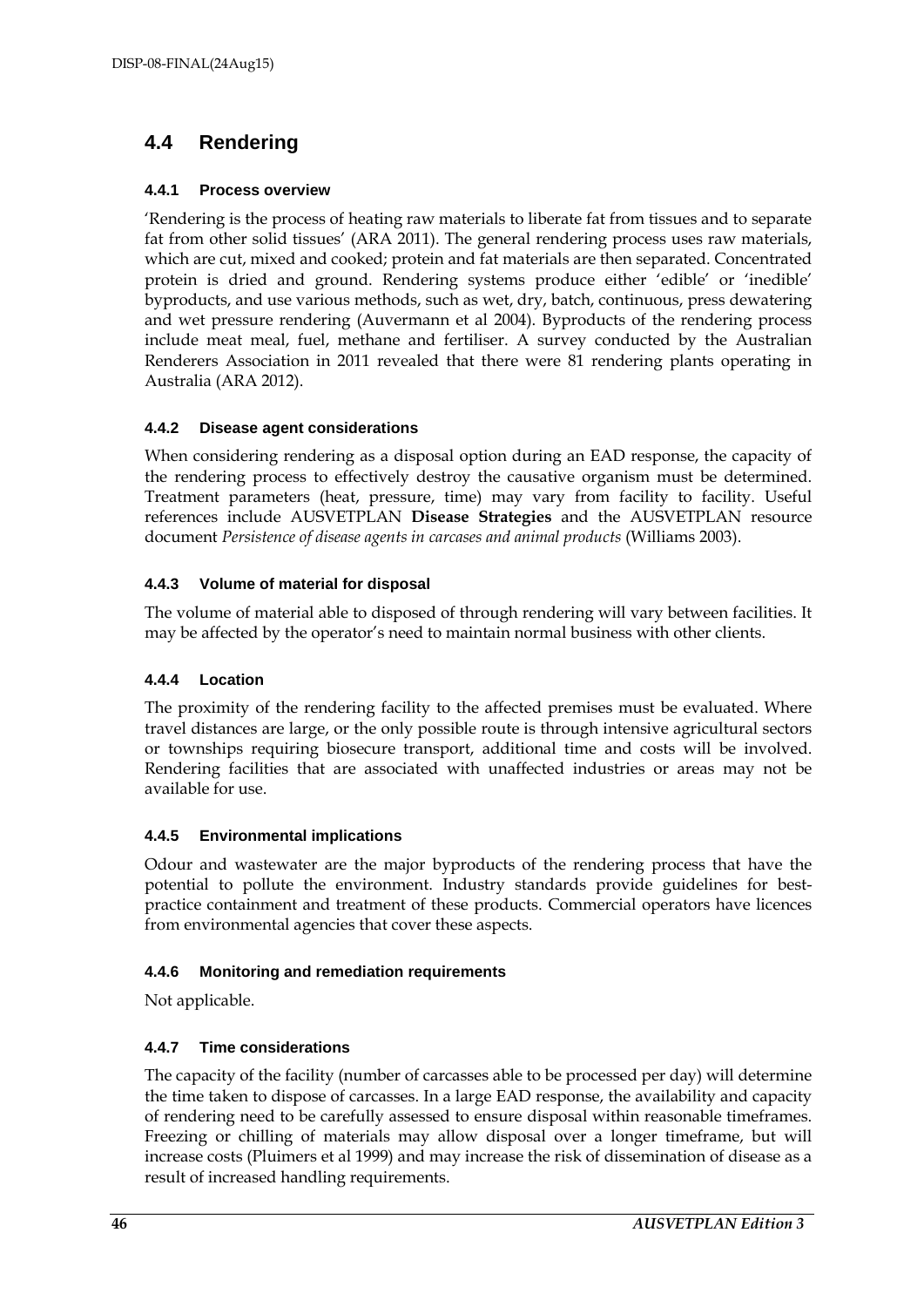#### **4.4.8 Cost considerations**

Economic considerations, including processing costs and potential loss of trade (due to association of the plant with the disease outbreak), will need to be compared with those of alternative disposal methods. Variable costs include collection and transport of materials, storage fees, extra labour requirements and sanitation (Auvermann et al 2004). Costs will increase if markets cannot be found for the safe end products of rendering.

#### **4.4.9 Resource requirements**

The primary resource required for rendering is the facility itself. Given that the premises is established and operating to industry standards, further resources are unlikely to be needed. Further resources might include extra personnel, including an IP Site Supervision function to monitor biosecurity, and additional equipment and facilities, including water and power supply.

#### **4.4.10 Health and safety considerations**

Personnel involved in overseeing operations at a rendering facility will need to be aware of potential exposure to infectious material, noise, manual handling and machinery. Personnel will also need to be adequately trained in biosecurity procedures to prevent the spread of disease.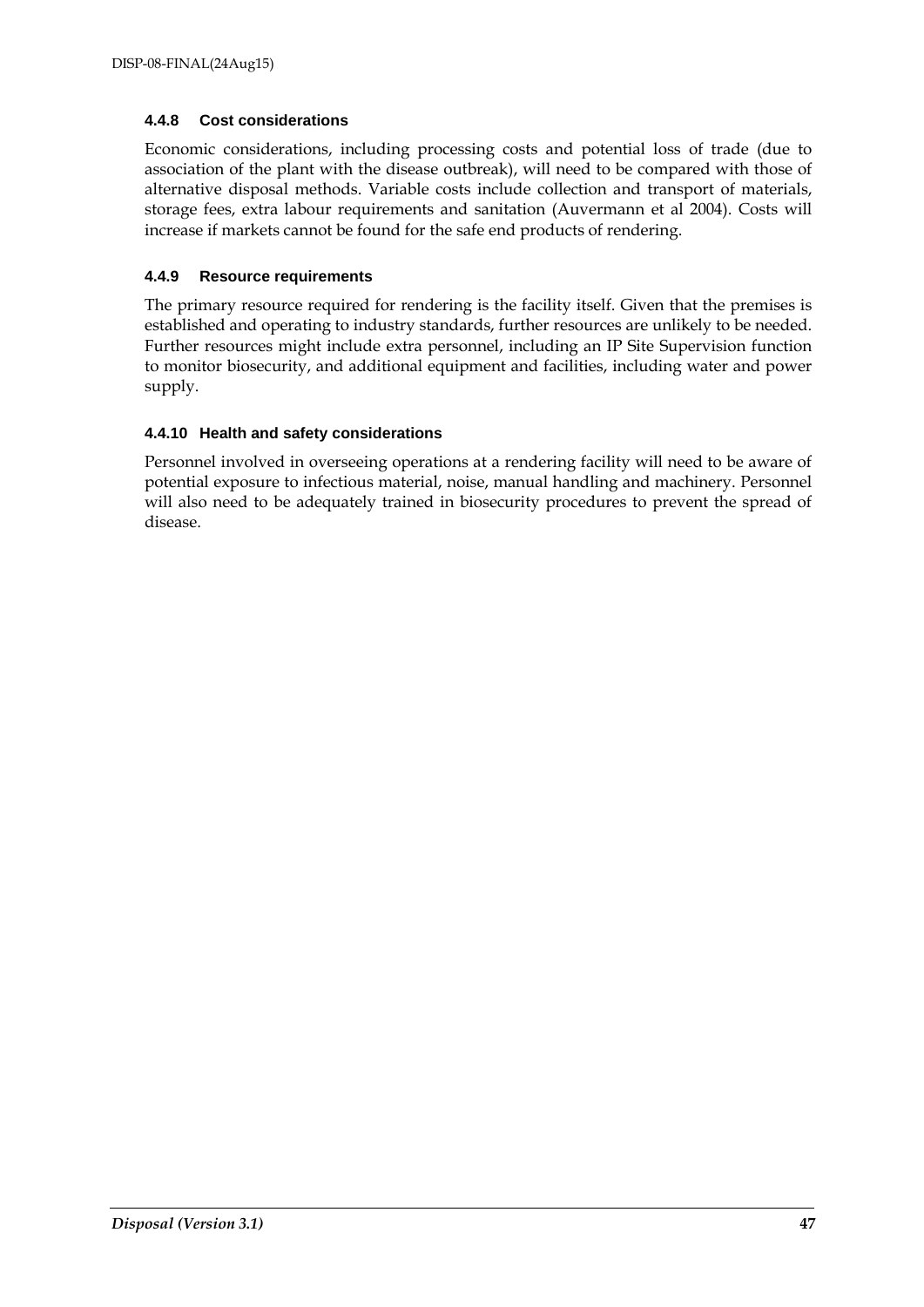### **4.4.11 Advantages and disadvantages of rendering**

| <b>Advantages</b>                                               | <b>Disadvantages</b>                                                                                              |
|-----------------------------------------------------------------|-------------------------------------------------------------------------------------------------------------------|
| Existing, purpose-built facilities are available                | Capacity of rendering and availability of facilities may be limiting in a large EAD                               |
| Facilities and process must meet industry standards             | response                                                                                                          |
| Provides biological containment                                 | Complexities associated with cleaning and disinfection of the facility                                            |
| Produces low-risk products (eg fertiliser, fuel, methane, fats) | Likely imposition of trading restrictions because many rendering facilities are attached to<br>an abattoir        |
| Destroys most pathogens (except prions)                         |                                                                                                                   |
|                                                                 | Limitations on the use of meatmeal products because of prion survivability (ie ruminant<br>feed ban restrictions) |
|                                                                 | Limited number of facilities available, necessitating transport over long distances                               |
|                                                                 | Cost is higher if there is no available or accessible market for safe end product                                 |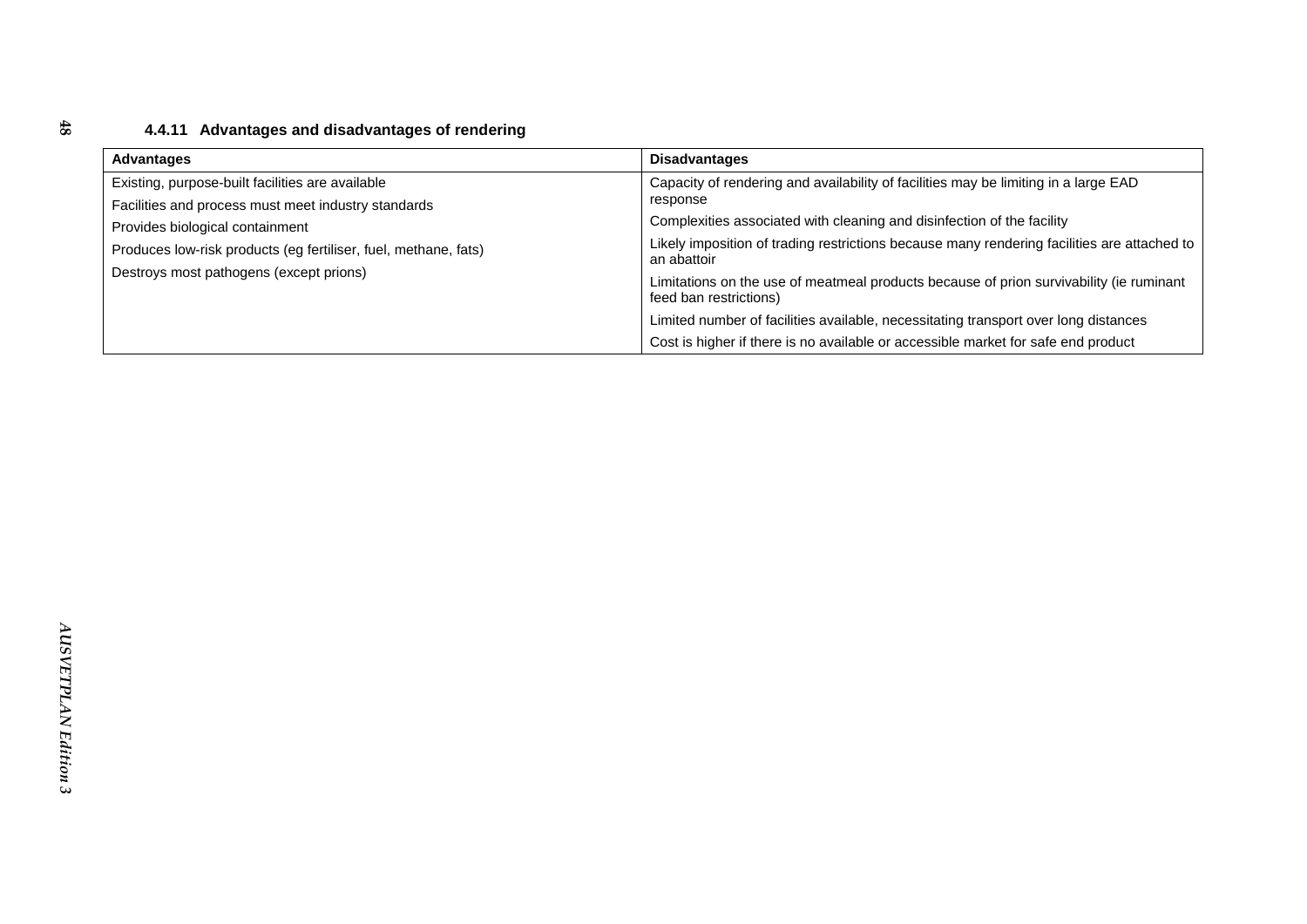### **4.5 Composting**

Composting is a natural biological process that transforms organic materials, in a predominantly aerobic environment, into a useful and biologically stable end product. The process, if carefully implemented and monitored, generates sufficient heat to destroy most pathogenic organisms.

Composting is a proven method for disposal of animal carcasses and associated waste products. Sections of the poultry, pig, dairy and feedlot industries in Australia use composting for on-farm disposal of mortalities that occur under normal production circumstances.

#### **4.5.1 Process overview**

Composting can be carried out on-site or at another appropriate location (eg commercial composting facility). There are three general methods:

- Windrows a long, narrow pile of carcasses and/or other organic, biodegradable matter is encased in uncontaminated co-compost material. The large exposed surface area encourages passive aeration. Dimensions can be adapted to any size and number of carcasses.
- Bins an enclosure with at least three sides on a hard stand is used to contain compost materials, which may be covered by a roof. Hay bales may offer a temporary option.
- Vessels composting material is enclosed in a sealed chamber or vessel, where environmental parameters such as temperature and aeration can be better controlled. Examples are Ag Bags and rotary composters.

The composting process involves either layering or mixing carcasses with co-compost material. The first stage is characterised by increased temperatures and rapid rates of decomposition. These conditions result in the elimination of odours, the destruction of most pathogens and weed seeds, soft tissue decomposition, and the partial softening of bones. Compost piles will reach temperatures sufficient to kill most pathogens in 10–14 days for small carcasses (eg poultry), but longer for larger carcasses. Piles must be monitored for temperature, and the sinking or cracking of cover material. Temperatures decrease at the end of the first stage.

The second stage has lower rates of biological decomposition, and its management will have an impact on the suitability of the end product. The pile can be moved, turned or mixed at the end of the first stage. Turning piles may increase the rate of decomposition of remaining materials (mainly bones) by increasing aeration, therefore reducing compost time. However, it may be associated with biosecurity risks.

The finished product can be recycled, stored or added to the land as a soil amendment. State or territory regulations may affect the final use of the product. Consideration should be given to testing the disease status of the product before it is released for use.

Commercial composting facilities operate in all states but may not be licensed to accept EAD materials for composting or have the required capacity.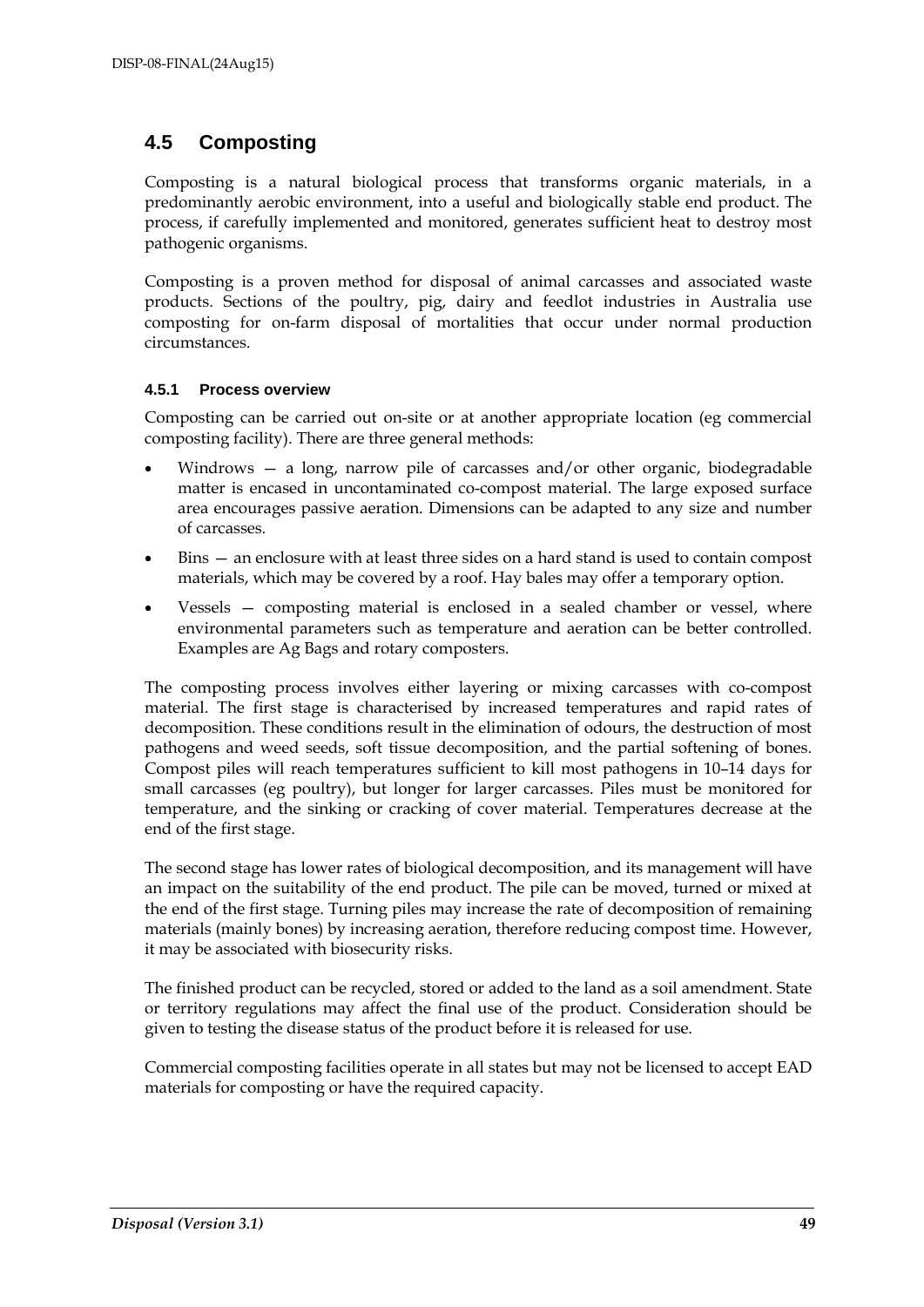#### **4.5.2 Disease agent considerations**

Composting is a well-established method of pathogen reduction. It destroys nearly all pathogenic viruses, bacteria, fungi, protozoa (including cysts) and helminth ova. Exceptions are the endospore-forming bacteria (eg *Bacillus anthracis*) and prions (including BSE).

Australian research has shown that Newcastle disease virus strain V4 inoculated inside poultry carcasses was killed during composting after 1 day of exposure to temperatures above 45 °C (Wilkinson et al 2014). This finding is supported by other published studies showing that both avian influenza and Newcastle disease viruses are quickly inactivated when composting temperatures reach 40–50 °C (Guan et al 2009).

#### **4.5.3 Volume of material for disposal**

The volume of material (carcasses and other contaminated material) that can be disposed of will be affected by the availability of suitable areas for composting, and the ability to source appropriate co-composting materials.

#### **4.5.4 Location**

Composting can be completed either inside or outside sheds.

In-shed and vessel composting provide security and protection from wind, rain and scavengers. The logistics of in-shed composting will vary from situation to situation. Older sheds with pillars or with little floor-to-ceiling clearance may prove to be more difficult, since manoeuvrability is restricted, and composting piles will need to be constructed between the pillars.

Locating composting outside sheds (in windrows or bins) requires land with an adequate slope (to facilitate proper drainage and prevent water pooling), all-weather access and security (from people and scavengers).

Commercial operators may not be available in rural or remote areas.

#### **4.5.5 Environmental implications**

#### **Odour**

When conducted properly, composting should not result in excessive odour problems. Peak odour emissions occur during the turning of composting piles (if conducted), although these usually settle down quickly when turned piles are re-covered with new co-composting material.

#### **Groundwater pollution**

Composting should not result in pollution of groundwater, provided that the depth of the base layer is sufficient. Any leakage of fluids from piles should be immediately attended to by the addition of more absorbent co-compost material. Care should be taken not to overwater compost piles. It is better to err on the side of caution and have a drier mix than to have an overly wet one.

#### **Soil contamination**

The top layer of soil under the piles may contain higher nutrient concentrations than surrounding areas, where the compost base layer has not absorbed all fluids from piles.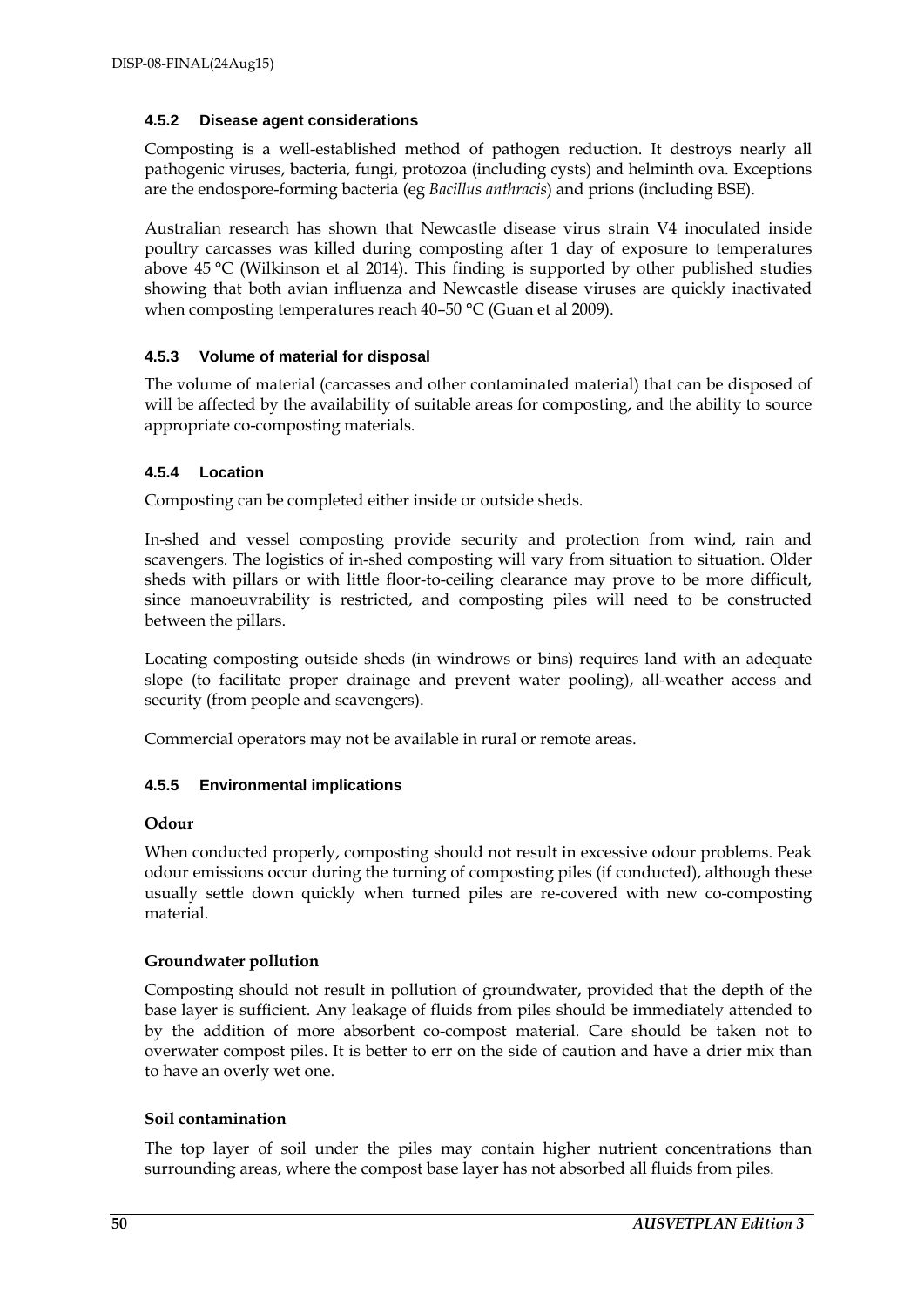#### **Climatic conditions**

Significant rainfall events can affect outdoor composting systems. Additional co-compost material or a cover (eg silage covers) may be needed to prevent excessive rain damage.

Composting in cold temperatures may increase the time taken to reach suitable temperatures.

#### **4.5.6 Monitoring and remediation requirements**

Monitoring is mainly required during the composting process itself, and includes monitoring of compost temperatures, leachate and odour. Monitoring of compost, or sites where composting has been conducted, is not normally required after the process has been completed.

Acceptable uses for the final compost product need to be determined. The finished product may need to be tested for nutrient composition and microbiological profile.

#### **4.5.7 Time considerations**

Composting can be immediately set up on-site if adequate co-composting material is available. Off-site composting at a commercial facility usually requires more organisation but may reduce the quarantine period on an IP.

The time to completion of composting varies with the size of the animals, the co-compost material and management of the pile (eg turning, mixing and watering) (Wilkinson 2006). Generally, the larger the carcass, the longer it will take to compost. Keener et al (2000) concluded that decomposition times are largely a function of carcass mass, and reported weight-based prediction equations for the duration of the primary and secondary phases of composting, as well as windrow height and base measurements for optimal performance.

The first stage of composting is usually complete within about 3 weeks for poultry, and up to 12 weeks for larger carcasses. The second stage takes an additional 3 weeks for poultry and up to about 8 months for larger animals (but this will vary). Composting in sheds will affect the period for which the facilities will be out of production (CFSPH and USDA 2012)

Pre-treatment of carcasses (eg by grinding) will reduce compost times and co-compost material volumes, but will increase biosecurity risks.

#### **4.5.8 Cost**

The cost of a composting operation can be highly variable. Costs include the supply and transport of co-composting material, contracting of machinery and personnel, and disposal of the end product. Costs will be subject to availability of resources and location of operations. Commercial operators (where available) may be a less costly option.

#### **4.5.9 Resource requirements**

#### **Co-compost material**

The depth of litter on the floor of a poultry shed in Australia (typically around 50 mm) is unlikely to be sufficient in most cases to set up a composting process without importing additional co-composting material (Wilkinson et al 2014).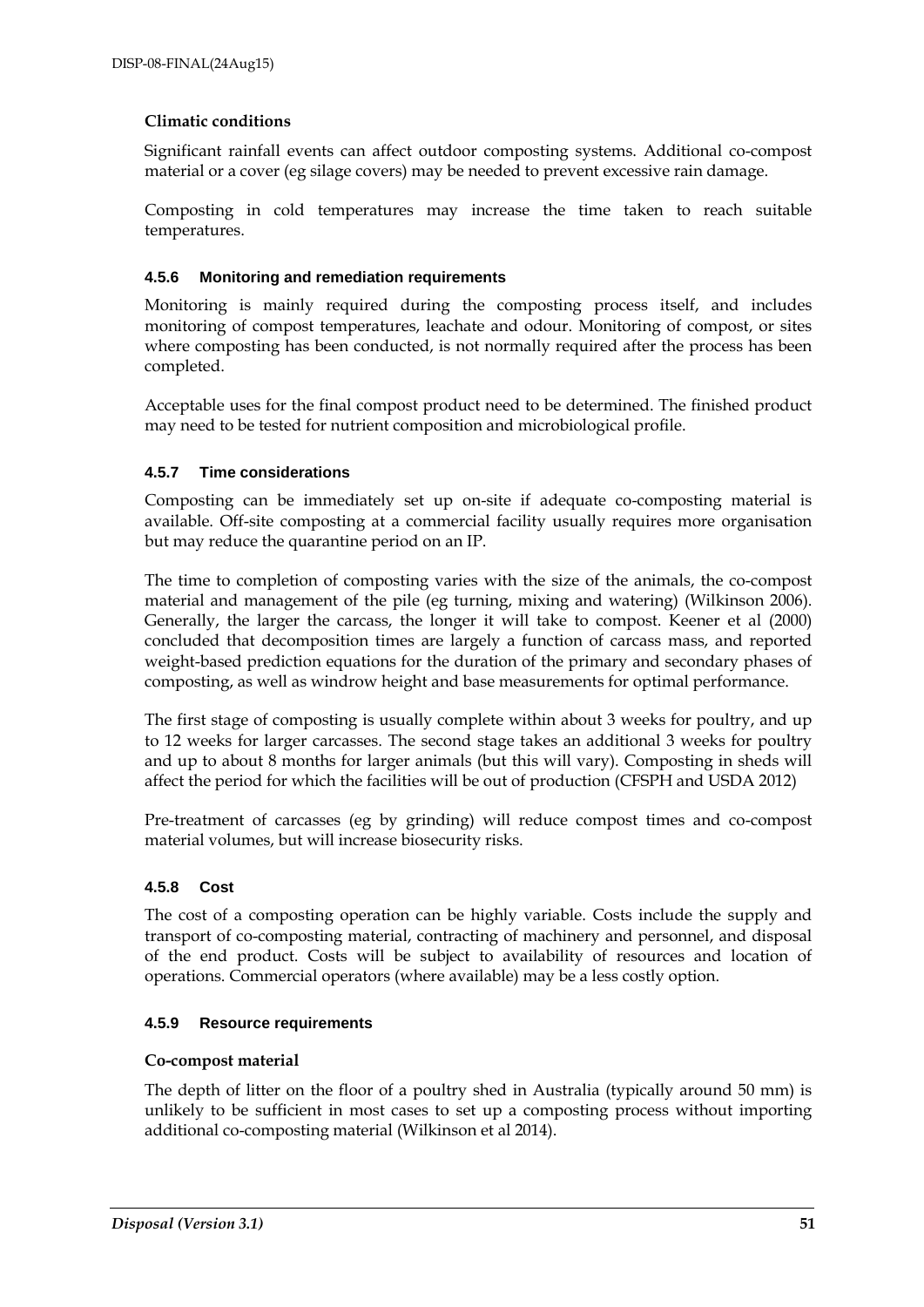Green sawdust is probably the most commonly used co-composting material, as it is highly absorbent and promotes high temperatures for prolonged periods. It is also currently widely used in Australia as bedding material in poultry sheds. However, other co-composting materials can be successfully used, depending on cost and availability. Some of these other options are pine shavings, sawdust/shaving mixes, uncontaminated poultry litter, rice hulls, straw and green waste.

Sourcing and delivery of co-composting material may be difficult, particularly in remote areas.

#### **Equipment**

Composting requires sufficient and suitably sized earthmoving equipment that has adequate reach to safely build piles or load bins. Equipment is also required when piles are turned or moved.

Stainless steel compost temperature probes or data loggers are required to monitor composting on a regular basis, especially during the first stage of composting. Probes and data loggers should be calibrated before use.

#### **Personnel**

Skilled operators of earthmoving equipment are essential. Personnel experienced in the composting process  $-$  for example, in routine mortality composting (eg farm managers)  $$ would be an advantage.

#### **4.5.10 Health and safety considerations**

Some of the WHS considerations include:

- working with co-compost material and carcasses, which may create airborne particulates, requiring suitable personal protective equipment
- manual handling by personnel assisting in the composting process
- community safety
- public perception of health risks
- working around large machinery or in enclosed sheds.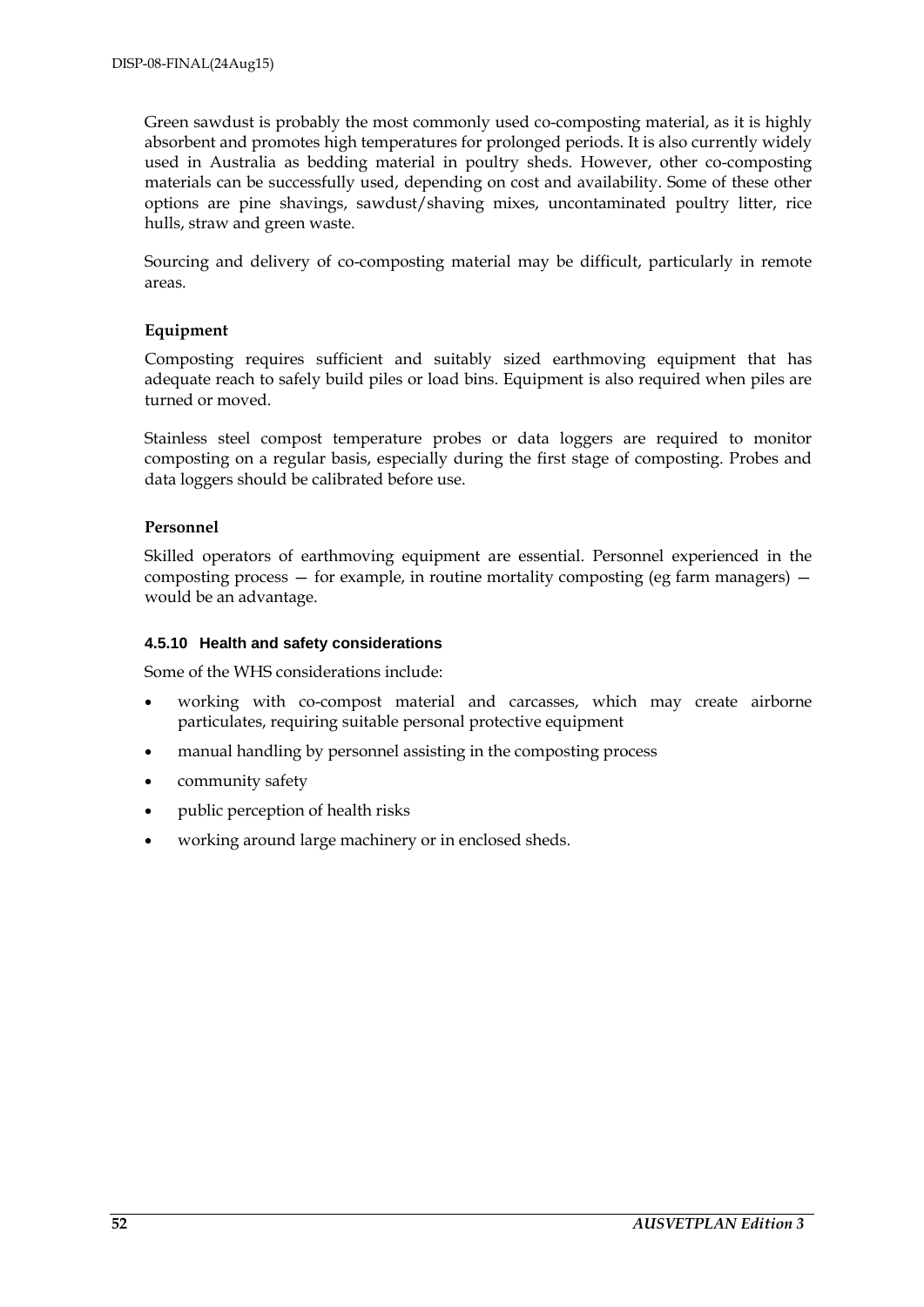| <b>Advantages</b>                                                                            | <b>Disadvantages</b>                                                                                          |
|----------------------------------------------------------------------------------------------|---------------------------------------------------------------------------------------------------------------|
| Low-technology disposal method                                                               | May require a large area                                                                                      |
| Can be done either on-site or off-site                                                       | May require a large supply of co-composting material                                                          |
| Can be used where a high watertable or unsuitable soil types preclude other                  | Possibility of localised odour and soil contamination if poorly managed                                       |
| disposal methods                                                                             | Requires daily control and monitoring during initial stages                                                   |
| Commercial operators are available                                                           | Biosecurity risk if required temperatures are not achieved                                                    |
| Destroys all pathogens except endospore-forming bacteria (eg anthrax) and<br>prions (eg BSE) | May take longer than other disposal methods, which may affect release of<br>quarantine (if conducted on-site) |
| Can be initiated immediately if adequate co-composting material is available                 | Efficiency may be affected by adverse climatic conditions                                                     |
| Recycles carcasses and results in a saleable product (subject to acceptable use)             | Limited experience in mass mortalities of large carcasses                                                     |
| Can take all livestock, suitable fomites and some industry products                          | No data for composting of livestock with heavy fleece                                                         |
| Does not require long-term monitoring or remediation                                         | Potential local community resistance                                                                          |
| Promotes an environmentally responsible image                                                | Transport required for off-site or commercial composting                                                      |
|                                                                                              | Access to commercial composters may require pre-planning or additional time<br>to arrange                     |
|                                                                                              | May require final product testing to release compost                                                          |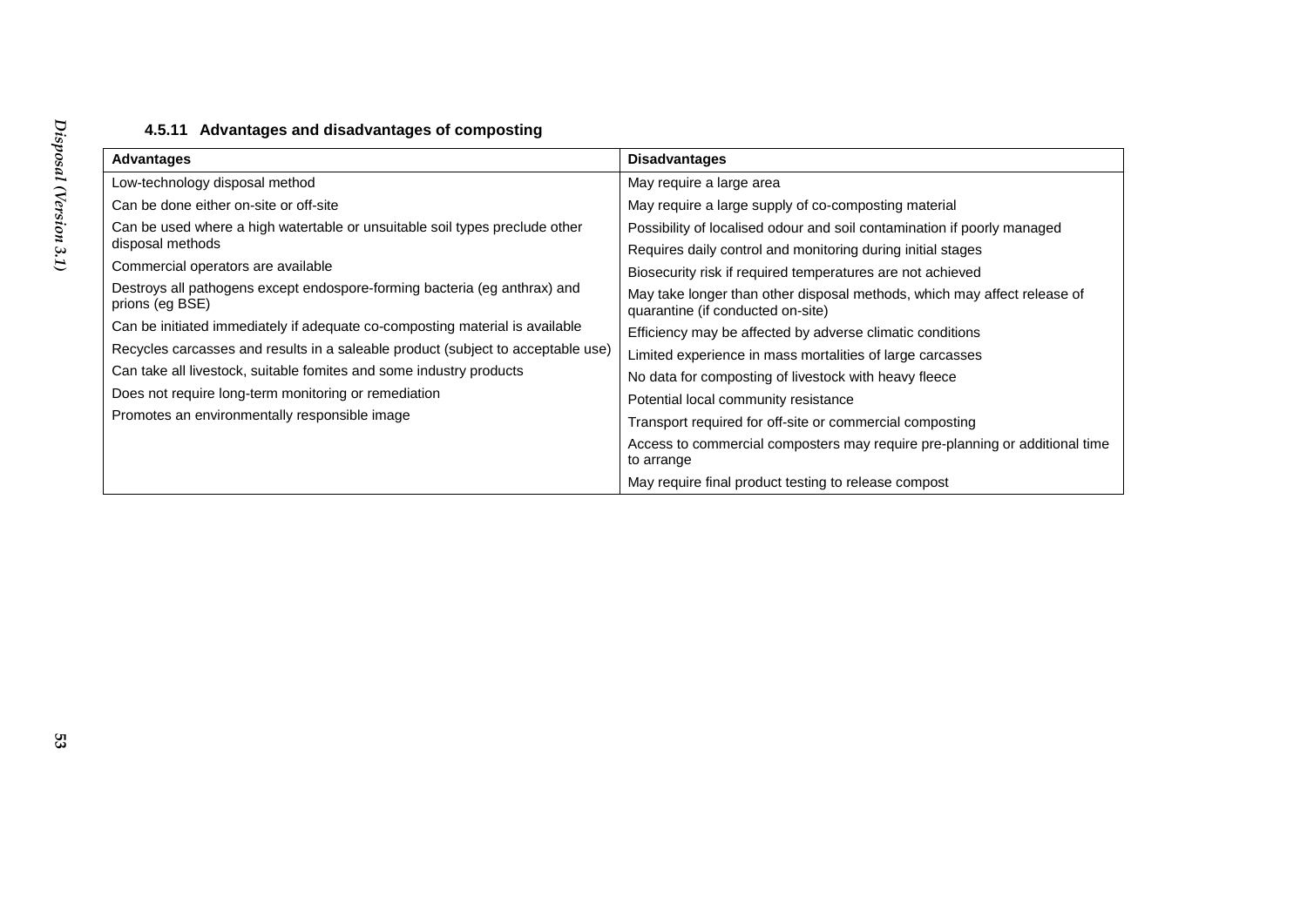### **4.6 Anaerobic digestion**

Anaerobic digestion facilities are being built on farms to convert animal effluent to biogas (methane), which is then used for heating and/or electricity generation. Similar facilities could be used in the event of an EAD outbreak for the disposal of effluent and carcasses (NABC 2004).

#### **4.6.1 Process overview**

The process of anaerobic digestion involves the use of a mixed bacterial ecosystem, without oxygen, to transform organic material into methane, carbon dioxide and a sludge. Initially, hydrolysis breaks down lipids, polysaccharides, proteins and nucleic acids into fatty acids, monosaccharides, amino acids, and purines and pyrimidines. Acetogenic bacteria convert these to organic acids, carbon dioxide and hydrogen. The organic acids are then converted to methane and carbon dioxide. A balance between the various microbial populations must be maintained during this process.

#### **4.6.2 Disease agent considerations**

Pathogen containment and destruction require careful consideration. Thermophilic organisms can be used in the digestion process to achieve temperatures of around 55 °C. An additional heating step can be included after the digestion is complete to inactivate pathogenic organisms that survive the digestion process (NABC 2004). This process is not suitable for destruction of anthrax spores or prions.

#### **4.6.3 Volume of material for disposal**

Carcasses have a higher nitrogen content than most wastes. The resulting ammonia levels can inhibit the digestion process, and this limits the loading rate for digesters. It is estimated that digesters can handle 3.6 kg of meat per cubic metre of digester capacity per day.

#### **4.6.4 Location**

Only existing operating facilities could be used because of the time required to set up a facility, and the complexity of the facility and the process. Large-scale pig and poultry operations may have such facilities. Materials for disposal would need to be transferred to the facility.

#### **4.6.5 Environmental implications**

This process results in the formation of fertiliser and methane, both of which can be recycled. Anaerobic digesters should already have the necessary environmental approvals.

#### **4.6.6 Monitoring and remediation requirements**

The process requires continuous monitoring for optimum processing.

#### **4.6.7 Time considerations**

It takes 4–6 months to construct and start up the digester, so existing facilities would need to be used.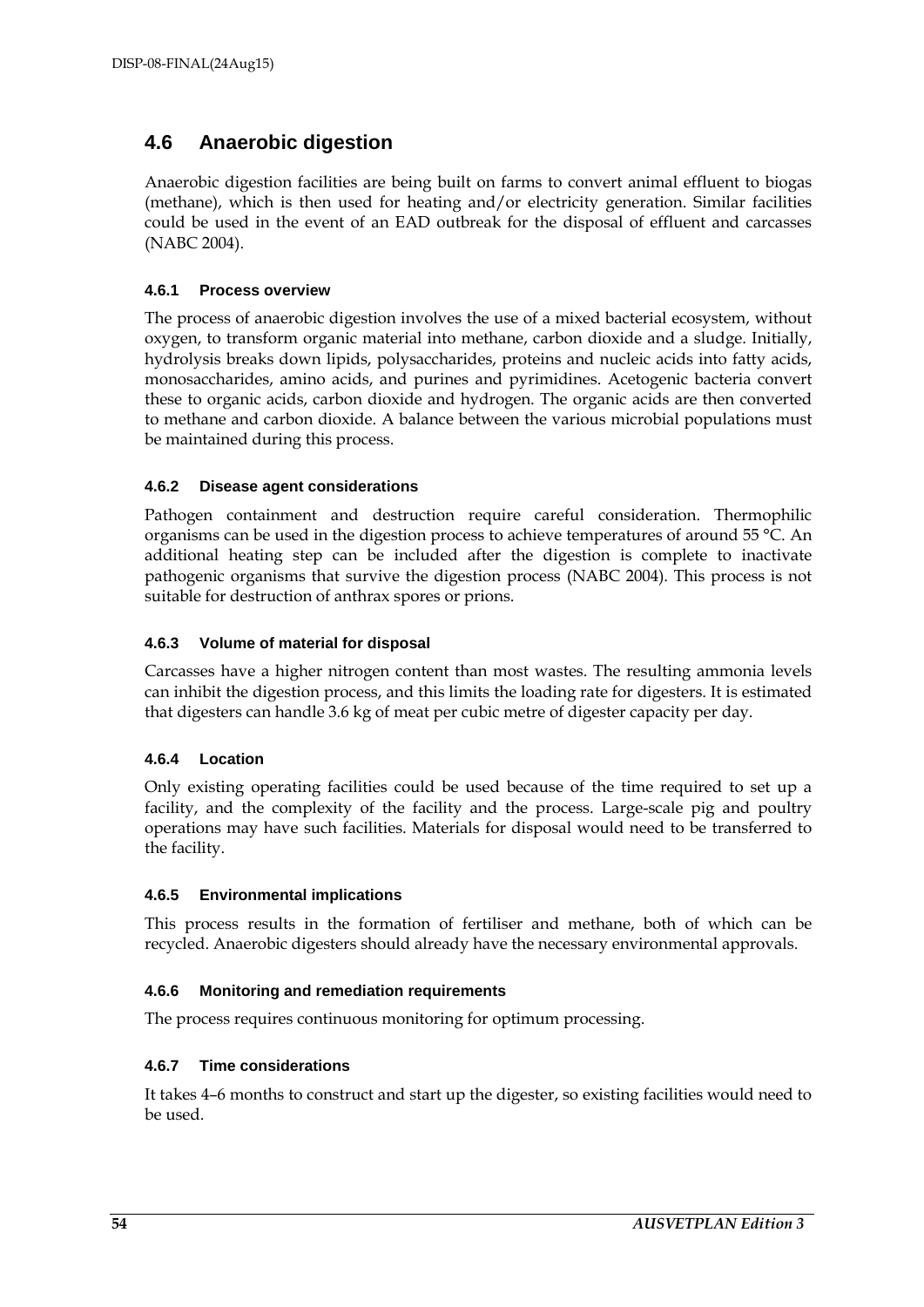#### **4.6.8 Cost**

The construction, start-up and operation costs of the facilities are high. Use of thermophilic bacteria in the digestion process would increase the cost, as would the need for a final heating process for the resultant sludge.

#### **4.6.9 Resource requirements**

The process requires the construction of a digester at a considerable cost, or the use of an existing facility. Larger carcasses would need to be broken down before being placed in the digester. Optimum particle size is 5 cm diameter or less. This could result in a large labour requirement.

Digesters require water and electricity for operation. An external heating coil may be required to maintain optimum temperature.

#### **4.6.10 Health and safety considerations**

The main risks associated with anaerobic digestion relate to manual handling associated with loading and preparation of carcasses. Operators need to be trained in WHS and risks associated with potential zoonoses.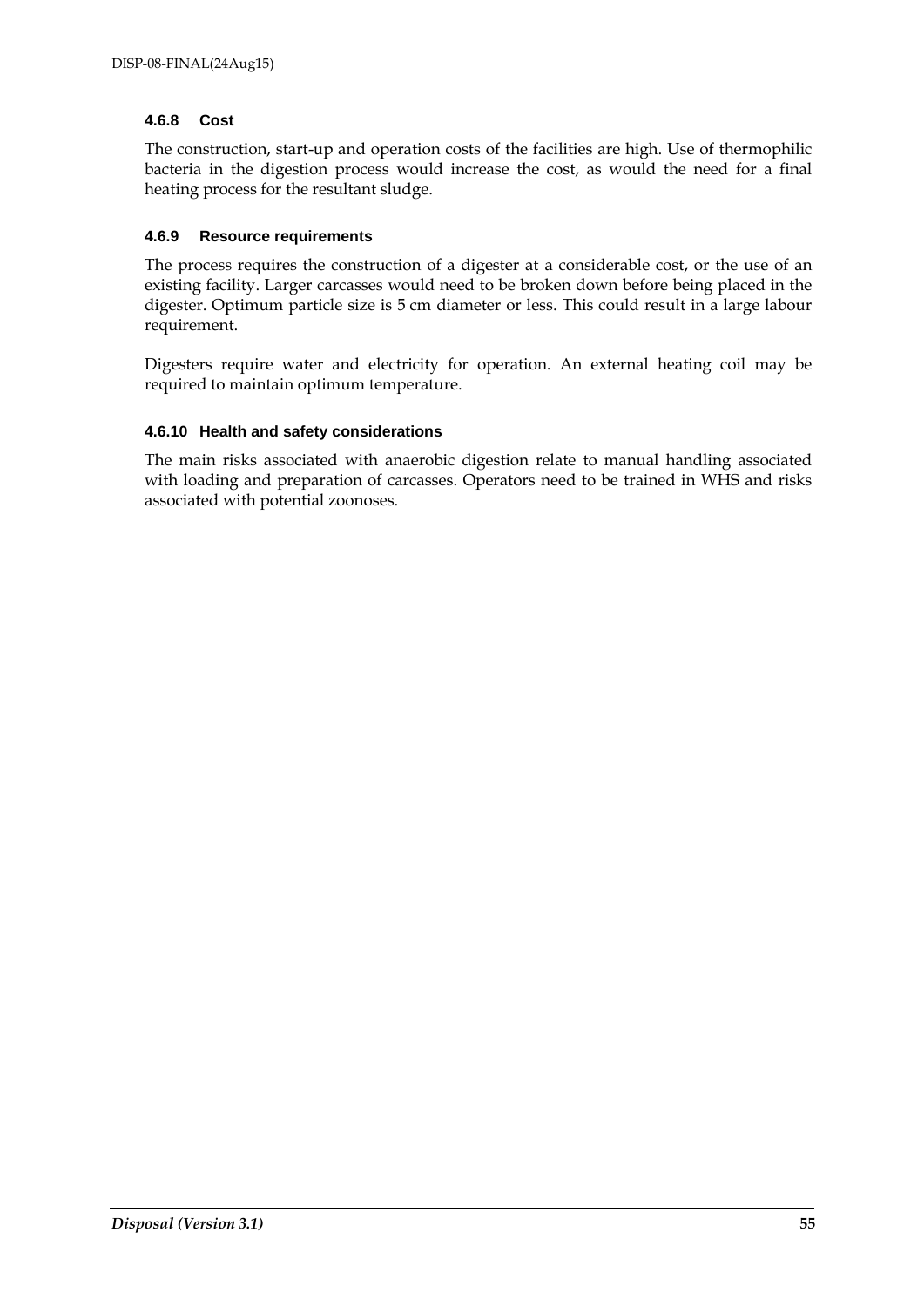### **4.6.11 Advantages and disadvantages of anaerobic digestion**

| Advantages                                            | <b>Disadvantages</b>                                                                          |
|-------------------------------------------------------|-----------------------------------------------------------------------------------------------|
| Produces methane, a potential energy source           | Requires construction of expensive, large-scale facilities or use of pre-existing facilities, |
| Produces fertiliser                                   | which are currently limited in number                                                         |
| Eliminates most pathogens (except anthrax and prions) | Requires storage of methane                                                                   |
|                                                       | Requires treatment and management of sludge before use as fertiliser                          |
|                                                       | Requires electricity and water supply                                                         |
|                                                       | Not suitable for spore-forming bacterial or prion diseases                                    |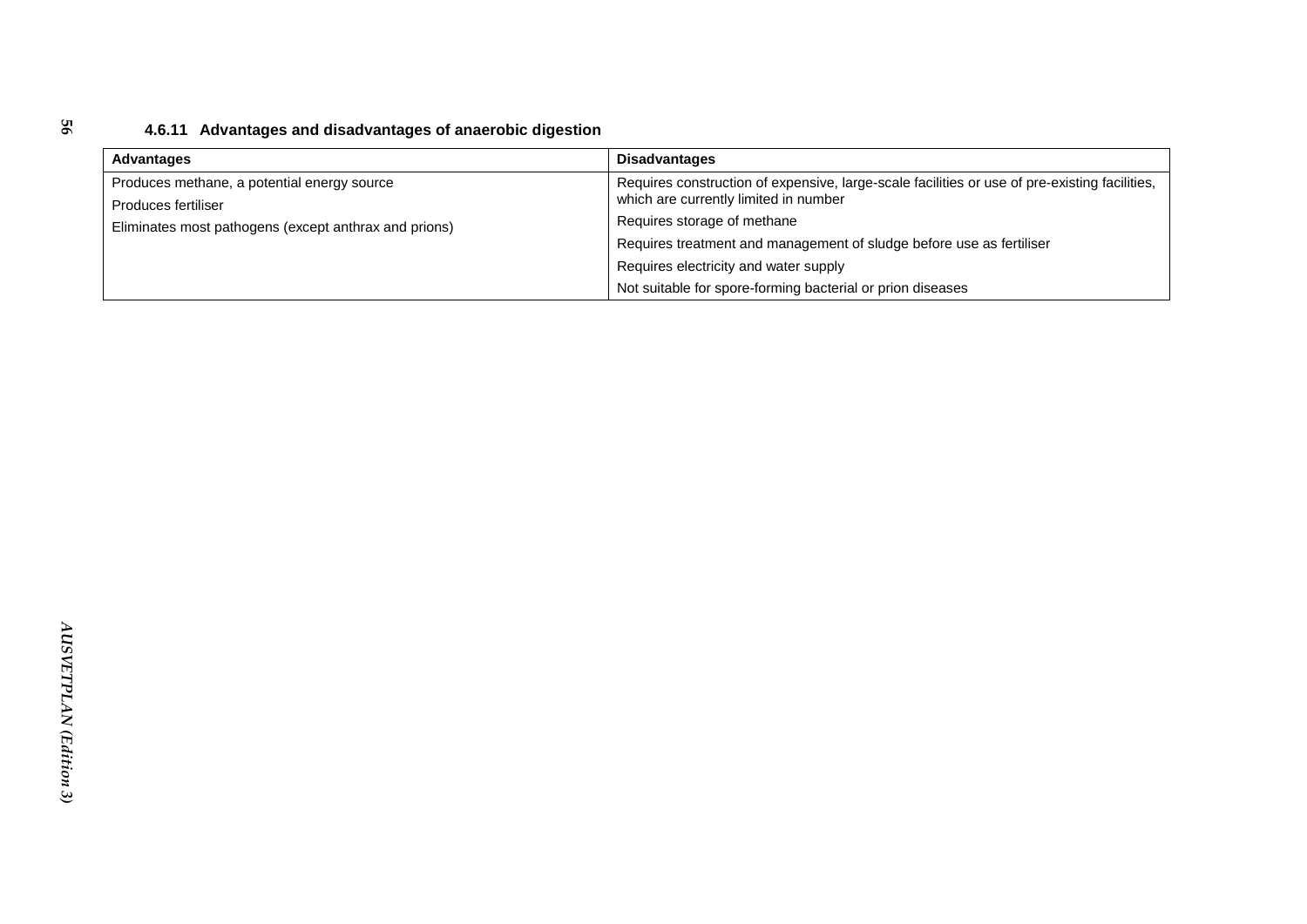### **4.7 Other methods of disposal**

#### **4.7.1 Alkaline hydrolysis**

Alkaline hydrolysis uses heat, pressure and an alkaline solution (sodium or potassium hydroxide) to dissolve and sterilise biological materials. It involves the hydrolysis of materials (proteins, nucleic acids, carbohydrates, lipids, etc) into a sterile aqueous solution of small peptides, amino acids, sugars and soaps. Heat is applied to significantly accelerate the process.

Alkaline hydrolysis is effective against all known pathogens (including prions). However, because of its high capital expense and relatively small throughput, its application is generally confined to specialised operations (eg research facilities, laboratories).

#### **4.7.2 Leave in situ ('destroy and let lie')**

'Destroy and let lie' could be used in extensive areas of Australia that have populations of unmusterable livestock or feral animals. The method involves leaving destroyed animals in situ, and relies on changes in temperature and pH to reduce survival of the EAD agent.

Trials have been conducted under different environmental conditions and with various species of animals. Although preliminary results to date indicate that this could be a viable technique for an extensive emergency response, further investigation in a number of climate areas will be needed before the method can be adopted routinely.

Use of this method may be possible in isolated areas following detailed risk assessments. The risk assessment should include consideration of the potential for disease spread by scavenging species, and the potential for introduction of pathogens into wild or feral populations.

#### **4.7.3 Ocean disposal**

International conventions define the conditions to be met for disposal at sea. They include the United Nations Convention on the Law of the Sea, the Convention on the Prevention of Marine Pollution by Dumping of Wastes and Other Matter 1972 (also known as the London Convention or the Marine Dumping Convention), and the 1996 Protocol to the Dumping Convention. Australia is a signatory to these conventions and protocols.

The following issues need to be considered:

- Ocean disposal could be a practical solution with fewer environmental impacts than other disposal methods.
- Although disposal at sea poses a pollution problem, this needs to be balanced against the pollution and environmental impacts of other disposal options.
- A lack of research means that there is little hard evidence to support this option.
- Ocean disposal could provide a positive contribution to the ocean food chain.
- Australia, given its large coastline and continental shelf, may be uniquely placed to use ocean disposal.
- Resourcing and logistical considerations may limit the feasibility of this method. There is significant uncertainty about the logistics, resourcing, management and personnel safety issues of handling containers of partially decomposing carcasses. A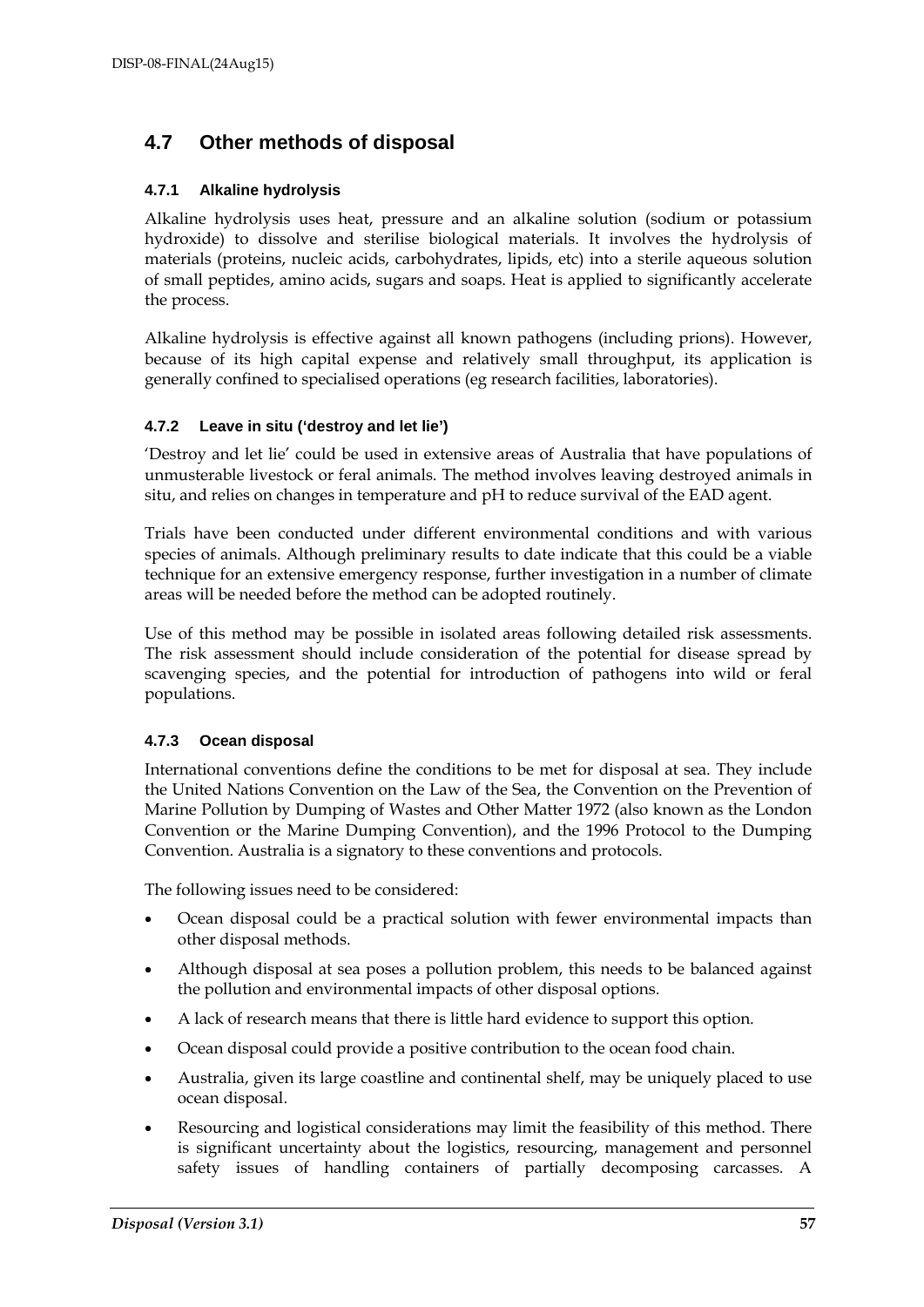comprehensive discussion with experts in shipping and maritime issues would be required to assess the practical feasibility of disposal at sea. Transfer sites at ports that do not disrupt other commerce would need to be identified.

- The need to prevent floating debris may require preprocessing, such as grinding carcasses, or disposal in containers.
- Disposal of animal carcasses near land may promote the presence of scavengers, which could interfere with human activities.
- This option would need to have industry, stakeholder and community support. Public opinion on disposal at sea will be a major factor in decision making. (Some level of public opposition might occur for any disposal option.)
- Use of this method would require a well-informed and robustly constructed communications plan, and a comprehensive public education campaign.
- Effects on markets and international support would need to be carefully assessed. Although Australia may have a legitimate right to use disposal at sea, it would need to take into consideration the opinions of other jurisdictions and, in particular, trading partners.
- The method would need to be thoroughly discussed and agreed with all interested parties ahead of time. It is unlikely to be an option in an emergency without prior discussion and consensus.
- From a regulatory perspective, ocean disposal is likely to be an option of last resort.

#### **4.7.4 Refeeding to nonsusceptible species**

Refeeding is the use of whole or cut-up carcasses to feed other species. It has been used in the past for feeding of animals bred for the fur trade, in hunt kennels, and for feeding of zoo collections and farmed reptiles (crocodiles). It should be noted that reptiles eat less in cooler months, and reptile farms are restricted to northern Australia.

Under Australian legislation (including legislation relating to swill feeding and restricted animal material), it is illegal to feed animal tissue to mammals, to prevent transmission of EADs.

This method would require the collection and transport of carcasses under biosecure means to the feeding point, storage of carcasses at the feeding point, and decontamination of transports. Some form of preprocessing of carcasses (grinding, breaking down) may be required.

Although refeeding is a low-technology solution, it is associated with some risk of diseases jumping between species. For example, highly pathogenic avian influenza has infected zoo tigers that were fed chicken carcasses, and BSE has infected zoo cats fed cattle carcasses. Refeeding is unlikely to be able to handle large numbers of carcasses.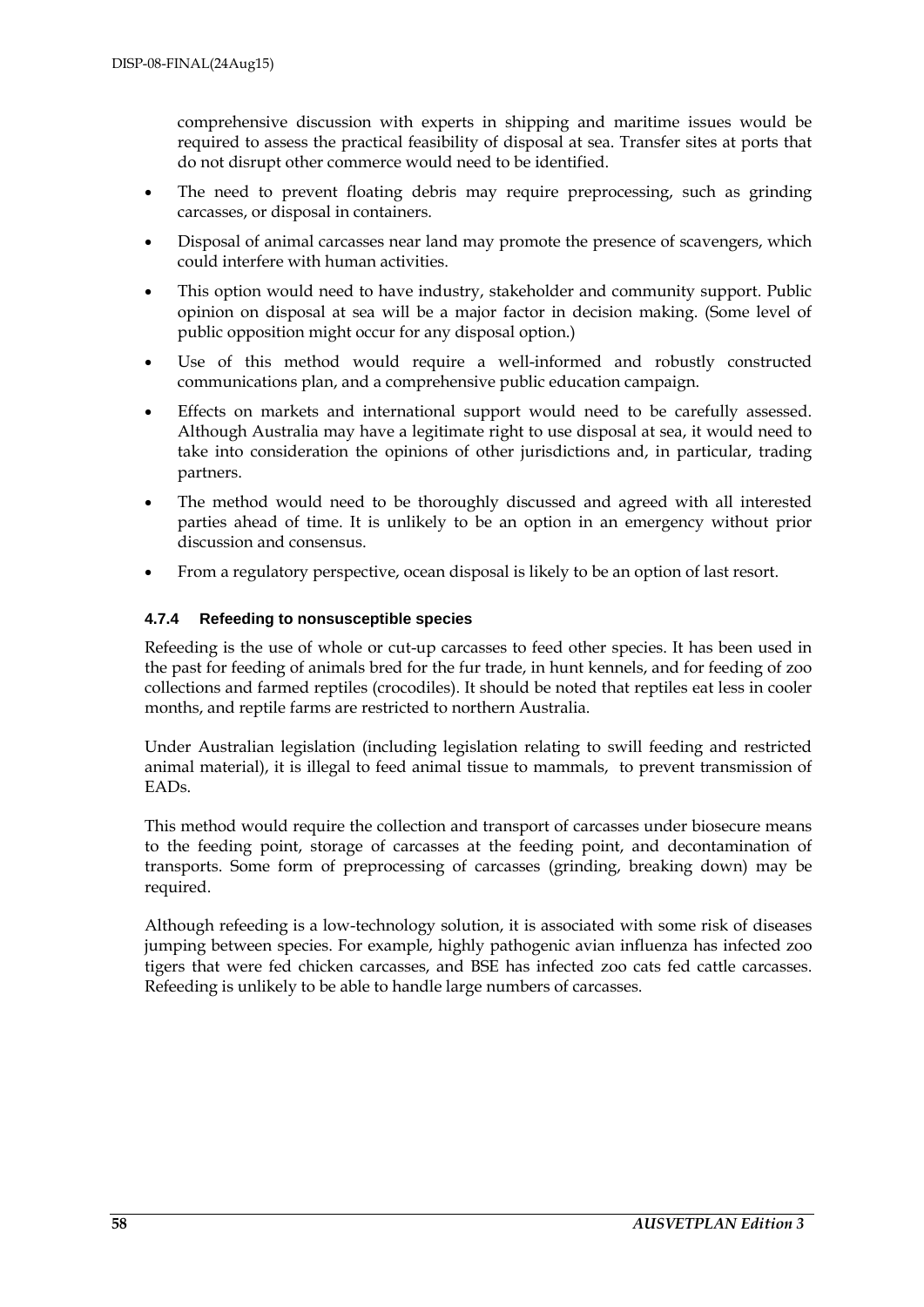# **5 Ite ms requiring special consideration**

All contaminated and potentially contaminated carcasses, animal products, materials and wastes should be disposed of by one of the methods outlined in Section 4. However, specific disposal considerations apply to the materials listed below.

### **5.1 Milk and other dairy products**

Disposal of milk products presents particular difficulties because large volumes are often involved. Milk products are difficult to dispose of in effluent disposal systems because the fats in milk block screens and interfere with the aerobic digestion process.

It is essential that milk be treated to inactivate the emergency animal disease (EAD) agent before disposal (see the **Decontamination Manual**). This includes large volumes of contaminated milk in dairy farm vats, at dairy factories or in tankers. Chemicals such as formalin should not be used to treat milk because this would create a hazardous substance, reducing the options for disposal.

Treated milk could be incinerated, sprayed on pasture, fed to animals, or processed to remove a high proportion of the water content and then incinerated or buried.

In the Netherlands during the outbreak of foot-and-mouth disease (FMD) in 2001, milk from infected farms was acidified with citric acid to pH <5, rendered and then incinerated. Milk from vaccinated farms was subjected to high-temperature, short-duration pasteurisation treatment, and then heated again until a negative reaction to the peroxidase test was obtained. It was then converted to powdered milk at a designated factory (De Klerk 2002).

#### **5.1.1 Feeding to animals**

Feeding of milk, milk products, waste, surplus and out-of-date retail milk, and washings from processing plants may be possible, depending on the EAD and the risk of infecting other livestock (refer to the relevant AUSVETPLAN **Disease Strategy**). In the case of FMD, feeding untreated milk to pigs and other livestock carries a high risk of introducing FMD to a herd.

#### **5.1.2 Spraying onto pastures after inactivation of pathogen**

Milk can be treated on farm to inactivate the EAD agent — for example, with citric acid in the case of FMD virus — and then diluted and sprayed onto pastures. On-farm disposal of milk is only feasible for short periods (a few days); it would therefore need to be used in conjunction with rapid drying off or destruction of cattle (eg on infected premises).

Milk must not be permitted to run off the property, and odour could be a concern. Use of this method would require approval from the local or regional environment protection agency.

#### **5.1.3 Composting**

A few milk processing plants may already use composting for disposal of dilute dairy waste. The feasibility of composting is limited by the high fat content of milk, which may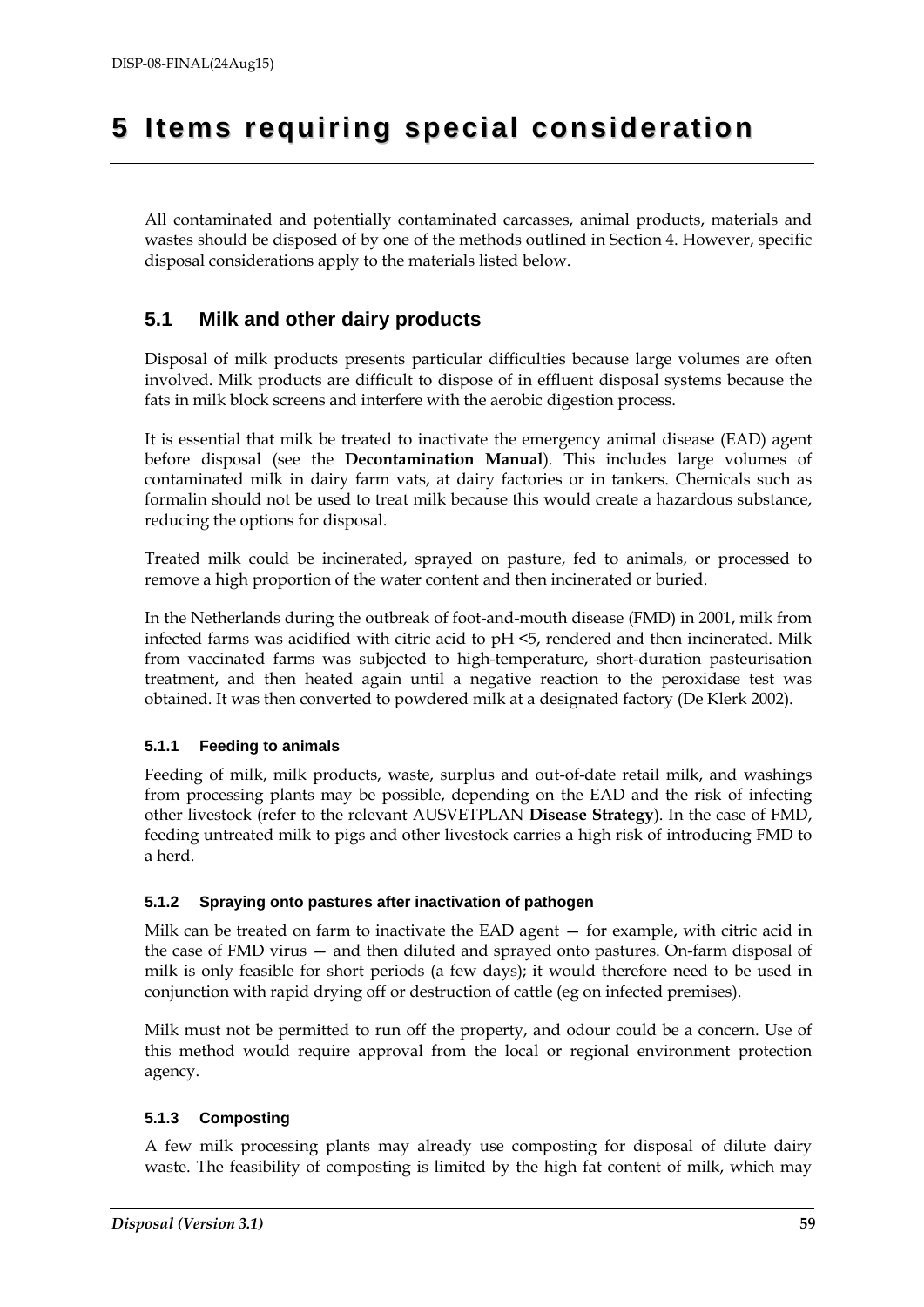reduce the effectiveness of composting and result in odour. The high fat content could also produce potentially phytotoxic compost if oxygen levels are not sufficient during composting, resulting in the formation of organic acids such as lactic and acetic acids. As well, the high moisture content and large volumes of milk lead to problems with transport, storage, mixing with co-composting materials and control of leachate. The feasibility of composting could be increased by first reducing the moisture content of dairy wastes — by water extraction or conversion to milk powder — followed by storage and subsequent composting of the waste (see also Section 5.1.6).

#### **5.1.4 Burial**

Milk can be buried in trenches and other carcass disposal pits, given that livestock may be culled and require disposal. However, milk is very difficult to bury, because the casein component combines with clay in soils to form a colloidal barrier that prevents absorption of the fluid fraction. This results in difficulties with sealing a pit that contains both carcasses and milk.

#### **5.1.5 Commercial waste disposal (landfill or composting)**

Use of landfill sites for disposal is limited by the high volume and moisture content of milk. The feasibility of this method could be improved by first reducing the moisture content of dairy wastes — by water extraction or conversion to milk powder — for storage and subsequent burial or composting (see also Section 5.1.6).

Before milk can be disposed of in commercial landfill or composting facilities, the outcome of treatment of the milk must be known, to ensure that the EAD agent is inactivated (preferably, milk would be treated before it is collected). This option may be limited by cost and the capacity of commercial operations.

#### **5.1.6 Processing into milk powder for storage and subsequent disposal**

Processing of milk into milk powder for storage and subsequent disposal has limited applicability because processing plants for spray drying seldom have spare capacity. Commercial plants that process milk from low-risk premises for sale may not accept milk from higher-risk premises unless contracted. A milk powder plant that is not operating at the time (because of loss of export markets) could be contracted solely to process milk from higher-risk premises, with subsequent disposal of the powder in landfill, by burial or by incineration. Memoranda of understanding may be considered for this purpose.

#### **5.1.7 Use of central effluent wastewater disposal sites**

The use of larger central sites where milk can be stored, treated and disposed of safely — for example, a retired water authority sewage treatment facility — should be considered. However, such a site may not be available during an outbreak. Milk would be treated to inactivate the EAD agent before disposal.

#### **5.1.8 Use of tallow recyclers**

Use of tallow recyclers is limited, as they may only accept high-quality fats.

#### **5.1.9 Use of effluent ponds on farm**

Use of effluent ponds for disposal raises problems due to the high biological oxygen demand of milk. However, this method may be possible where milk can be effectively and rapidly diluted. Remedial treatments to restore aerobic decomposition may be required.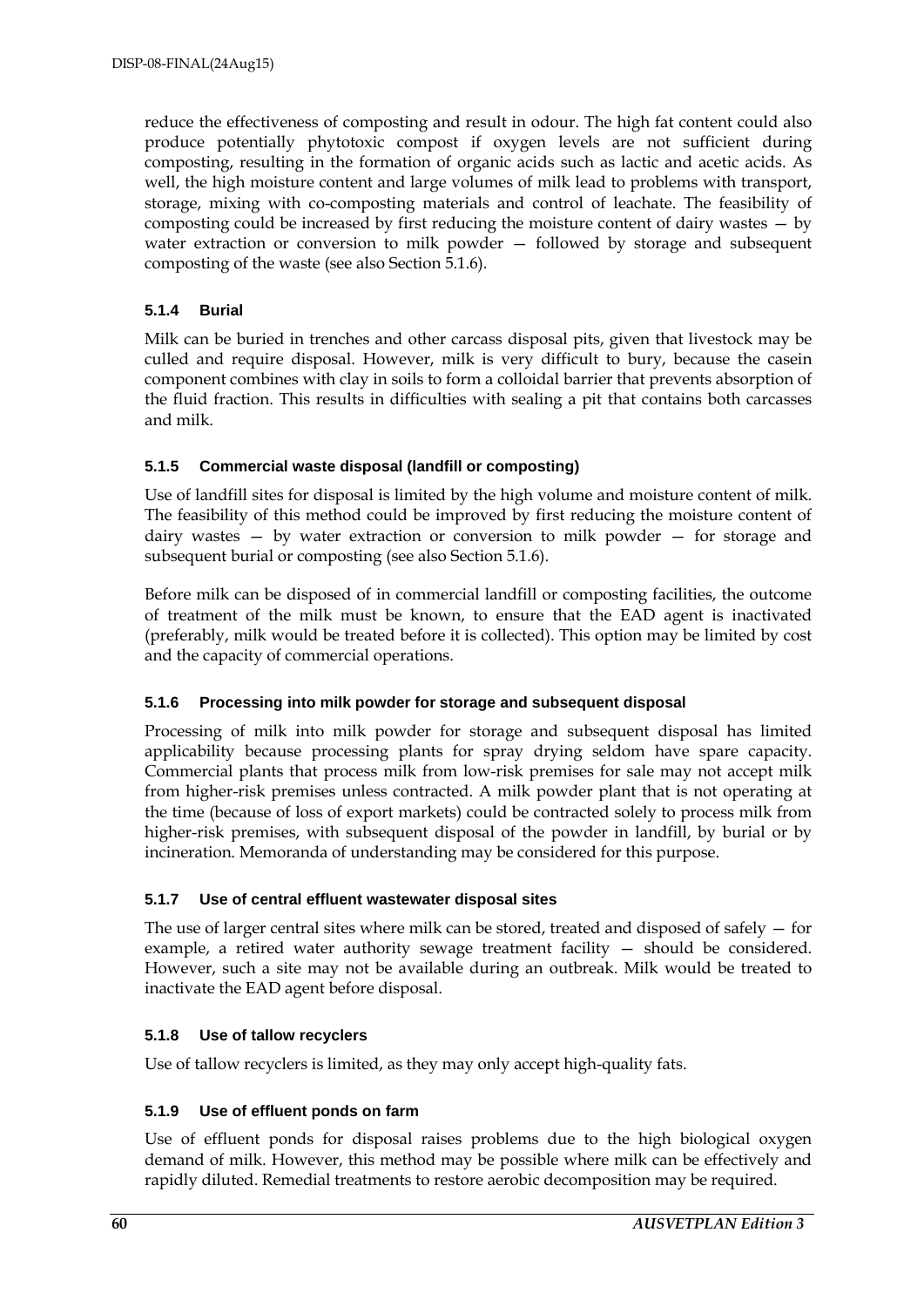### **5.2 Hatching eggs and hatchery waste**

Before disposal of hatching eggs and hatchery waste into burial pits, all material should be macerated to ensure that live chickens are destroyed. Assistance should be sought from the poultry industry for the supply of suitable equipment and guidance on its use.

### **5.3 Effluent**

Appendix 9 provides an overview of effluent systems and principles.

#### **5.3.1 Effluent management during an emergency animal disease response**

Effluent management during disease control activities is complicated by the increased use of large volumes of disinfectants, cleaning materials and rinse water required for effective biosecurity. Effluent containing disinfectants and cleaning material should not be mixed with the normal effluent in effluent ponds because it will disrupt the bacterial and phytoplankton population and retard the treatment process. If possible, the effluent containing disinfectant should be collected and stored separately. It may need to be treated and then disposed of by another method (eg burial, spraying on pasture, capping and closure of the pond, or off-site disposal).

The total pond storage capacity is an important criterion, as the increased volumes of chemicals and wash materials resulting from disease control measures can be considerable. Arrangements to capture and store the additional volumes may have to be made.

In the case of contagious diseases, the effluent pond and its contents pose a risk for the spread of disease. Use of disinfectants or pH modifiers (acids and alkalis) to reduce the risk may be considered.

The cost of different disinfectants and pH modifiers varies considerably. Cost will be an important consideration when deciding which disinfectant or pH modifiers to use. The effect of disinfectants and pH modifiers on equipment needs to be considered, including whether the systems and equipment in use are able to withstand exposure to such chemicals.

#### **5.3.2 Dairy processing facilities**

Effluent (such as washing water) from dairy factories presents special problems because of its volume. Chemical treatment of large volumes of effluent may render it unacceptable to a sewage disposal unit, but 0.2% citric acid should cause no problems for waste treatment. The danger of disease spread from effluent is greatly reduced by dilution, and the free use of more water than normal in the usual cleaning processes will further reduce the danger.

Where effluent is normally used for irrigating pastures, the pastures should not be grazed for at least 2 weeks after irrigation (or for the period given in the relevant **Disease Strategy**). Rennet, casein, whey or other wastes must not be sprayed over pastures, discharged into drains or fed to animals, unless treated with disinfectant as for milk.

#### **5.3.3 Dairy farms**

Effluent systems for modern milking sheds often reuse the water for cleaning yards. The large volumes of waste from wash-down and sanitisation of equipment require special attention because they are difficult to contain and decontaminate.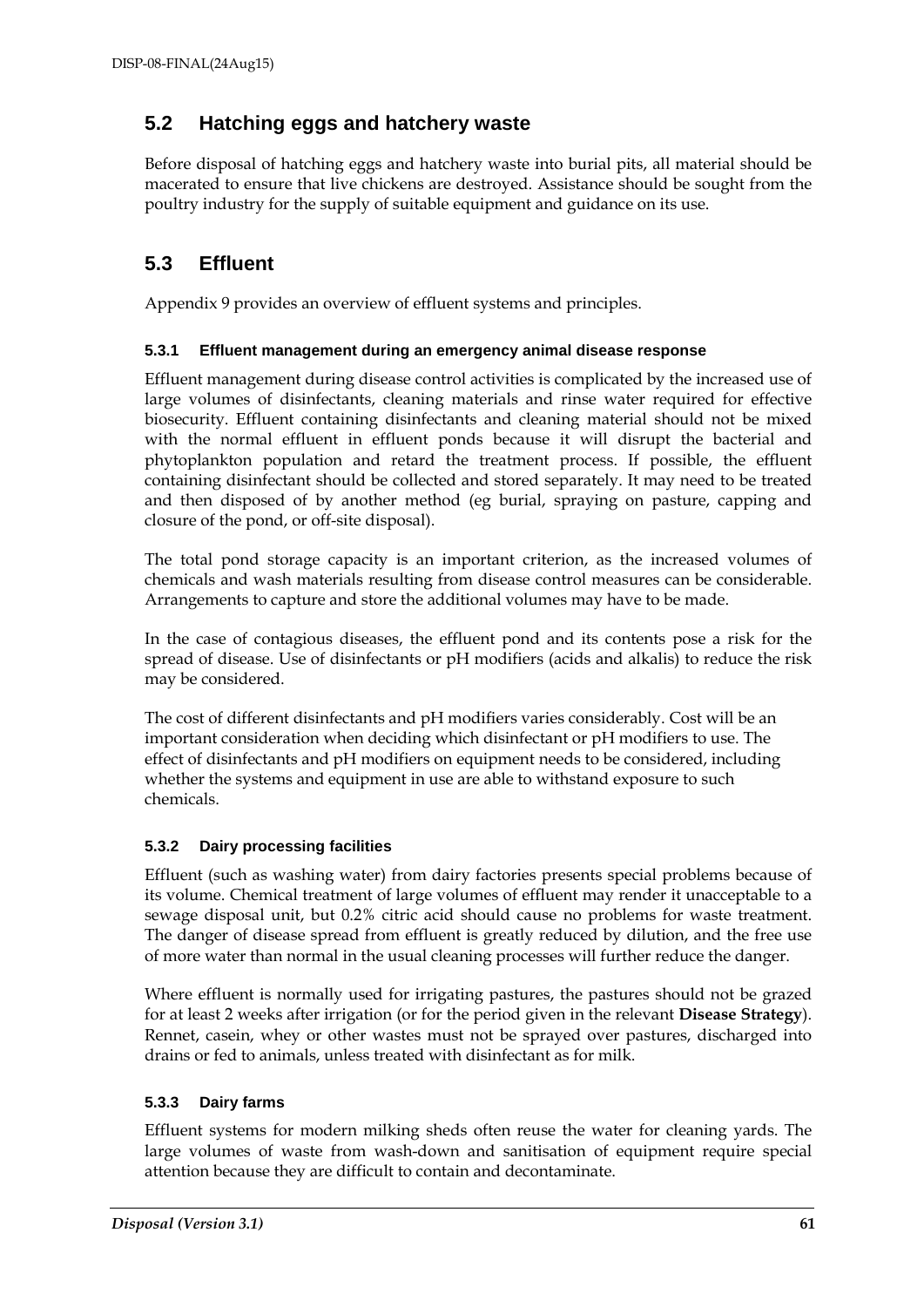Dairy farms often have a well-developed effluent management systems in place. During disease control activities, the effluent, disinfectants and wash water should, if possible, be directed to a separate effluent pond, as discussed in Section 5.3.1. Milk should not be disposed of in effluent systems because of its high biological oxygen demand and the precipitation of fats.

#### **5.3.4 Piggeries**

Intensive piggeries will have well-developed effluent management plans for normal operations. The principles of effluent management described above also apply to intensive piggeries.

### **5.4 Manure and litter**

Small amounts of solid manure may be disposed of by burial or incineration.

Composting is an effective way to deal with both manure and litter waste. Material can be composted inside sheds or otherwise on-site, eliminating the risk of spreading the EAD agent during transport. Alternatively, composting off-site — for example, at a commercial compost facility — is also an option.

Manure must be removed by biosecure transport methods. If litter is to be removed, it may be necessary to moisten the surface to reduce dust.

Manure can be stored in piles or windrows (with no co-compost material) for a period that is sufficient to destroy the EAD agent. The pile is covered to protect it from the weather and birds, and the temperature is monitored frequently to demonstrate that the pile has reached a sufficient temperature for the period required to inactivate the EAD agent. For example, avian influenza was inactivated in field chicken manure in 6 days at 15–20 °C (Lu et al 2003, Guan et al 2009). This method is usually conducted on farm and requires few resources. Consideration should be given to testing the disease status of the product before it is released for use (Lu et al 2003).

### **5.5 Wool and mohair**

Significant research is being undertaken to investigate and approve methods that effectively decontaminate wool and mohair so that the product can be salvaged. Outcomes of this research should be carefully considered before it is decided that wool or mohair needs to be disposed of (see the **Decontamination Manual**).

If disposal is the only option, deep burial or high-temperature incineration appear to be the only effective methods.

### **5.6 Semen and ova**

If genetic material is stored on infected premises or dangerous contact premises, its existence should be brought to the attention of the controller of the local control centre (LCC), who will determine if it constitutes a risk and must be destroyed. Because of the potential value of such material, no action should be taken to dispose of it without the express authorisation of the LCC Controller (see the **Artificial Breeding Centres Manual**).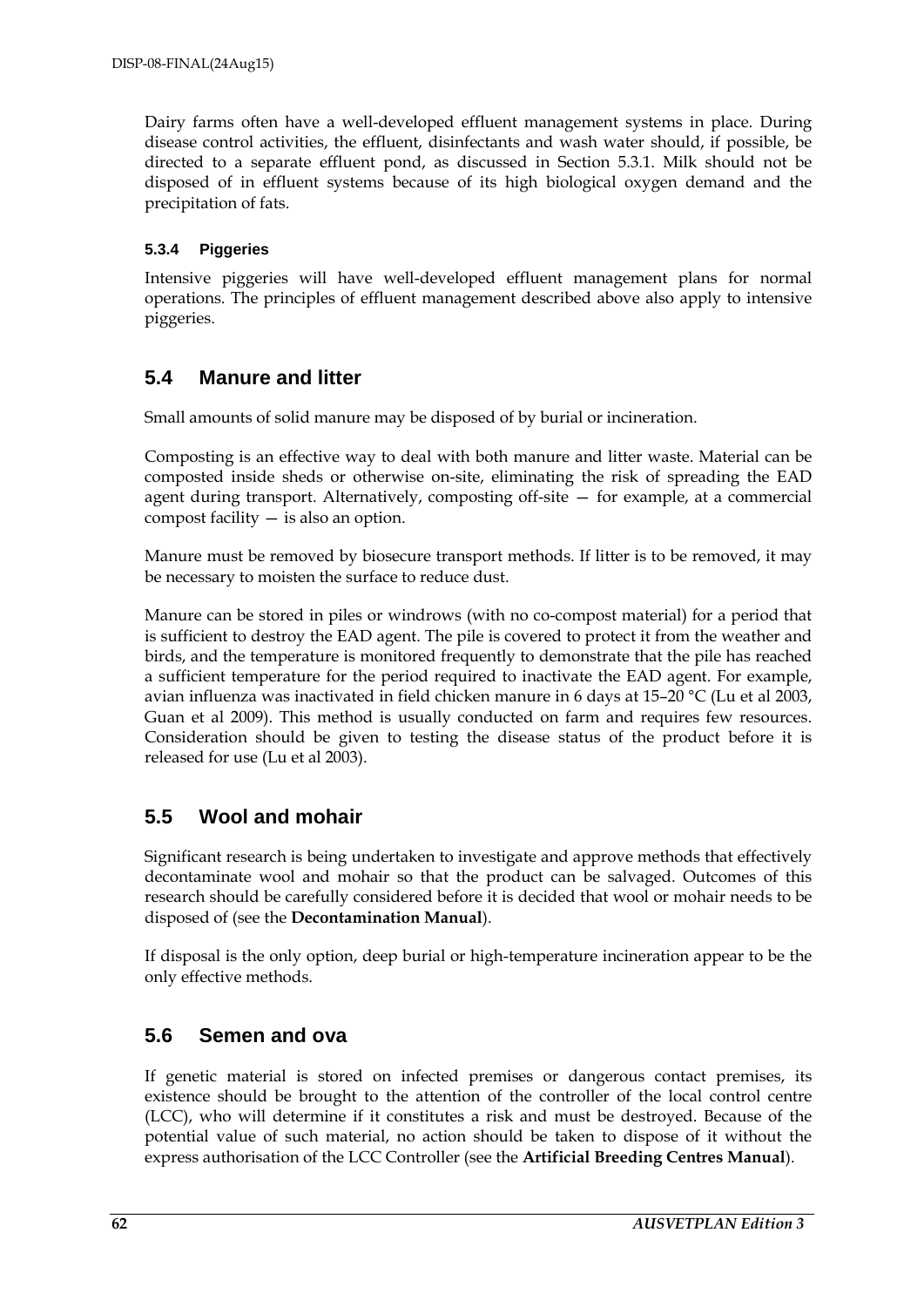### **5.7 Laboratory wastes**

For the disposal of laboratory wastes, see the **Laboratory Preparedness Manual**.

Laboratory waste includes materials that have been exposed to EAD agents or other pathogens. This includes personal protective equipment, sampling equipment and sample containers.

The **Decontamination Manual** and applicable nationally agreed standard operating procedures outline the general principles of decontamination for EAD agents and other pathogens at field sites. Standard AS/NZS 2243.3:2010 (Safety in laboratories microbiological safety and containment) describes preferred disinfection methods in microbiology laboratories.

All waste produced from an EAD response must be decontaminated or treated appropriately. In many cases, this may require sterilisation or incineration. Where adequate equipment, such as an autoclave or incinerator, is not available, plans and risk assessments should be in place for transporting waste material to a suitable facility. Any transport must comply with the requirements of relevant regulatory bodies and AS/NZS 2243.3:2010. The expected volume of waste generated will be an important consideration in these plans.

Disposal of contaminated material should follow the following procedures:

- Dispose of material as close to the laboratory as possible, to minimise the area of potential contamination.
- Where possible, bag and incinerate animal bodies and tissues on-site. Bag other laboratory waste in autoclave bags, and incinerate or deep bury it after autoclaving.
- Laboratories without direct access to an autoclave and incinerator should double bag and seal all contaminated waste at the site of handling, and thoroughly disinfect (preferably in a dunk tank) the external surface of the bags before transferring them securely for safe disposal (eg by incineration at another site).
- Double bag protective clothing. Thoroughly disinfect the surface of the outer bag before transporting it from the contaminated area for autoclaving, and subsequent laundering or deep burial.
- Soak grossly contaminated protective clothing overnight in disinfectant before laundering.
- Immerse boots in disinfectant.
- Double bag clinical waste generated in the field, decontaminate the external surface of the bags, then dispose of the bags using a suitable method, such as a licensed clinical waste contractor, burial, incineration or autoclaving.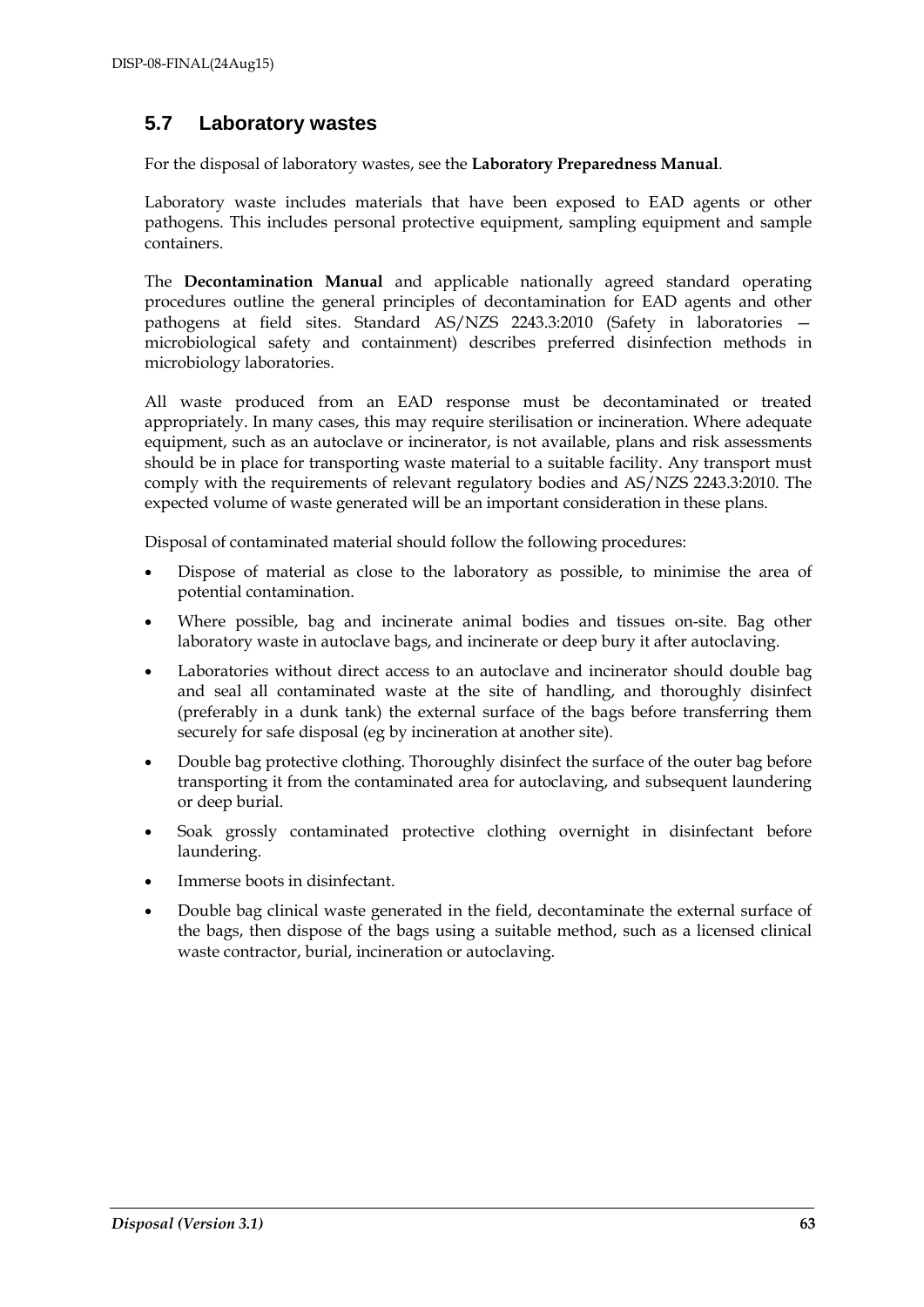# Appendix 1 Types of potentially contaminated materials

| <b>Material</b>                              | <b>Description</b>                                                                                                                                                             | <b>Comments</b>                                                                                                                                                                                                           |
|----------------------------------------------|--------------------------------------------------------------------------------------------------------------------------------------------------------------------------------|---------------------------------------------------------------------------------------------------------------------------------------------------------------------------------------------------------------------------|
| Acidic and basic (alkaline)<br>solutions     | Prepared solutions for treating<br>contaminated material                                                                                                                       | • May require neutralising before transport and disposal                                                                                                                                                                  |
| Acids and bases in solid form                | Solid form of acids and bases before<br>preparation                                                                                                                            | • Refer to SDS for information on work health and safety, storage, handling<br>and disposal options                                                                                                                       |
| Air filters and residues from air<br>filters | Derived from equipment, including large<br>machinery, involved in disposal and<br>decontamination activities                                                                   | • Consign to licensed hazardous waste disposal agent, or treat. Treatment<br>will depend on the infective agent. Biosecurity of transporting contaminated<br>materials needs to be subjected to risk assessment           |
| Animal carcasses (infected)                  | Assumes animals were slaughtered<br>recently to prevent loss of significant<br>quantities of fluid. May need to consider<br>carcasses removed to knackeries or at<br>abattoirs | • Can be very difficult to handle                                                                                                                                                                                         |
|                                              |                                                                                                                                                                                | • Decomposition occurs quickly, within hours of slaughter (faster in summer<br>than in winter)                                                                                                                            |
|                                              |                                                                                                                                                                                | • Ruminants (cattle, sheep, goats, etc) begin to expand rapidly after death<br>because of gases trapped in the rumen. Nonruminants (eg horses) pose a<br>similar but lesser problem                                       |
|                                              |                                                                                                                                                                                | • Odours can cause significant public concern and may affect the willingness<br>of workers to deal with carcasses                                                                                                         |
|                                              |                                                                                                                                                                                | • Leakage of materials must be avoided. Suitable liners that fit transport<br>vehicles and can withstand loading of animal carcasses without puncturing<br>may be required. Alternatively, leakproof vehicles can be used |
| Animal fluids (rumen fluid, blood,<br>etc)   | Largely viscous fluid                                                                                                                                                          | • Similar problems to animal carcasses                                                                                                                                                                                    |
| Animal viscera, meat and bone<br>(infected)  | Mixture of fluid and semiprocessed animal<br>parts                                                                                                                             | • Similar problems to animal carcasses                                                                                                                                                                                    |
| Ash/remnants after burning                   | Remains of the funeral pyre, which may<br>contain some incompletely burnt animal<br>material, bones, etc                                                                       | $\bullet$ Bury                                                                                                                                                                                                            |

#### **Table A1.1 Materials that may need to be transported and/or disposed of during an emergency animal disease response**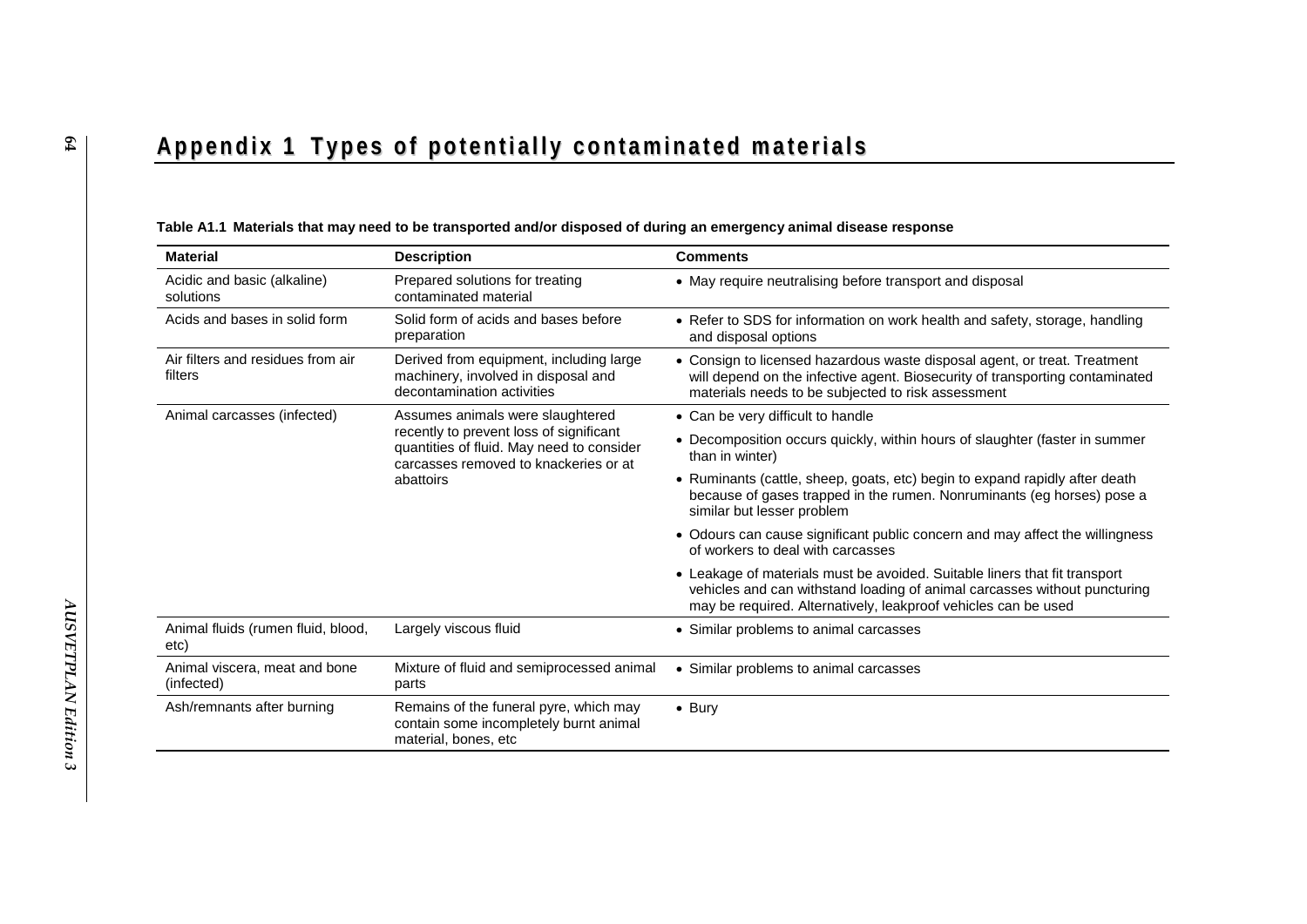| <b>Material</b>                                                 | <b>Description</b>                                                                                                              | <b>Comments</b>                                                                                                                                                                        |
|-----------------------------------------------------------------|---------------------------------------------------------------------------------------------------------------------------------|----------------------------------------------------------------------------------------------------------------------------------------------------------------------------------------|
| Bedding and litter (contaminated)                               | Used or unused bedding and litter that<br>may be contaminated with the disease<br>agent                                         | • Conduct risk assessment of biosecurity of transporting contaminated<br>materials                                                                                                     |
|                                                                 |                                                                                                                                 | • Quantity of material may be substantial                                                                                                                                              |
|                                                                 |                                                                                                                                 | • Material may be in a solid, semisolid or liquid form                                                                                                                                 |
|                                                                 |                                                                                                                                 | • Leakage must be avoided                                                                                                                                                              |
|                                                                 |                                                                                                                                 | • May be suitable for composting                                                                                                                                                       |
| Blood and bone products                                         | Processed material that has already been                                                                                        | • Risk assessment may be required to determine infectivity risk                                                                                                                        |
|                                                                 | put on market shelves or is destined for<br>the market                                                                          | • Used material may require treatment to ensure that infectivity is eliminated                                                                                                         |
|                                                                 |                                                                                                                                 | • Procedures for recall, treatment and disposal need to be put in place                                                                                                                |
| Chemical containers                                             | Disinfectants, etc come in a variety of                                                                                         | • Check SDS for instructions on handling and storage                                                                                                                                   |
|                                                                 | container shapes and sizes. There will be<br>large numbers of these containers                                                  | • Triple washing of containers is considered adequate to remove most<br>chemicals and reduce the hazard, but this depends on the chemical.<br>Container label should identify contents |
|                                                                 |                                                                                                                                 | • Dispose of washings from containers in an environmentally sound manner                                                                                                               |
| Clinical and related wastes<br>(including sharps)               | A complex mix of material containing<br>potentially infectious materials, sharps, etc                                           | • Conduct risk assessment of biosecurity of transporting contaminated<br>materials                                                                                                     |
|                                                                 |                                                                                                                                 | • Dispose of in usual way, ensuring use of biohazard disposal containers                                                                                                               |
| Clothing and footwear -<br>disposable (contaminated)            | Single use or single-premises use; used in<br>slaughter, transportation, decontamination<br>and disposal stages of EAD response | • System for appropriate treatment and packing is needed before disposal                                                                                                               |
| Compost                                                         | Some intensive enterprises (eg poultry                                                                                          | • Manage process and site as per standard operating procedures                                                                                                                         |
|                                                                 | units, feedlots) compost bedding, litter and<br>carcasses. May be in large volumes                                              | • Monitor compost windrow conditions and infectivity                                                                                                                                   |
|                                                                 |                                                                                                                                 | • Ownership of compost end products needs to be established at start of<br>process                                                                                                     |
|                                                                 |                                                                                                                                 | • Potential markets and users need to be identified                                                                                                                                    |
| Detergents and surface-active<br>agents (diluted and undiluted) | Used in normal clean-down operations<br>(refer to SDS for active ingredients)                                                   | • Refer to SDS and use appropriate method of disposal                                                                                                                                  |
| Disinfectant mats                                               | Carpet and other types of matting used on                                                                                       | • Usually limited numbers                                                                                                                                                              |
|                                                                 | roadways and at entrances for disinfecting<br>car tyres                                                                         | • Disposal at local landfill site is probably acceptable, but check state/territory<br>regulations                                                                                     |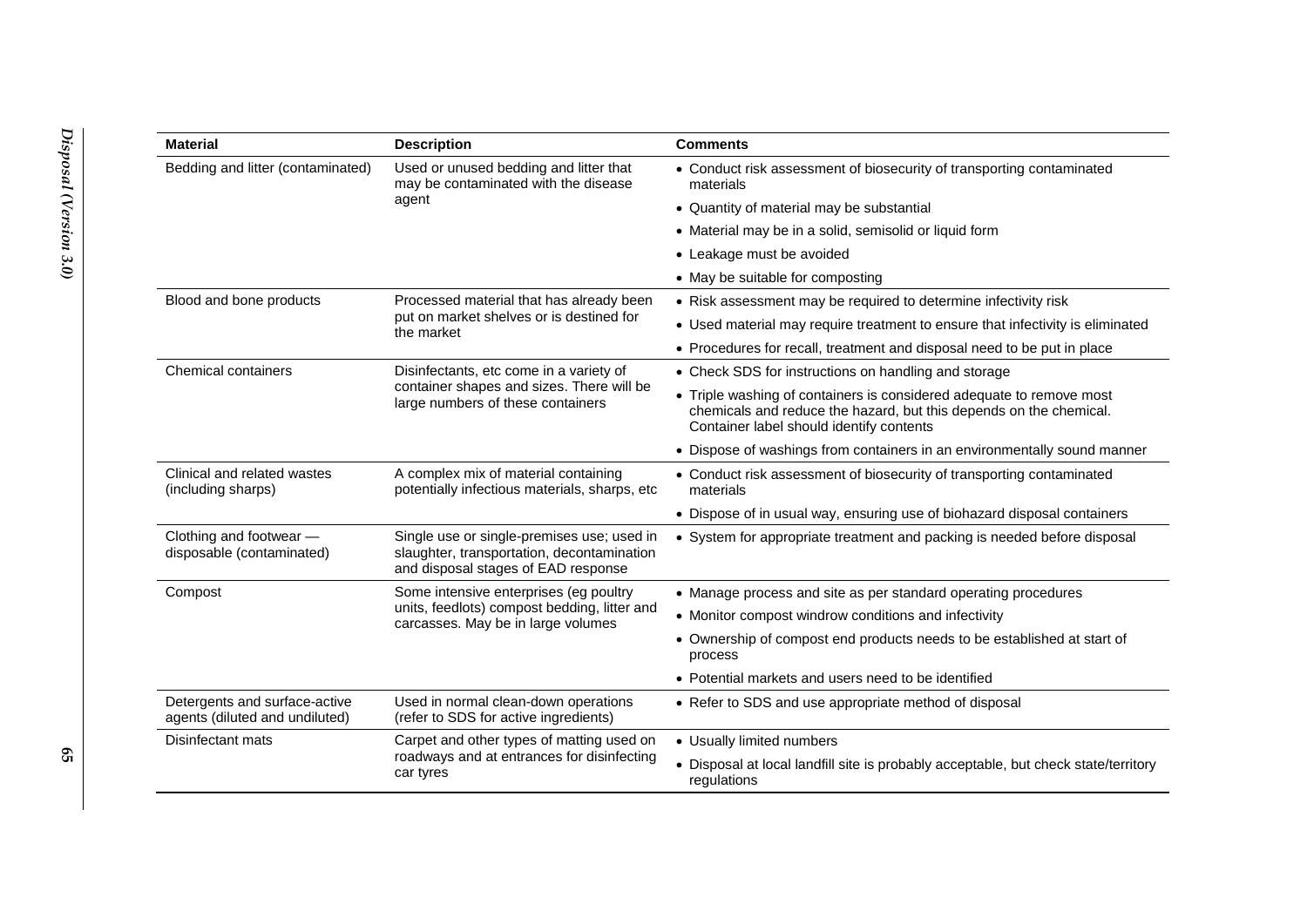| <b>Material</b>                                                           | <b>Description</b>                                                                                                              | <b>Comments</b>                                                                                                                                          |
|---------------------------------------------------------------------------|---------------------------------------------------------------------------------------------------------------------------------|----------------------------------------------------------------------------------------------------------------------------------------------------------|
| Disinfectant wash-down water<br>Portable shower waste                     | Water that may contain acids, bases,<br>oxidising agents, detergents and surface-                                               | • Contain waste water in a suitable vessel (eg sump) and treat with suitable<br>disinfectant to eliminate infectivity                                    |
|                                                                           | active agents, along with low levels of soil,<br>etc                                                                            | • Containment, treatment and disposal of wastes must be included in any<br>EAD response program                                                          |
| Effluent - animal                                                         | From saleyards, abattoirs, intensive<br>agriculture operations, etc                                                             | • Biologically highly active                                                                                                                             |
|                                                                           |                                                                                                                                 | • May be in significant volumes                                                                                                                          |
|                                                                           |                                                                                                                                 | • May be able to be disposed of to liquid waste facilities or sewerage<br>systems, but further research is needed                                        |
|                                                                           |                                                                                                                                 | • May require treatment with disinfectants or other chemicals that modify pH,<br>resulting in deactivation of microflora that normally aid decomposition |
|                                                                           |                                                                                                                                 | • Solids from effluent may be suitable for composting                                                                                                    |
| Eggs, egg pulp                                                            | May be on farm; in transit; or in packaging                                                                                     | • Procedures for recall, treatment and disposal may need to be put in place                                                                              |
|                                                                           | plants, bakeries, supermarkets                                                                                                  | • May require refrigeration until disposed of                                                                                                            |
|                                                                           |                                                                                                                                 | • Leakage must be avoided. Suitable liners that fit transport vehicles may be<br>required. Alternatively, leakproof vehicles may be used                 |
| Equipment                                                                 | Equipment considered not worth keeping<br>once contaminated (eg personal protective<br>equipment, including respirators, boots) | • May be possible to consign to licensed hazardous waste disposal operation<br>or bury at a licensed landfill site                                       |
| Feed (animal) - hay, lucerne,<br>grain, etc (potentially<br>contaminated) | Suspected or confirmed infective                                                                                                | • Treatment will vary with material and EAD agent                                                                                                        |
| Filter cake                                                               | From sewage treatment                                                                                                           | • See Effluent - animal                                                                                                                                  |
| Fire debris and fire wash waters                                          | Water used to wash fire area, or rainfall on                                                                                    | • Conduct risk assessment to determine infectivity                                                                                                       |
|                                                                           | fire area                                                                                                                       | • Ensure that water does not run into groundwater drains                                                                                                 |
| First-aid wastes                                                          | Bandages, bandaids, slings, etc used to<br>treat personnel                                                                      | • Consign to licensed hazardous waste disposal operation                                                                                                 |
| Food - unprocessed, or partially                                          | May be on farm; in transit; or at abattoirs,                                                                                    | • May require refrigeration until disposed of                                                                                                            |
| or fully processed (potentially<br>contaminated)                          | milk processing factories, pet food<br>manufacturers, supermarkets                                                              | • Leakage must be avoided                                                                                                                                |
| Food and drink packaging                                                  | Used on infected premises                                                                                                       | • See Food                                                                                                                                               |
| Food packaging                                                            | Recalled produce (eg milk cartons, meat<br>wrappings, egg cartons)                                                              | • See Food                                                                                                                                               |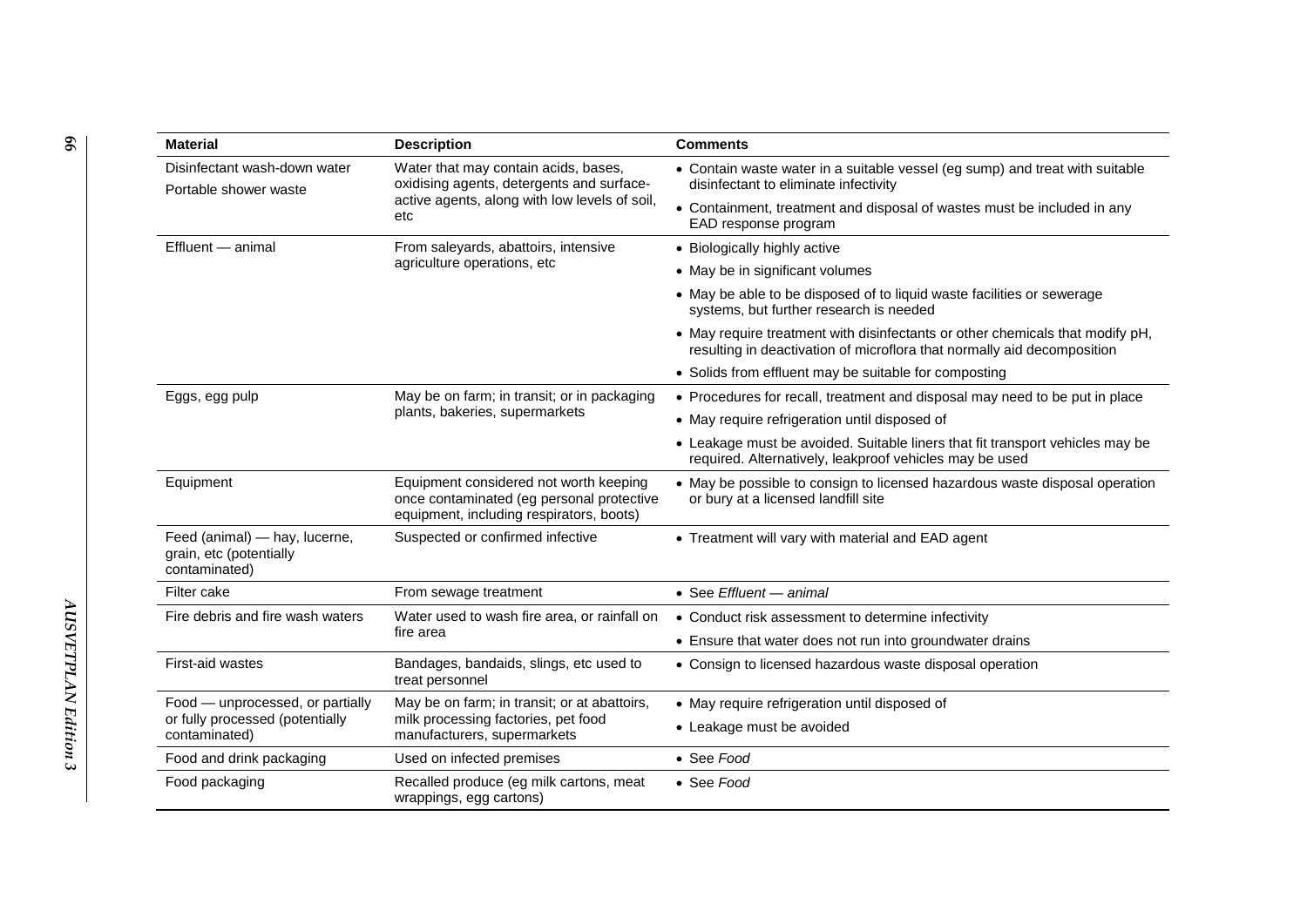| <b>Material</b>                                                         | <b>Description</b>                                                                                                                       | <b>Comments</b>                                                                                                |
|-------------------------------------------------------------------------|------------------------------------------------------------------------------------------------------------------------------------------|----------------------------------------------------------------------------------------------------------------|
| Grease-trap waste                                                       | As part of sewage or waste-stream<br>processing                                                                                          | • Bury or incinerate                                                                                           |
| Hatchery waste - eggs                                                   | May require maceration before disposal                                                                                                   | • May require pretreatment before disposal, depending on EAD agent                                             |
| Hides, and partially or fully                                           | Located on farm, in abattoirs and further<br>down the process line                                                                       | • Conduct risk assessment to determine infectivity                                                             |
| processed leather                                                       |                                                                                                                                          | • Disposal as for carcasses                                                                                    |
| Laboratory animal specimen                                              | Specimens taken from infected and                                                                                                        | • Volumes will probably be greater than under normal operations                                                |
| waste                                                                   | suspect animals for analysis                                                                                                             | • Continue to use normal disposal routes                                                                       |
| Liners for trucks used to transport<br>infected animal carcasses        | Liners will probably require frequent<br>replacement, so quantities of used and<br>contaminated liners will become a<br>disposal problem | • May require pretreatment before disposal, depending on EAD agent                                             |
| Manure                                                                  | On farms, on land, in sheds, in saleyards,                                                                                               | • Similar issues to filter cake                                                                                |
|                                                                         | in abattoirs, etc                                                                                                                        | • May be able to be composted or beneficially used, depending on EAD agent                                     |
| Meat - unprocessed or partially                                         | May be on farm; in transit; or at abattoirs,                                                                                             | • Procedures for recall, treatment and disposal may need to be put in place                                    |
| or fully processed (potentially<br>contaminated)                        | knackeries, pet food manufacturers,<br>supermarkets                                                                                      | • May require refrigeration until disposed of                                                                  |
|                                                                         |                                                                                                                                          | • Leakage must be avoided                                                                                      |
| Milk and dairy products -                                               | May be on farm; in transit; or at milk                                                                                                   | • Conduct risk assessments to determine infectivity or other risks                                             |
| unprocessed, or partially or fully<br>processed (potentially            | processing factories, supermarkets                                                                                                       | • Procedures for recall, treatment and disposal may need to be put in place                                    |
| contaminated)                                                           |                                                                                                                                          | • May be treated to eliminate infectivity (treatment is essential if the material<br>is known to be infective) |
|                                                                         |                                                                                                                                          | • May require refrigeration until disposed of                                                                  |
|                                                                         |                                                                                                                                          | • Leakage and aerosols must be avoided                                                                         |
| Miscellaneous items from<br>disposal operations not listed<br>elsewhere | All other waste not listed separately. May<br>include equipment/housing materials that<br>cannot be effectively decontaminated           | • Conduct risk assessments to determine infectivity or other risks                                             |
| Office wastes                                                           | Some office wastes may be confidential<br>and will need to be secured at all times                                                       | • Use usual recycling, reuse and disposal methods unless contaminated                                          |
| Oil/hydrocarbon and water<br>mixtures or emulsions                      | May be in chemicals used to treat infected<br>animals and materials, etc                                                                 | • Treat and/or dispose of in appropriate and environmentally safe manner                                       |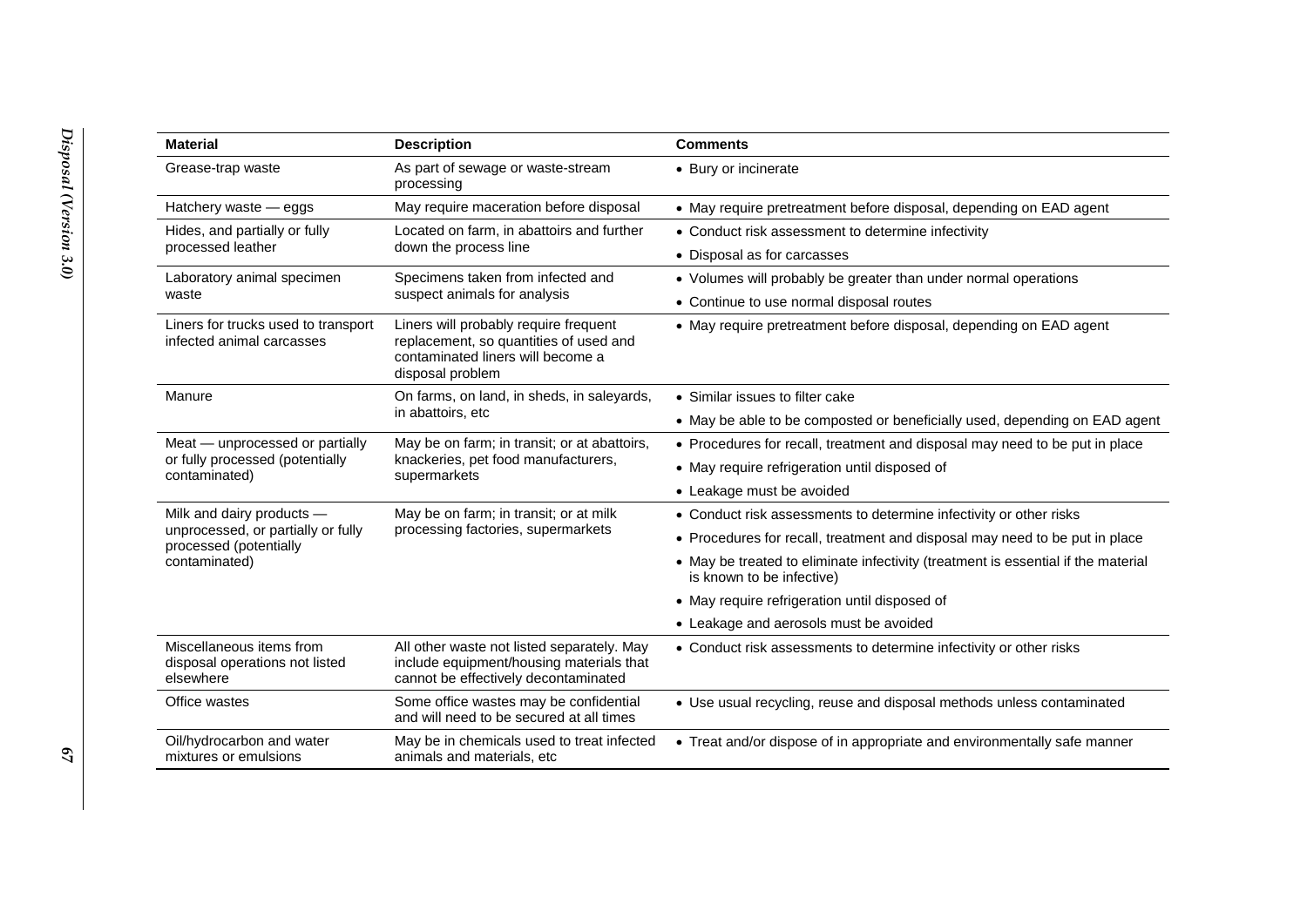| <b>Material</b>                                                                                  | <b>Description</b>                                                                    | <b>Comments</b>                                                                                                                                                    |
|--------------------------------------------------------------------------------------------------|---------------------------------------------------------------------------------------|--------------------------------------------------------------------------------------------------------------------------------------------------------------------|
| Oxidising agents (diluted)                                                                       | Products such as Virkon® prepared for<br>treating infected/contaminated material      | • If used in decontaminating equipment, ensure that all equipment is<br>adequately rinsed, and washings are collected and appropriately treated<br>before disposal |
| Pesticides - unused remnants                                                                     | Incidental use of chemicals required                                                  | • Follow procedures in SDS or on container label                                                                                                                   |
|                                                                                                  |                                                                                       | • Follow relevant guidelines for disposal                                                                                                                          |
|                                                                                                  |                                                                                       | • Use only in accordance with label                                                                                                                                |
| Pharmaceuticals, drugs and<br>medicines (surplus to use, out of<br>'use by' date, residual, etc) | Includes drugs used to euthanase<br>infected, suspect or dangerous contact<br>animals | • Follow appropriate normal procedures for treatment and disposal                                                                                                  |
| Postdecomposition products                                                                       | Safe byproduct of a chemical, anaerobic                                               | • May be a commercial product or require burying                                                                                                                   |
|                                                                                                  | or aerobic disposal process                                                           | • Arrange suitable market                                                                                                                                          |
|                                                                                                  |                                                                                       | • Ownership of compost end products needs to be established at start of<br>process                                                                                 |
| Seeds and grain                                                                                  | Principally found on farm, possibly<br>contaminated                                   | • Disinfect in sealed containers                                                                                                                                   |
| Semen and ova (infected)                                                                         | Origin must be traced by following                                                    | • May need disinfection before disposal                                                                                                                            |
|                                                                                                  | document trail from infected premises                                                 | • Conduct risk assessment to determine exposure and/or infectivity                                                                                                 |
| Sewage sludge or residues                                                                        | Mainly saleyards, abattoirs and intensive<br>operations (eg dairies, feedlots)        | • See Filter cake                                                                                                                                                  |
| Soil contaminated with<br>disinfectants, detergents, etc                                         | Soil contaminated with chemical spillage<br>from treatment or disinfection areas      | • Check SDS for information on constituents and safety information                                                                                                 |
| Soil contaminated as a result of<br>the slaughter process                                        | Contaminated byproduct of the slaughter<br>process                                    | • May require decontamination and/or disposal, depending on the EAD agent                                                                                          |
| Tallow                                                                                           | Found principally in abattoirs and                                                    | • Conduct risk assessments to determine infectivity or other risks                                                                                                 |
|                                                                                                  | tanneries                                                                             | • Bury or incinerate                                                                                                                                               |
|                                                                                                  |                                                                                       | • Consider suitable market                                                                                                                                         |
| Tannery wastes, including leather<br>dust, ash sludges and flours                                | Specialised industry                                                                  | • Wastes may require neutralising                                                                                                                                  |
| Truck wash-down containing<br>faeces, body fluids, etc                                           | Will be an infectious material                                                        | • See Effluent                                                                                                                                                     |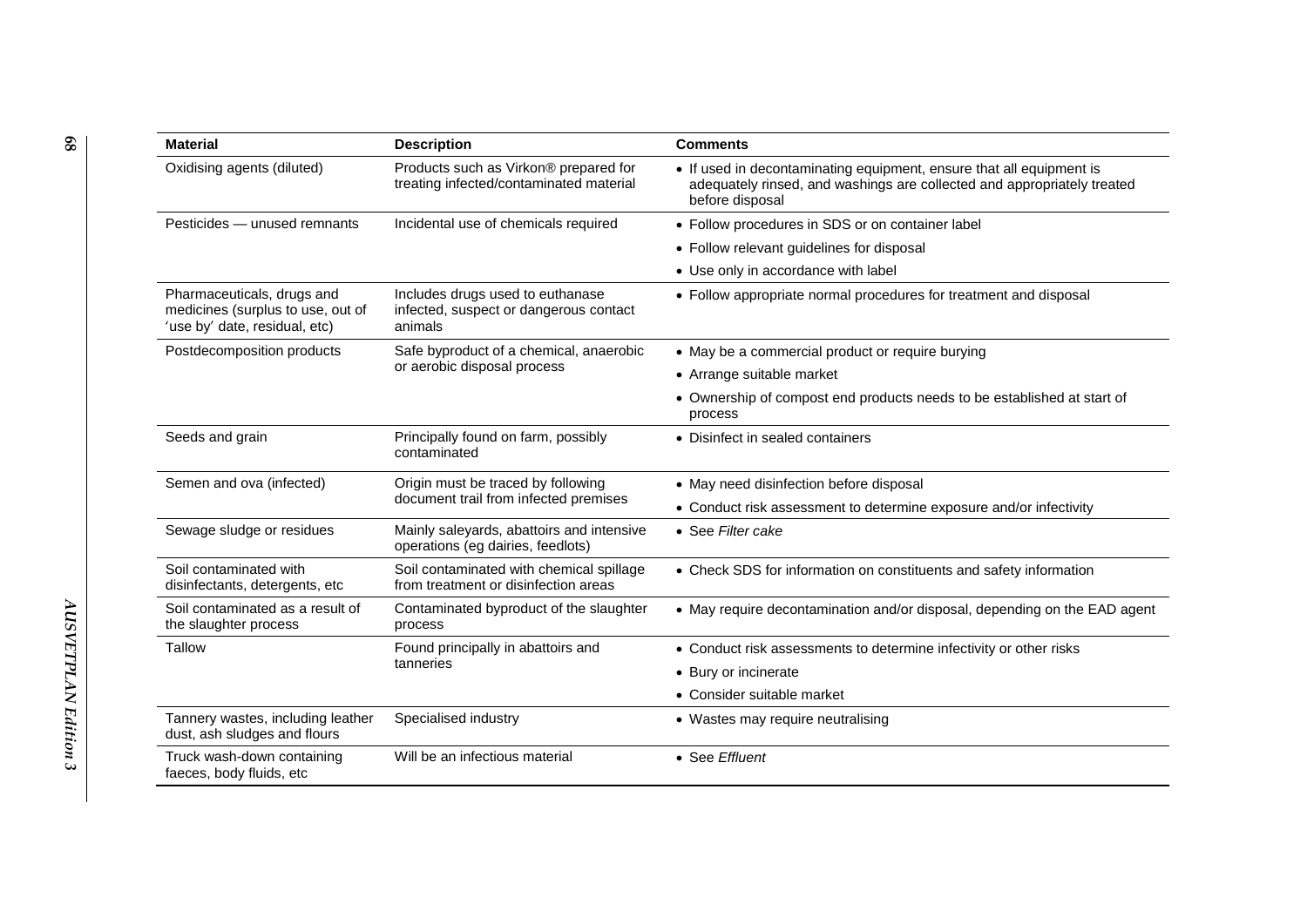| <b>Material</b>                                      | <b>Description</b>                                                                  | <b>Comments</b>                                                                                                                         |
|------------------------------------------------------|-------------------------------------------------------------------------------------|-----------------------------------------------------------------------------------------------------------------------------------------|
| Vaccines (partially used or out of                   | May be on farms, at control centres or at<br>central storage sites                  | • Need to adhere to manufacturers' and licensing authority guidelines                                                                   |
| date), empty containers,<br>administrative equipment |                                                                                     | • May need decontamination before disposal                                                                                              |
|                                                      |                                                                                     | • Bury or incinerate                                                                                                                    |
| Waste derived from processing<br>contaminated food   | Byproducts derived from processing of<br>animal carcasses, etc                      | • May follow similar disposal path to food, effluent or filter cake                                                                     |
| Wool scouring wastes                                 | At fellmongers, abattoirs, etc.                                                     | • Most organisms are unlikely to survive this treatment. Any treatment will<br>depend on the EAD agent involved                         |
|                                                      |                                                                                     | • Determine whether treatment of products and perception of continued<br>infectivity allow for economic use of products after treatment |
| Wool, cashmere, mohair,<br>feathers, deer velvet     | On farm; at fellmongers, abattoirs, wool<br>processing industries, stockpiles, etc. | • Determine whether treatment of products and perception of continued<br>infectivity allow for economic use of products after treatment |

EAD = emergency animal disease; SDS = safety data sheet

Note: Each product will need to be classified according to local legislation relevant to waste disposal.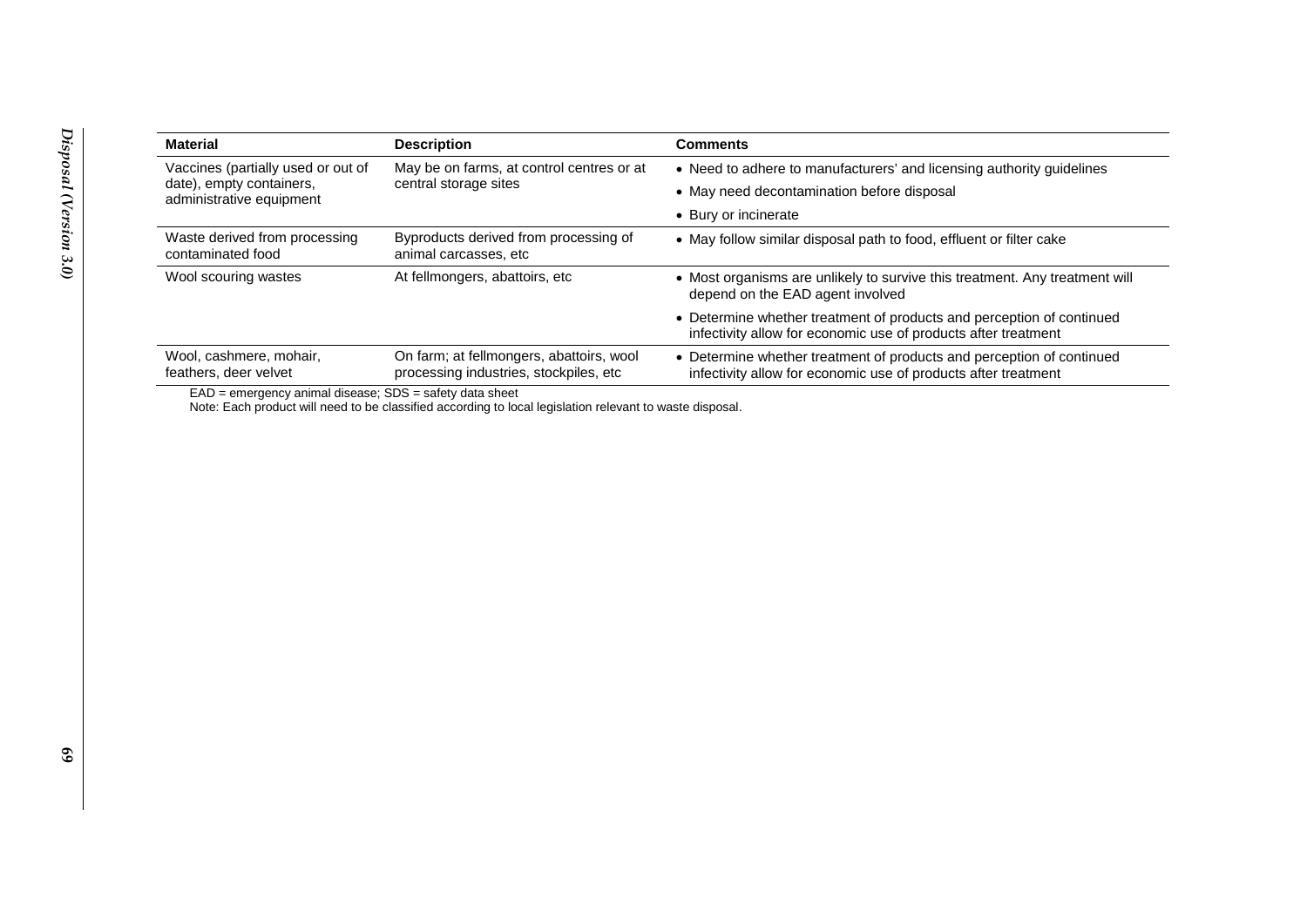## Appendix 2 Predisposal processing options

Some disposal options can be considered as predisposal processing methods themselves, in that they reduce or destroy pathogens, reduce moisture content, or reduce total mass before final disposal is completed using another method. Examples are composting followed by incineration, and rendering followed by burial.

#### **Table A2.1 Predisposal processing methods**

| <b>Treatment</b>                                  | <b>Principle</b>                                                                                                                                                                                                                                                                                       | <b>Advantages</b>                                                               | <b>Disadvantages</b>                                                                                            |
|---------------------------------------------------|--------------------------------------------------------------------------------------------------------------------------------------------------------------------------------------------------------------------------------------------------------------------------------------------------------|---------------------------------------------------------------------------------|-----------------------------------------------------------------------------------------------------------------|
| <b>Chemical sterilisation/</b><br>decontamination | Many AUSVETPLAN decontamination procedures<br>are based on use of chemicals for sterilisation or<br>decontamination. The chemicals used vary for<br>each disease. They range from agents that simply<br>change pH, such as citric acid and NaOH, to more<br>powerful oxidising agents, such as Virkon® | • Procedures for chemical<br>disinfection are well documented<br>and understood | • WHS concerns                                                                                                  |
|                                                   |                                                                                                                                                                                                                                                                                                        |                                                                                 | • Environmental concerns                                                                                        |
|                                                   |                                                                                                                                                                                                                                                                                                        |                                                                                 | • Chemical needs to come in<br>contact with organism to be<br>effective                                         |
| Heat sterilisation/<br>decontamination            | Heat sterilisation is a well-recognised method of<br>destroying pathogens. It can use direct sunlight,<br>gas and electrical heating elements. Covering<br>materials with black plastic in summer may raise<br>temperature to required levels                                                          | • Uses existing technology                                                      | • Not suitable for some materials                                                                               |
|                                                   |                                                                                                                                                                                                                                                                                                        | • Available throughout Australia                                                | • Rendering capacity is limited                                                                                 |
|                                                   |                                                                                                                                                                                                                                                                                                        | • Can be used immediately                                                       | • Requires monitoring to ensure<br>required temperature is<br>achieved throughout the<br>material being treated |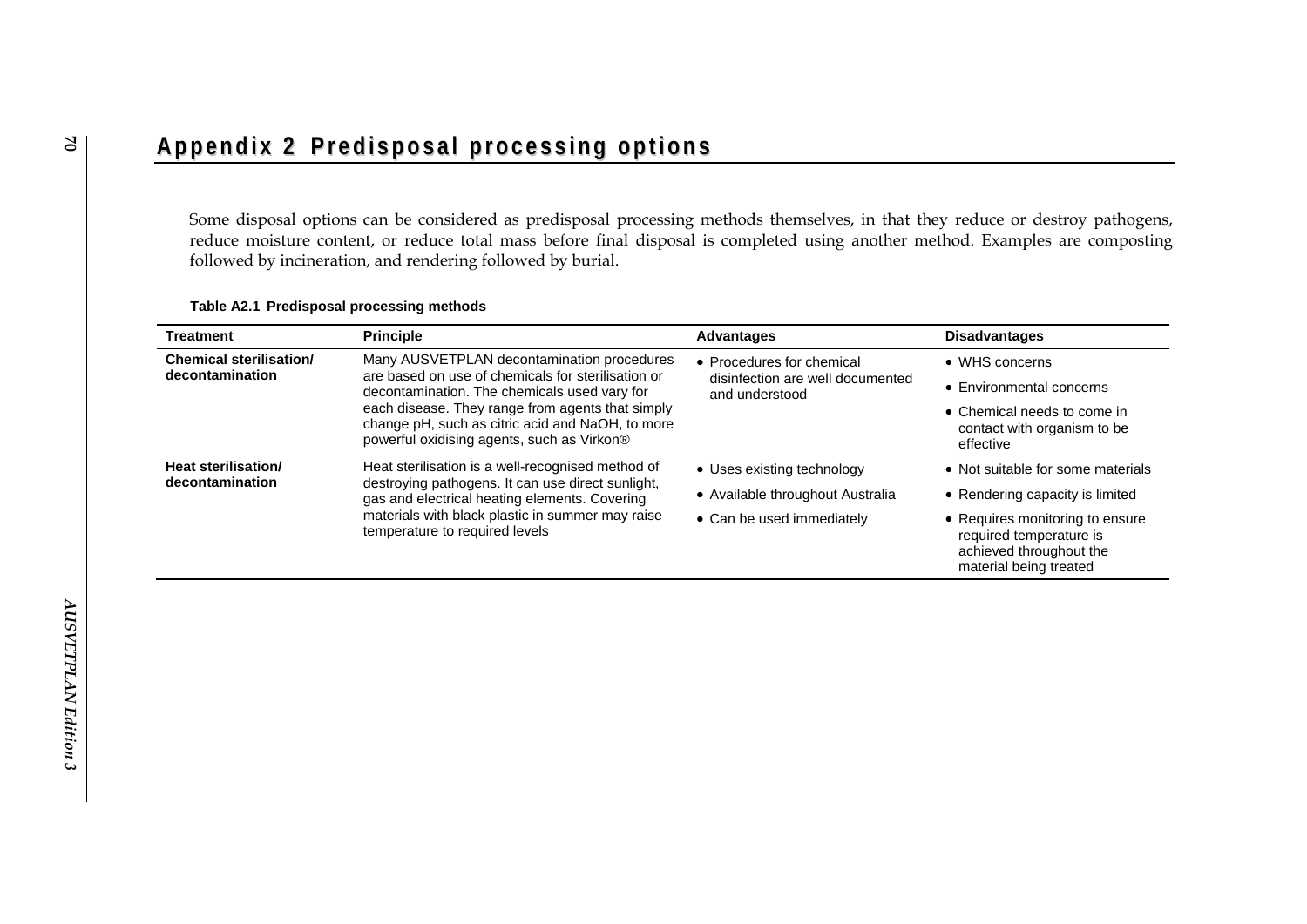| <b>Treatment</b>                                         | <b>Principle</b>                                                                                                                                                              | <b>Advantages</b>                                                                                       | <b>Disadvantages</b>                                                                         |
|----------------------------------------------------------|-------------------------------------------------------------------------------------------------------------------------------------------------------------------------------|---------------------------------------------------------------------------------------------------------|----------------------------------------------------------------------------------------------|
| <b>Maceration/grinding</b>                               | Maceration of carcasses and other materials will<br>generally reduce their volume, and possibly make<br>them easier to handle and speed the rate of<br>decomposition/disposal | • Ease of handling resultant material                                                                   | • Increased production of<br>aerosols                                                        |
|                                                          |                                                                                                                                                                               | • Different types of vehicles can be<br>used to transport the material<br>(eg tankers, concrete trucks) |                                                                                              |
|                                                          |                                                                                                                                                                               |                                                                                                         | • Need for additional equipment                                                              |
|                                                          |                                                                                                                                                                               | • Allows improved mixing of<br>disinfectant products (adjuvants)<br>with material                       | • WHS concerns                                                                               |
|                                                          |                                                                                                                                                                               |                                                                                                         | • Difficulty decontaminating<br>equipment                                                    |
|                                                          |                                                                                                                                                                               | • Increases speed of<br>decomposition/disposal                                                          | • Adverse owner and public<br>perceptions                                                    |
|                                                          |                                                                                                                                                                               | (composting/fermenting)                                                                                 | • Bulking agent needs to be<br>added to absorb liquid released<br>from carcasses at grinding |
|                                                          |                                                                                                                                                                               | • Inceases range of possible<br>disposal options                                                        |                                                                                              |
|                                                          |                                                                                                                                                                               | • Large units can handle about<br>15 tonne/hour                                                         | • Large labour requirement                                                                   |
| <b>Combined steam</b><br>sterilisation and<br>maceration | Sterilisation combined with maceration involves<br>steam sterilising the waste and then grinding it for<br>delivery to landfill or composting                                 | • Steam sterilisation will remove<br>most infective agents                                              | • Capacity is too small for large<br>numbers of large ruminants and<br>horses                |
|                                                          |                                                                                                                                                                               | • Waste produced can be buried in<br>landfill site that accepts uninfected<br>putrescible waste         |                                                                                              |
|                                                          |                                                                                                                                                                               |                                                                                                         | • Requires monitoring of final<br>product                                                    |
|                                                          |                                                                                                                                                                               | • A portable unit can be taken on<br>farm                                                               | • Not suitable for anthrax or TSEs                                                           |
|                                                          |                                                                                                                                                                               |                                                                                                         | • Requires skilled labour                                                                    |
|                                                          |                                                                                                                                                                               | • Suitable for treating small ruminant<br>and poultry carcasses                                         | • High cost of equipment                                                                     |
|                                                          |                                                                                                                                                                               | • Ease of handling resultant material                                                                   | • Adverse owner and public<br>perceptions                                                    |
|                                                          |                                                                                                                                                                               | • Different types of vehicles can be<br>used to transport the material<br>(eg tankers, concrete trucks) | • Bulking agent needs to be<br>added to absorb liquid released<br>from carcasses at grinding |
|                                                          |                                                                                                                                                                               | • Increases speed of<br>decomposition/disposal (by<br>composting/fermenting)                            |                                                                                              |
|                                                          |                                                                                                                                                                               | • Inceases range of possible<br>disposal options                                                        |                                                                                              |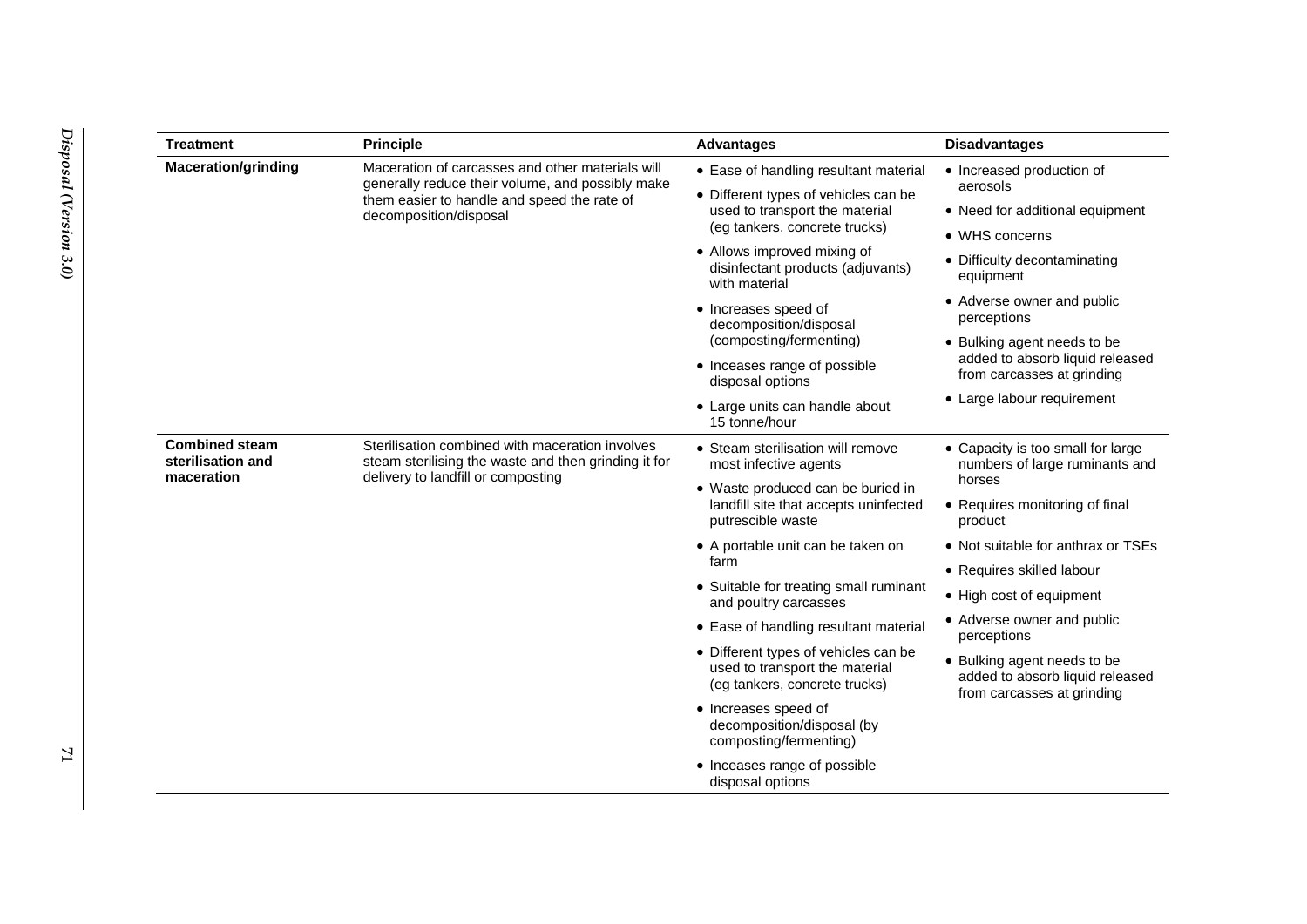| <b>Treatment</b>                                              | <b>Principle</b>                                                                                                                                                                                                                                                                                                                                              | <b>Advantages</b>                                                                                                                                                                 | <b>Disadvantages</b>                                                                          |
|---------------------------------------------------------------|---------------------------------------------------------------------------------------------------------------------------------------------------------------------------------------------------------------------------------------------------------------------------------------------------------------------------------------------------------------|-----------------------------------------------------------------------------------------------------------------------------------------------------------------------------------|-----------------------------------------------------------------------------------------------|
| <b>Chilling/freezing</b>                                      | Chilling has been used in Europe as an emergency<br>measure to hold carcasses for later disposal.<br>Opportunities could arise if chilling facilities at an<br>abattoir become available because the abattoir is<br>itself caught up in the EAD outbreak. Chilling also<br>needs to be considered as an option for animal<br>products to be disposed of later | • Quick response to a medium-scale<br>incident                                                                                                                                    | • Expensive to source and<br>maintain                                                         |
|                                                               |                                                                                                                                                                                                                                                                                                                                                               | • Freezers are generally easy to<br>build. Some mobile freezers may<br>be available from the game meat<br>industry. Refrigerated containers<br>may be used for short-term storage | • High electricity costs                                                                      |
|                                                               |                                                                                                                                                                                                                                                                                                                                                               |                                                                                                                                                                                   | • Potential impact on future<br>trading of enterprises involved                               |
|                                                               |                                                                                                                                                                                                                                                                                                                                                               |                                                                                                                                                                                   | • Difficult to handle whole<br>carcasses<br>• Rehabilitation of chiller<br>equipment required |
|                                                               |                                                                                                                                                                                                                                                                                                                                                               | • Offers time to consider future<br>action<br>• Could handle carcasses and<br>byproducts                                                                                          |                                                                                               |
|                                                               |                                                                                                                                                                                                                                                                                                                                                               |                                                                                                                                                                                   |                                                                                               |
|                                                               |                                                                                                                                                                                                                                                                                                                                                               |                                                                                                                                                                                   | • May not be enough refrigerated<br>containers available in a large<br>outbreak               |
|                                                               |                                                                                                                                                                                                                                                                                                                                                               |                                                                                                                                                                                   | <b>Time treatment</b>                                                                         |
| • Minimal labour requirements                                 |                                                                                                                                                                                                                                                                                                                                                               |                                                                                                                                                                                   |                                                                                               |
| $\bullet$ Low cost                                            | • Some organisms may not<br>disappear as quickly as                                                                                                                                                                                                                                                                                                           |                                                                                                                                                                                   |                                                                                               |
| • Waste classification changes from                           | predicted                                                                                                                                                                                                                                                                                                                                                     |                                                                                                                                                                                   |                                                                                               |
| hazardous to a lesser category<br>• No transport requirements | • Inability to use the property<br>during the waiting period                                                                                                                                                                                                                                                                                                  |                                                                                                                                                                                   |                                                                                               |
|                                                               | • Potential impact on trade                                                                                                                                                                                                                                                                                                                                   |                                                                                                                                                                                   |                                                                                               |
|                                                               | • Inability to restrict access by                                                                                                                                                                                                                                                                                                                             |                                                                                                                                                                                   |                                                                                               |
|                                                               | feral animals                                                                                                                                                                                                                                                                                                                                                 |                                                                                                                                                                                   |                                                                                               |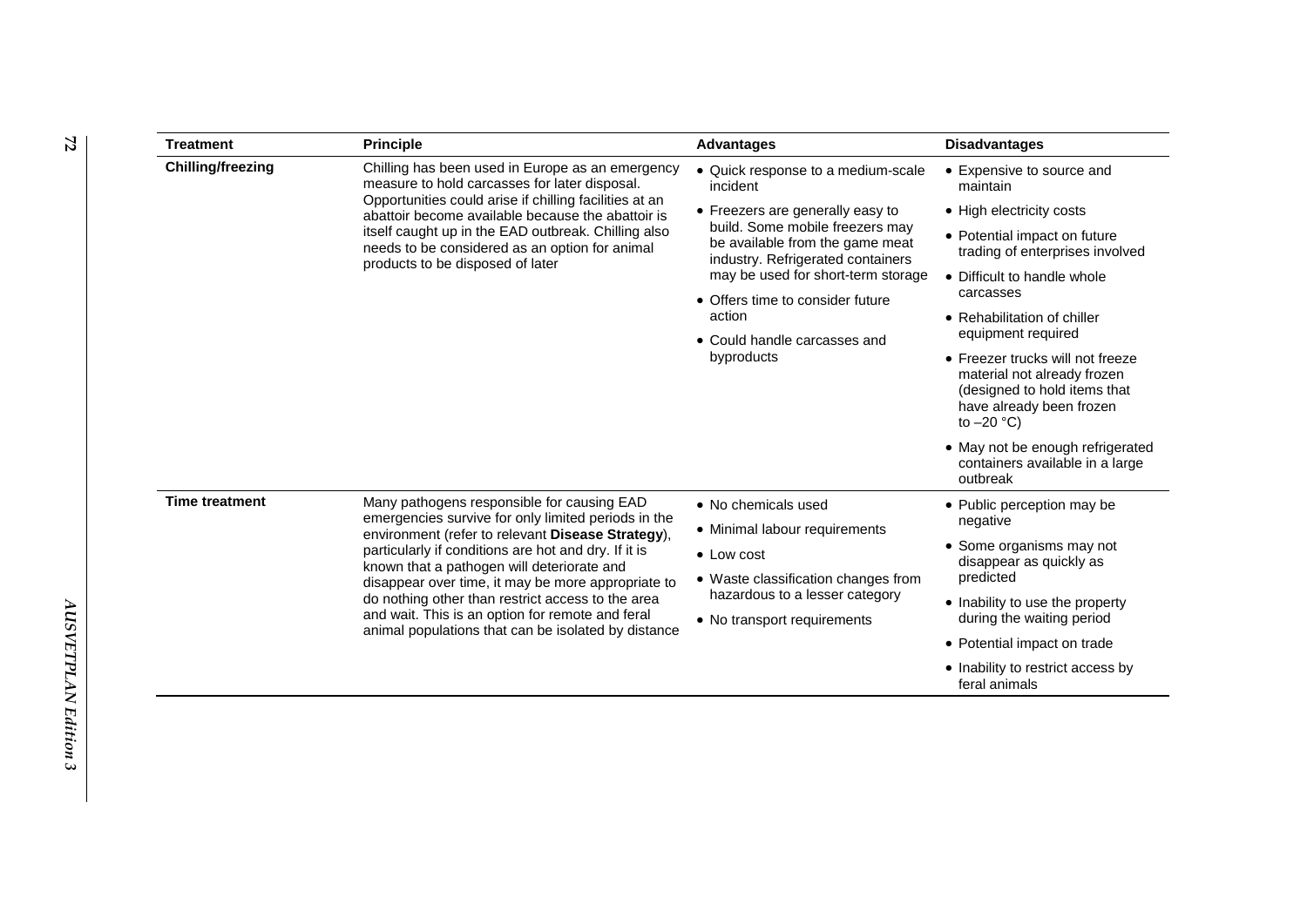| <b>Treatment</b>                                                                                                  | <b>Principle</b>                                                                                                                                                                                                                                                                                                                            | <b>Advantages</b>                              | <b>Disadvantages</b>                                     |
|-------------------------------------------------------------------------------------------------------------------|---------------------------------------------------------------------------------------------------------------------------------------------------------------------------------------------------------------------------------------------------------------------------------------------------------------------------------------------|------------------------------------------------|----------------------------------------------------------|
| <b>Carcass breakdown</b>                                                                                          | Some disposal options (eg rendering) require that<br>carcasses and materials are broken down before                                                                                                                                                                                                                                         | • Reduces total volume of material             | • Increases biosecurity risks                            |
| (skinning, evisceration and<br>quartering)                                                                        | they can be disposed of effectively. This could                                                                                                                                                                                                                                                                                             | for disposal                                   | • Increases WHS concerns                                 |
|                                                                                                                   | include:<br>skinning                                                                                                                                                                                                                                                                                                                        | • Speeds up decomposition or<br>composting     | • Increases resource and time<br>requirements            |
| eviscerating<br>quartering or chunking<br>prebreaking or grinding<br>slashing<br>removing limbs (disarticulation) |                                                                                                                                                                                                                                                                                                                                             | • Requires specific and<br>specialised skills  |                                                          |
| Lactic acid fermentation                                                                                          | Lactic acid fermentation should be viewed as a<br>means to preserve carcasses until they can be.<br>disposed of. The low pH prevents undesirable<br>degradation processes. Carcasses are ground to<br>fine particles, mixed with a fermentable<br>carbohydrate source and culture innoculant, and<br>then added to a fermentation container | • Decontaminates carcasses                     | • Not all pathogens are destroyed                        |
|                                                                                                                   |                                                                                                                                                                                                                                                                                                                                             | • Possibility of recycling into a<br>feedstuff | • Risk of contamination from<br>grinding due to aerosols |
|                                                                                                                   |                                                                                                                                                                                                                                                                                                                                             | • Allows storage of carcass material           | • Corrosion of containers                                |
|                                                                                                                   |                                                                                                                                                                                                                                                                                                                                             | • Potentially mobile process                   | • Need carbohydrate source and                           |
|                                                                                                                   |                                                                                                                                                                                                                                                                                                                                             | • Minimal environmental impacts                | culture of Lactobacillus<br>acidophilus                  |
|                                                                                                                   |                                                                                                                                                                                                                                                                                                                                             |                                                | • Capacity may be limited                                |

EAD = emergency animal disease; TSE = transmissible spongiform encephalopathy; WHS = work health and safety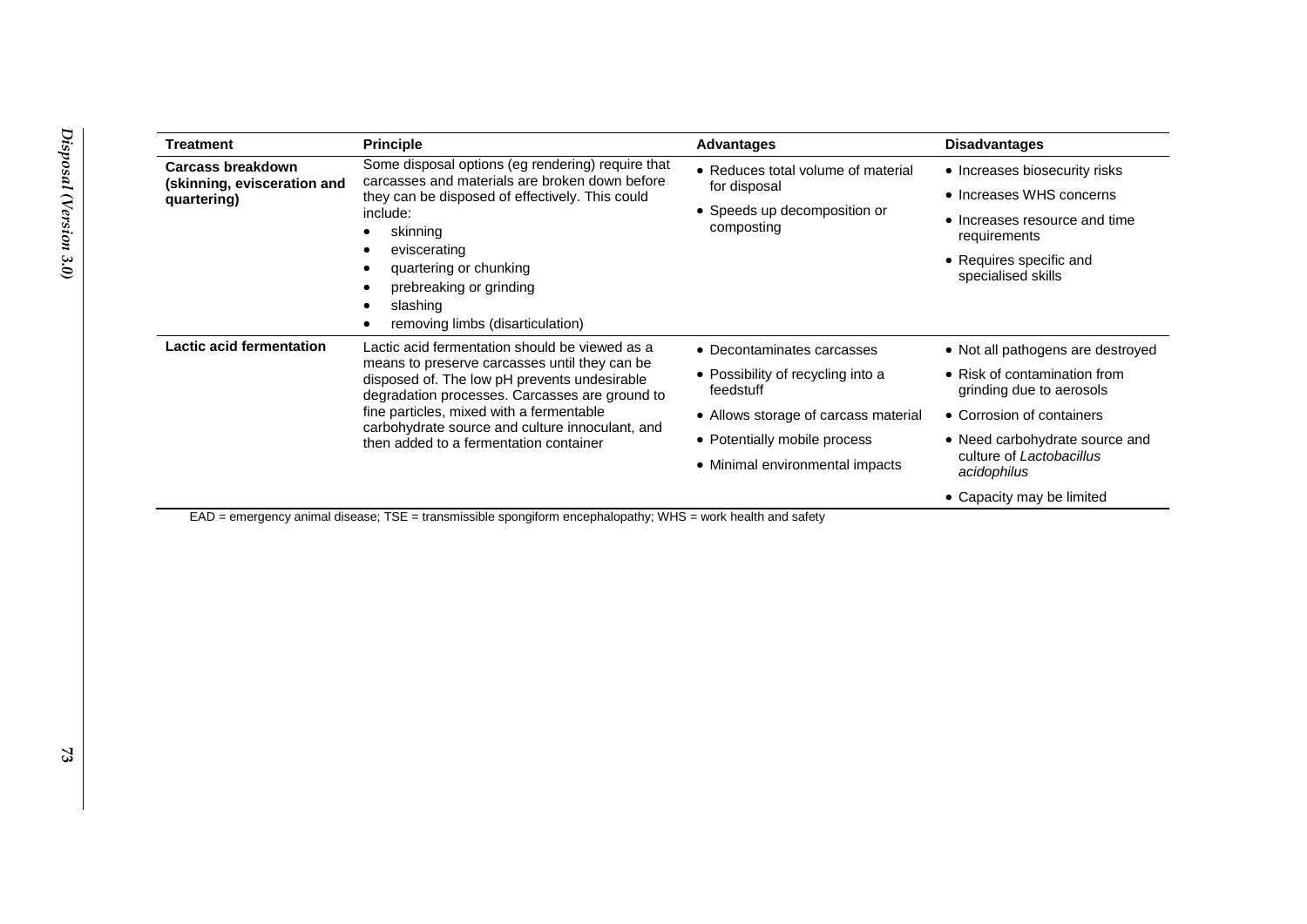## **Ap pen d i x 3 En v iro nme n t a l c he c k l i s t**

This checklist should be used as a prompt.

Detailed consideration of many items will not be required if adequate contingency planning has taken place.

Use of an appropriate expert team, including those with local knowledge, will speed consideration of most items.

The items grouped under 'Assessment' require early consideration, whereas those grouped under 'Operational' can be considered later.

## **Wastes**

### **Assessment**

- $\Box$  Check whether the potential for beneficial reuse of the material, rather than disposal, has been assessed.
- $\square$  Check that waste minimisation and management plans are in place for the activity.
- $\Box$  Check that all likely waste products have been classified and disposal method(s) have been identified.
- $\Box$  Check that biohazards posed by the emergency animal disease (EAD) agent have been assessed.
- $\square$  Check that measures to inactivate the EAD agent have been identified.

## **Site**

#### **Assessment**

- $\square$  Check that the proposed sites for treatment and disposal have been identified and GPS coordinates recorded.
- Check that relevant topographical, geological and hydrological characteristics of the site have been identified.
- $\Box$  Check the distance of the site from population centres, and the direction of the prevailing wind.
- $\square$  Check whether the site is located within an environmentally sensitive or protected area.
- $\Box$  Check whether use of the site is restricted or prevented by a legal instrument, planning instrument, declaration, agreement or other device.
- $\Box$  Check that the necessary environmental and planning approvals for the activity can be gained in a timely manner.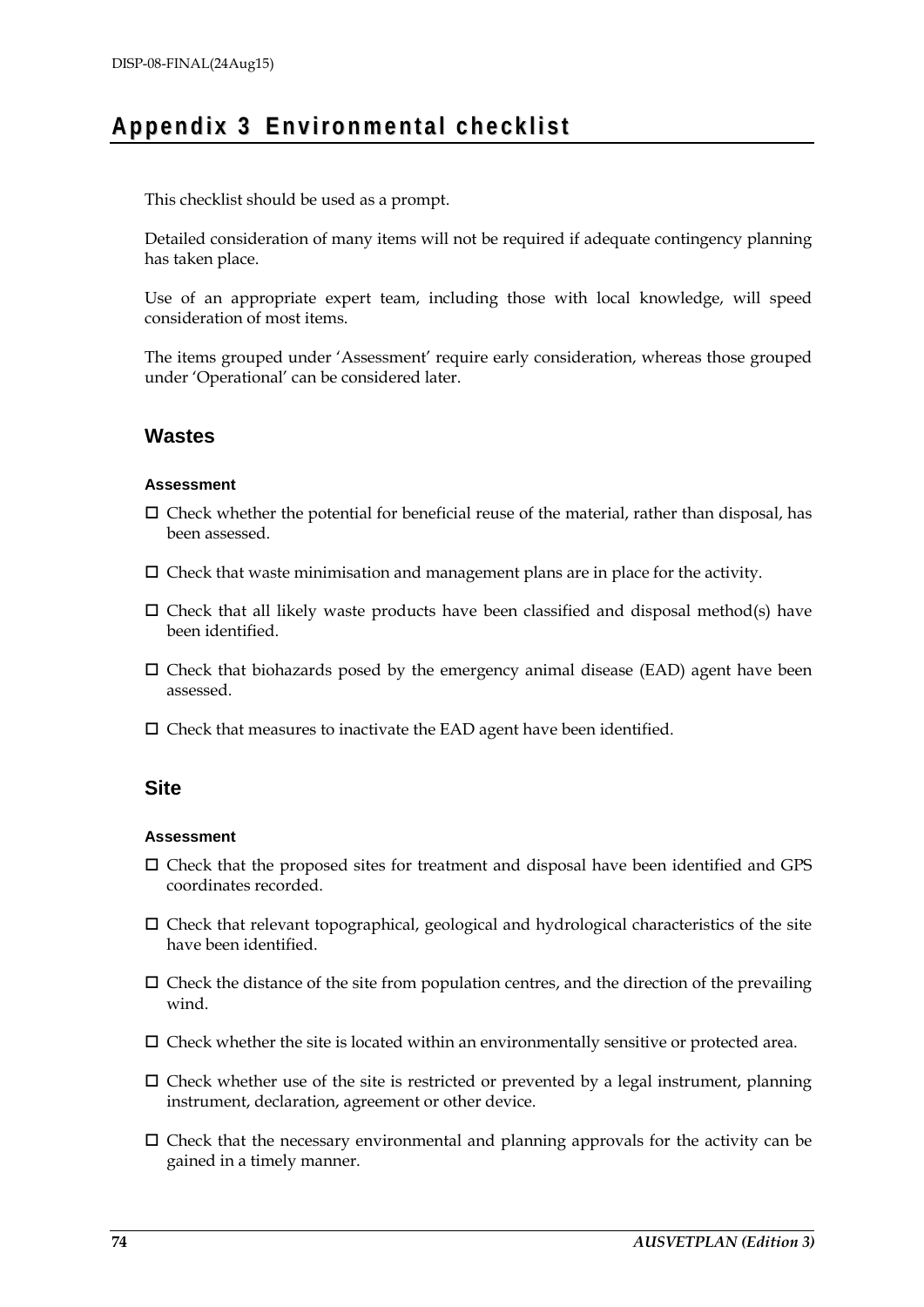- $\Box$  Check the previous land uses of the site.
- $\Box$  Check if the site is potentially contaminated and, if so, consider how this can be managed.
- $\square$  Check whether contamination of the site could result from the activity.
- $\Box$  If an environmental impact statement is needed for approval of this type of activity, ensure that the required information is available.
- $\square$  Assess the risks to the local ecosystem or other wildlife, including aquatic life.
- $\square$  Assess whether the activity is likely to have an impact on any future use of the area.
- $\square$  Ensure that a process is planned to consult neighbours and stakeholders about the proposed activity.
- $\square$  Check whether rehabilitation plans are needed for the site after the activity.

#### **Operational**

- $\Box$  Check whether mitigation procedures for odour or air pollution are needed and have been put in place.
- $\square$  Check whether mitigation measures for noise and vibration are needed and have been put in place.
- $\Box$  Check whether dust mitigation measures are needed and have been put in place.
- $\square$  Check plans for optimum prevention of site contamination.
- $\Box$  Check the need for vermin control to minimise the risk of disease transmission outside areas that are already contaminated.
- $\square$  Check that environmental protection measures will be put in place during the construction phase. This is especially important if heavy equipment is used, because of the need for sediment and erosion control.
- $\square$  Ensure that personnel have been adequately trained in the use of chemicals and other materials classed as dangerous goods or hazardous substances.
- Ensure appropriate security measures for environmental protection and protection of human health.
- $\square$  Ensure that appropriate environmental monitoring and recording systems are in place.

## **Weather**

#### **Assessment**

 $\square$  Check that the current weather and weather forecast for the area of disposal are favourable.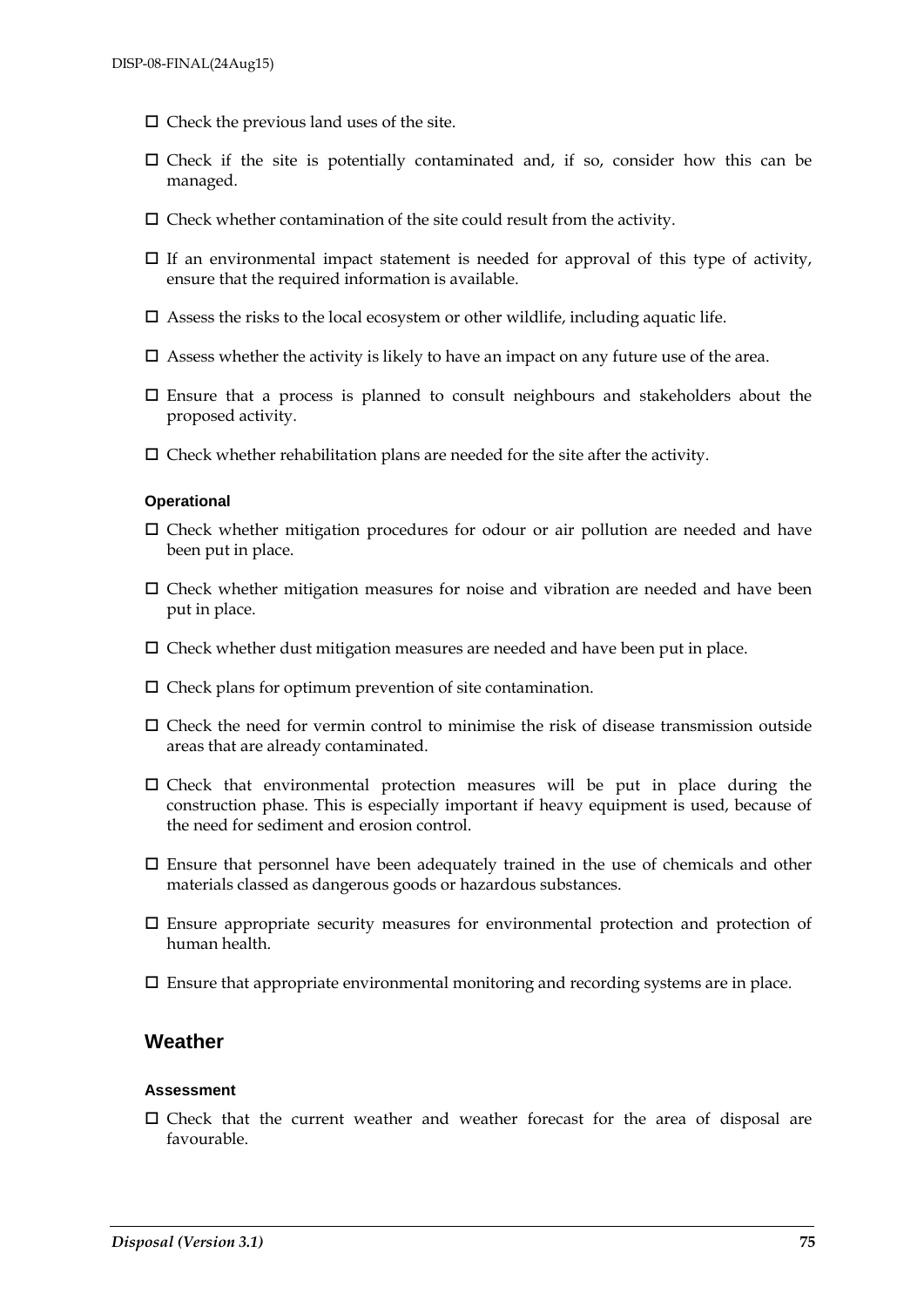## **Water**

### **Assessment**

- $\Box$  Check that surface water (rivers, creeks, lakes, dams, etc) in the area is an appropriate distance from the site, and consider containment methods.
- $\square$  Assess whether surface water could be polluted or otherwise affected.
- $\square$  Ensure that the surface water is not a source for drinking water supplies.
- $\square$  Assess the drainage of surface water, and how receiving waterways and downstream waterways may be affected by the proposed activity or ongoing activities.
- $\square$  Assess the survival of the EAD agent in water.
- $\square$  Assess the presence and depth of aquifers in the area.
- $\square$  Assess the likely future movement of the watertable.
- $\square$  Assess the current and possible future use of groundwater under the site.
- $\square$  Assess the permeability of the soils surrounding the operation.
- $\square$  Assess options to prevent pollution of groundwater.

## **Transport**

#### **Assessment**

 $\square$  Assess the requirement for, and availability of, appropriately licensed waste transporters and other contractors.

## **Operational**

- $\square$  Ensure that drivers have been trained and licensed, and vehicles are licensed, to transport the appropriate class of dangerous goods.
- $\square$  Ensure that appropriate biosecurity measures are in place.

## **Monitoring**

## **Operational**

- $\Box$  Check that a monitoring program appropriate for the site and surrounding environment is in place, with clear responsibility for its operation.
- $\square$  Check who the monitoring data should be provided to and assessed by.
- $\square$  Check the requirement for, and duration of, a monitoring program.
- $\square$  Ensure that contingency procedures exist should the monitoring indicate a problem, and that it is clear who will be responsible for taking action.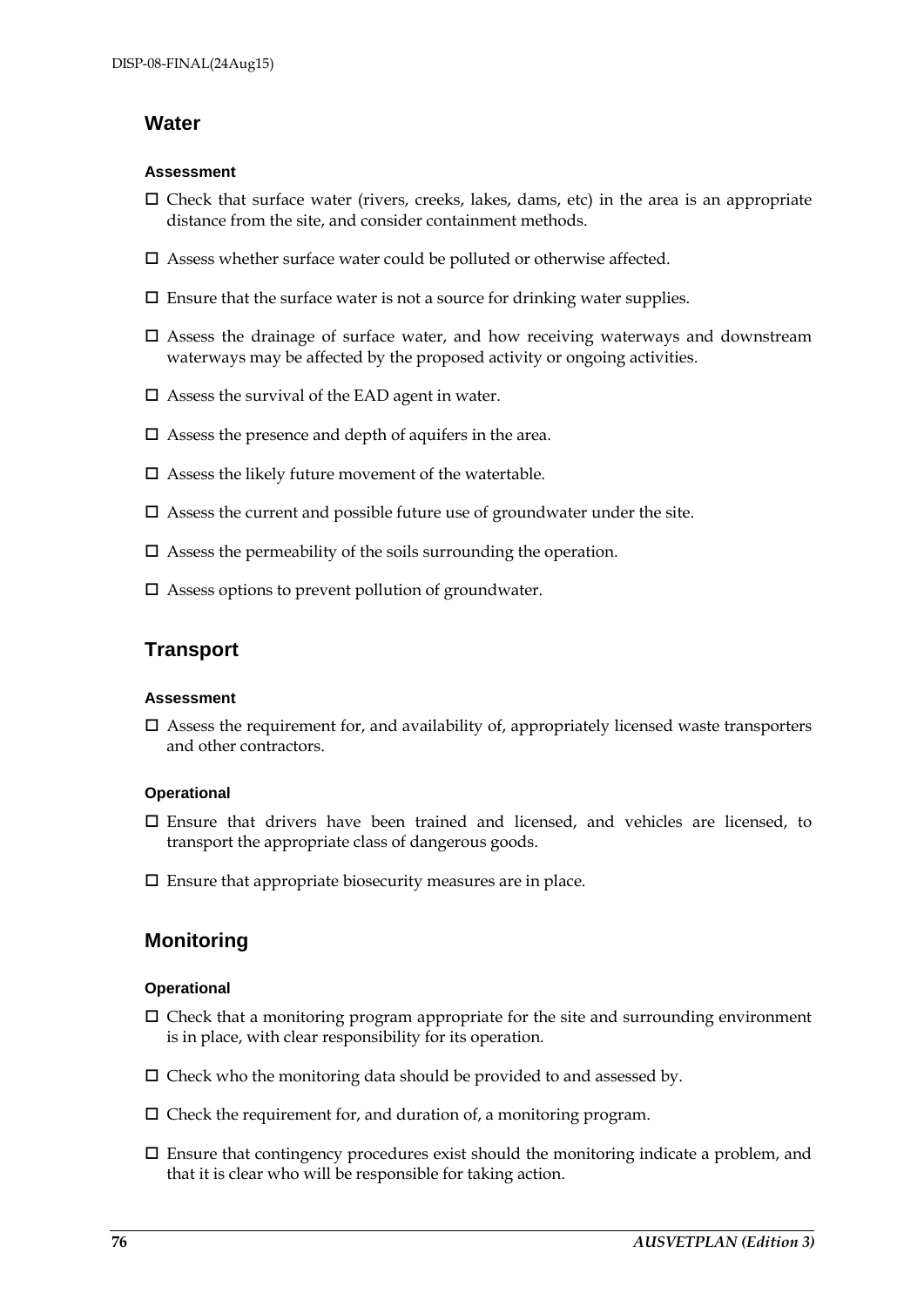## **Burning of carcasses**

#### **Assessment**

- $\square$  Check the direction and speed of the prevailing winds and other likely winds, and ensure that contingency plans are available if wind direction changes.
- $\square$  Check that the current weather and weather forecast in the area are favourable for pit/pyre construction and burning. Ensure that fuels of appropriate quality and quantity are available.
- $\square$  Ensure that plans are in place to minimise emissions and air pollution.
- $\square$  Ensure that care has been taken in construction to ensure that runoff from the site does not cause pollution of waters or site contamination.
- $\square$  Ensure that the smoke generated by the fire does not cause an aviation hazard or adversely affect the community.
- $\square$  Ensure that the pyres as constructed will result in 100% kill of the EAD agent.

### **Operational**

- $\Box$  Check that no fire ban or no-burn day is current, and that appropriate permits have been obtained.
- $\square$  Check that arrangements have been made to dispose of ash and minimise the risk of leaching.
- $\square$  Ensure that personnel constructing the pyre or pit have been trained in its construction to maximise the efficiency of the burn.
- $\square$  Ensure that smoke from the fire is minimised and burning is efficient.
- $\square$  <br> Ensure that air-quality monitoring is planned.
- $\Box$  If pits are constructed, ensure that site remediation is planned.

## **Burial**

#### **Assessment**

- $\Box$  Check whether the soil at depth is nonpermeable, and the integrity of the soil is such that it will retain leachate over time.
- Assess soil acidity.
- $\square$  Check whether the bottom or sides of the pit show signs of fissures that might result in loss of containment.
- $\square$  Assess the need for liners to be used, if the soils may not provide sufficient protection of groundwater.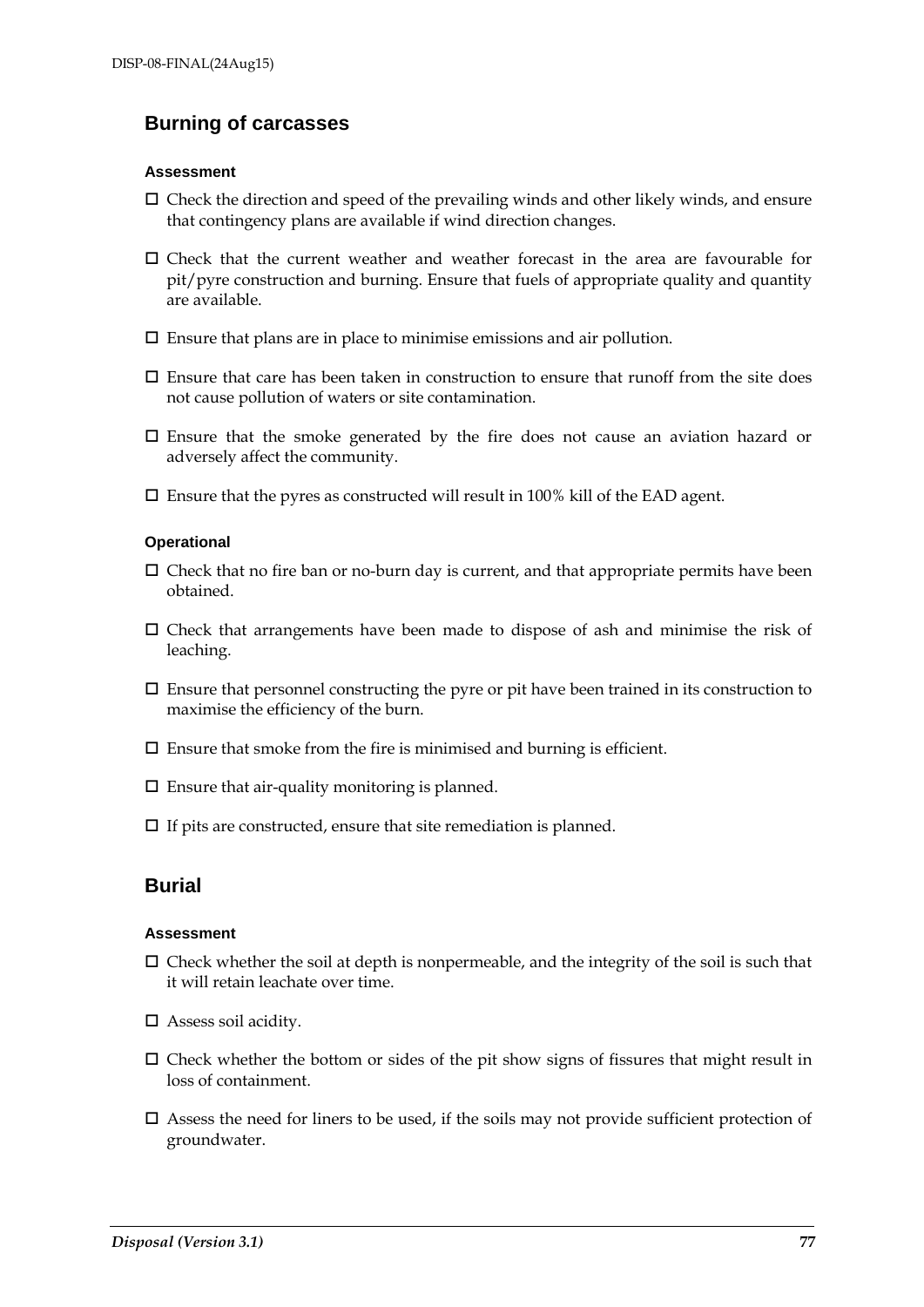- $\square$  Plan whether leachate should be collected or processed, and the need for leachate to be treated.
- $\square$  Assess whether gas generation from putrescible waste is likely to be a problem, and plan how the gases generated from the site will be released or processed.

#### **Operational**

- $\Box$  Obtain any necessary permits.
- $\square$  Assess the availability and timeliness of supply of suitable liner and capping material, if required.
- $\square$  Assess the requirement for capping material and the type to be used.
- $\Box$  Assess the monitoring regime to be implemented for the burial site, leachate system, gas system and groundwater.
- $\square$  Assess likely subsidence of the pit with the total decomposition of the buried carcasses, and implement appropriate contingency plans to remediate this.
- $\square$  Assess the need for medium-term mitigation of risks to the public.

## **Landfill**

### **Assessment**

- $\square$  Assess the availability of suitable landfills within a practical distance.
- $\square$  Assess the licence type and quality of management of the landfill site. Assess the need for extra biosecurity procedures and measures at the site, and training for site personnel.
- $\square$  Check whether the use of the landfill is likely to cause short-, medium- or long-term problems for the local community because of diminished capacity as a result of its use in the EAD response.

## **Operational**

- $\square$  Check the monitoring procedures that are required.
- $\square$  Develop a monitoring plan for biosecurity measures implemented.

## **Composting**

#### **Assessment**

- $\square$  Assess the availability of sufficient suitable land on the infected premises or within practical distance from the infected premises. Check whether an existing commercial operation can be used.
- $\square$  Assess the need for management practices to protect the environment.
- $\square$  Ensure that a suitable source of the carbon required for composting is available.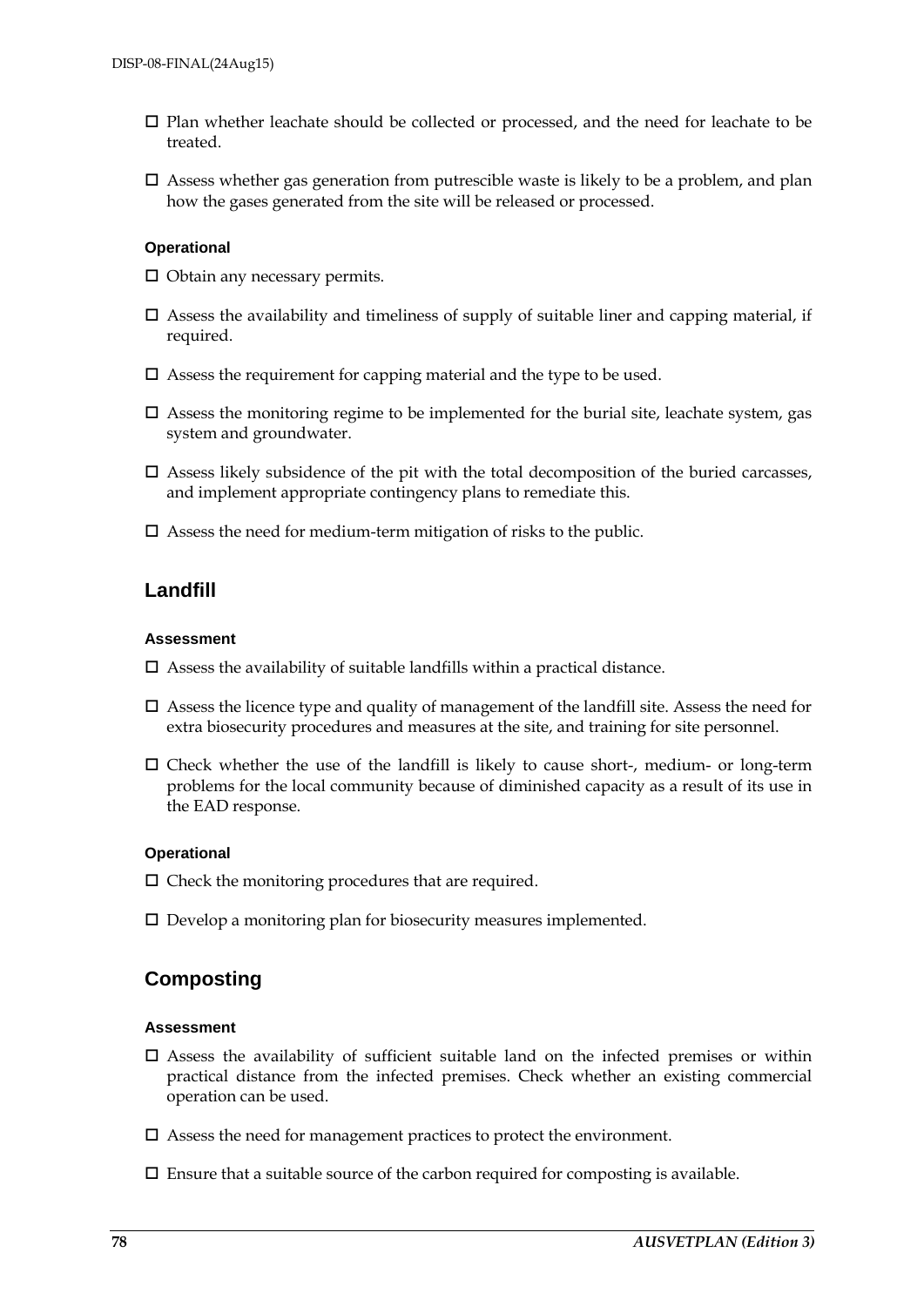- $\square$  Assess the need for extra biosecurity procedures and measures at the site, and training for site personnel.
- $\square$  Assess the options for using or disposing of the final compost product (eg farms with or without livestock, forest land, gardens, disposal to landfill or other burial).

#### **Operational**

- $\square$  Assess the availability of ongoing expertise to manage the process.
- $\square$  Plan the implementation of best-practice management of the site.
- $\square$  Ensure that measures to protect the site from predators and feral animals are in place.
- $\square$  Assess the need for monitoring procedures for the site.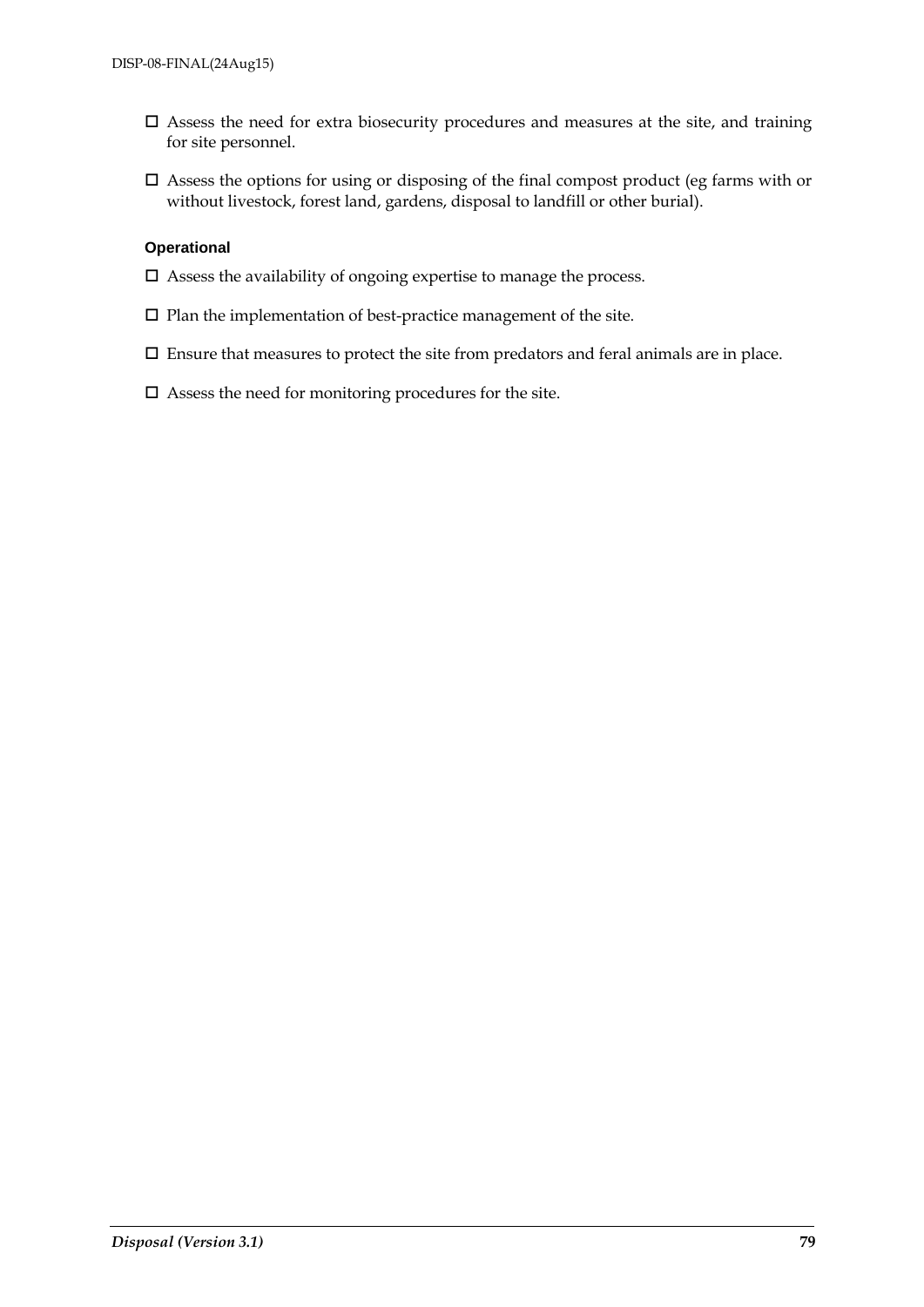## **Ap pen d i x 4 T r a ns po rt ch e c k l i s t**

## **General**

- What needs to be transported?
	- $\square$  Liquids

 $\Box$  Solids

 $\square$  Live animals (consider animal welfare issues)

□ Carcasses

 $\square$  Machinery

 $\Box$  Fuel

 $\Box$  Other

- How much is to be transported? Approximate volume \_\_\_\_\_\_\_\_\_\_\_\_\_\_\_\_\_\_\_\_\_\_\_
- How far does it have to be transported? Approximate distance\_\_\_\_\_\_\_\_\_\_\_\_\_\_\_\_\_\_\_\_\_\_
- What is the timeframe for transport?
- What biosecurity procedures need to be implemented?
- How will the vehicles be loaded and unloaded?
- Given the type and volume of materials to be transported, and the distance, are there readily available transport resources to meet the task?
- Is the disease transmissible to humans?
- Is there a ready supply of covers and liners for trucks? If not, what is the lead time for supply?
- What decontamination processes for drivers and vehicles need to be followed? (These will affect turnaround time and environmental protection.)
- Has a site for decontamination of vehicles been established?
- Will decontamination processes affect the vehicle? What protections need to be in place?
- What training is required? (See below, under 'Driver training'.)
- Are there adequate access and exit points for vehicles at pick-up, at destination and along the route to be followed?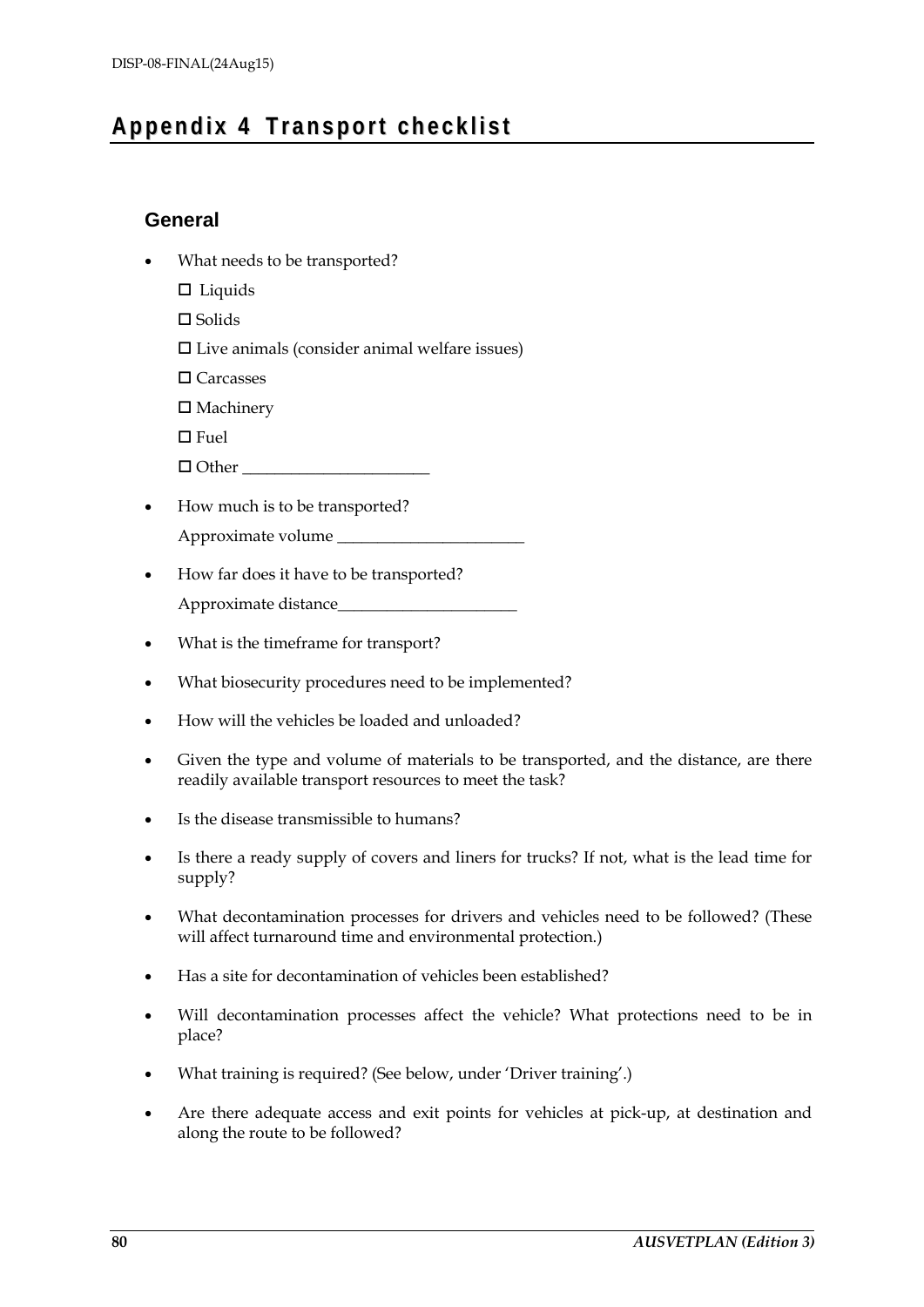- Is the ground suitable for heavy vehicles at all points, taking into account the stability of the ground and axle loadings on uneven ground?
- Is there a ready supply of tarps, etc for trucks? If not, what is the lead time for supply?
- For chilling, are the carcasses already frozen? (Refrigerated vehicles will keep frozen goods at –20 °C, but will not freeze them.)
- Is the option chosen realistic, given the available resources?
- Is there an approved road accident strategy?
- Has the emergency management transport coordinator been consulted in the decisionmaking process?
- Are all vehicles fit for purpose, and has a process been established to record vehicle defects? (This should be done **before** starting work.)
- Are legal requirements satisfied (eg classes of material to be transported, specification of routes, requirements for placards, times of travel, driver qualifications)?
- Has the appropriate authority been involved?
- Has the public been advised of routes and the safeguards in place?
- What are the likely costs, and have they been approved?

## **Driver training**

- Has consideration been given to precautions the driver needs to take?
- Is there any long-term impact on the vehicle?
- What training is required for the drivers and owners of vehicles?
- Is a training information package available?
- What timeframe is required to deliver the training?
- Does the training/education material address all the concerns of the driver/owner?
- Are emergency decontamination kits available, and are drivers trained in their use?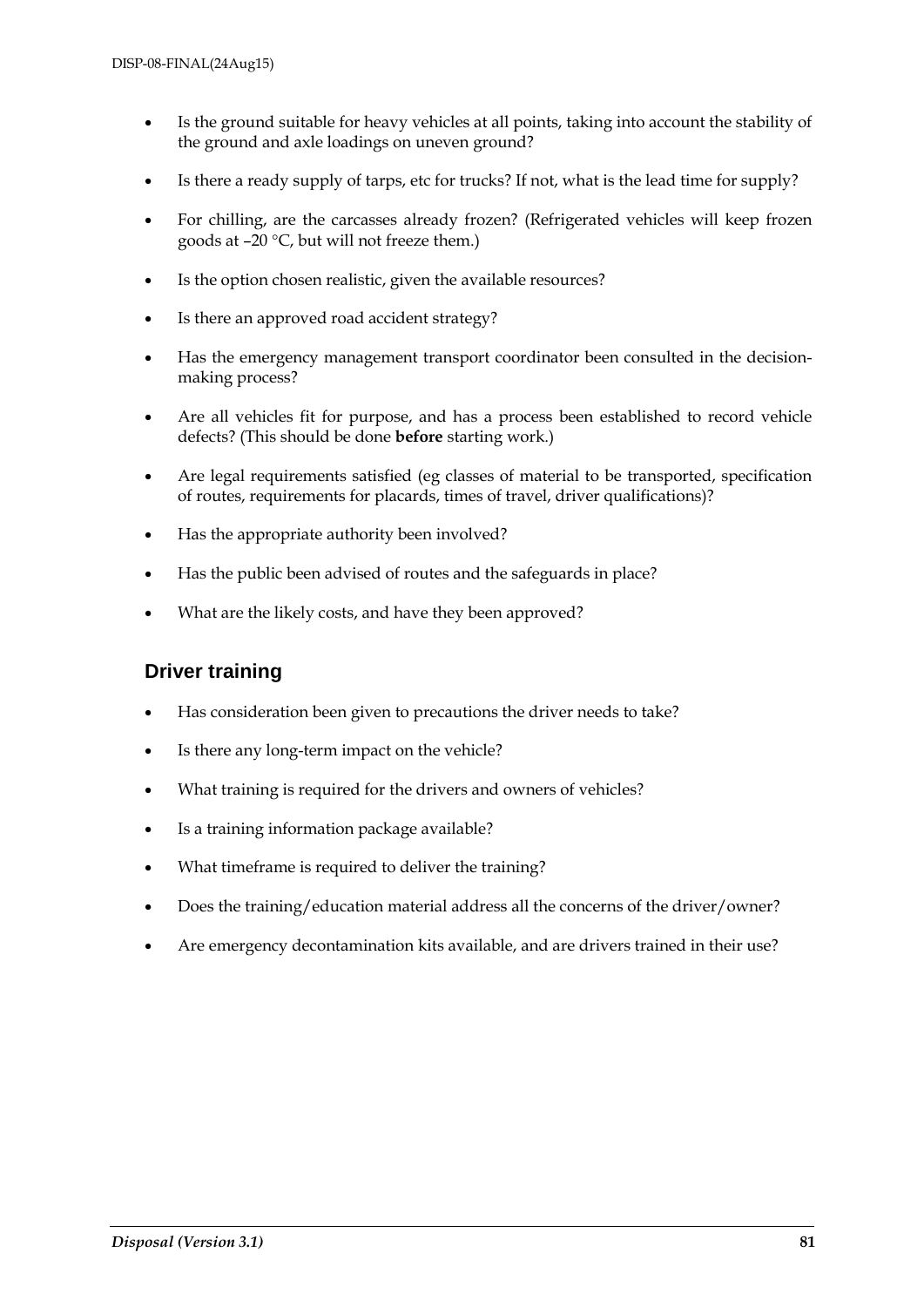## Appendix 5 Form for reporting recommendations to **LCC Con tro l l e r o n d i s po s a l op ti o ns**

|                                           | LCC _______________________________(location)                                     |
|-------------------------------------------|-----------------------------------------------------------------------------------|
|                                           |                                                                                   |
| properties or relevant area):             | I recommend that the following disposal options be implemented at (description of |
|                                           | Prioritised list of recommended disposal options:                                 |
| 1.                                        |                                                                                   |
| 2.                                        |                                                                                   |
| 3.                                        |                                                                                   |
| 4.                                        |                                                                                   |
|                                           | Rationale for this recommendation in summary (further information attached):      |
|                                           |                                                                                   |
| <b>LCC Disposal Coordination</b>          |                                                                                   |
|                                           |                                                                                   |
| Attachments                               |                                                                                   |
| $\square$ Membership of expert team       |                                                                                   |
| $\square$ Decision-making process         |                                                                                   |
|                                           | $\square$ Summary of advantages and disadvantages for each recommendation         |
|                                           | $\square$ Summary of reasons for rejection of unacceptable options                |
| $\square$ List of reference material used |                                                                                   |
| Approved                                  |                                                                                   |
| <b>LCC Operations Management</b>          |                                                                                   |
|                                           |                                                                                   |
| <b>LCC Controller</b>                     |                                                                                   |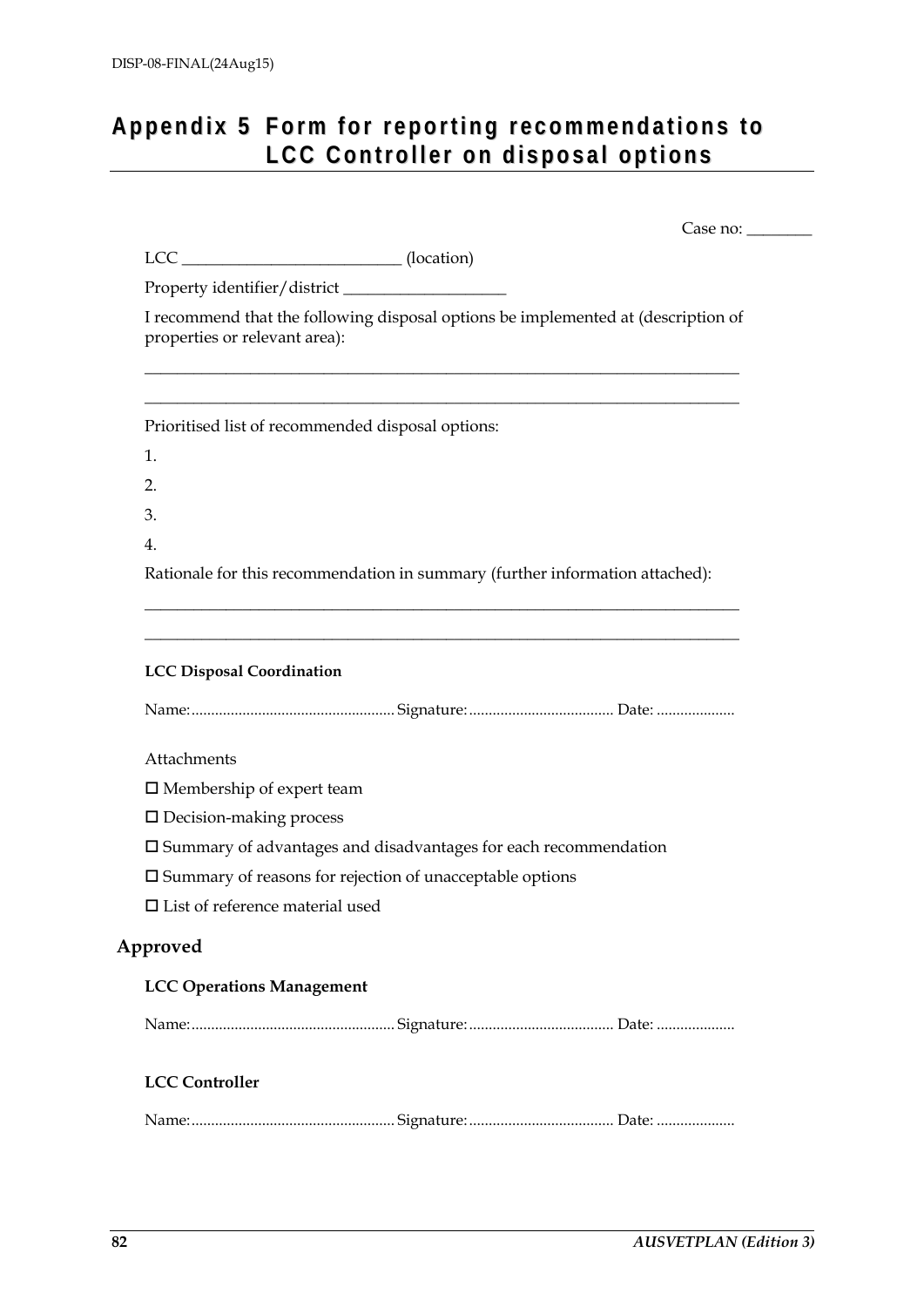## **Ap pen d i x 6 Bu ri a l p it c on s tru c ti on**

Activities on burial sites have significant safety risks, and the safety of operational personnel is an overriding consideration. The engagement of an officer trained in work health and safety (WHS) is a critical component of risk management. Decisions on layout, design, equipment flow and other issues that affect the safety of the site should be made by the infected premises operations (IPOPs) team, in consultation with the contractors on the site, as well as facility management when commercial landfills are used. If the cause of the emergency is a disease that is a zoonosis (eg avian influenza or Hendra virus infection), additional WHS measures may need to be taken to prevent infection of burial site workers.

Other issues to consider include the hygiene of the personnel working on the site, the availability of rescue equipment if a person falls into the pit or if the pit wall collapses, and protection from noise and dust. All operations should be controlled by infected premises site supervisory (IPSS) personnel or commercial facility personnel. Personnel should be properly trained and briefed before operations begin. Biosecurity for the site remains the responsibility of infected premises security (IPS) personnel.

## **Earthmoving equipment**

The preferred equipment for digging the burial pit will depend on the design of the pit. Excavators are the most efficient equipment for construction of long, deep, vertically sided pits, and allow the easy storage of topsoil separately from subsoil. If required, the equipment can also be used to fill the pit with carcasses or other materials, and to close it without disturbing the contents. Most excavators have an attachable hammer for rock work.

Loaders, bulldozers, road graders and backhoes (for small jobs) may be used if excavators are not available.

Excavators and backhoes remain in a fixed position while digging, and therefore move soil faster, with less cost and less damage to the site surrounding the pit. The other types of equipment move across the site during work.

## **Burial pit construction**

The expert team should select the pit design. Construction of the pit and whether it needs to be lined will rely on advice from engineers and representatives from environment protection agencies.

Soils should be stable enough to withstand the weight of equipment used to construct and fill the pit. If necessary, surface runoff should be prevented from entering the pit by the construction of diversion banks. Similar banks should be constructed to prevent any liquids escaping from the burial site. Fencing may be necessary to exclude animals and people until the site is safe for use.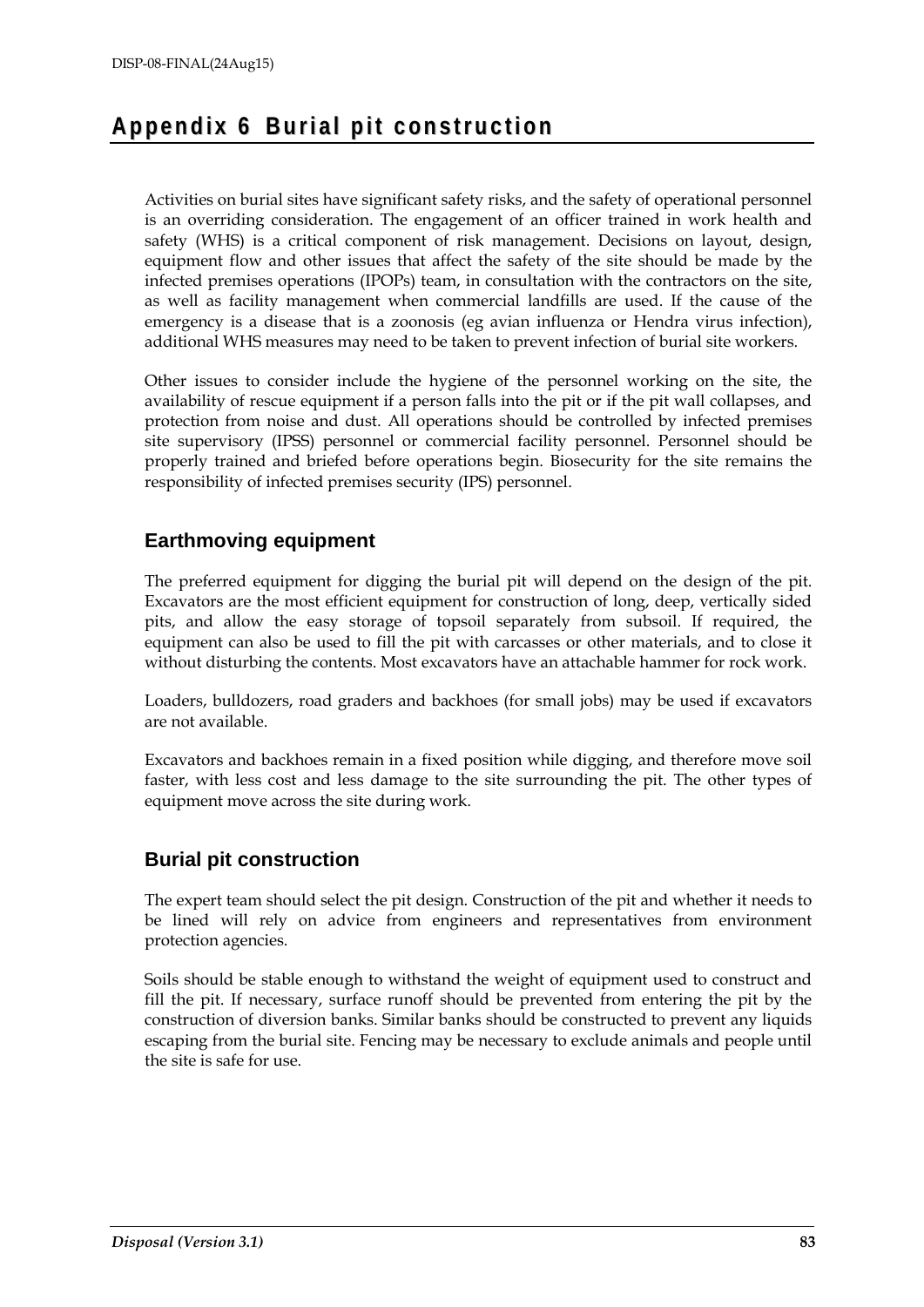### **Straight-sided (trench) pit dimensions**

The following guidelines may help in determining the pit volume required for straightsided pits.

The base of the pit must be at the required level (at least 2 metres) above the watertable.

The volume required will depend on the size of the animals. As a guide, use the information below; then modify the volume using observed dimensions occupied by the first carcasses deposited in the pit:

- $1.5$  m<sup>3</sup> per mature cow.
- $0.3$  m<sup>3</sup> per mature pig or sheep.
- 0.005 m3 per grown broiler/commercial layer (200 birds/m3).
- Required depth of soil to cover carcasses: 2 m.

The number of cows or sheep that can be accommodated per linear metre of a pit 3 metres wide and 5 metres deep filled with carcasses to within 2 metres of ground level (see Figure A6.1) can be calculated as shown below.

First, calculate the volume of pit available for burial per linear metre of the pit (the effective volume):

Effective volume = width  $\times$  depth of carcasses  $\times$  length  $= 3.0 \text{ m} \times 3.0 \text{ m} \times 1.0 \text{ m}$  $= 9.0 \text{ m}^3$ 

Then divide by the volume required per animal:



**Figure A6.1 Example of the dimensions of a straight-sided pit**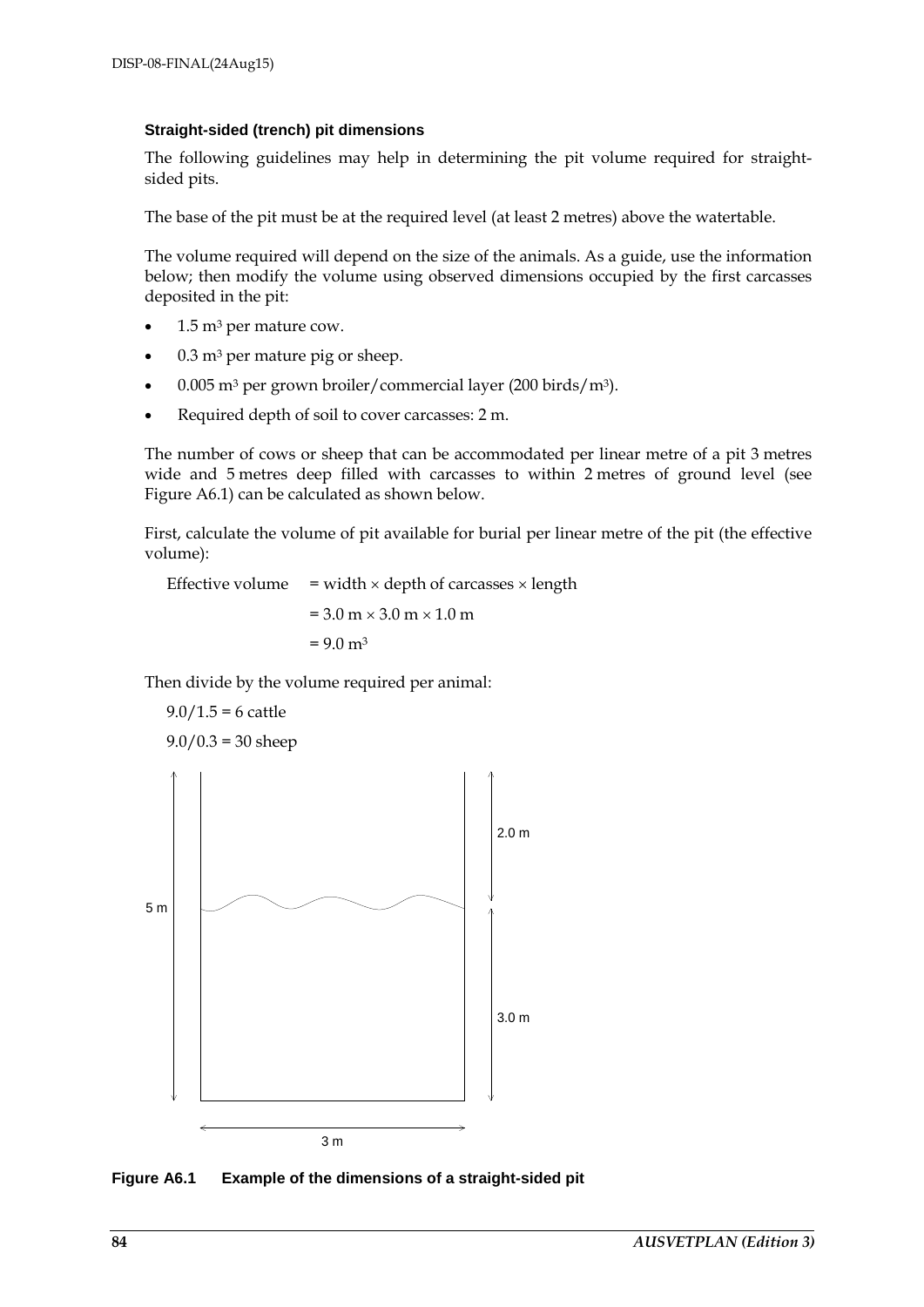#### **Battered pit dimensions**

To overcome the WHS issues associated with straight-sided pits in some locations, such as collapsing walls, and environmental concerns about uncontained leachate, it may be necessary to use a pit with outwardly sloping (battered) sides to prevent collapse and allow for impervious liners to contain leachate. There must also be enough cover to prevent carcasses from surfacing.

Relevant information is as follows:

- $1.5 \text{ m}^3$  per cow.
- $0.3$  m<sup>3</sup> per pig or sheep.
- Minimum depth of pit: 5 m.
- Required depth of soil to cover carcasses: 2 m.

The number of cows and sheep that can be accommodated per linear metre of a pit 3 metres wide at the base, 5 metres wide at the top of the carcasses, and 5 metres deep, filled with carcasses to within 2 metres of ground level (see Figure A6.2) can be calculated as follows.

Because the width changes from the top to the bottom of a battered pit, the average width must be used to calculate the volume of the pit. That is:

Volume of a pit = mean width  $\times$  vertical height  $\times$  length

Therefore, first calculate the mean width of the effective volume:

Width at base of pit: 3 m

Width at top of carcasses: 5 m

Mean width: 4 m

Then calculate the effective volume:

Effective volume = mean width (of effective volume)  $\times$  (vertical height of carcasses)  $\times$ length

```
= 4 m \times (5 - 2) m \times 1 m
```
 $= 12 \text{ m}^3$ 

Then divide by the volume required per animal:

eg  $12/1.5 = 8$  cattle

 $12/0.3 = 40$  sheep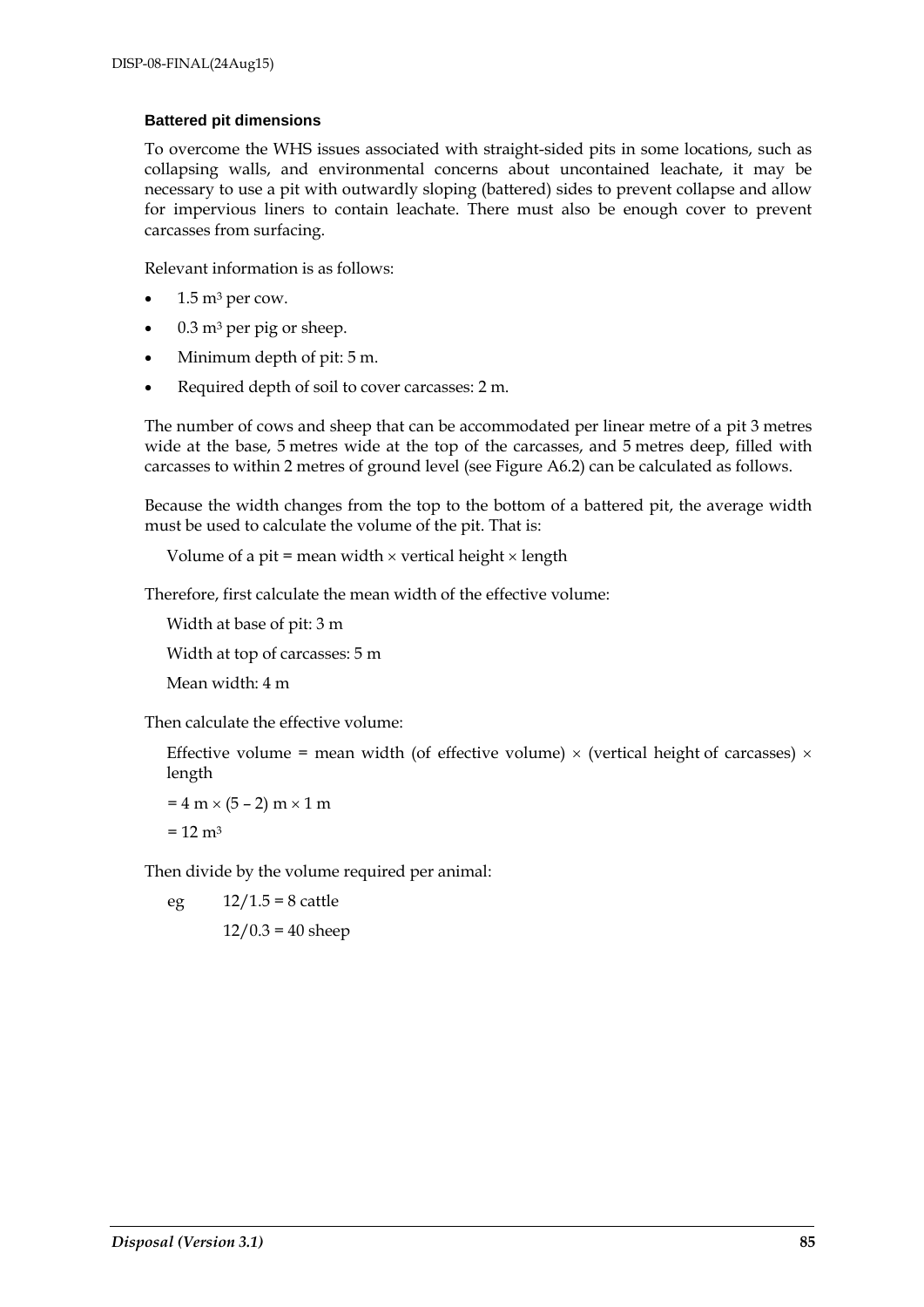

**Figure A6.2 Example of the dimensions of a battered burial pit**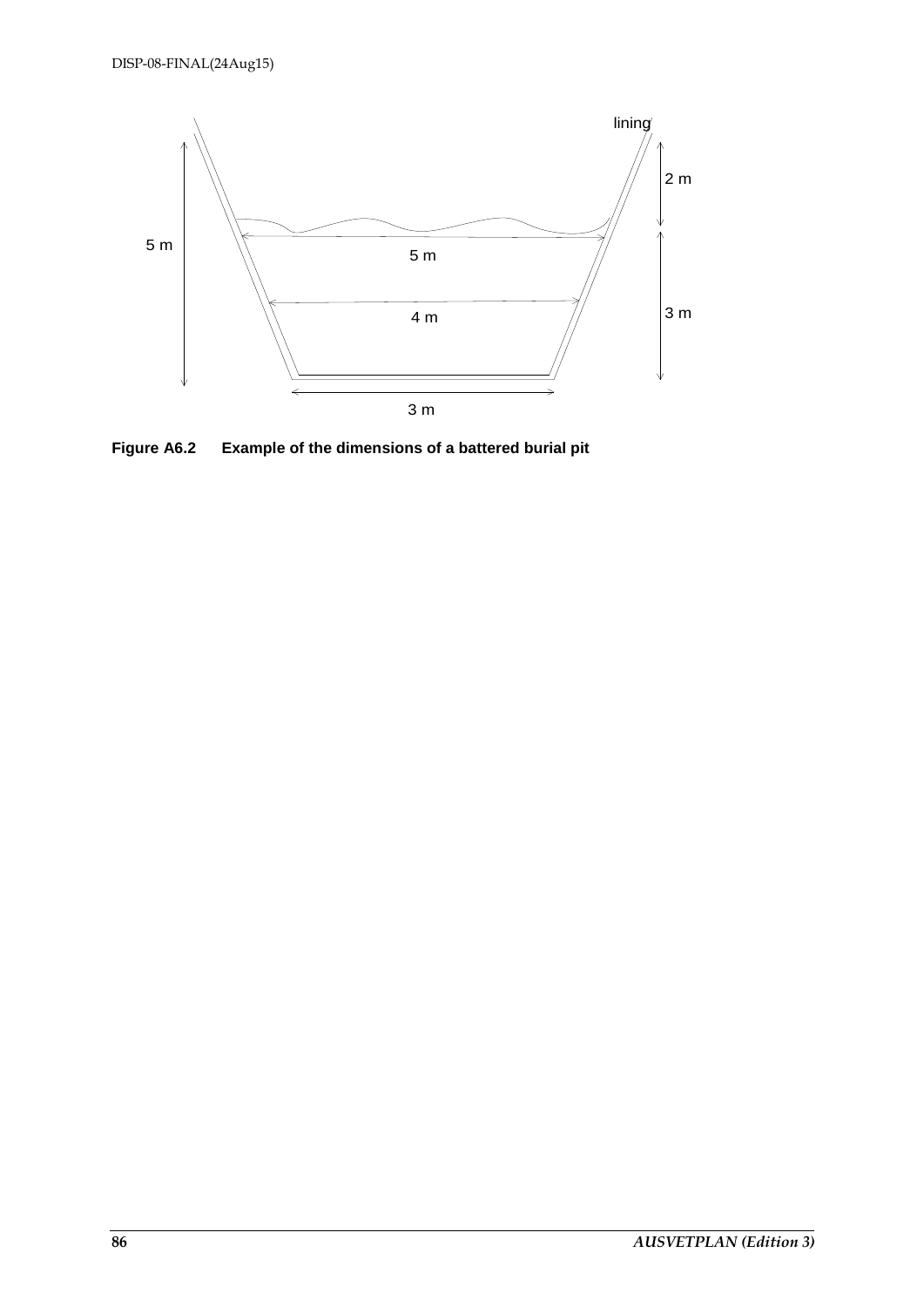## **Ap pen d i x 7 Py r e c on s tru c tio n**

When constructing a pyre, it is important to maximise the airflow from wind. Typically, pyres are rectangular in shape, with the long edge at 90 degrees to the direction of the prevailing wind. When timber is used as a solid fuel source, the bottom row should be parallel to the wind, with a gap between the lengths equivalent to the diameter of the timber pieces. The second layer should be placed at 90 degrees to the first layer, again with a gap between lengths. This cross-hatching should continue until the desired height is achieved. Larger-diameter timber should be used at the base of the pyre and smaller timber towards the top. Additional trenching underneath the pyre may improve airflow but is not necessary if the pyre is constructed in the above manner.

Other primary fuel sources (eg coal briquettes) can be used to supplement some of the timber; however, too large a quantity will reduce the overall airflow and produce more smoke. One layer in the middle of the pyre will be effective.

Straw or hay should only be used as a fire starter, not in the main body of the pyre. Bales should be opened and spread along the windward side of the pyre.

Experience has demonstrated that a single bovine carcass (around 500 kg) can be completely consumed using 1.5 tonne of dry timber (Worsfold and King 2006). For multiple carcasses, the amount of timber can be reduced to around 1.0 tonne per adult bovine. Carcasses are layered onto the pyre, preferably on their backs. Because the rear ends of bovine carcasses are usually the hardest to consume, alternating carcasses head to tail can even out the burn. Carcasses should only be stacked one row high and should have sufficient air space around them (Figure A7.1). The number of carcasses per pyre should be limited to a manageable level. Restricting airflow around the carcasses will reduce the efficiency of combustion and produce more smoke. Excavators are preferable for laying carcasses, but front-end loaders and chains can be used. There is no need to cut extensor tendons before burning.

Liquid fuels are required to start burning a pyre; the volume required depends on the size. For safety reasons, diesel is the preferred liquid fuel. When lighting, ignition points should be prepared at suitable intervals along the length of the pyre. These may consist of rags soaked in hydrocarbon (ie diesel). Alternatively, fuelgel<sup>[6](#page-86-0)</sup> can be used to initiate large pyres — it can provide a more sustained burn time and is not as volatile as liquid fuel.

The pyre should be monitored for unstable carcasses and adjusted only when safe to proceed. A well-constructed large pyre should consume carcasses within 24–48 hours. The remaining ashes should be disposed of by burial on-site.

-

<span id="page-86-0"></span><sup>6</sup> Fuelgel is the product that results from mixing a liquid or solid gelling agent with a hydrocarbon.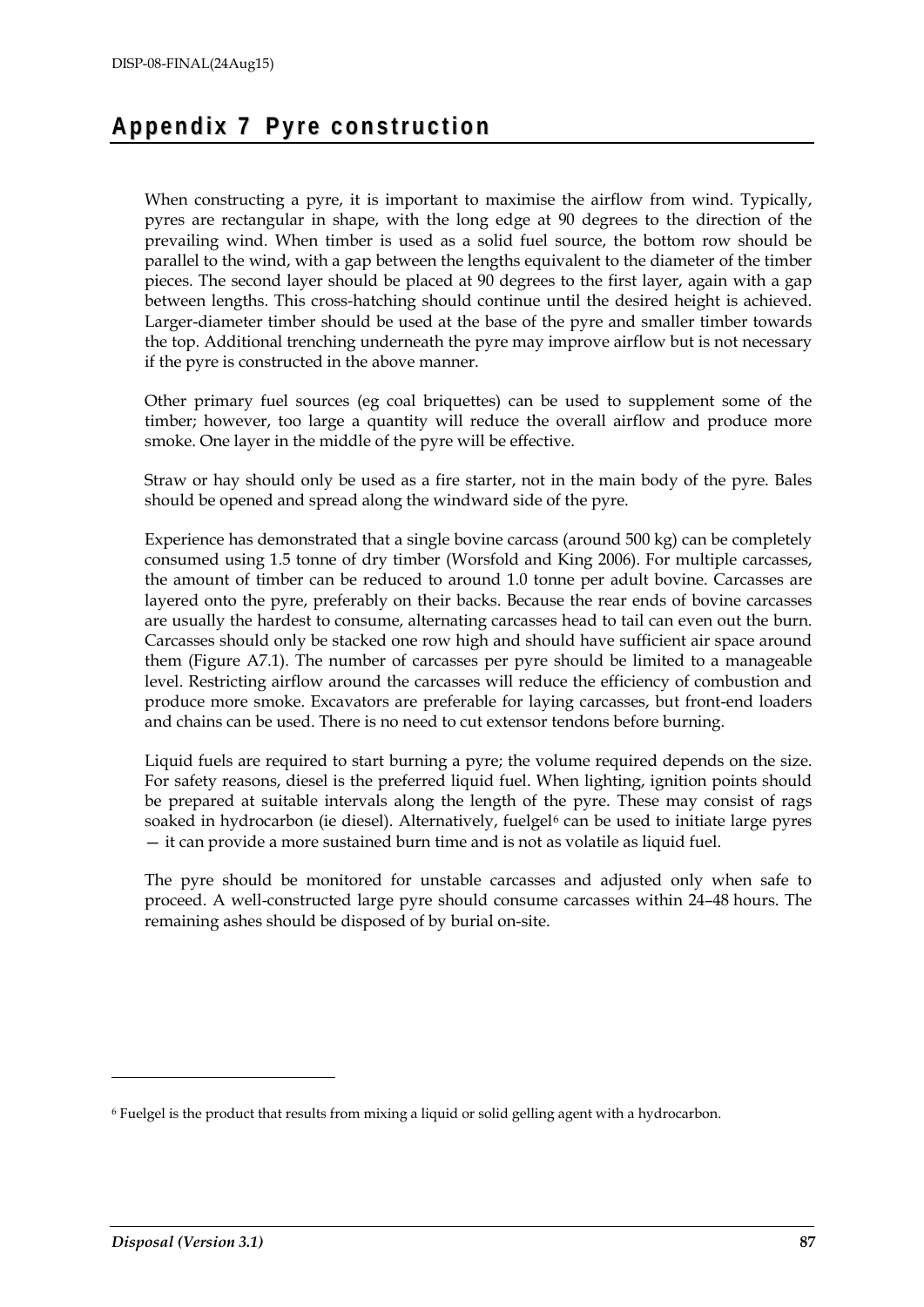

**Figure A7.1 Example of construction of a pyre, including aerial view (lower diagram)**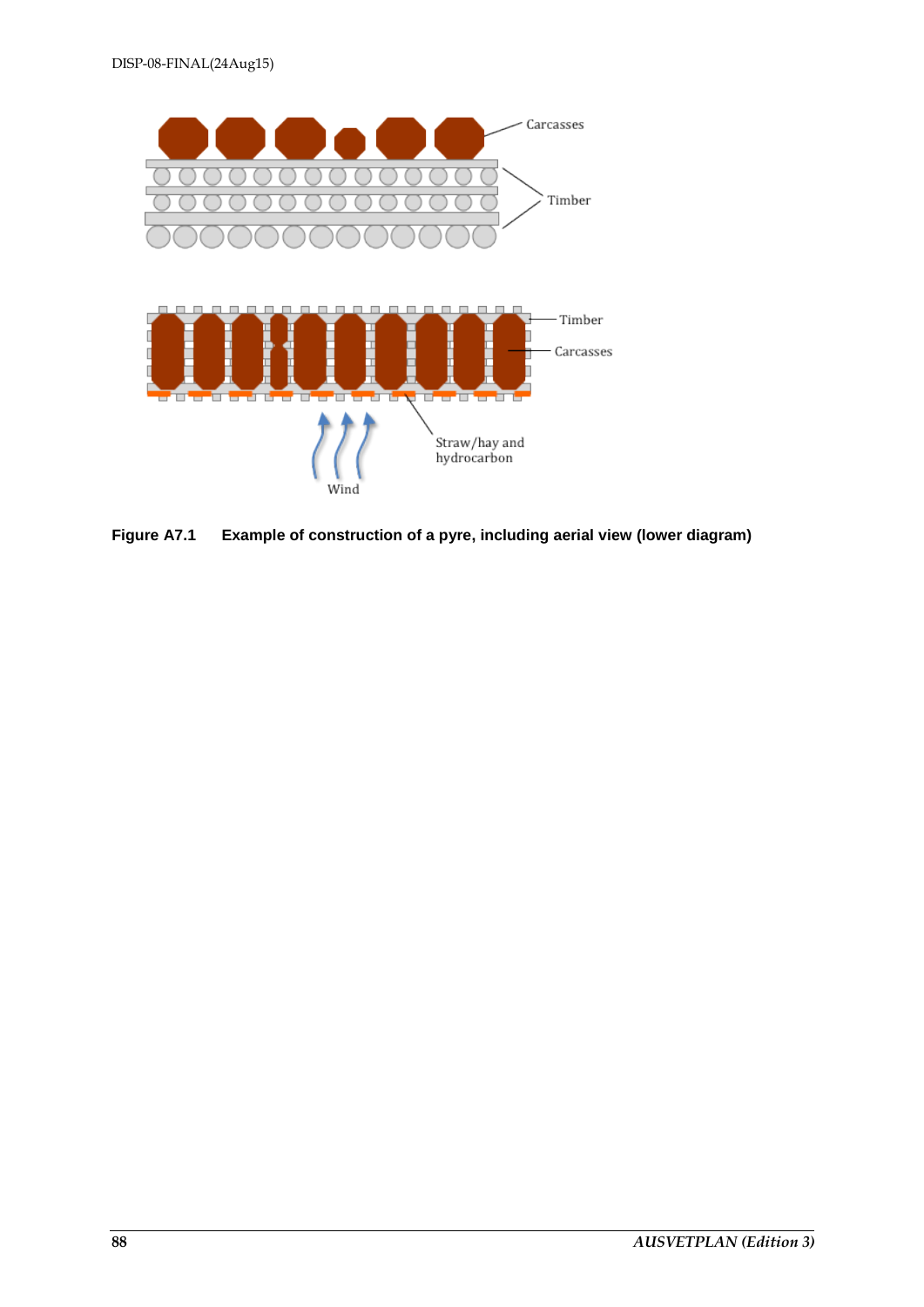## Appendix 8 Sample decision-making process for **d e t e rmi n ing app ro p ri at e d i spo s a l o p tio ns**

## **Step 1**

Determine which disposal methods can be effectively used to control and destroy the emergency animal disease (EAD) agent.

## **Step 2**

Appendix 1 lists wastes generated during EAD outbreaks. Determine the type and quantity of waste likely to be generated and the waste-stream classification that each category of waste is likely to be in. If necessary, treat the waste to reduce its waste category to the lowest level (ie the easiest for disposal). Much of the waste generated will be in small quantities and, unless it is 'hazardous', should be able to be processed using existing waste treatment facilities. For example, clinical wastes and sharps could be disposed of via licensed clinical waste contractors.

## **Step 3**

Assess the relative importance of the following factors for the disposal methods identified in steps 1 and 2 (additional factors may need to be included, as appropriate):

- operator safety
- community concerns
- international acceptance
- transport availability
- legislative requirements
- industry standards
- cost-effectiveness
- speed of resolution.

Use a decision-making matrix to compare each method with the others, taking all of the factors into account. The matrix can be set up in a spreadsheet, with the disposal methods listed in columns and the factors in rows (see Table A8.1). Using a spreadsheet will allow quick recalculation of weightings and values, and testing of various combinations. Different matrixes may be required for different materials (eg carcasses, litter, products), depending on the situation.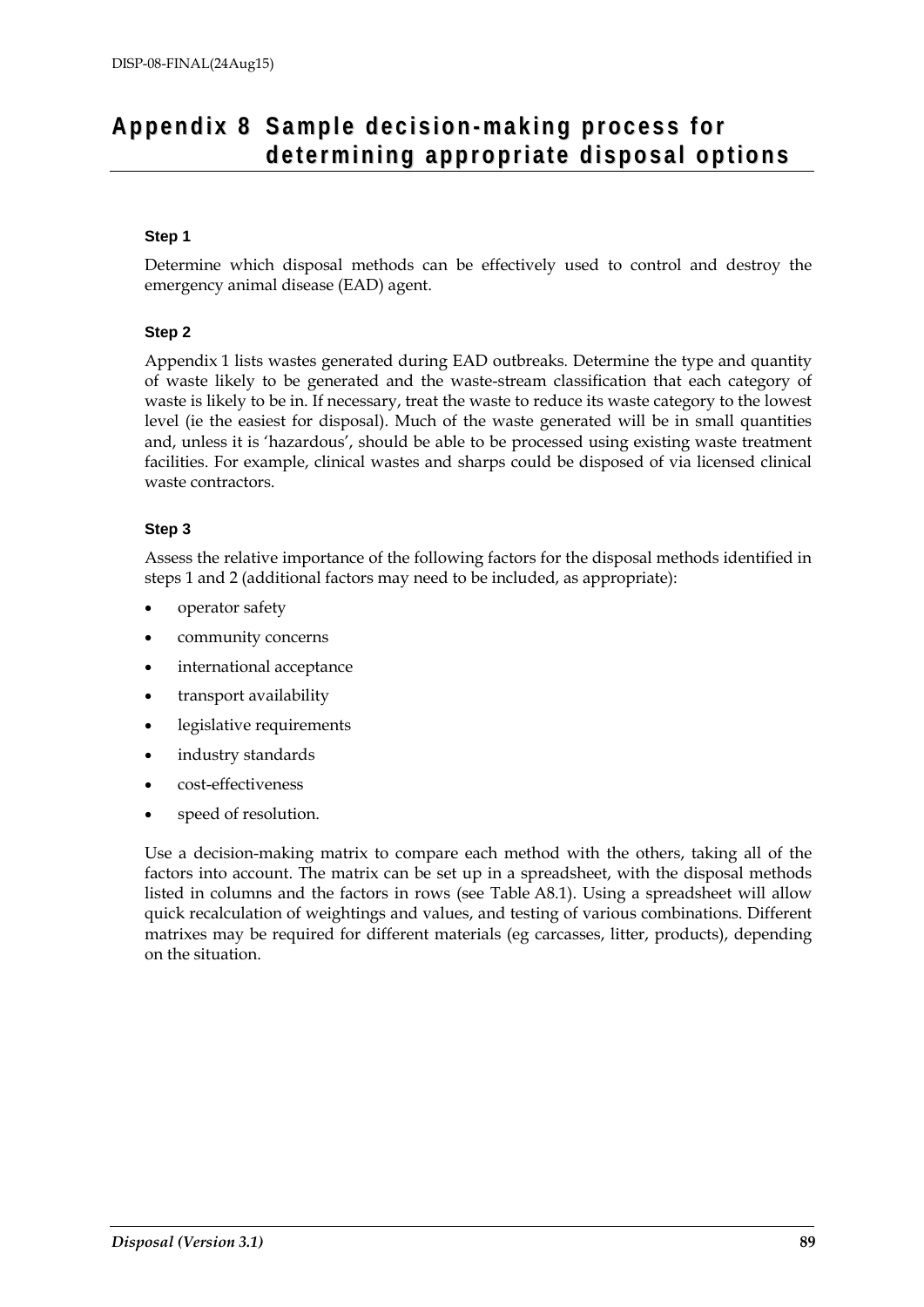| Factor                   | <b>Weighting</b> | <b>Method</b>  |       |               |               |                   |       |                |       |
|--------------------------|------------------|----------------|-------|---------------|---------------|-------------------|-------|----------------|-------|
|                          |                  | <b>Pyre</b>    |       | <b>Burial</b> |               | <b>Composting</b> |       | Rendering      |       |
|                          |                  | <b>Utility</b> | Value |               | Utility Value | <b>Utility</b>    | Value | <b>Utility</b> | Value |
| Operator safety          |                  |                |       |               |               |                   |       |                |       |
| Community concerns       |                  |                |       |               |               |                   |       |                |       |
| International acceptance |                  |                |       |               |               |                   |       |                |       |
| Transport availability   |                  |                |       |               |               |                   |       |                |       |
| Legislative requirements |                  |                |       |               |               |                   |       |                |       |
| Industry standards       |                  |                |       |               |               |                   |       |                |       |
| Cost-effectiveness       |                  |                |       |               |               |                   |       |                |       |
| Speed of resolution      |                  |                |       |               |               |                   |       |                |       |
| Total                    | 100              |                | Sum   |               | Sum           |                   | Sum   |                | Sum   |

#### **Table A8.1 Blank decision matrix**

Each factor is weighted by its relative importance (F). For example, operator safety and community concern will be weighted highly compared with other factors. The total of all weightings must be 100 (Table A8.2). For each disposal method being assessed, allocate two columns. The first column is a utility value (U). This value is a number between 1 and 10, allocated according to how well a disposal method achieves or attains the ideal  $(1 =$  the worst possible fit and  $10 =$  the best fit). The second column is the value (V) of the factor's weighting (F) multiplied by the utility value ( $V = F \times U$ ).<sup>[7](#page-89-0)</sup>

|  |  |  |  | Table A8.2 Example matrix with weightings |
|--|--|--|--|-------------------------------------------|
|--|--|--|--|-------------------------------------------|

| Factor                   | Weighting | <b>Method</b>  |             |               |                      |                |       |           |       |
|--------------------------|-----------|----------------|-------------|---------------|----------------------|----------------|-------|-----------|-------|
|                          |           |                | <b>Pyre</b> | <b>Burial</b> |                      | Composting     |       | Rendering |       |
|                          |           | <b>Utility</b> | Value       |               | <b>Utility Value</b> | <b>Utility</b> | Value | Utility   | Value |
| Operator safety          | 20        |                |             |               |                      |                |       |           |       |
| Community concerns       | 15        |                |             |               |                      |                |       |           |       |
| International acceptance | 15        |                |             |               |                      |                |       |           |       |
| Transport availability   | 15        |                |             |               |                      |                |       |           |       |
| Legislative requirements | 10        |                |             |               |                      |                |       |           |       |
| Industry standards       | 10        |                |             |               |                      |                |       |           |       |
| lCost-effectiveness      | 10        |                |             |               |                      |                |       |           |       |
| Speed of resolution      | 5         |                |             |               |                      |                |       |           |       |
| Total                    | 100       |                | Sum         |               | Sum                  |                | Sum   |           | Sum   |

The factor weightings and the utility values are estimates made at the location by people who know and understand local conditions. There are no hard-and-fast rules for the estimates, other than that they should be in proportion to each other based on knowledge of local conditions. Because any one person will be unlikely to have a full understanding of all the information required, it is suggested that the expert team (see Section 2.4) be consulted before this decision framework is used.

-

<span id="page-89-0"></span><sup>7</sup> The figures used in the example in these tables are not meant to reflect a particular EAD or situation.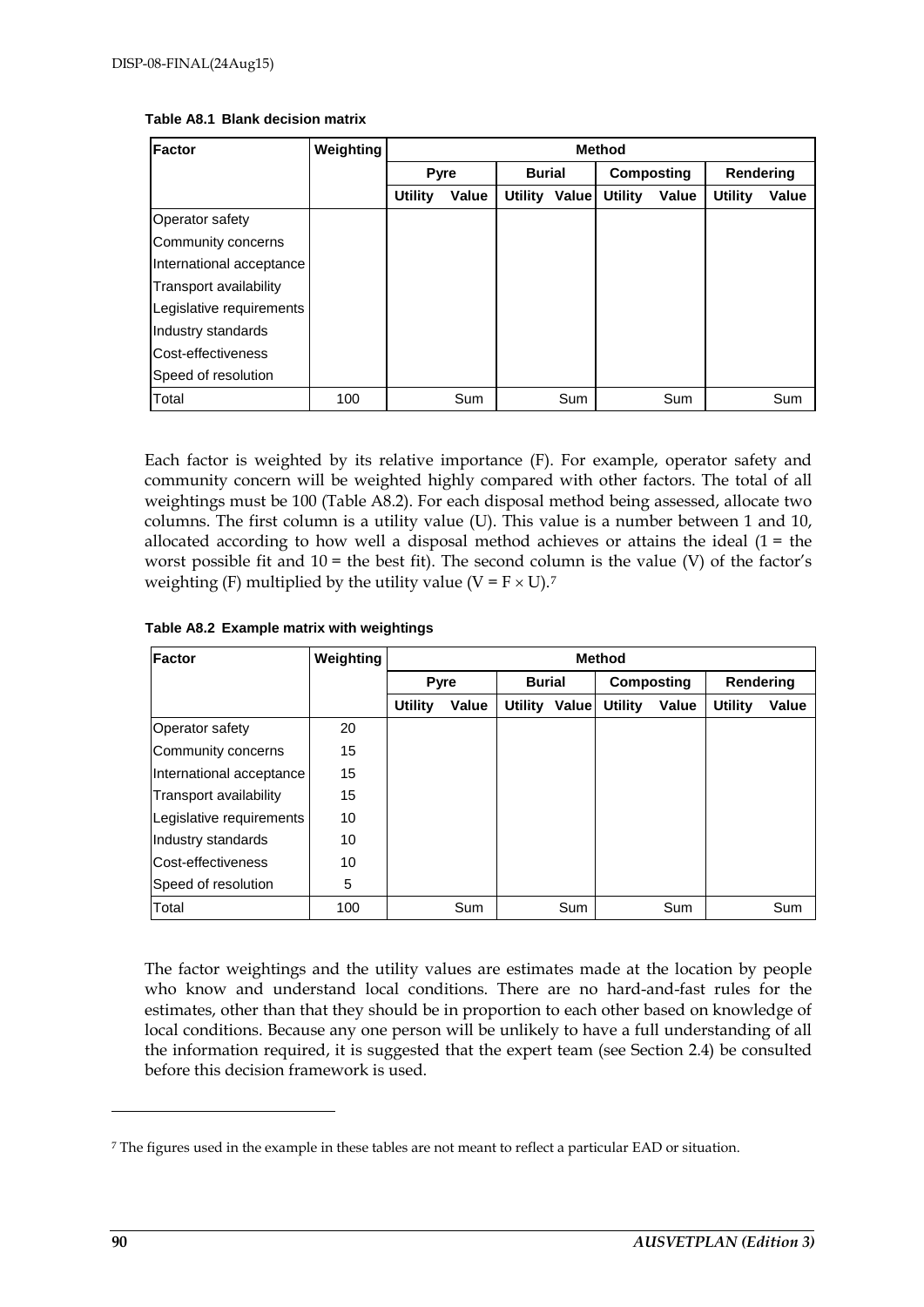After a weighting is given to each factor and a utility value is allocated to each disposal method, values produced for each factor can be summed to give a total for each disposal method (Table A8.3). Once this is calculated for all methods, they can be compared with each other and ranked according to their sums. In this example, rendering is best, followed by burial and composting.

| <b>Factor</b>            | Weighting | <b>Method</b>  |       |                |       |                |                   |                |       |
|--------------------------|-----------|----------------|-------|----------------|-------|----------------|-------------------|----------------|-------|
|                          |           | <b>Pyre</b>    |       | <b>Burial</b>  |       |                | <b>Composting</b> | Rendering      |       |
|                          |           | <b>Utility</b> | Value | <b>Utility</b> | Value | <b>Utility</b> | Value             | <b>Utility</b> | Value |
| Operator safety          | 20        | 5              | 100   | 5              | 100   | 8              | 160               | 10             | 200   |
| Community concerns       | 15        | $\overline{2}$ | 30    | 6              | 90    | 8              | 120               | 10             | 150   |
| International acceptance | 15        | 8              | 120   | 8              | 120   | 5              | 75                | 10             | 150   |
| Transport availability   | 15        | 10             | 150   | 10             | 150   | 10             | 150               | 4              | 60    |
| Legislative requirements | 10        | 10             | 100   | 8              | 80    | 8              | 80                | 10             | 100   |
| Industry standards       | 10        | 6              | 60    | 8              | 80    | 5              | 50                | 10             | 100   |
| Cost-effectiveness       | 10        | 5              | 50    | 5              | 50    | 5              | 50                | 6              | 60    |
| Speed of resolution      | 5         | 8              | 40    | 8              | 40    | 5              | 25                | 10             | 50    |
| Total                    | 100       |                | 650   |                | 710   |                | 710               |                | 870   |

**Table A8.3 Example of completed matrix**

### **Step 4**

Assess the resources available to carry out the disposal methods identified in step 3. If resources are not available, delete the method. If resources are limited, plan to use the disposal method with the highest score first, before moving to the method with the next highest score. For example, rendering usually outscores most other disposal methods, but has either a limited capacity or none at all. If it is available, use it first.<sup>[8](#page-90-0)</sup>

## **Step 5**

Assess the environmental impacts of the remaining disposal methods and choose the method with the least impact on the environment.

-

<span id="page-90-0"></span><sup>8</sup> See AS 5008:2007: Australian standard for the hygienic rendering of animal products (www.publish.csiro.au/pid/5666.htm).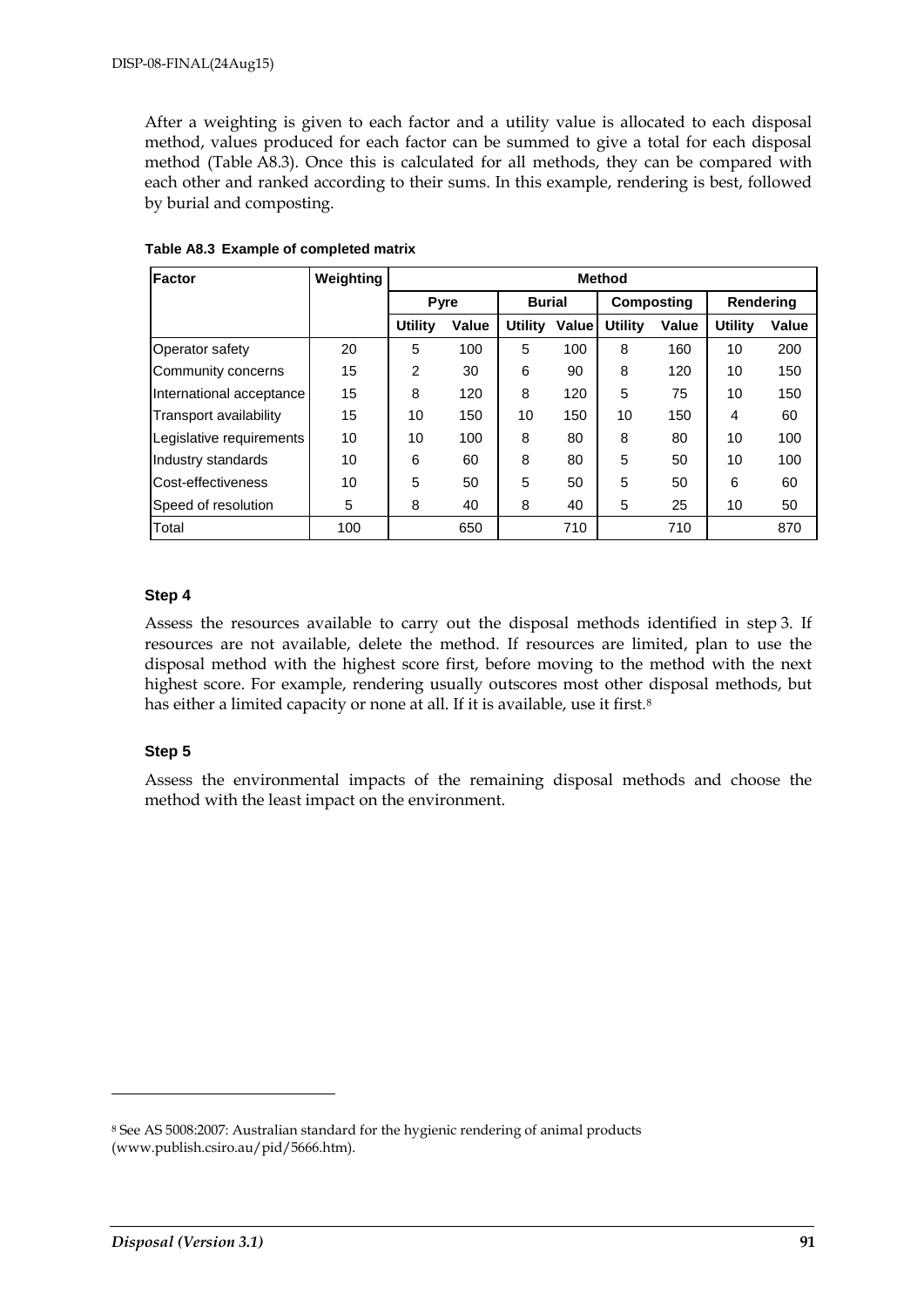## Appendix 9 Overview of effluent systems

## **Terminology**

Collectively, urine and dung are called excreta. Excreta is typically mixed with wash water produced by cleaning yards; with wash water, chemicals and residual milk from cleaning equipment; with waste feed or bedding material; and occasionally with rainwater. The resulting liquid is usually referred to as effluent (or dairy shed effluent or wastewater).

Excreta that dries before being collected (eg by scraping from feed pads or loafing yards) and is handled as a semisolid or solid is called manure. Manure can also contain waste feed or bedding material, and soil removed by scraping nonconcrete areas.

## **Effluent systems and principles**

Once considered purely as a useless byproduct or waste, and a potential environmental pollutant, effluent is now considered a valuable nutrient and water resource if it is properly managed, and if environmental risks are identified and addressed.

Most agricultural activity involving farm animals will produce some level of effluent, which is managed during usual activities. Dairy farms and intensive operations (eg feedlots, pigs and poultry) produce the largest amounts of effluent.

There are two major types of effluent management systems: continuous application systems, and treatment and storage systems (effluent ponds).

## **Continuous application systems**

Continuous application systems are not designed to treat effluent and have limited storage capacity. Consequently, they rely on regular collection and application of effluent, usually twice daily. The effluent is generally collected in a concrete sump and applied directly to pasture as raw (untreated) effluent.

The main types of continuous application systems are:

- sump and gravity flow (generally through a movable hose)
- sump, pump and movable sprinkler
- sump and effluent tanker.

To protect pumps and prevent pipe blockages, each of these systems needs a stone trap, screen or trafficable solids trap to remove coarse solids and foreign material from the effluent stream before it enters the sump.

Provision should be made to store the effluent during extended periods of wet weather when spray irrigation of effluent should not take place (to avoid pollution of rivers and creeks from the runoff). Application of effluent to pastures by a spray irrigator requires regular manual or automatic shifting of the irrigator to avoid excessive application, so that the soil is not overloaded and the pasture is palatable to cows at the next grazing.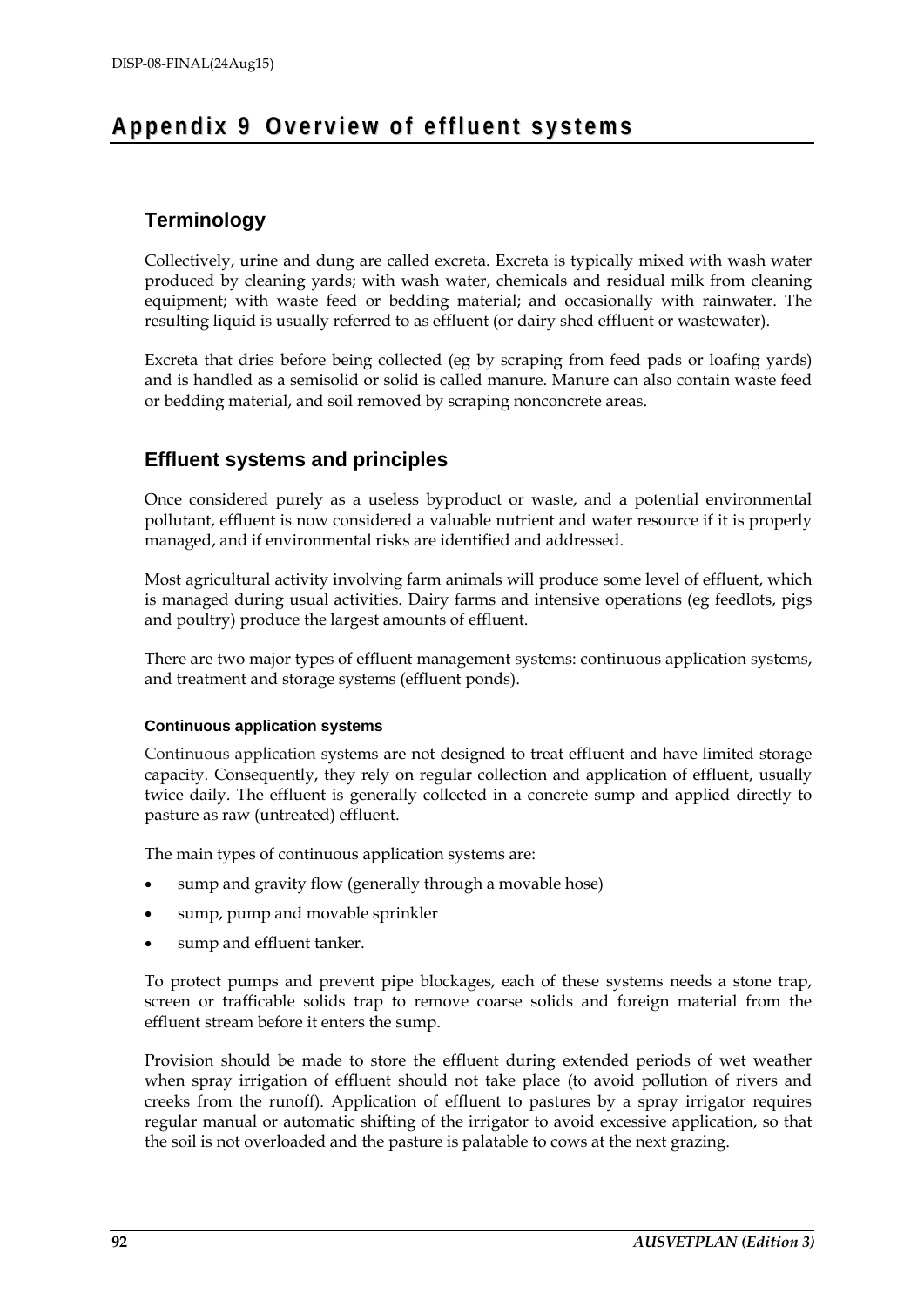#### **Single or multiple effluent ponds**

From an environmental perspective, effluent ponds are generally preferable to continuous application systems in drier areas.

On dairy farms, these systems employ one or more ponds (generally one or two) to treat the daily inflow of effluent from the milking shed and yards, and to store both the liquid effluent and solids (sludge) that settle out of the effluent. Pond systems can also collect, treat and store runoff from concrete and earth yards, and, in some cases, feed pads and regularly used laneways. The liquid effluent is stored until it is either irrigated onto crop or pasture, or recycled for yard flushing purposes.

A number of ponds may be constructed in series to treat and store effluent. The first pond in such a series is generally referred to as the primary pond and the second pond as the secondary pond. The quality of the treated effluent in the final pond generally improves as the number of ponds in the effluent management system increases.

Sludge accumulates in the primary pond and is removed at regular intervals. Primary ponds are commonly designed to store 1–10 years of accumulated sludge. The sludge storage capacity generally depends on the intended method of sludge removal. For example, if a farmer wishes to employ a contractor with an excavator to remove the sludge, they may prefer to limit desludging operations to a frequency of once every 10 years. Alternatively, if the farmer has ready access to a vacuum tanker, they may choose to pump out and apply the sludge as a fertiliser much more frequently, perhaps annually.

Regardless of the number of ponds in the effluent management system, the following three storage/treatment volume components must be provided:

- active treatment volume to maintain the necessary bacterial population to treat and break down the organic matter in the effluent stream
- sludge storage volume to store the solids that settle out of the effluent during treatment
- wet weather storage volume to store liquid effluent during periods when the land is too wet for effluent irrigation, or until the timing of effluent irrigation suits other farm management considerations.

In a single-pond system, each of these three treatment/storage volumes must be provided in the primary pond (see Figure A9.1). In a double-pond system, the active treatment volume and sludge storage volume must be provided in the primary pond, and the wet weather storage volume in the secondary pond (see Figure A9.2).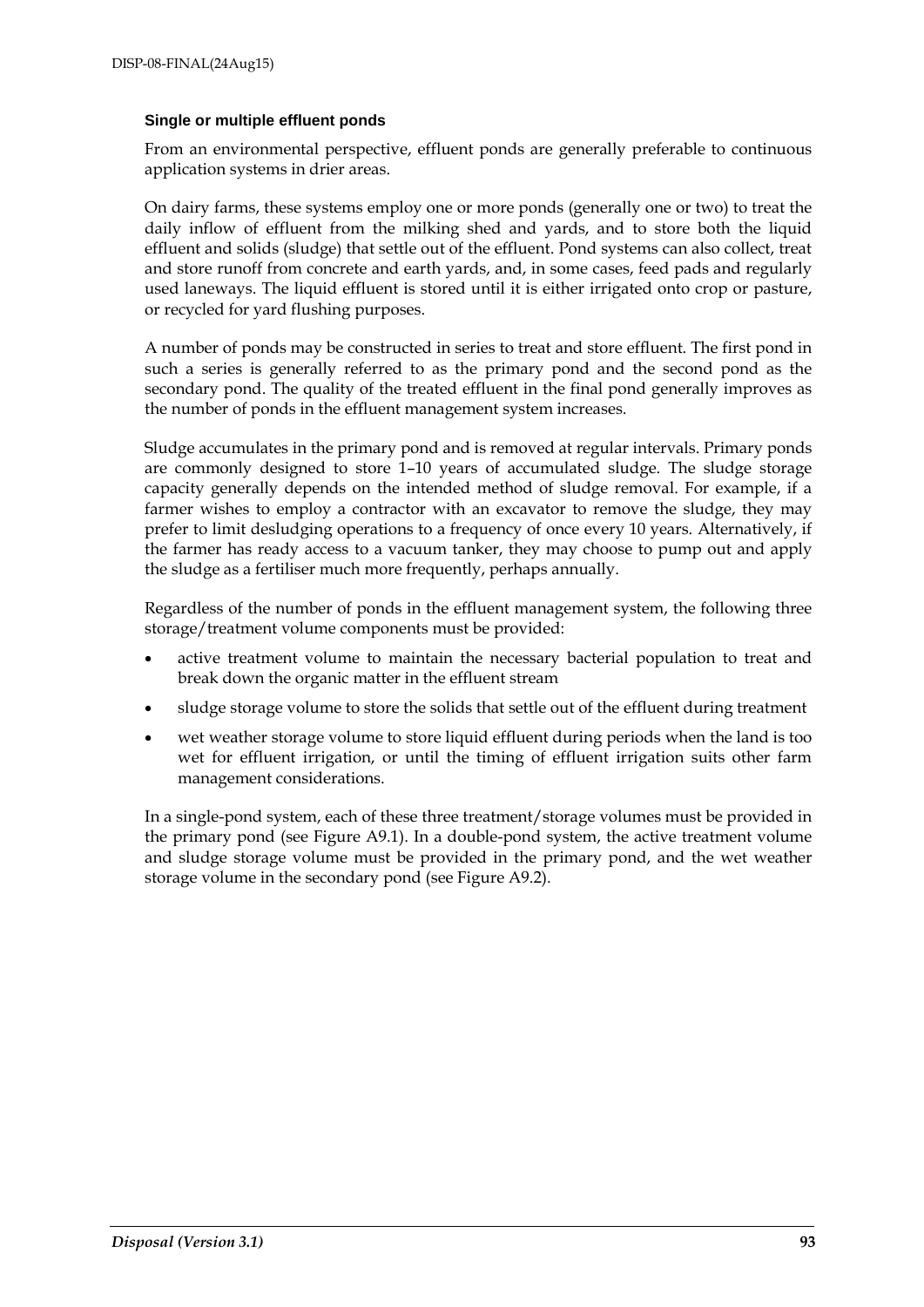

**Figure A9.1 Cross-section of single effluent pond, showing treatment volumes**



#### **Figure A9.2 Cross-section of double effluent pond, showing location of storage volumes in each pond**

Effluent ponds should have sufficient wet weather storage capacity to limit effluent spills (overtopping) to a frequency not exceeding once every 10 years, except in sensitive environmental areas, where less frequent overtopping may be desirable. Effluent ponds should not generally be located close to watercourses. However, if this is unavoidable, additional wet weather storage capacity may be required to further limit effluent spills.

The 'treatment' of the effluent consists of allowing solids to settle to the bottom of the pond as sludge. Both sludge and liquids become a medium for the growth of bacteria that occur normally in faecal matter or the environment. These bacteria may be aerobic, anaerobic or both (facultative). The bacteria and phytoplankton break down the remaining organic compounds in the effluent and produce either methane and carbon dioxide (anaerobic) or water and carbon dioxide (aerobic) as byproducts. The remaining effluent contains simpler organic nutrients and minerals that are more suitable for applying to pasture.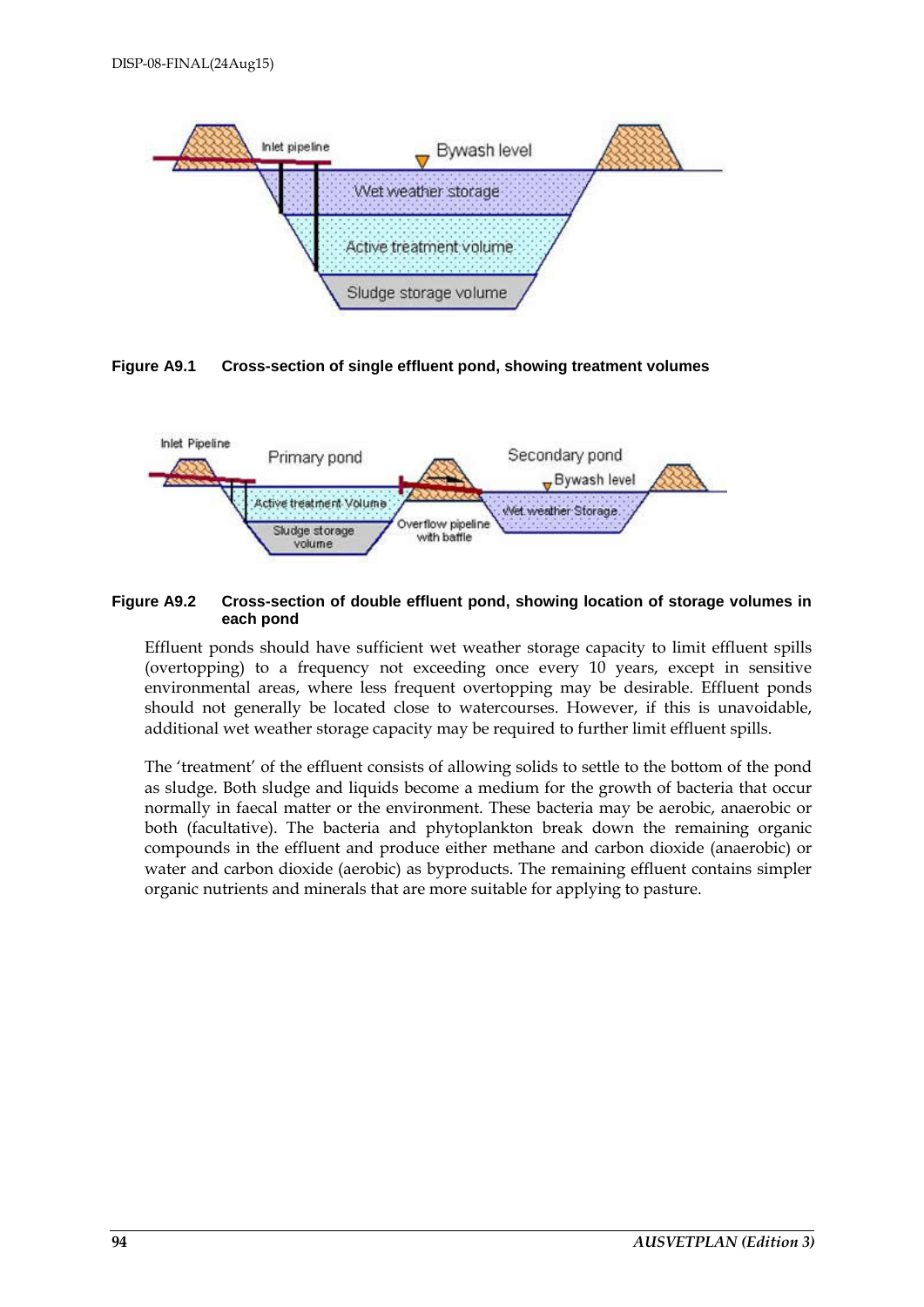# **Glossary**

| Aerosol                                | Particles suspended in the air.                                                                                                                                                                                                                                                                                                                                                                                                                                                                                              |
|----------------------------------------|------------------------------------------------------------------------------------------------------------------------------------------------------------------------------------------------------------------------------------------------------------------------------------------------------------------------------------------------------------------------------------------------------------------------------------------------------------------------------------------------------------------------------|
| Air curtain incineration               | Incineration method in which air is forced through a<br>manifold, creating a turbulent environment that accelerates<br>incineration.                                                                                                                                                                                                                                                                                                                                                                                         |
| Agriculture Ministers'<br>Forum        | The council of Australian national, state and territory, and<br>New Zealand ministers of agriculture that sets Australian<br>and New Zealand agricultural policy (formerly the<br>Standing Council on Primary Industries).<br>See also Animal Health Committee                                                                                                                                                                                                                                                               |
| Animal byproducts                      | Products of animal origin that are not for consumption but<br>are destined for industrial use (eg hides and skins, fur,<br>wool, hair, feathers, hooves, bones, fertiliser).                                                                                                                                                                                                                                                                                                                                                 |
| Animal Health<br>Committee             | A committee whose members are the Australian and state<br>and territory CVOs, the Director of the CSIRO Australian<br>Animal Health Laboratory (CSIRO-AAHL), and the<br>Director of Environmental Biosecurity in the Australian<br>Government Department of the Environment. The<br>committee provides advice to the Agriculture Ministers'<br>Forum on animal health matters, focusing on technical<br>issues and regulatory policy (formerly called the<br>Veterinary Committee).<br>See also Agriculture Ministers' Forum |
| Animal products                        | Meat, meat products and other products of animal origin<br>(eg eggs, milk) for human consumption or for use in<br>animal feedstuff.                                                                                                                                                                                                                                                                                                                                                                                          |
| Australian Chief<br>Veterinary Officer | The nominated senior veterinarian in the Australian<br>Government Department of Agriculture who manages<br>international animal health commitments and the<br>Australian Government's response to an animal disease<br>outbreak.<br>See also Chief veterinary officer                                                                                                                                                                                                                                                        |
| <b>AUSVETPLAN</b>                      | Australian Veterinary Emergency Plan. A series of technical<br>response plans that describe the proposed Australian<br>approach to an emergency animal disease incident. The<br>documents provide guidance based on sound analysis,<br>linking policy, strategies, implementation, coordination<br>and emergency-management plans.                                                                                                                                                                                           |
| Chief veterinary officer<br>(CVO)      | The senior veterinarian of the animal health authority in<br>each jurisdiction (national, state or territory) who has<br>responsibility for animal disease control in that<br>jurisdiction.<br>See also Australian Chief Veterinary Officer                                                                                                                                                                                                                                                                                  |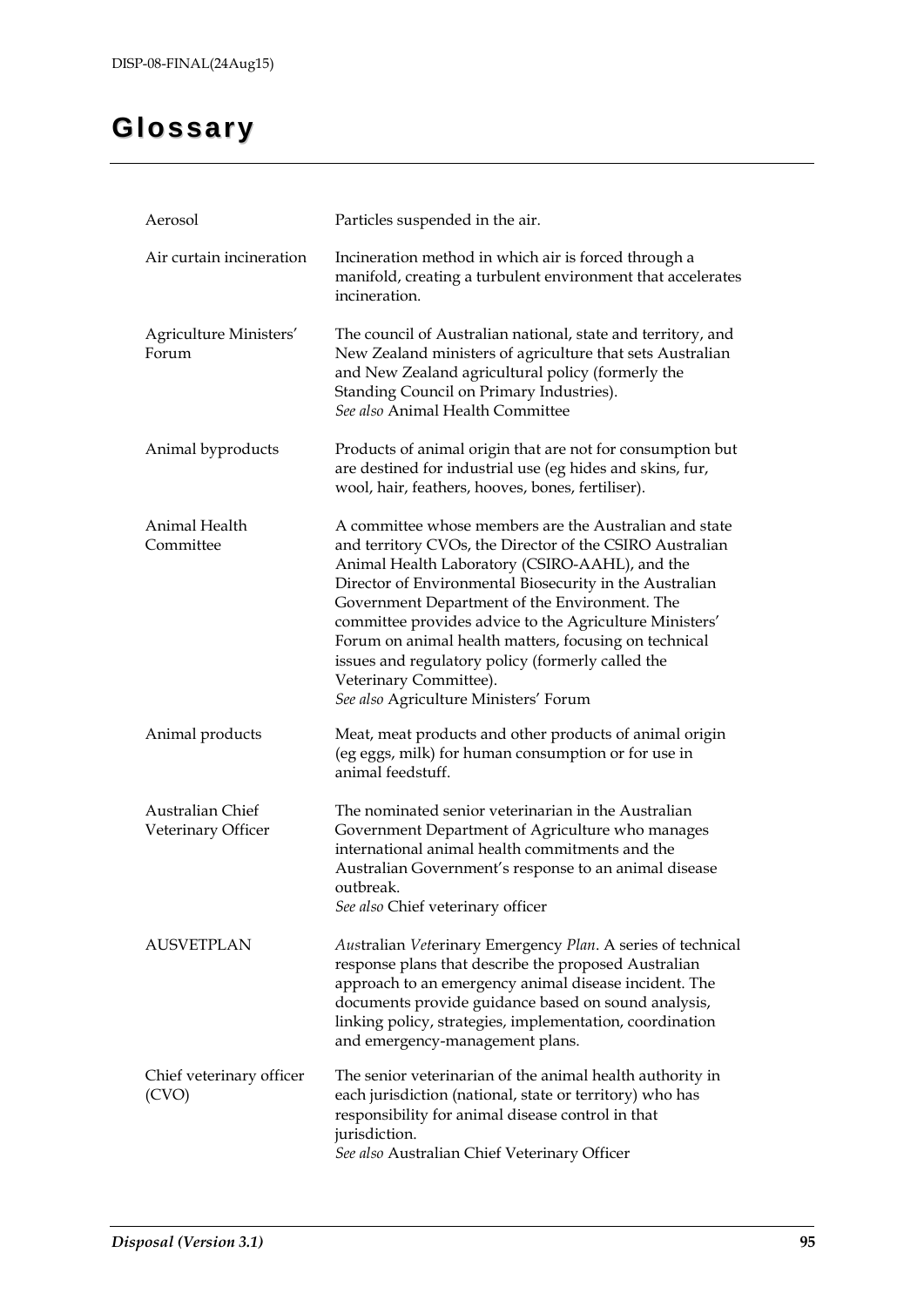| Compensation                                                             | The sum of money paid by government to an owner for<br>livestock or property that are destroyed for the purpose of<br>eradication or prevention of the spread of an emergency<br>animal disease, and livestock that have died of the<br>emergency animal disease.<br>See also Cost-sharing arrangements; Emergency Animal<br>Disease Response Agreement                                                                                                                                                                   |
|--------------------------------------------------------------------------|---------------------------------------------------------------------------------------------------------------------------------------------------------------------------------------------------------------------------------------------------------------------------------------------------------------------------------------------------------------------------------------------------------------------------------------------------------------------------------------------------------------------------|
| <b>Consultative Committee</b><br>on Emergency Animal<br>Diseases (CCEAD) | The key technical coordinating body for animal health<br>emergencies. Members are state and territory CVOs,<br>representatives of CSIRO-AAHL and the relevant<br>industries, and the Australian CVO as chair.                                                                                                                                                                                                                                                                                                             |
| Control area                                                             | A legally declared area where the disease controls,<br>including surveillance and movement controls, applied are<br>of lesser intensity than those in a restricted area (the limits<br>of a control area and the conditions applying to it can be<br>varied during an incident according to need).                                                                                                                                                                                                                        |
| Cost-sharing<br>arrangements                                             | Arrangements agreed between governments (national and<br>states/territories) and livestock industries for sharing the<br>costs of emergency animal disease responses.<br>See also Compensation, Emergency Animal Disease<br>Response Agreement.                                                                                                                                                                                                                                                                           |
| Dangerous contact<br>animal                                              | A susceptible animal that has been designated as being<br>exposed to other infected animals or potentially infectious<br>products following tracing and epidemiological<br>investigation.                                                                                                                                                                                                                                                                                                                                 |
| Dangerous contact<br>premises                                            | A premises, apart from an abattoir, knackery or milk<br>processing plant (or other such facility) that, after<br>investigation and based on a risk assessment, is considered<br>to contain a susceptible animal(s) not showing clinical<br>signs, but considered highly likely to contain an infected<br>animal(s) and/or contaminated animal products, wastes or<br>things that present an unacceptable risk to the response if<br>the risk is not addressed, and that therefore requires action<br>to address the risk. |
| Declared area                                                            | A defined tract of land that is subjected to disease control<br>restrictions under emergency animal disease legislation.<br>There are two types of declared areas: restricted area and<br>control area.                                                                                                                                                                                                                                                                                                                   |
| Decontamination                                                          | Includes all stages of cleaning and disinfection.                                                                                                                                                                                                                                                                                                                                                                                                                                                                         |
| Depopulation                                                             | The removal of a host population from a particular area to<br>control or prevent the spread of disease.                                                                                                                                                                                                                                                                                                                                                                                                                   |
| Destroy (animals)                                                        | To kill animals humanely.                                                                                                                                                                                                                                                                                                                                                                                                                                                                                                 |
| Disease agent                                                            | A general term for a transmissible organism or other factor<br>that causes an infectious disease.                                                                                                                                                                                                                                                                                                                                                                                                                         |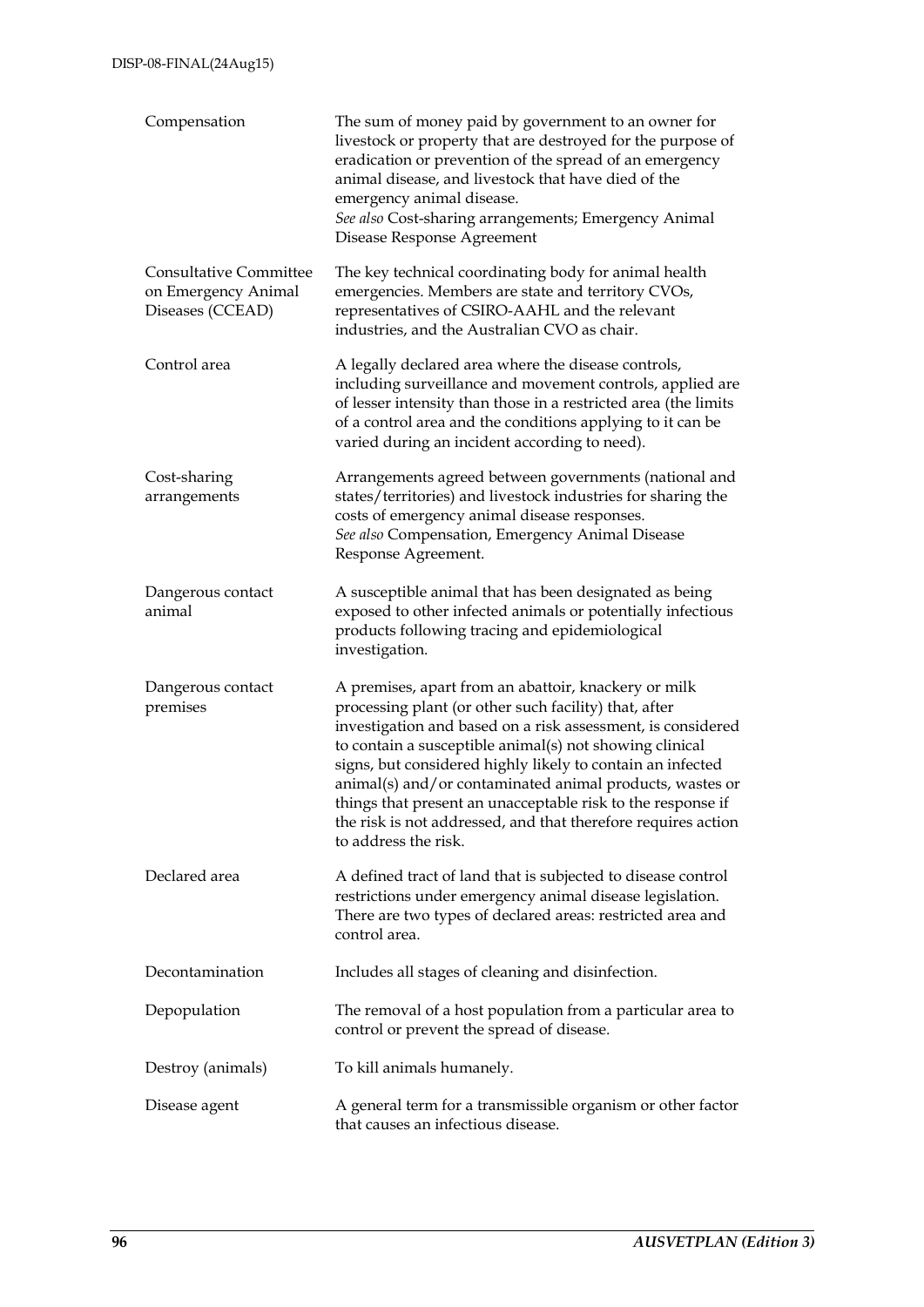| Disease Watch Hotline                                    | 24-hour freecall service for reporting suspected incidences<br>of exotic diseases $-1800675888$                                                                                                                                                                                                                                                                                              |
|----------------------------------------------------------|----------------------------------------------------------------------------------------------------------------------------------------------------------------------------------------------------------------------------------------------------------------------------------------------------------------------------------------------------------------------------------------------|
| Disinfectant                                             | A chemical used to destroy disease agents outside a living<br>animal.                                                                                                                                                                                                                                                                                                                        |
| Disinfection                                             | The application, after thorough cleansing, of procedures<br>intended to destroy the infectious or parasitic agents of<br>animal diseases, including zoonoses; applies to premises,<br>vehicles and different objects that may have been directly<br>or indirectly contaminated.                                                                                                              |
| Disinfestation                                           | The removal of insects from animals.                                                                                                                                                                                                                                                                                                                                                         |
| Disinsectisation                                         | The application of procedures intended to eliminate<br>arthropods that may cause disease or are potential vectors<br>of infectious agents of animal diseases.                                                                                                                                                                                                                                |
| Disposal                                                 | Sanitary removal of animal carcasses, animal products,<br>materials and wastes by burial, burning or some other<br>process so as to prevent the spread of disease.                                                                                                                                                                                                                           |
| Emergency animal<br>disease                              | A disease that is (a) exotic to Australia or (b) a variant of an<br>endemic disease or (c) a serious infectious disease of<br>unknown or uncertain cause or (d) a severe outbreak of a<br>known endemic disease, and that is considered to be of<br>national significance with serious social or trade<br>implications.<br>See also Endemic animal disease, Exotic animal disease            |
| <b>Emergency Animal</b><br>Disease Response<br>Agreement | Agreement between the Australian and state/territory<br>governments and livestock industries on the management<br>of emergency animal disease responses. Provisions include<br>participatory decision making, risk management, cost<br>sharing, the use of appropriately trained personnel and<br>existing standards such as AUSVETPLAN.<br>See also Compensation; Cost-sharing arrangements |
| Endemic animal disease                                   | A disease affecting animals (which may include humans)<br>that is known to occur in Australia.<br>See also Emergency animal disease, Exotic animal disease                                                                                                                                                                                                                                   |
| Enterprise                                               | See Risk enterprise                                                                                                                                                                                                                                                                                                                                                                          |
| Epidemiological<br>investigation                         | An investigation to identify and qualify the risk factors<br>associated with the disease.<br>See also Veterinary investigation                                                                                                                                                                                                                                                               |
| Exotic animal disease                                    | A disease affecting animals (which may include humans)<br>that does not normally occur in Australia.<br>See also Emergency animal disease, Endemic animal<br>disease                                                                                                                                                                                                                         |
| Exotic fauna/feral<br>animals                            | See Wild animals                                                                                                                                                                                                                                                                                                                                                                             |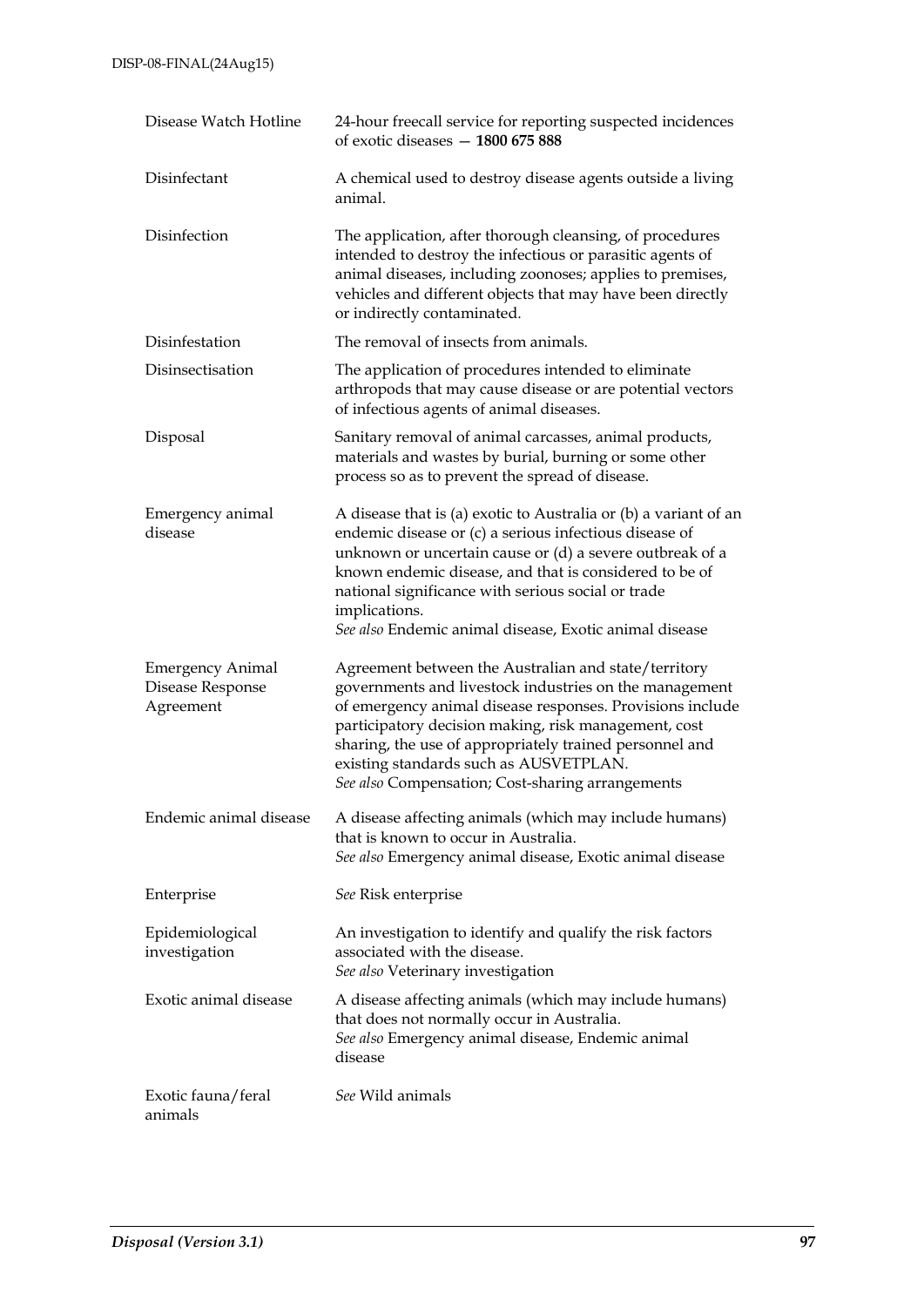| Fomites                            | Inanimate objects (eg boots, clothing, equipment,<br>instruments, vehicles, crates, packaging) that can carry an<br>infectious disease agent and may spread the disease<br>through mechanical transmission.                                                                                                                                                                                                         |  |  |  |
|------------------------------------|---------------------------------------------------------------------------------------------------------------------------------------------------------------------------------------------------------------------------------------------------------------------------------------------------------------------------------------------------------------------------------------------------------------------|--|--|--|
| Groundwater                        | Any water contained in an aquifer.                                                                                                                                                                                                                                                                                                                                                                                  |  |  |  |
| In-contact animals                 | Animals that have had close contact with infected animals,<br>such as noninfected animals in the same group as infected<br>animals.                                                                                                                                                                                                                                                                                 |  |  |  |
| Incubation period                  | The period that elapses between the introduction of the<br>pathogen into the animal and the first clinical signs of the<br>disease.                                                                                                                                                                                                                                                                                 |  |  |  |
| Index case                         | The first case of the disease to be diagnosed in a disease<br>outbreak.<br>See also Index property                                                                                                                                                                                                                                                                                                                  |  |  |  |
| Index property                     | The property on which the index case is found.<br>See also Index case                                                                                                                                                                                                                                                                                                                                               |  |  |  |
| Infected premises                  | A defined area (which may be all or part of a property) on<br>which animals meeting the case definition are or were<br>present, or the causative agent of the emergency animal<br>disease exists, or there is a reasonable suspicion that either<br>exists, and that the relevant chief veterinary officer or their<br>delegate has declared to be an infected premises.                                            |  |  |  |
| Landfill site                      | A licensed site for the disposal of approved wastes to land.                                                                                                                                                                                                                                                                                                                                                        |  |  |  |
| Leachate                           | Liquid impurities resulting from decomposition, with the<br>potential to percolate through soil.                                                                                                                                                                                                                                                                                                                    |  |  |  |
| Local control centre<br>(ICC)      | An emergency operations centre responsible for the<br>command and control of field operations in a defined area.                                                                                                                                                                                                                                                                                                    |  |  |  |
| Monitoring                         | Routine collection of data for assessing the health status of<br>a population, or the level of contamination of a site for<br>remediation purposes.<br>See also Surveillance                                                                                                                                                                                                                                        |  |  |  |
| Movement control                   | Restrictions placed on the movement of animals, people<br>and other things to prevent the spread of disease.                                                                                                                                                                                                                                                                                                        |  |  |  |
| National management<br>group (NMG) | A group established to approve (or not approve) the<br>invoking of cost sharing under the Emergency Animal<br>Disease Response Agreement. NMG members are the<br>Secretary of the Australian Government Department of<br>Agriculture as chair, the chief executive officers of the state<br>and territory government parties, and the president (or<br>analogous officer) of each of the relevant industry parties. |  |  |  |
| Native wildlife                    | See Wild animals                                                                                                                                                                                                                                                                                                                                                                                                    |  |  |  |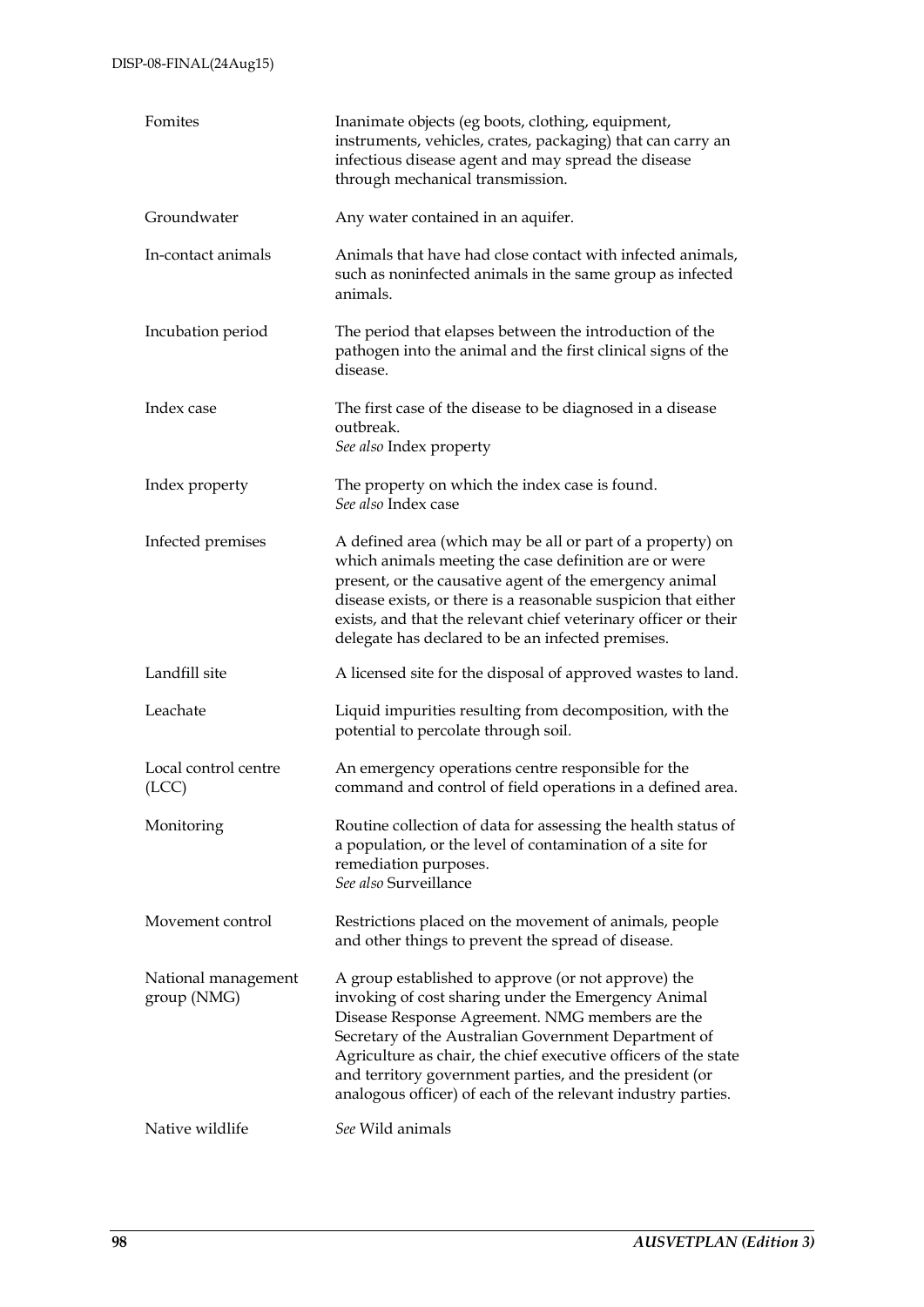| <b>OIE Terrestrial Code</b>   | OIE Terrestrial animal health code. Describes standards for<br>safe international trade in animals and animal products.<br>Revised annually and published on the internet at:<br>www.oie.int/international-standard-setting/terrestrial-<br>code/access-online.                                                                                          |
|-------------------------------|----------------------------------------------------------------------------------------------------------------------------------------------------------------------------------------------------------------------------------------------------------------------------------------------------------------------------------------------------------|
| <b>OIE Terrestrial Manual</b> | OIE Manual of diagnostic tests and vaccines for terrestrial<br>animals. Describes standards for laboratory diagnostic tests<br>and the production and control of biological products<br>(principally vaccines). The current edition is published on<br>the internet at: www.oie.int/international-standard-<br>setting/terrestrial-manual/access-online. |
| Open burning                  | The burning of wastes in the open without any control<br>over emissions.                                                                                                                                                                                                                                                                                 |
| Operational procedures        | Detailed instructions for carrying out specific disease<br>control activities, such as disposal, destruction,<br>decontamination and valuation.                                                                                                                                                                                                          |
| Outside area                  | The area of Australia outside the declared (control and<br>restricted) areas.                                                                                                                                                                                                                                                                            |
| Owner                         | Person responsible for a premises (includes an agent of the<br>owner, such as a manager or other controlling officer).                                                                                                                                                                                                                                   |
| Premises                      | A tract of land including its buildings, or a separate farm<br>or facility that is maintained by a single set of services and<br>personnel.                                                                                                                                                                                                              |
| Prevalence                    | The proportion (or percentage) of animals in a particular<br>population affected by a particular disease (or infection or<br>positive antibody titre) at a given point in time.                                                                                                                                                                          |
| Putrescible waste             | Waste able to be decomposed by the action of<br>microorganisms.                                                                                                                                                                                                                                                                                          |
| Quarantine                    | Legal restrictions imposed on a place or a tract of land by<br>the serving of a notice limiting access or egress of specified<br>animals, persons or things.                                                                                                                                                                                             |
| Remediation                   | The remedying of a site to reverse or stop damage to the<br>environment.                                                                                                                                                                                                                                                                                 |
| Rendering                     | Processing by heat to inactivate infective agents. Rendered<br>material may be used in various products according to<br>particular disease circumstances.                                                                                                                                                                                                |
| Restricted area               | A relatively small legally declared area around infected<br>premises and dangerous contact premises that is subject to<br>disease controls, including intense surveillance and<br>movement controls.                                                                                                                                                     |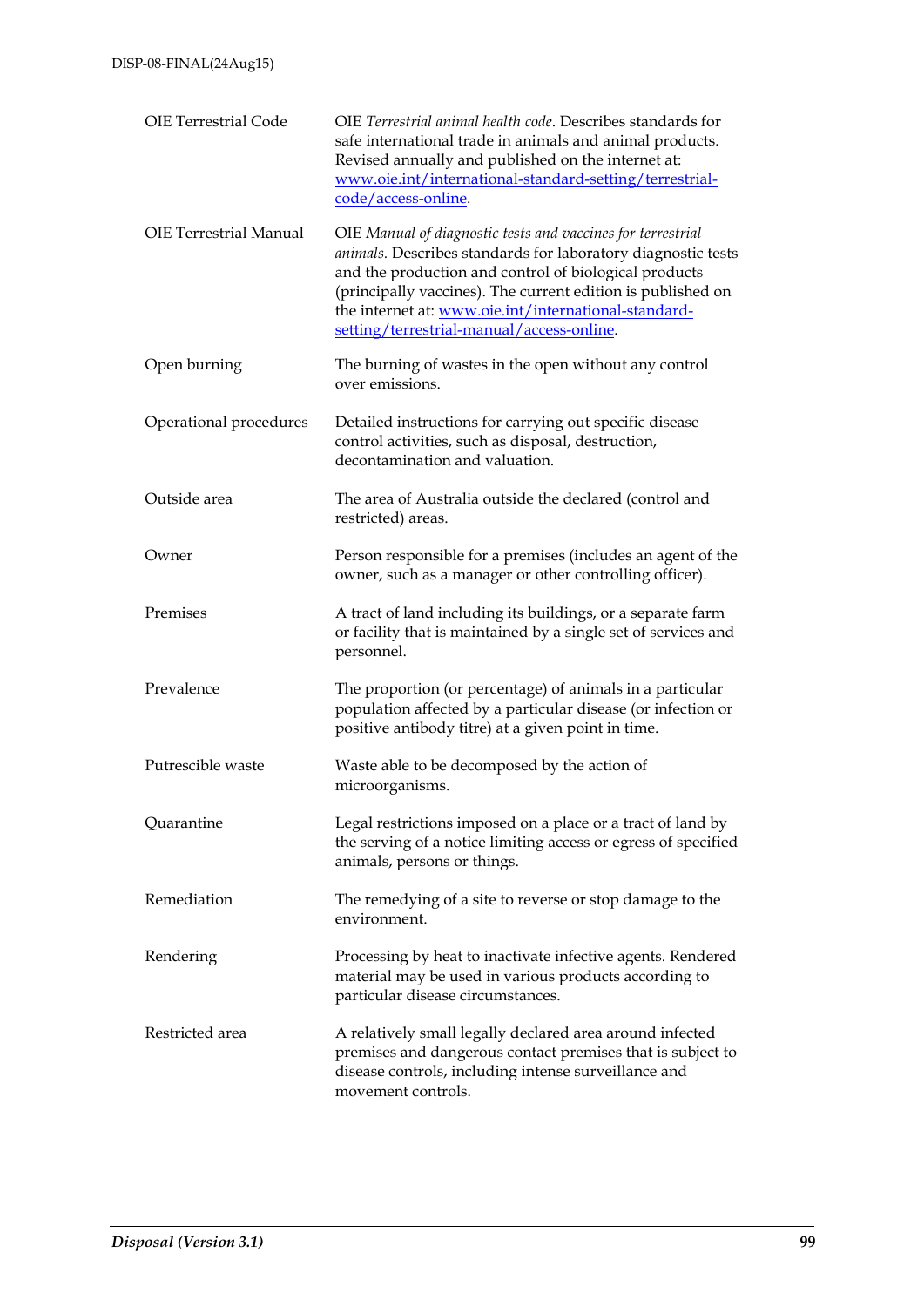| Risk enterprise                    | A defined livestock or related enterprise that is potentially<br>a major source of infection for many other premises.<br>Includes intensive piggeries, feedlots, abattoirs, knackeries,<br>saleyards, calf scales, milk factories, tanneries, skin sheds,<br>game meat establishments, cold stores, artificial<br>insemination centres, veterinary laboratories and hospitals,<br>road and rail freight depots, showgrounds, field days,<br>weighbridges, garbage depots. |
|------------------------------------|---------------------------------------------------------------------------------------------------------------------------------------------------------------------------------------------------------------------------------------------------------------------------------------------------------------------------------------------------------------------------------------------------------------------------------------------------------------------------|
| Sensitivity                        | The proportion of truly positive units that are correctly<br>identified as positive by a test.<br>See also Specificity                                                                                                                                                                                                                                                                                                                                                    |
| Sentinel animal                    | Animal of known health status that is monitored to detect<br>the presence of a specific disease agent.                                                                                                                                                                                                                                                                                                                                                                    |
| Serotype                           | A subgroup of microorganisms identified by the antigens<br>carried (as determined by a serology test).                                                                                                                                                                                                                                                                                                                                                                    |
| Specificity                        | The proportion of truly negative units that are correctly<br>identified as negative by a test.<br>See also Sensitivity                                                                                                                                                                                                                                                                                                                                                    |
| Stamping out                       | The strategy of eliminating infection from premises<br>through the destruction of animals in accordance with the<br>particular AUSVETPLAN manual, and in a manner that<br>permits appropriate disposal of carcasses and<br>decontamination of the site.                                                                                                                                                                                                                   |
| State coordination centre<br>(SCC) | The emergency operations centre that directs the disease<br>control operations to be undertaken in that state or<br>territory.                                                                                                                                                                                                                                                                                                                                            |
| Surveillance                       | A systematic program of investigation designed to<br>establish the presence, extent or absence of a disease, or of<br>infection or contamination with the causative organism. It<br>includes the examination of animals for clinical signs,<br>antibodies or the causative organism.                                                                                                                                                                                      |
| Susceptible animals                | Animals that can be infected with a particular disease.                                                                                                                                                                                                                                                                                                                                                                                                                   |
| Suspect animal                     | An animal that may have been exposed to an emergency<br>disease such that its quarantine and intensive surveillance,<br>but not pre-emptive slaughter, is warranted.<br>or<br>An animal not known to have been exposed to a disease<br>agent but showing clinical signs requiring differential<br>diagnosis.                                                                                                                                                              |
| Suspect premises                   | Temporary classification of a premises that contains a<br>susceptible animal(s) not known to have been exposed to<br>the disease agent but showing clinical signs similar to the<br>case definition, and that therefore requires investigation(s).                                                                                                                                                                                                                        |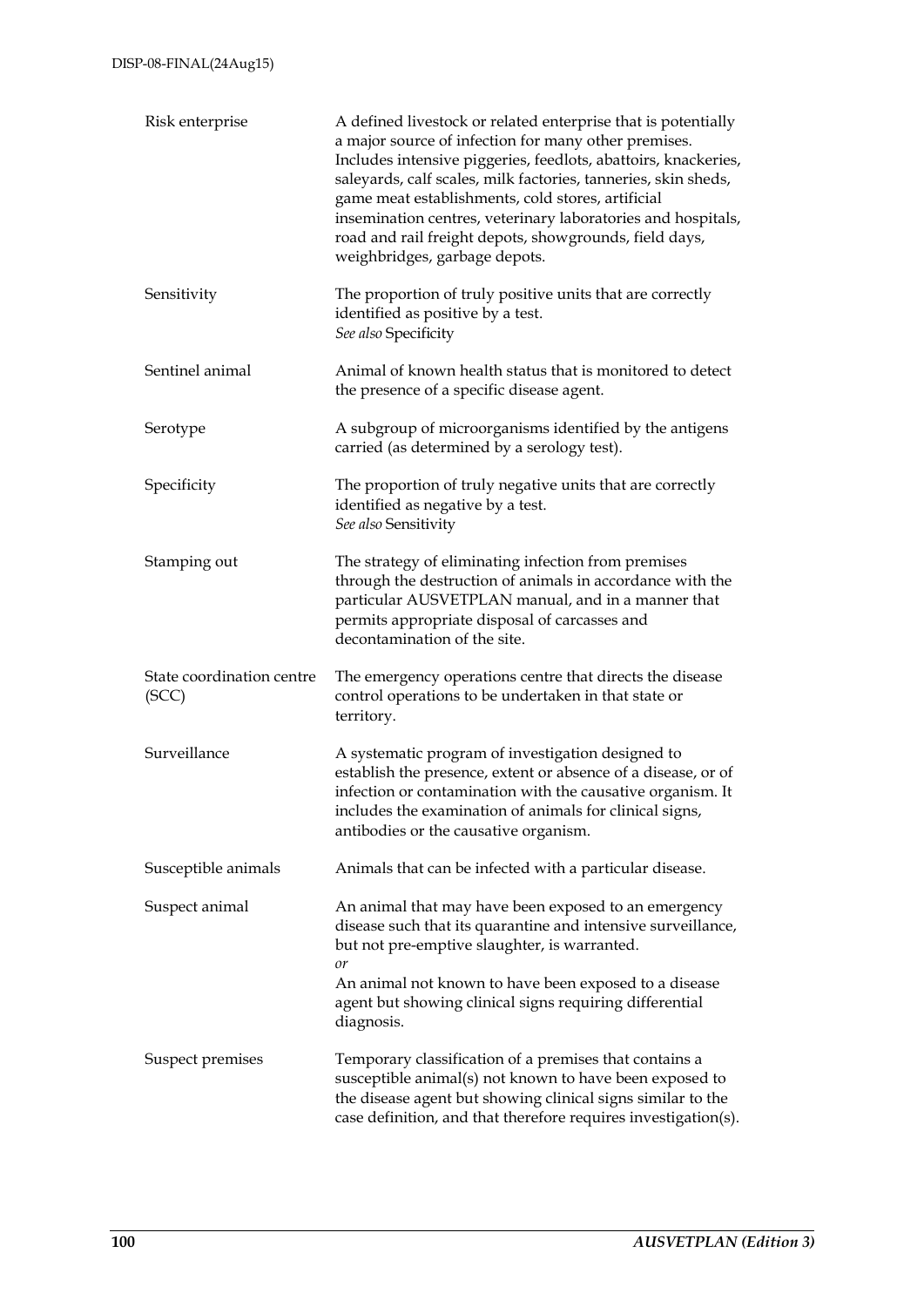| Swill                    | Also known as 'prohibited pig feed', material of<br>mammalian origin, or any substance that has come in<br>contact with this material; it does not include:<br>• milk, milk products or milk byproducts, either of<br>Australian provenance or legally imported for stockfeed<br>use into Australia<br>• material containing flesh, bones, blood, offal or mammal<br>carcases that is treated by an approved process<br>• a carcass or part of a domestic pig, born and raised on<br>the property on which the pig or pigs that are<br>administered the part are held, that is administered for<br>therapeutic purposes in accordance with the written<br>instructions of a veterinary practitioner<br>• material used under an individual and defined-period<br>permit issued by a jurisdiction for the purposes of<br>research or baiting. |
|--------------------------|----------------------------------------------------------------------------------------------------------------------------------------------------------------------------------------------------------------------------------------------------------------------------------------------------------------------------------------------------------------------------------------------------------------------------------------------------------------------------------------------------------------------------------------------------------------------------------------------------------------------------------------------------------------------------------------------------------------------------------------------------------------------------------------------------------------------------------------------|
| Swill feeding            | Also known as 'feeding prohibited pig feed', includes:<br>• feeding, or allowing or directing another person to feed,<br>prohibited pig feed to a pig<br>• allowing a pig to have access to prohibited pig feed<br>• the collection and storage or possession of prohibited<br>pig feed on a premises where one or more pigs are kept<br>• supplying to another person prohibited pig feed that the<br>supplier knows is for feeding to any pig.                                                                                                                                                                                                                                                                                                                                                                                             |
| Tracing                  | The process of locating animals, persons or other items that<br>may be implicated in the spread of disease, so that<br>appropriate action can be taken.                                                                                                                                                                                                                                                                                                                                                                                                                                                                                                                                                                                                                                                                                      |
| Vaccination              | Inoculation of individuals with a vaccine to provide active<br>immunity.                                                                                                                                                                                                                                                                                                                                                                                                                                                                                                                                                                                                                                                                                                                                                                     |
| Vaccine                  | A substance used to stimulate immunity against one or<br>several disease-causing agents to provide protection or to<br>reduce the effects of the disease. A vaccine is prepared<br>from the causative agent of a disease, its products or a<br>synthetic substitute, which is treated to act as an antigen<br>without inducing the disease.                                                                                                                                                                                                                                                                                                                                                                                                                                                                                                  |
| Vector                   | A living organism (frequently an arthropod) that transmits<br>an infectious agent from one host to another. A biological<br>vector is one in which the infectious agent must develop or<br>multiply before becoming infective to a recipient host. A<br>mechanical vector is one that transmits an infectious agent<br>from one host to another but is not essential to the life cycle<br>of the agent.                                                                                                                                                                                                                                                                                                                                                                                                                                      |
| Veterinary investigation | An investigation of the diagnosis, pathology and<br>epidemiology of the disease.<br>See also Epidemiological investigation                                                                                                                                                                                                                                                                                                                                                                                                                                                                                                                                                                                                                                                                                                                   |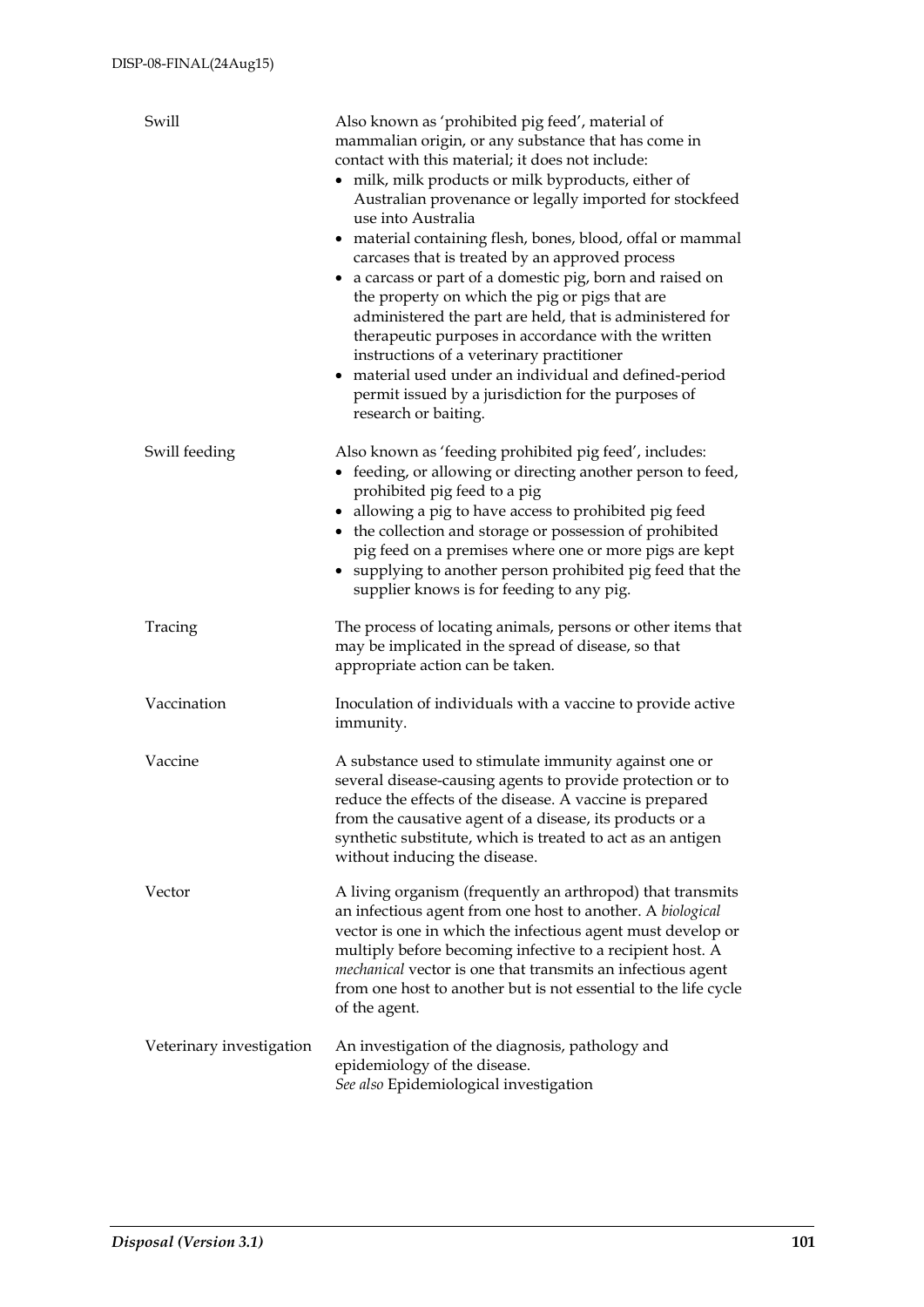| Wild animals      |                                                                                                                                                                                                                                                              |
|-------------------|--------------------------------------------------------------------------------------------------------------------------------------------------------------------------------------------------------------------------------------------------------------|
| – native wildlife | Animals that are indigenous to Australia and may be<br>susceptible to emergency animal diseases (eg bats, dingoes,<br>marsupials).                                                                                                                           |
| - feral animals   | Animals of domestic species that are not confined or under<br>control (eg cats, horses, pigs).                                                                                                                                                               |
| – exotic fauna    | Nondomestic animal species that are not indigenous to<br>Australia (eg foxes).                                                                                                                                                                               |
| Zoning            | The process of defining, implementing and maintaining a<br>disease-free or infected area in accordance with OIE<br>guidelines, based on geopolitical and/or physical<br>boundaries and surveillance, in order to facilitate disease<br>control and/or trade. |
| Zoonosis          | A disease of animals that can be transmitted to humans.                                                                                                                                                                                                      |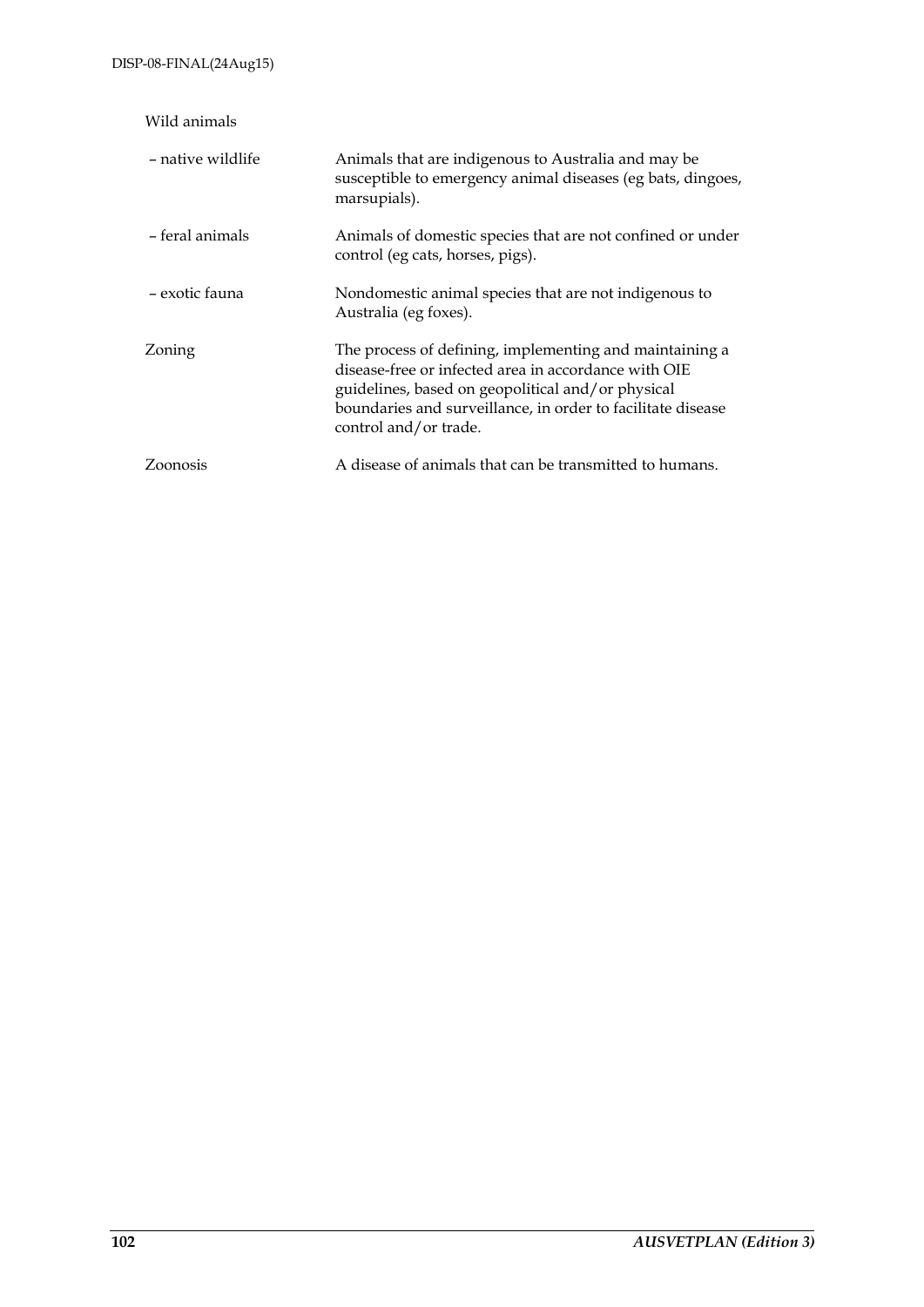# **Abbreviations**

| <b>AUSVETPLAN</b> | Australian Veterinary Emergency Plan    |
|-------------------|-----------------------------------------|
| <b>BSE</b>        | bovine spongiform encephalopathy        |
| EAD               | emergency animal disease                |
| <b>FMD</b>        | foot-and-mouth disease                  |
| IP                | infected premises                       |
| <b>IPOPs</b>      | infected premises operations            |
| <b>IPS</b>        | infected premises security              |
| <b>IPSS</b>       | infected premises site supervisory      |
| <b>LCC</b>        | local control centre                    |
| <b>TSE</b>        | transmissible spongiform encephalopathy |
| <b>WHS</b>        | work health and safety                  |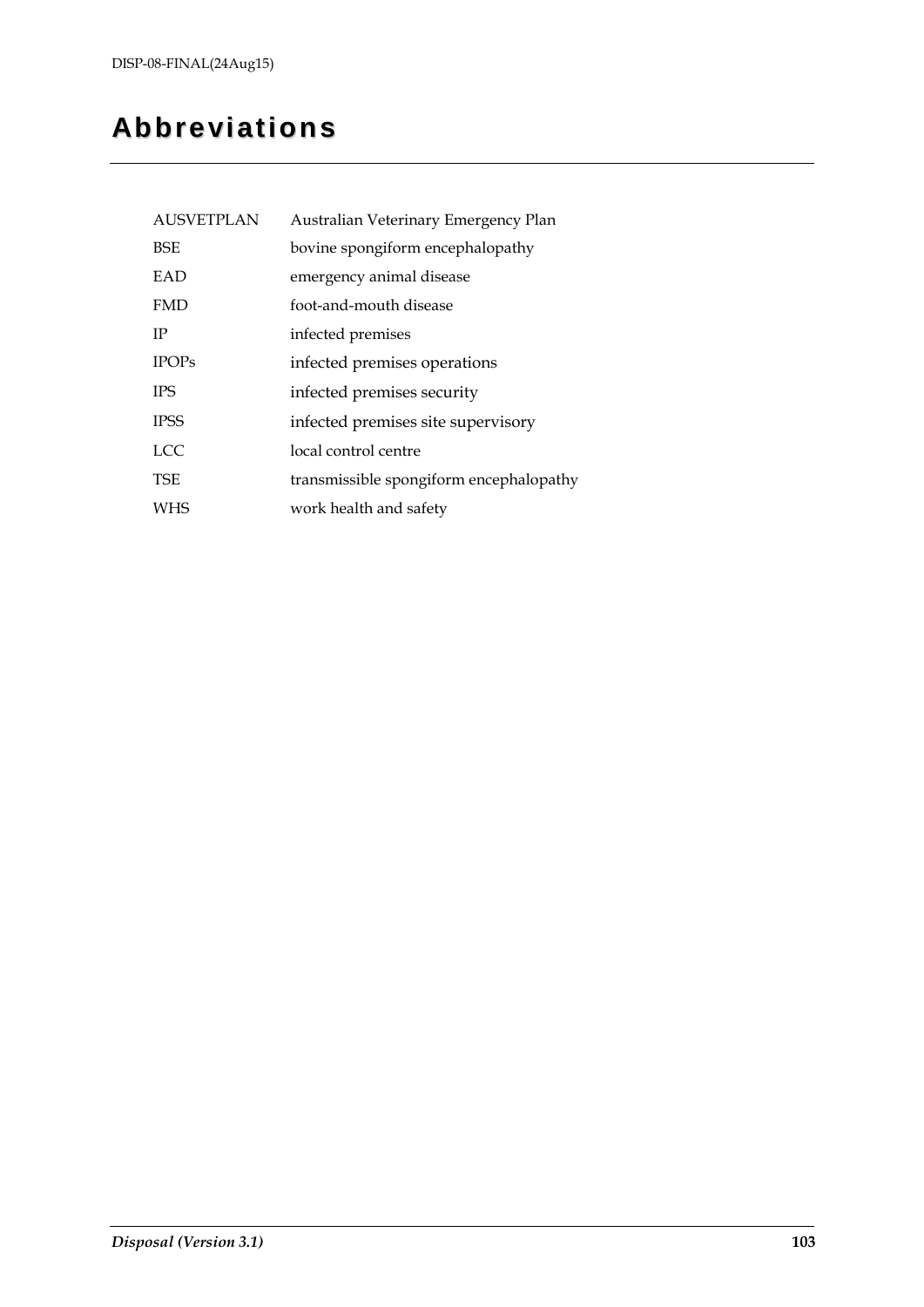## **References**

- ARA (Australian Renderers Association Inc) (2011). *2011 ARA Code of practice for hygienic rendering of animal products*. ARA, Baulkham Hills, New South Wales.
- ARA (Australian Renderers Association Inc) (2012). *2011 rendering facts*. ARA, Baulkham Hills, New South Wales.
- Auvermann B, Kalbasi A and Ahmed A (2004). Rendering. In: *Carcass disposal: a comprehensive review*, National Agricultural Biosecurity Center, Kansas State University, Chapter 4, 8–13.
- Bourne D (2001). *Burning of carcasses for foot-and-mouth disease (Disease investigation and control — treatment and care)*. Foot-and-Mouth Disease — Special Edition, WILDPro(R) v3.0, CD.
- CFSPH and USDA (Center for Food Security and Public Health, and United States Department of Agriculture) (2012). *NAHEMS guidelines: disposal*. www.aphis.usda.gov/animal\_health/emergency\_management/downloads/nahems\_g uidelines/disposal\_nahems.pdf
- Cumbria Foot and Mouth Disease Inquiry Panel (2002). *Cumbria foot and mouth disease inquiry report*, 76. www.cumbria.gov.uk/eLibrary/Content/Internet/538/716/37826163827.pdf
- De Klerk PF (2002). Carcass disposal: lessons from the Netherlands after the foot and mouth outbreak of 2001. *OIE Scientific and Technical Review* 21(3):789–796.
- Ford G (2003). Disposal technology seminar on air-curtain incineration. Midwest Regional Carcass Disposal Conference, Kansas City.
- Gloster J, Hewson H, Mackay D, Garland T, Donaldson A, Mason I and Brown R (2001). Spread of foot-and-mouth disease from the burning of animal carcases on open pyres. Special article. *Veterinary Record*, 12 May 2001, 585–586.
- Guan J, Chan M, Grenier C, Wilkie DC, Brooks BW and Spencer JL (2009). Survival of avian influenza and Newcastle disease viruses in compost and at ambient temperatures based on virus isolation and real-time reverse transcriptase PCR. *Avian Diseases* 53:26–33.
- Himsworth CG (2008). The danger of lime use in agricultural anthrax disinfection procedures: the potential role of calcium in the preservation of anthrax spores. Special report. *Canadian Veterinary Journal* 49:12081210.
- Keener HM, Elwell DL and Monnin MJ (2000). Procedures and equations for sizing of structures and windrows for composting animal mortalities. *Applied Engineering in Agriculture* 16(6):681–692.
- Lu H, Castro AE, Pennick K, Liu J, Yang Q, Dunn P, Weinstock D and Henzler D (2003). Survival of avian influenza virus H7N2 in SPF chickens and their environments. *Avian Diseases* 47:1015–1021.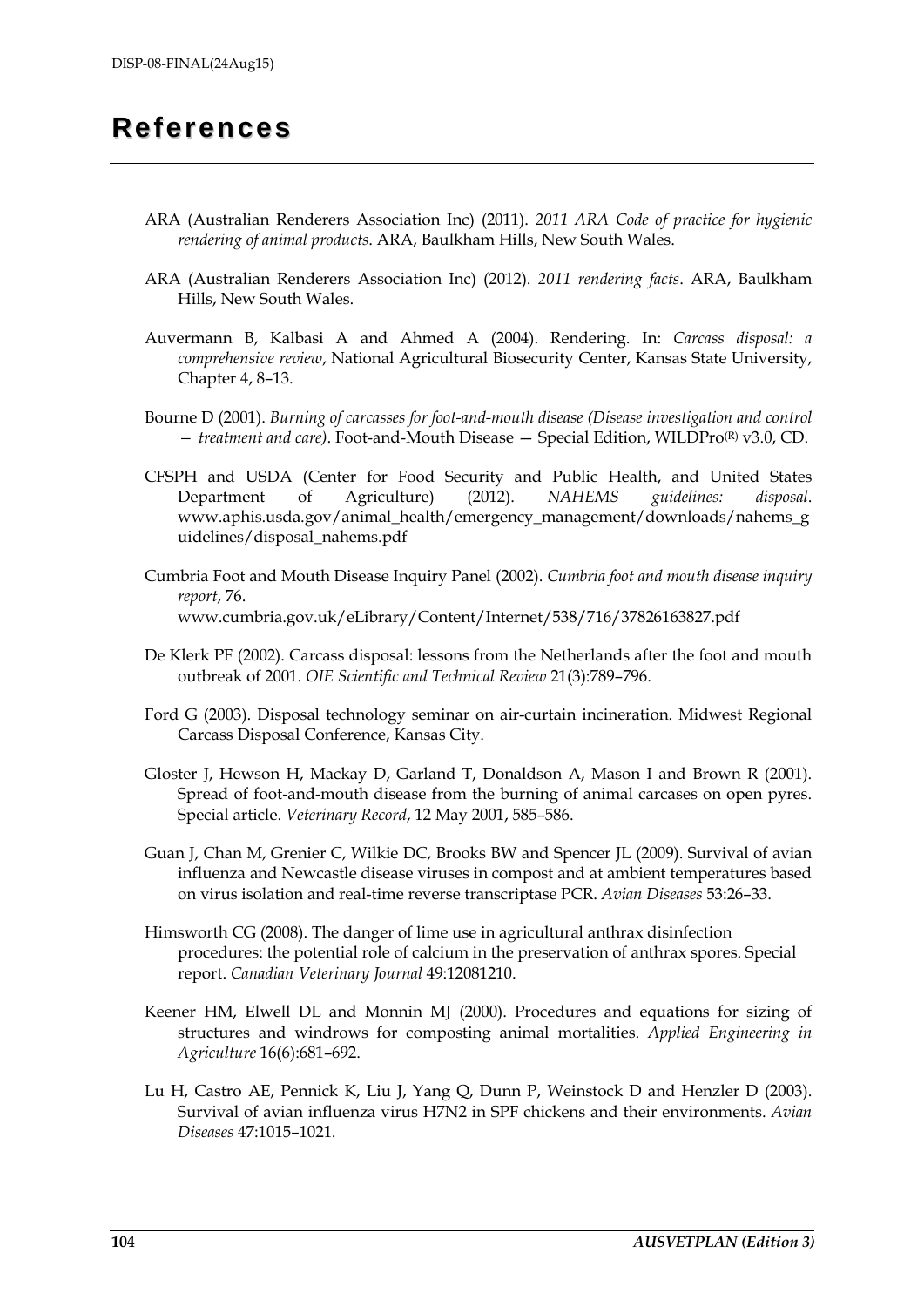- NABC (National Agricultural Biosecurity Center) (2004). *Carcass disposal: a comprehensive review,* report prepared by the National Agricultural Biosecurity Center Consortium Carcass Disposal Working Group for the United States Department of Agriculture Animal and Plant Health Inspection Service, NABC, Kansas State University.
- Pluimers FH, de Leeuw PW, Smak JA, Elbers ARW and Stegeman JA (1999). Classical swine fever in the Netherlands 1997–1998: a description of organisation and measures to eradicate the disease. *Preventive Veterinary Medicine* 42(3–4):139–155.
- Scudamore JM, Trevelyan GM, Tas MV, Varley EM and Hickman GAW (2002). Carcass disposal: lessons from Great Britain following the foot and mouth disease outbreaks of 2001. *OIE Scientific and Technical Review* 21(3):775–787.
- SSC (Scientific Steering Committee) (2003). *Opinion on open burning of potentially TSE-infected animal materials*, Scientific Steering Committee, Health & Consumer Protection Directorate-General, European Commission. http://ec.europa.eu/food/fs/sc/ssc/out310\_en.pdf
- UK Environment Agency (2001). *The environmental impact of the foot and mouth disease outbreak: an interim assessment,* The Stationary Office, London.
- Wilkinson K (2006). *Mortality composting: a review of the use of composting for the disposal of dead animals*, report to the Victorian Department of Primary Industries.
- Wilkinson K, Davey M, Engleitner S, Warner S, Motha J and Hawes M (2014). *The biosecurity of mass poultry mortality composting*, RIRDC publication 13/098, RIRDC project PRJ-002325, Rural Industries Research and Development Corporation, Canberra.
- Williams S (2003). *Persistence of disease agents in carcases and animal products*, report to Animal Health Australia. www.animalhealthaustralia.com.au/programs/emergency-animaldisease-preparedness/ausvetplan/resource-documents
- Worsfold D and King L (2006). *Evaluating the use of coal briquettes and fuel gel for open burning of bovine carcases*, report to the Victorian Department of Environment and Primary Industries.

## **Further reading**

- Agriculture and Resource Management Council of Australia and New Zealand, and Australian and New Zealand Environment and Conservation Council (1999). *National Water Quality Management Strategy: effluent management guidelines for intensive piggeries in Australia*. www.environment.gov.au/resource/effluent-management-guidelinesintensive-piggeries
- Williamson G (2010). *Destroy and Let Lie project report*, Biosecurity Queensland, Queensland Department of Employment, Economic Development and Innovation. www.agriculture.gov.au/biosecurity/emergency/wedpp/destroy\_and\_let\_lie\_ disposal\_project
- Effluent and manure management database for the Australian dairy industry: [www.dairyingfortomorrow.com/index.php?id=48](http://www.dairyingfortomorrow.com/index.php?id=48)